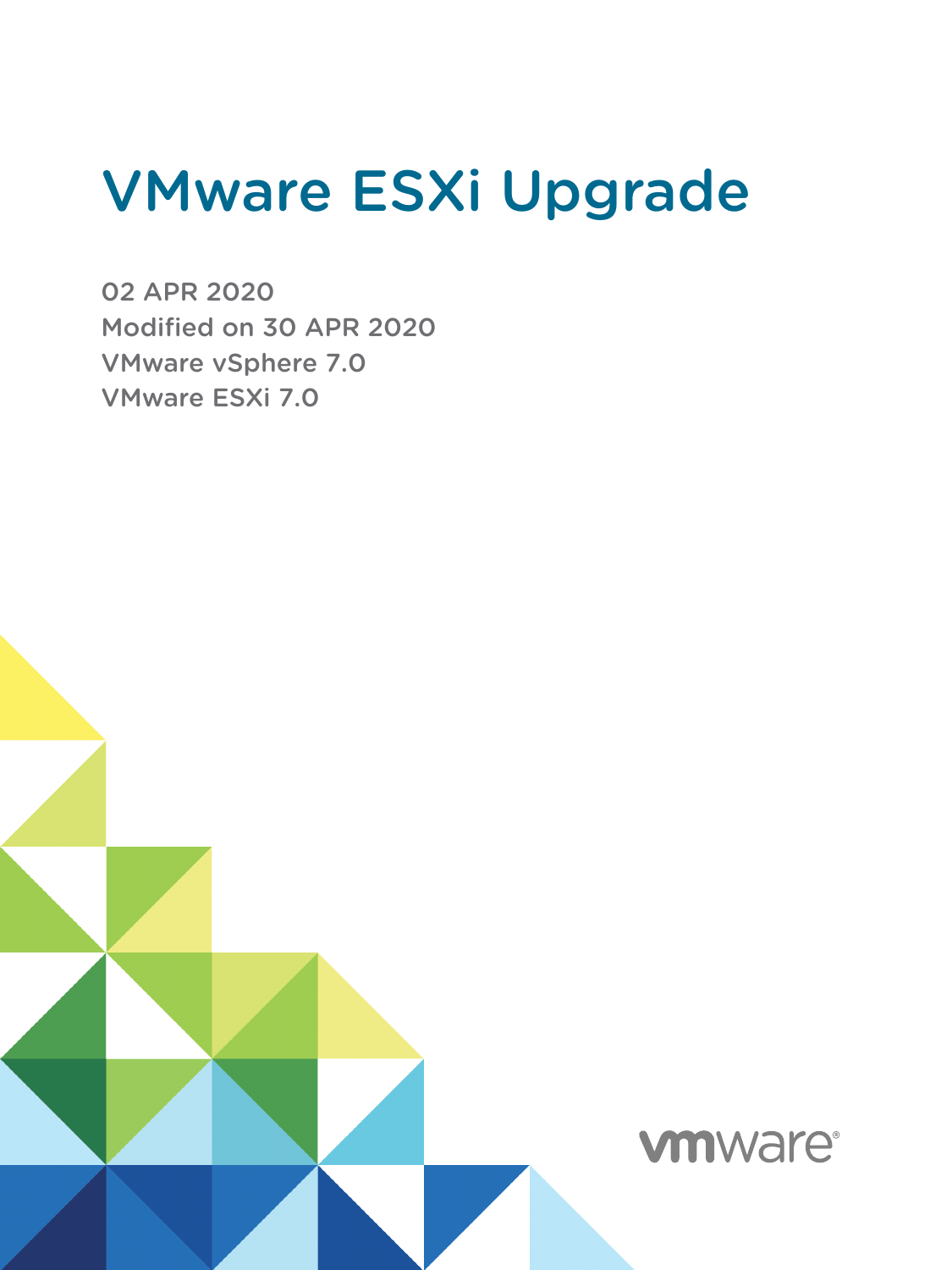You can find the most up-to-date technical documentation on the VMware website at:

#### <https://docs.vmware.com/>

If you have comments about this documentation, submit your feedback to

[docfeedback@vmware.com](mailto:docfeedback@vmware.com)

**VMware, Inc.** 3401 Hillview Ave. Palo Alto, CA 94304 www.vmware.com

Copyright <sup>©</sup> 2018-2020 VMware, Inc. All rights reserved. [Copyright and trademark information.](http://pubs.vmware.com/copyright-trademark.html)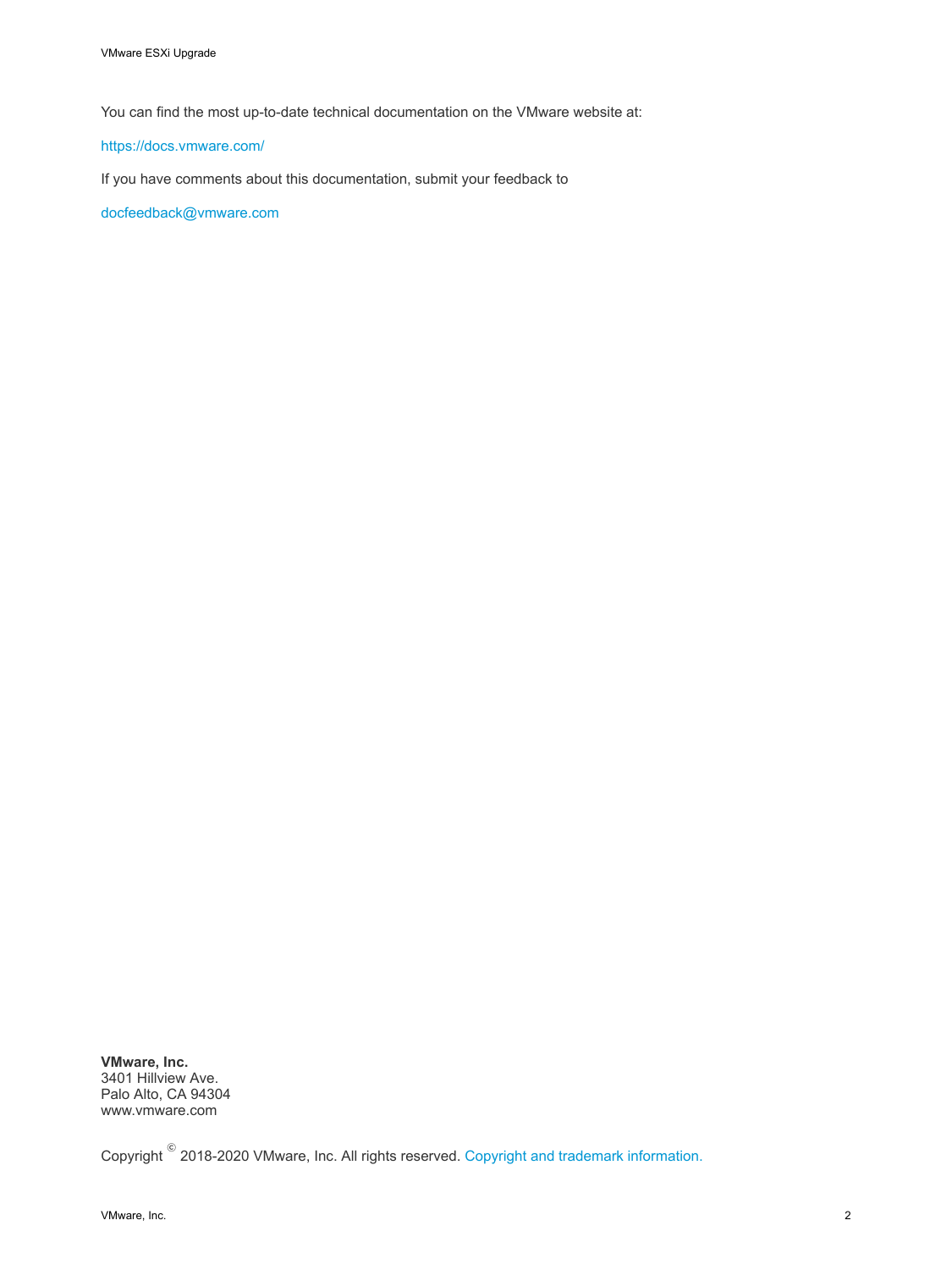## **Contents**

#### **1** [About VMware ESXi Upgrade](#page-4-0) 5

#### [Updated Information](#page-5-0) 6

#### **2** [vCenter Server Upgrade Options](#page-6-0) 7

[Overview of the vSphere Upgrade Process](#page-6-0) 7 [Overview of the ESXi Host Upgrade Process](#page-8-0) 9 [Upgrading Virtual Machines and VMware Tools](#page-10-0) 11

#### **3** [Upgrading ESXi Hosts](#page-11-0) 12

[ESXi Requirements](#page-11-0) 12 [ESXi Hardware Requirements](#page-11-0) 12 [Supported Remote Management Server Models and Firmware Versions](#page-14-0) 15 [Recommendations for Enhanced ESXi Performance](#page-14-0) 15 [Incoming and Outgoing Firewall Ports for ESXi Hosts](#page-15-0) 16 [Required Free Space for System Logging](#page-18-0) 19 [VMware Host Client System Requirements](#page-19-0) 20 [ESXi Passwords and Account Lockout](#page-19-0) 20 [Before Upgrading ESXi Hosts](#page-21-0) 22 [Upgrading Hosts That Have Third-Party Custom VIBs](#page-23-0) 24 [Media Options for Booting the ESXi Installer](#page-23-0) 24 [Using Remote Management Applications](#page-33-0) 34 [Download the ESXi Installer](#page-33-0) 34 [Storage Device Names and Identifiers](#page-34-0) 35 [Upgrade Hosts Interactively](#page-35-0) 36 [Installing or Upgrading Hosts by Using a Script](#page-36-0) 37 [Enter Boot Options to Start an Installation or Upgrade Script](#page-37-0) 38 [Boot Options 39](#page-38-0) [About Installation and Upgrade Scripts](#page-39-0) 40 [Install or Upgrade ESXi from a CD or DVD by Using a Script](#page-50-0) 51 [Install or Upgrade ESXi from a USB Flash Drive by Using a Script](#page-51-0) 52 [Performing a Scripted Installation or Upgrade of ESXi by Using PXE to Boot the Installer](#page-52-0) 53 [PXE Booting the ESXi Installer](#page-53-0) 54 [Overview of the PXE Boot Installation Process](#page-53-0) 54 [PXE Boot the ESXi Installer Using TFTP 56](#page-55-0) [PXE Boot the ESXi Installer Using a Web Server 58](#page-57-0) [Upgrading Hosts by Using ESXCLI Commands 61](#page-60-0) [VIBs, Image Profiles, and Software Depots](#page-60-0) 61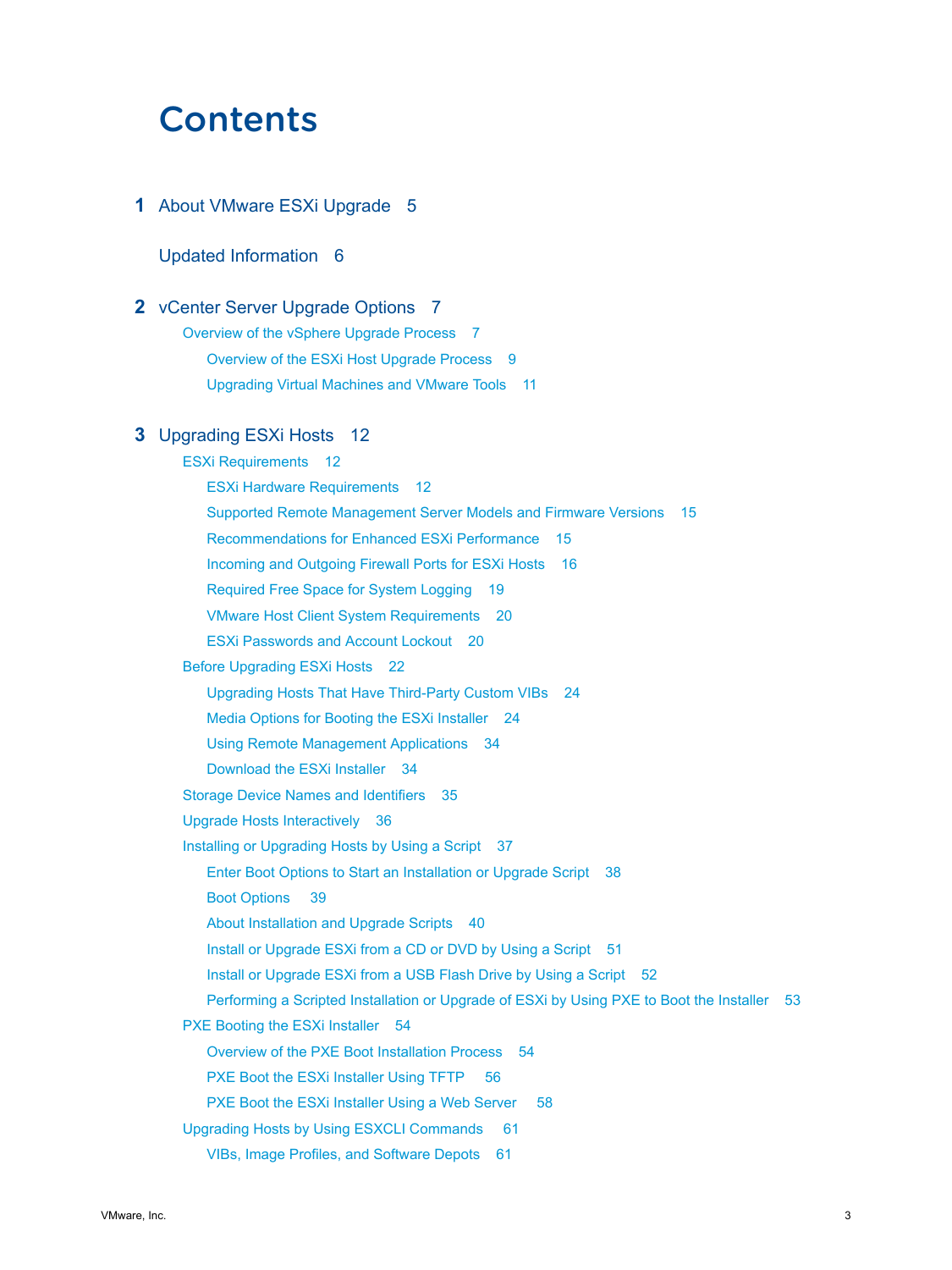[Understanding Acceptance Levels for VIBs and Hosts](#page-61-0) 62 [Determine Whether an Update Requires a Host to Be in Maintenance Mode or to Be Rebooted](#page-63-0) 64 [Place a Host in Maintenance Mode](#page-64-0) 65 [Update a Host with Individual VIBs](#page-66-0) 67 [Upgrade or Update a Host with Image Profiles 68](#page-67-0) [Update ESXi Hosts by Using Zip Files](#page-70-0) 71 [Remove VIBs from a Host 72](#page-71-0) [Adding Third-Party Extensions to Hosts with an ESXCLI Command](#page-73-0) 74 [Perform a Dry Run of an ESXCLI Installation or Upgrade](#page-73-0) 74 [Display the Installed VIBs and Profiles That Will Be Active After the Next Host Reboot](#page-74-0) 75 [Display the Image Profile and Acceptance Level of the Host](#page-74-0) 75 [After You Upgrade ESXi Hosts](#page-75-0) 76 [About ESXi Evaluation and Licensed Modes](#page-75-0) 76 [Licensing ESXi Hosts After Upgrade](#page-76-0) 77 [Run the Secure Boot Validation Script on an Upgraded ESXi Host](#page-76-0) 77 [Required Free Space for System Logging](#page-77-0) 78 [Configure Syslog on ESXi Hosts](#page-78-0) 79

#### **4** [Using vSphere Auto Deploy to Reprovision Hosts 81](#page-80-0)

[Introduction to vSphere Auto Deploy](#page-80-0) 81 [Preparing for vSphere Auto Deploy](#page-83-0) 84 [Prepare Your System for vSphere Auto Deploy](#page-83-0) 84 [Using vSphere Auto Deploy Cmdlets](#page-86-0) 87 [Set Up Bulk Licensing 88](#page-87-0) [Reprovisioning Hosts](#page-88-0) 89 [Reprovision Hosts with Simple Reboot Operations](#page-89-0) 90 [Reprovision a Host with a New Image Profile by Using PowerCLI](#page-89-0) 90 [Write a Rule and Assign a Host Profile to Hosts](#page-91-0) 92 [Test and Repair Rule Compliance 93](#page-92-0)

#### **5** [Collect Logs to Troubleshoot ESXi Hosts](#page-95-0) 96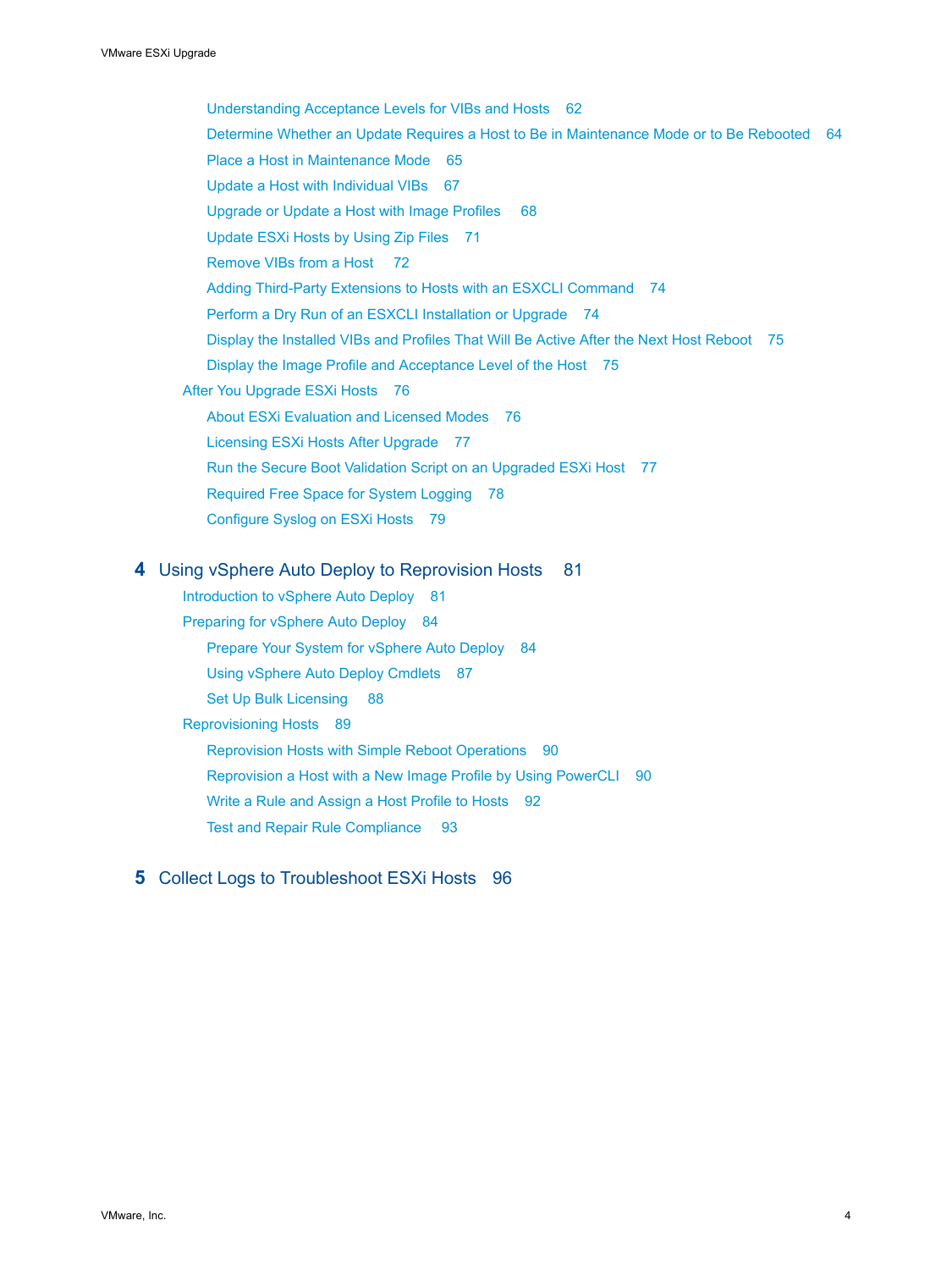# <span id="page-4-0"></span>About VMware ESXi Upgrade 1

*VMware ESXi Upgrade* describes how to upgrade VMware ESXi™ to the current version.

## Intended Audience

*VMware ESXi Upgrade* is for anyone who needs to upgrade from earlier versions of ESXi. These topics are for experienced Microsoft Windows or Linux system administrators who are familiar with virtual machine technology and data center operations.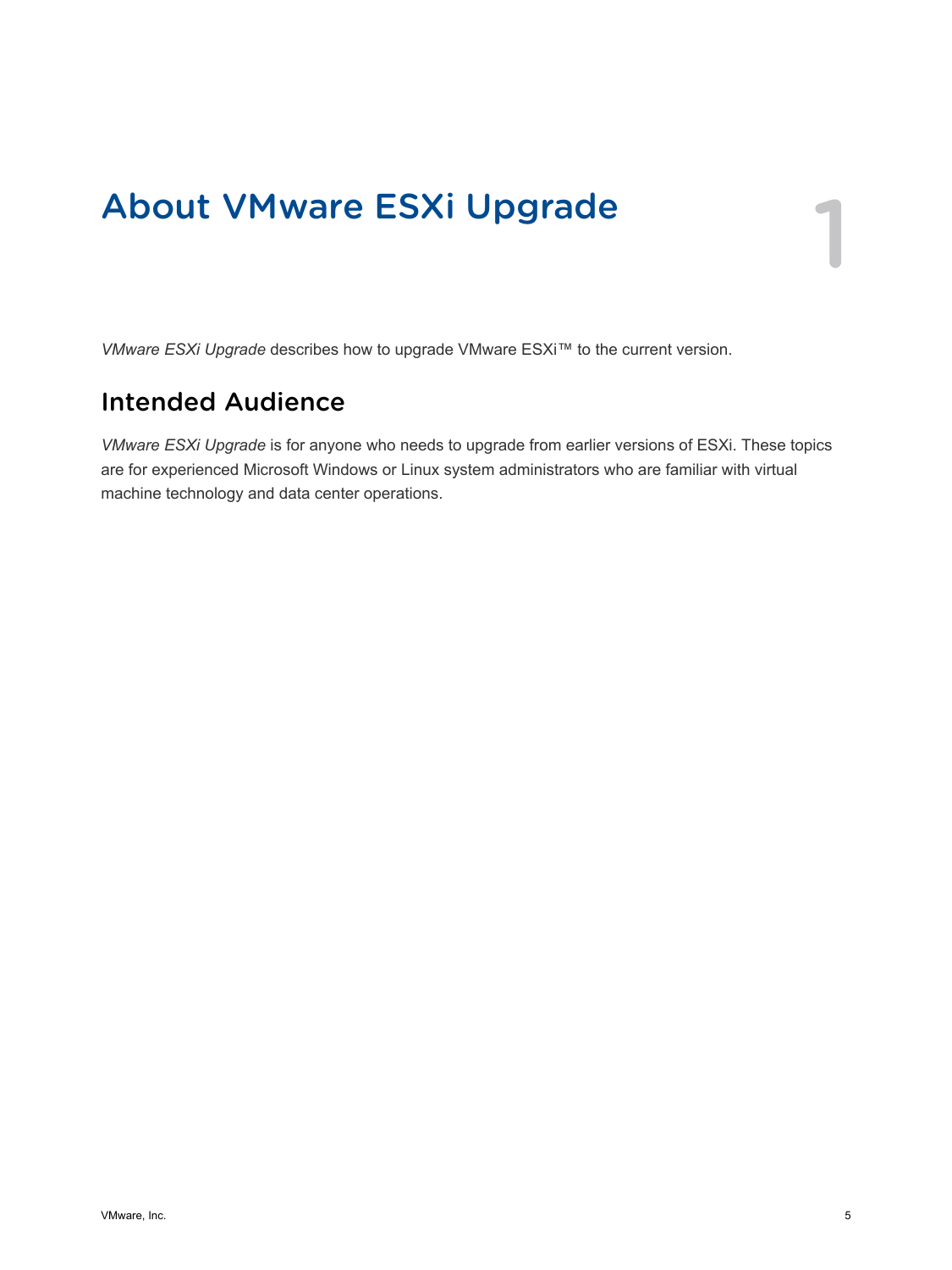# <span id="page-5-0"></span>Updated Information

This *VMware ESXi Upgrade* guide is updated with each release of the product or when necessary.

This table provides the update history of the *VMware ESXi Upgrade* guide.

| <b>Revision</b> | <b>Description</b> |                                                                                                                                                                                              |  |
|-----------------|--------------------|----------------------------------------------------------------------------------------------------------------------------------------------------------------------------------------------|--|
|                 |                    | 30 APR 2020 ■ Updated local disk size values for a boot partition with a VMFS datastore in ESXi Hardware Requirements.<br>Added ESXi 7.0 rollback information in ESXi Hardware Requirements. |  |
| 02 APR 2020     | Initial release.   |                                                                                                                                                                                              |  |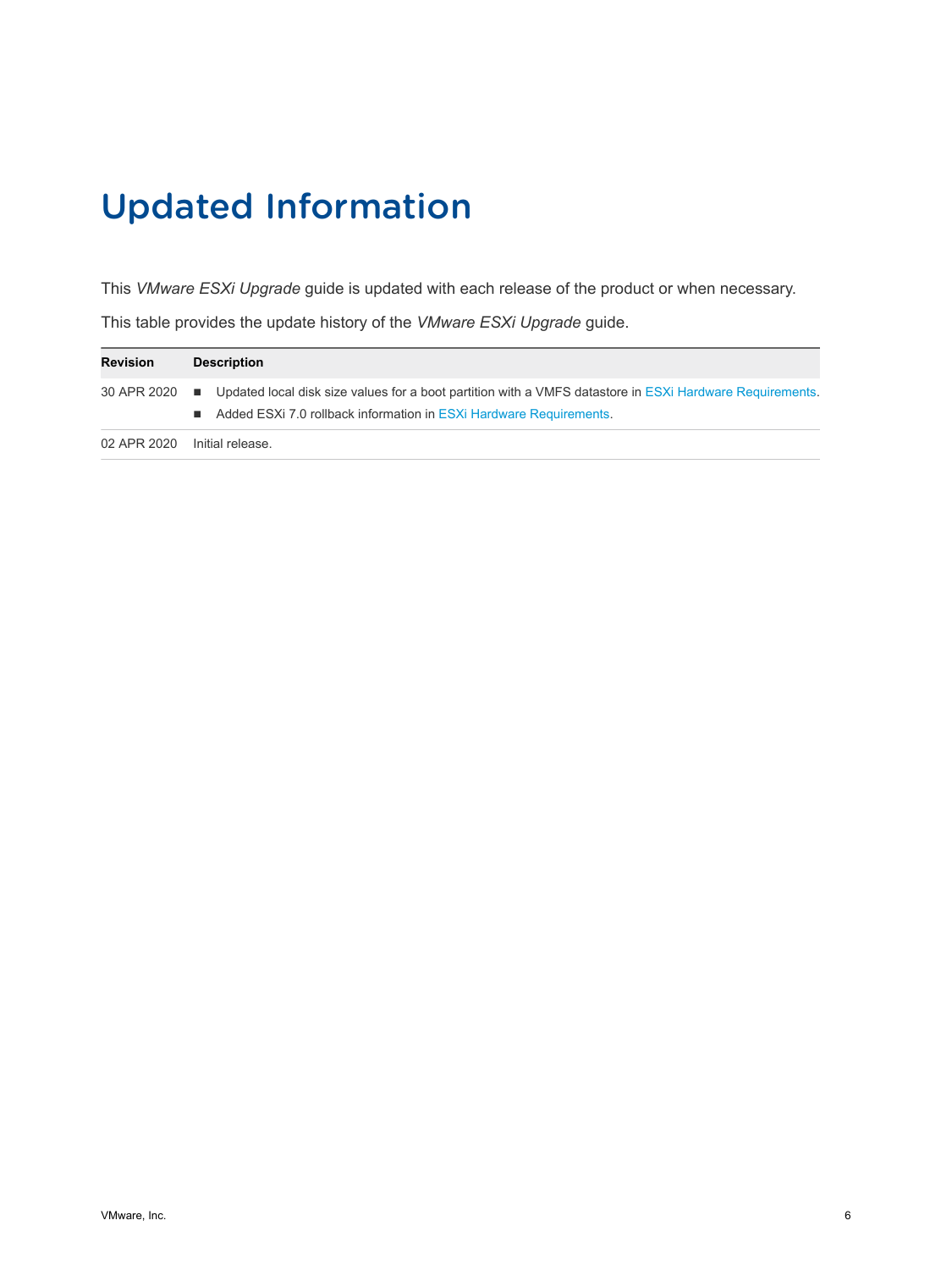## <span id="page-6-0"></span>vCenter Server Upgrade Options

vCenter Server 7.0 provides many options for upgrading your vCenter Server deployment. For a successful vCenter Server upgrade, you must understand the upgrade options, the configuration details that impact the upgrade process, and the sequence of tasks.

The two core components of vSphere are VMware ESXi™ and VMware vCenter Server™. ESXi is the virtualization platform on which you can create and run virtual machines and virtual appliances. vCenter Server is a service that acts as a central administrator for ESXi hosts connected in a network. You use the vCenter Server system to pool and manage the resources of multiple hosts. vCenter Server appliance is a preconfigured virtual machine optimized to run vCenter Server.

You can upgrade existing vCenter Server deployments using either an embedded or an external Platform Services Controller to a deployment consisting of a vCenter Server appliance.

This chapter includes the following topics:

**n** Overview of the vSphere Upgrade Process

## Overview of the vSphere Upgrade Process

vSphere is a sophisticated product with multiple components to upgrade. Understanding the required sequence of tasks is vital for a successful vSphere upgrade.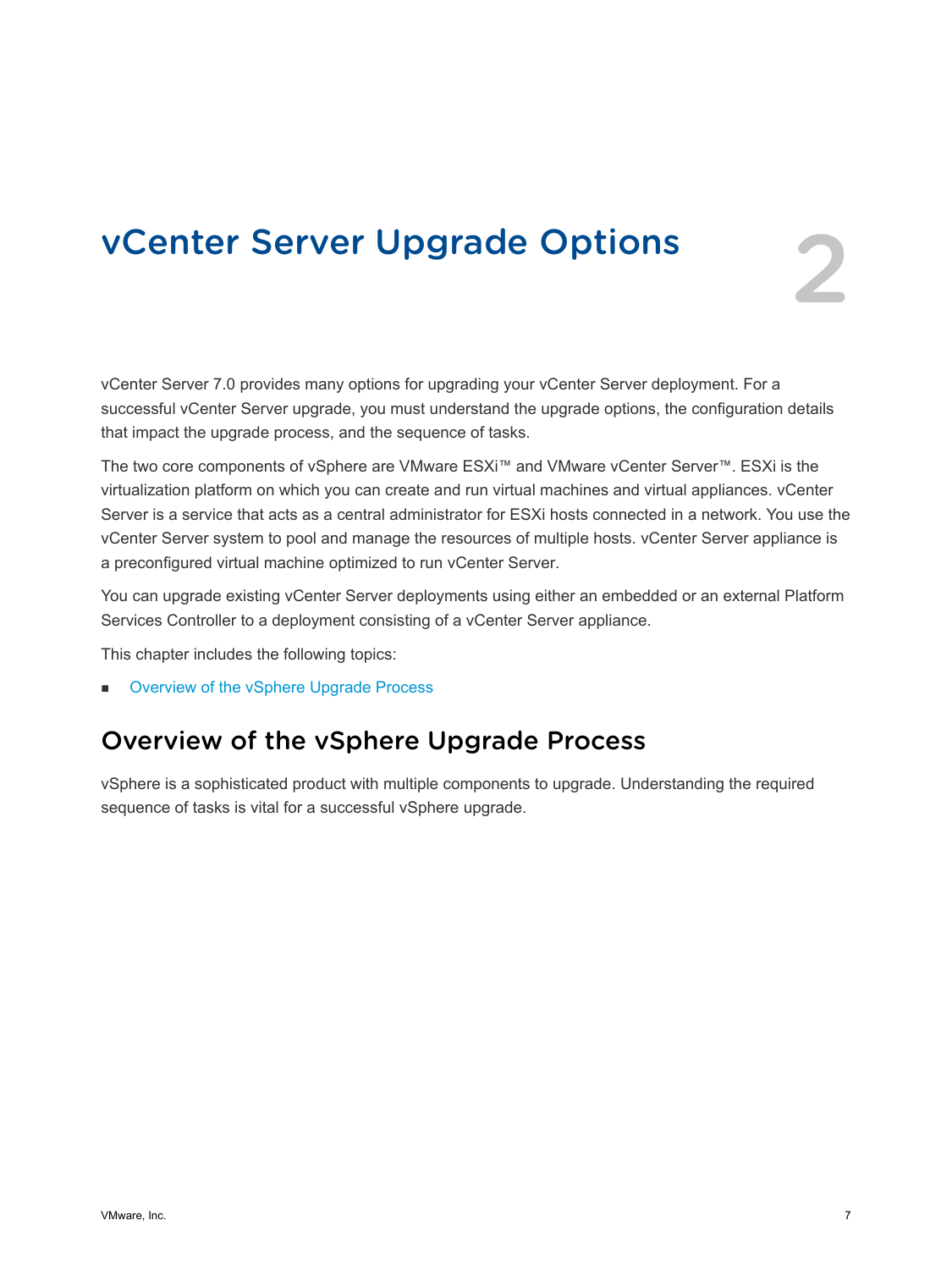



Upgrading vSphere includes the following tasks:

- 1 Read the vSphere release notes.
- 2 Verify that you have backed up your configuration.
- 3 If your vSphere system includes VMware solutions or plug-ins, verify that they are compatible with the vCenter Server appliance version to which you are upgrading. See *VMware Product Interoperability Matrix* at [http://www.vmware.com/resources/compatibility/sim/interop\\_matrix.php](http://www.vmware.com/resources/compatibility/sim/interop_matrix.php).
- 4 Upgrade vCenter Server.

For detailed instructions, see *vCenter Server Upgrade*

- 5 Upgrade your ESXi hosts. See [Overview of the ESXi Host Upgrade Process](#page-8-0).
- 6 To ensure sufficient disk storage for log files, consider setting up a syslog server for remote logging. Setting up logging on a remote host is especially important for hosts with a limited amount of local storage.

See [Required Free Space for System Logging](#page-18-0) and [Configure Syslog on ESXi Hosts](#page-78-0).

7 Upgrade your VMs manually or by using vSphere Lifecycle Manager, to perform an orchestrated upgrade.

See [Upgrading Virtual Machines and VMware Tools](#page-10-0)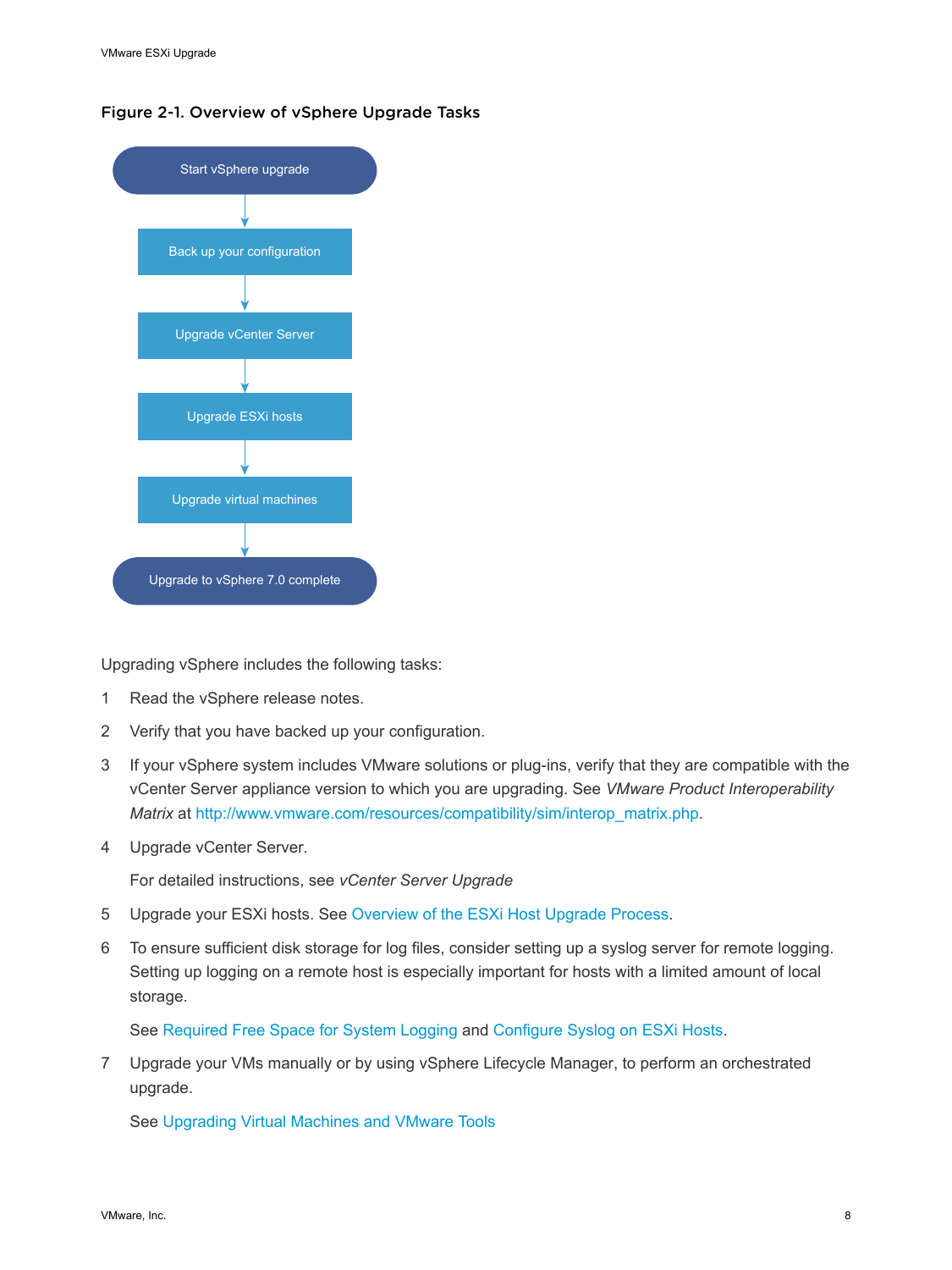## <span id="page-8-0"></span>Overview of the ESXi Host Upgrade Process

VMware provides several ways to upgrade ESXi hosts with version 6.5 and version 6.7 to ESXi version 7.0.

The details and level of support for an upgrade to ESXi 7.0 depend on the host to be upgraded and the upgrade method that you use. Verify that the upgrade path from your current version of ESXi to the version to which you are upgrading, is supported. For more information, see the VMware Product Interoperability Matrices at [http://www.vmware.com/resources/compatibility/sim/interop\\_matrix.php](http://www.vmware.com/resources/compatibility/sim/interop_matrix.php).

You can upgrade an ESXi host with version 6.5 or 6.7 by using an interactive upgrade from a CD, DVD, or USB, a scripted upgrade, ESXCLI, or vSphere Lifecycle Manager. When you upgrade an ESXi 6.5 or 6.7 host that has custom VIBs to version 7.0, all supported custom VIBs are migrated. For more information, see [Upgrading Hosts That Have Third-Party Custom VIBs.](#page-23-0)

#### Figure 2-2. Overview of the ESXi Host Upgrade Process

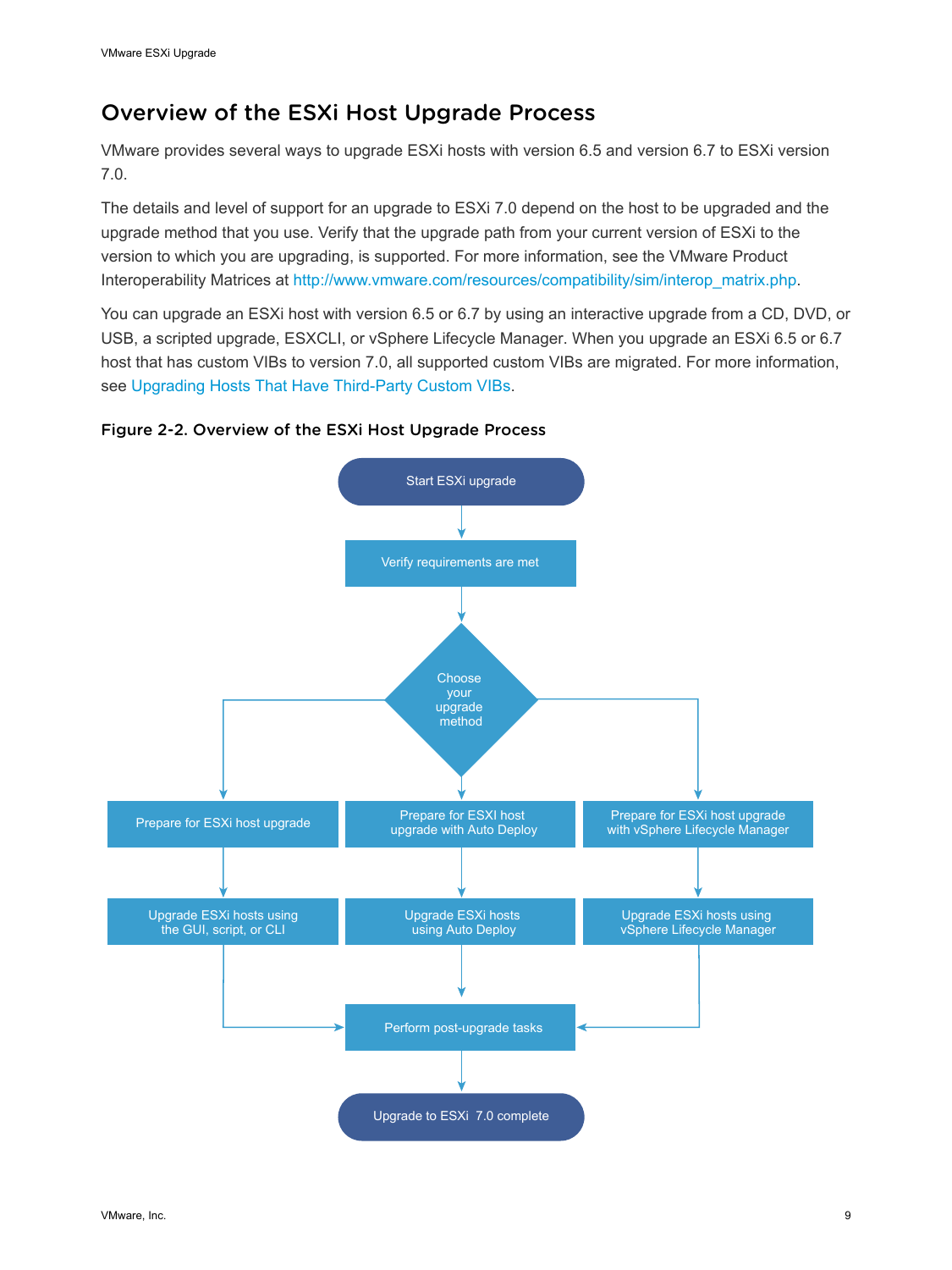The following high-level steps are for upgrading ESXi.

- 1 Verify that your system meets the upgrade requirements. See [ESXi Requirements.](#page-11-0)
- 2 Prepare your environment before upgrading. See [Before Upgrading ESXi Hosts.](#page-21-0)
- 3 Determine where you want to locate and boot the ESXi installer. See [Media Options for Booting the](#page-23-0) [ESXi Installer](#page-23-0). If you are PXE-booting the installer, verify that your preboot execution environment (PXE) and network infrastructure is properly set up. See [PXE Booting the ESXi Installer](#page-28-0).
- 4 Upgrade ESXi. See [Chapter 3 Upgrading ESXi Hosts](#page-11-0)
- 5 After upgrading ESXi hosts, you must reconnect the hosts to the vCenter Server and reapply the licenses. See [After You Upgrade ESXi Hosts.](#page-75-0)

The following methods are supported for a direct upgrade to ESXi 7.0.

- Use the interactive graphical user interface (GUI) installer from a CD, DVD, or USB drive.
- Perform a scripted upgrade.
- **No. Use ESXCLI.**
- Use vSphere Auto Deploy. If the ESXi host is deployed by using vSphere Auto Deploy, you can use vSphere Auto Deploy to reprovision the host with a 7.0 image.
- Use the vSphere Lifecycle Manager.

#### **Graphical User Interface (GUI) Installer**

You can upgrade interactively by using an ESXi installer ISO image on a CD, DVD, or USB flash drive or by specifying a PXE. This method is appropriate for deployments with a few hosts. If during the installation process, you select a target disk that contains an ESXi installation, the installer upgrades the host to ESXi version 7.0. The installer also gives you the option to migrate some existing host settings and configuration files and to preserve the existing VMFS datastore. See [Upgrade Hosts](#page-35-0) [Interactively](#page-35-0).

#### **Perform a Scripted Upgrade**

You can use the ESXi 7.0 installer from a CD, DVD, or USB flash drive or by specifying a PXE to do a scripted upgrade. This method is an efficient way to deploy multiple hosts. For more information, see [Installing or Upgrading Hosts by Using a Script.](#page-36-0)

#### **ESXCLI**

You can use ESXCLI to upgrade ESXi 6.5 hosts or ESXi 6.7 hosts to ESXi 7.0 hosts. See Upgrading [Hosts by Using ESXCLI Commands](#page-60-0) .

#### **vSphere Auto Deploy**

If an ESXi host is deployed with vSphere Auto Deploy, you can use vSphere Auto Deploy to reprovision the host and reboot it with a new image profile. Such profile contains an ESXi upgrade or patch, a host configuration profile, and optionally, third-party drivers or management agents that are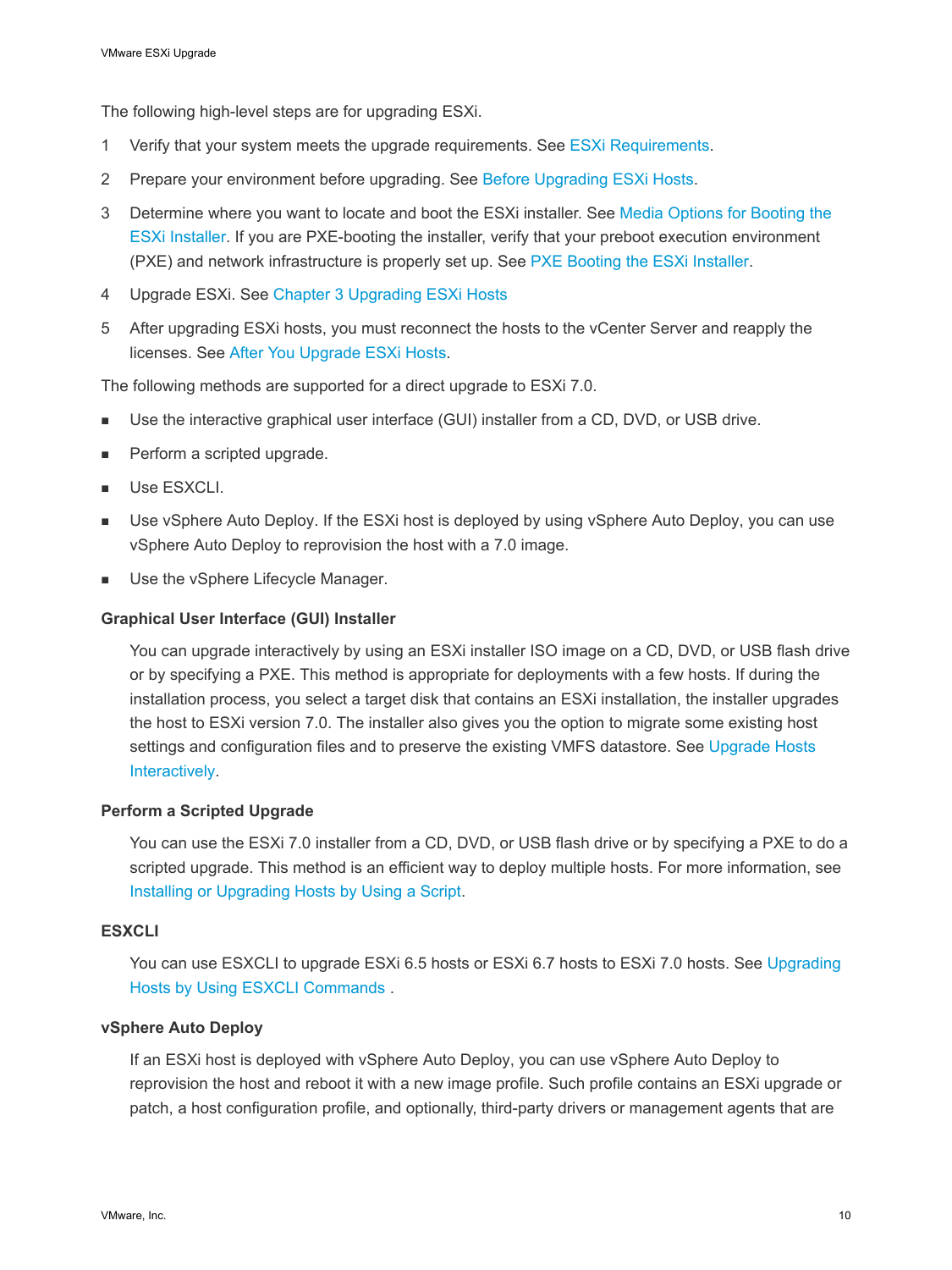<span id="page-10-0"></span>provided by VMware partners. You can build custom images by using vSphere ESXi Image Builder CLI. For more information, see [Chapter 4 Using vSphere Auto Deploy to Reprovision Hosts .](#page-80-0)

#### **vSphere Lifecycle Manager**

vSphere Lifecycle Manager is a vCenter Server service for installing, upgrading, and updating ESXi hosts. By using images and baselines, vSphere Lifecycle Manager enables centralized and simplified lifecycle management for multiple ESXi hosts at a cluster level. For more information about performing orchestrated installations, upgrades, and updates, see the *Managing Host and Cluster Lifecycle* documentation.

## Upgrading Virtual Machines and VMware Tools

After you upgrade an ESXi host, you can upgrade the virtual machines on the host to take advantage of new features.

You have the following tools for upgrading virtual machines.

#### **vSphere Client**

You can use the vSphere Client to upgrade a virtual machine step by step. For more information about upgrading virtual machines, see the *vSphere Virtual Machine Administration* documentation.

#### **vSphere Lifecycle Manager**

You can use the vSphere Lifecycle Manager to upgrade the virtual machine hardware and VMware Tools versions of the virtual machines in your environment. The vSphere Lifecycle Manager automates the upgrade process and verifies that the steps occur in the correct order. For more information, see the *Managing Host and Cluster Lifecycle* documentation.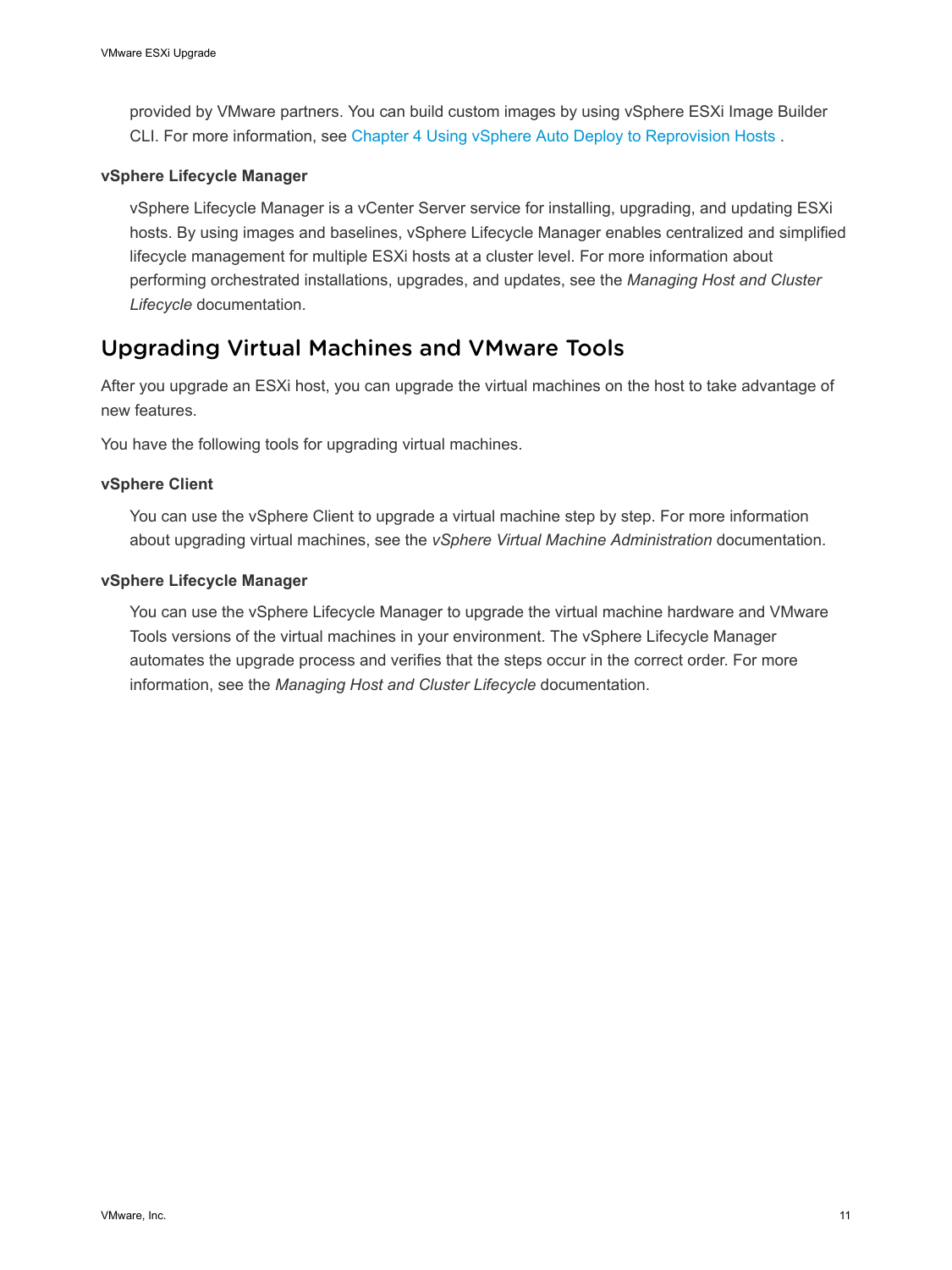# <span id="page-11-0"></span>Upgrading ESXi Hosts 3

After you upgrade vCenter Server, upgrade your ESXi hosts. You can upgrade ESXi 6.5 and 6.7 hosts directly to ESXi 7.0.

To upgrade hosts, you can use the tools and methods that are described in [Overview of the ESXi Host](#page-8-0) [Upgrade Process](#page-8-0).

**Caution** If you upgrade hosts managed by vCenter Server, you must upgrade vCenter Server before you upgrade the ESXi hosts. If you do not upgrade your environment in the correct order, you can lose data and lose access to servers.

This chapter includes the following topics:

- **ESXi Requirements**
- **[Before Upgrading ESXi Hosts](#page-21-0)**
- **n** [Storage Device Names and Identifiers](#page-34-0)
- **n** [Upgrade Hosts Interactively](#page-35-0)
- **n [Installing or Upgrading Hosts by Using a Script](#page-36-0)**
- [PXE Booting the ESXi Installer](#page-53-0)
- [Upgrading Hosts by Using ESXCLI Commands](#page-60-0)
- [After You Upgrade ESXi Hosts](#page-75-0)

## ESXi Requirements

To install or upgrade ESXi, your system must meet specific hardware and software requirements.

## ESXi Hardware Requirements

Make sure that the host meets the minimum hardware configurations supported by ESXi 7.0.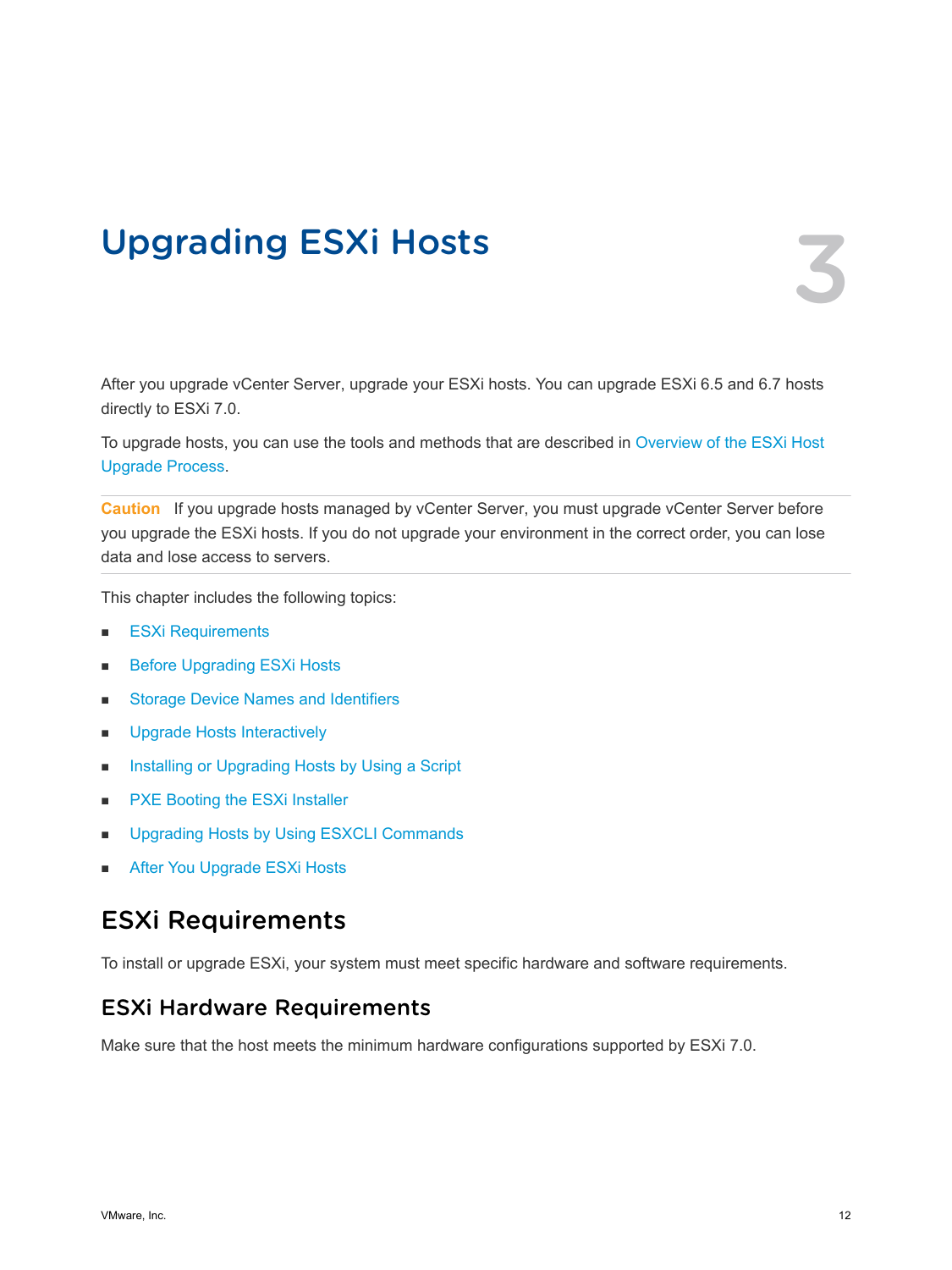### Hardware and System Resources

To install or upgrade ESXi, your hardware and system resources must meet the following requirements:

- Supported server platform. For a list of supported platforms, see the *VMware Compatibility Guide* at <http://www.vmware.com/resources/compatibility>.
- ESXi 7.0 requires a host with at least two CPU cores.
- ESXi 7.0 supports a broad range of multi-core of 64-bit x86 processors. For a complete list of supported processors, see the VMware compatibility guide at [http://www.vmware.com/resources/](http://www.vmware.com/resources/compatibility) [compatibility](http://www.vmware.com/resources/compatibility).
- ESXi 7.0 requires the NX/XD bit to be enabled for the CPU in the BIOS.
- ESXi 7.0 requires a minimum of 4 GB of physical RAM. Provide at least 8 GB of RAM to run virtual machines in typical production environments.
- To support 64-bit virtual machines, support for hardware virtualization (Intel VT-x or AMD RVI) must be enabled on x64 CPUs.
- n One or more Gigabit or faster Ethernet controllers. For a list of supported network adapter models, see the *VMware Compatibility Guide* at [http://www.vmware.com/resources/compatibility.](http://www.vmware.com/resources/compatibility)
- ESXi 7.0 requires a boot disk of at least 8 GB for USB or SD devices, and 32 GB for other device types such as HDD, SSD, or NVMe. A boot device must not be shared between ESXi hosts.
- **n** SCSI disk or a local, non-network, RAID LUN with unpartitioned space for the virtual machines.
- For Serial ATA (SATA), a disk connected through supported SAS controllers or supported on-board SATA controllers. SATA disks are considered remote, not local. These disks are not used as a scratch partition by default because they are seen as remote.

**Note** You cannot connect a SATA CD-ROM device to a virtual machine on an ESXi host. To use the SATA CD-ROM device, you must use IDE emulation mode.

## Storage Systems

For a list of supported storage systems, see the *VMware Compatibility Guide* at [http://www.vmware.com/](http://www.vmware.com/resources/compatibility) [resources/compatibility.](http://www.vmware.com/resources/compatibility) For Software Fibre Channel over Ethernet (FCoE), see [Installing and Booting](#page-33-0)  [ESXi with Software FCoE](#page-33-0).

## ESXi Booting Requirements

vSphere 7.0 supports booting ESXi hosts from the Unified Extensible Firmware Interface (UEFI). With UEFI, you can boot systems from hard drives, CD-ROM drives, or USB media.

VMware Auto Deploy supports network booting and provisioning of ESXi hosts with UEFI.

ESXi can boot from a disk larger than 2 TB if the system firmware and the firmware on any add-in card that you are using support it. See the vendor documentation.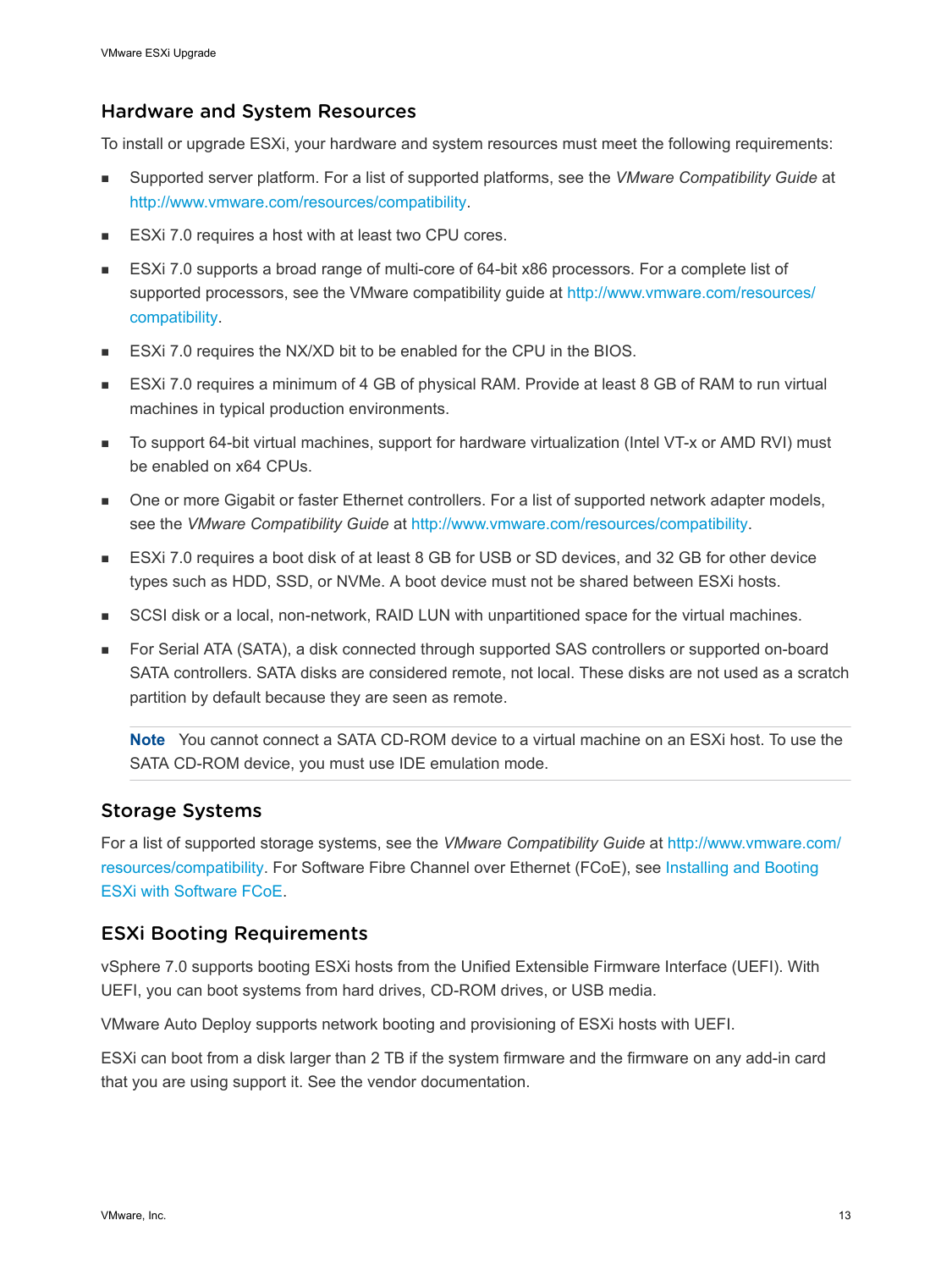## Storage Requirements for ESXi 7.0 Installation or Upgrade

Installing ESXi 7.0 requires a boot device that is a minimum of 8 GB for USB or SD devices, and 32 GB for other device types. Upgrading to ESXi 7.0 requires a boot device that is a minimum of 4 GB. When booting from a local disk, SAN or iSCSI LUN, a 32 GB disk is required to allow for the creation of system storage volumes, which include a boot partition, boot banks, and a VMFS-L based ESX-OSData volume. The ESX-OSData volume takes on the role of the legacy /scratch partition, VM-tools, and core dump destination.

The recommended ESXi 7.0 install options are the following:

- n An 8 GB USB or SD and an additional 32 GB local disk. The ESXi boot partitions reside on the USB or SD and the ESX-OSData volume resides on the local disk.
- <sup>n</sup> A local disk with a minimum of 32 GB. The disk contains the boot partitions and ESX-OSData volume.
- <sup>n</sup> A local disk of 142 GB or larger. The disk contains the boot partitions, ESX-OSData volume, and VMFS datastore.

The ESXi 7.0 system storage volumes can occupy up to 138 GB of disk space. A VMFS datastore is only created if the local disk device has at least 4 GB additional free space. To share a boot device with a local VMFS datastore, you need to use a local disk of 142 GB or larger.

If a local disk cannot be found, then ESXi 7.0 operates in degraded mode where certain functionality is disabled and the /scratch partition is on the RAM disk, linked to /tmp. You can reconfigure /scratch to use a separate disk or LUN. For best performance and memory optimization, do not run ESXi in degraded mode.

The upgrade process to ESXi 7.0 repartitions the boot device and consolidates the original core dump, locker, and scratch partitions into the ESX-OSData volume. If a custom core dump destination is not configured, then the default core dump location is a file in the ESX-OSData volume.

**Note** Rollback to an earlier version of ESXi is not possible due to the repartitioning process of the boot device. To use an earlier version of ESXi after upgrading to version 7.0, you must create a backup of the boot device before the upgrade, and restore the ESXi boot device from the backup.

Due to the I/O sensitivity of USB and SD devices, the installer only creates a VMFS-L locker partition on these devices to store VM-tools and core dump files. When installing or upgrading on USB or SD devices, the installer attempts to allocate an ESX-OSData region on an available local disk. A datastore is used for /scratch, if there is no available space. If no local disk or datastore is found, /scratch is placed on the RAM disk. After the installation or upgrade, reconfigure /scratch to use a persistent datastore or add a new disk for system storage volumes.

For more information on reconfiguring the /scratch partition, see the *vCenter Server Installation and Setup* documentation.

Although an 8 GB USB or SD device is sufficient for a minimal installation, you should use a larger device. The additional space is used for an expanded core dump file and the extra flash cells of a highquality USB flash drive can prolong the life of the boot media. Use a 32 GB or larger high-quality USB flash drive. See Knowledge Base article <http://kb.vmware.com/kb/2004784>.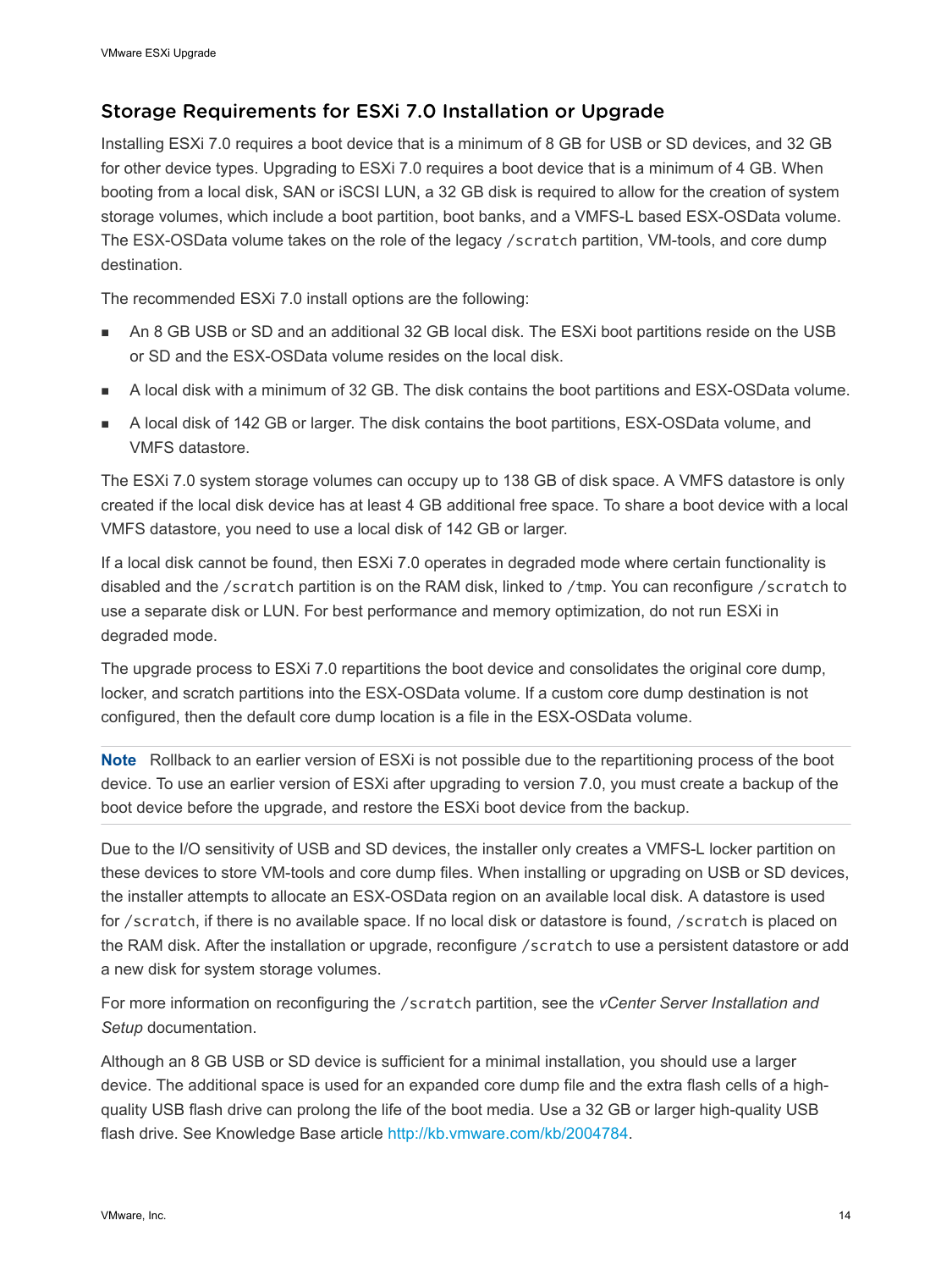<span id="page-14-0"></span>In Auto Deploy installations, the installer attempts to allocate a scratch region on an available local disk or datastore. If no local disk or datastore is found, the /scratch partition is placed on the RAM disk. Reconfigure /scratch to use a persistent datastore after the installation.

For environments that boot from a SAN or use Auto Deploy, the ESX-OSData volume for each ESXi host must be set up on a separate SAN LUN. However, if /scratch is configured not to use ESX-OSData, you do not need to allocate a separate LUN for /scratch for each host. You can co-locate the scratch regions for multiple ESXi hosts onto a single LUN. The number of hosts assigned to any single LUN should be weighed against the LUN size and the I/O behavior of the virtual machines.

## ESXi 7.0 Installation on M.2 and Other Non-USB Low-End Flash Media

Unlike USB flash devices, the ESXi installer creates system storage volumes and a VMFS datastore on M.2 and other non-USB low-end flash media. If you deploy a virtual machine or migrate a virtual machine to this boot device datastore, the boot device can be worn out quickly depending on the endurance of the flash device and the characteristics of the workload. As even read-only workloads can cause problems on low-end flash devices, you should install ESXi only on high-endurance flash media.

**Important** If you install ESXi on M.2 or other non-USB low-end flash media, delete the VMFS datastore on the device immediately after installation. For more information on removing VMFS datastores, see the *vSphere Storage* documentation.

## Supported Remote Management Server Models and Firmware Versions

You can use remote management applications to install or upgrade ESXi, or to manage hosts remotely.

| <b>Remote Management Server Model</b> | <b>Firmware Version</b>          | Java               |
|---------------------------------------|----------------------------------|--------------------|
| Dell DRAC 7                           | 1.30.30 (Build 43)               | 1.7.0 60-b19       |
| Dell DRAC 6                           | 1.54 (Build 15), 1.70 (Build 21) | 1.6.024            |
| Dell DRAC 5                           | 1.0, 1.45, 1.51                  | 1.6.0 20,1.6.0 203 |
| Dell DRAC 4                           | 1.75                             | $1.6.0$ 23         |
| HP ILO                                | 1.81, 1.92                       | 1.6.0 22, 1.6.0 23 |
| HP ILO 2                              | 1.8, 1.81                        | 1.6.0 20, 1.6.0 23 |
| HP ILO <sub>3</sub>                   | 1.28                             | 1.7.0 60-b19       |
| HP ILO 4                              | 1.13                             | 1.7.0 60-b19       |
| <b>IBM RSA 2</b>                      | 1.03, 1.2                        | 1.6.022            |

Table 3-1. Supported Remote Management Server Models and Minimum Firmware Versions

## Recommendations for Enhanced ESXi Performance

To enhance performance, install or upgrade ESXi on a robust system with more RAM than the minimum required and with multiple physical disks.

For ESXi system requirements, see [ESXi Hardware Requirements](#page-11-0).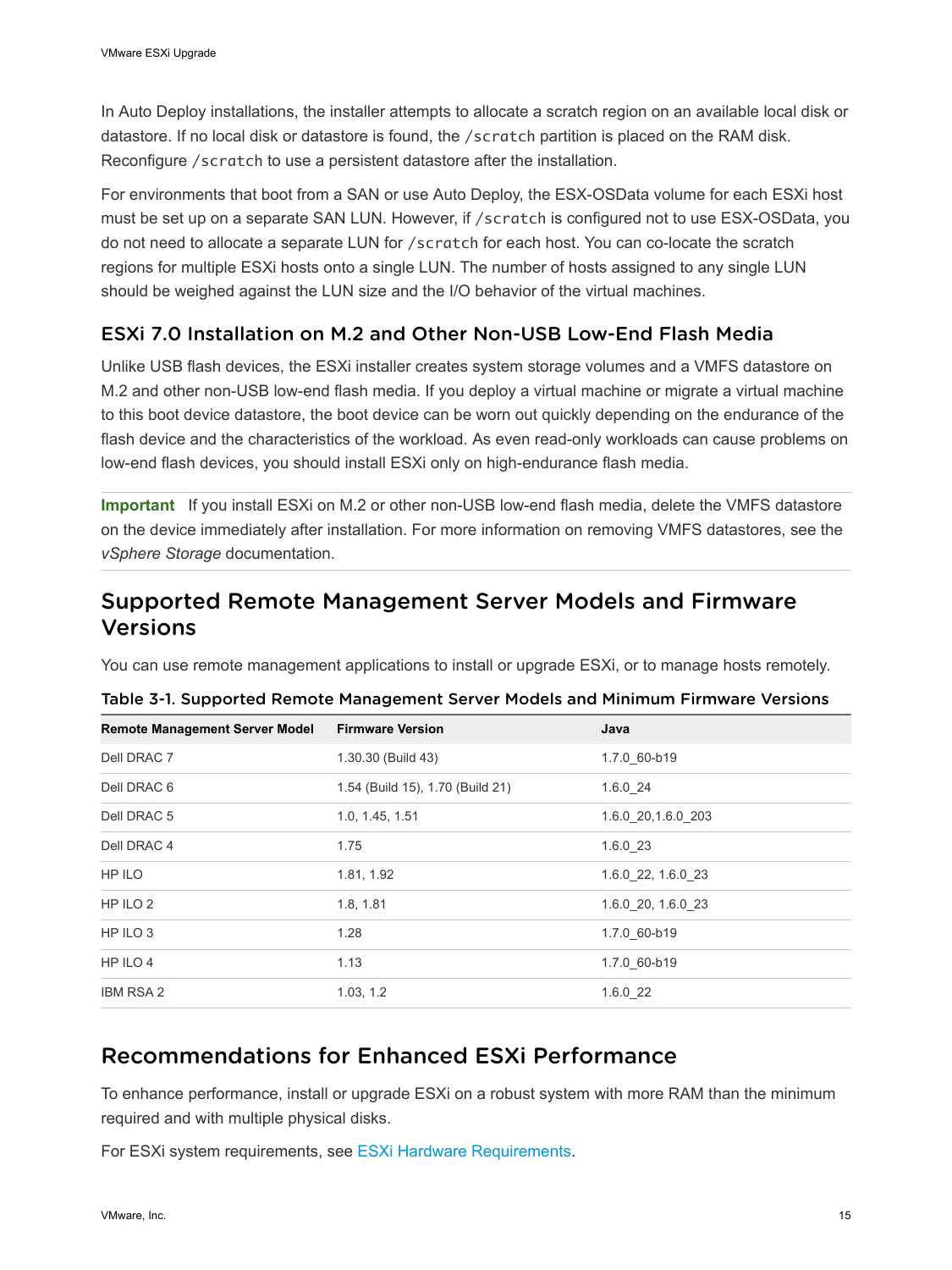| <b>System Element</b>                                 | Recommendation                                                                                                                                                                                                                                                                                                                                                                                               |
|-------------------------------------------------------|--------------------------------------------------------------------------------------------------------------------------------------------------------------------------------------------------------------------------------------------------------------------------------------------------------------------------------------------------------------------------------------------------------------|
| <b>RAM</b>                                            | ESXi hosts require more RAM than typical servers. Provide at<br>least 8 GB of RAM to take full advantage of ESXi features and<br>run virtual machines in typical production environments. An ESXi<br>host must have sufficient RAM to run concurrent virtual<br>machines. The following examples are provided to help you<br>calculate the RAM required by the virtual machines running on<br>the ESXi host. |
|                                                       | Operating four virtual machines with Red Hat Enterprise Linux or<br>Windows XP requires at least 3 GB of RAM for baseline<br>performance. This figure includes 1024 MB for the virtual<br>machines, 256 MB minimum for each operating system as<br>recommended by vendors.                                                                                                                                   |
|                                                       | Running these four virtual machines with 512 MB RAM requires<br>that the ESXi host have 4 GB RAM, which includes 2048 MB for<br>the virtual machines.                                                                                                                                                                                                                                                        |
|                                                       | These calculations do not include possible memory savings from<br>using variable overhead memory for each virtual machine. See<br>vSphere Resource Management.                                                                                                                                                                                                                                               |
| Dedicated Fast Ethernet adapters for virtual machines | Place the management network and virtual machine networks<br>on different physical network cards. Dedicated Gigabit Ethernet<br>cards for virtual machines, such as Intel PRO 1000 adapters,<br>improve throughput to virtual machines with high network traffic.                                                                                                                                            |
| Disk location                                         | Place all data that your virtual machines use on physical disks<br>allocated specifically to virtual machines. Performance is better<br>when you do not place your virtual machines on the disk<br>containing the ESXi boot image. Use physical disks that are<br>large enough to hold disk images that all the virtual machines<br>use.                                                                     |
| <b>VMFS6 partitioning</b>                             | The ESXi installer creates the initial VMFS volumes on the first<br>blank local disk found. To add disks or modify the original<br>configuration, use the vSphere Client. This practice ensures that<br>the starting sectors of partitions are 64K-aligned, which<br>improves storage performance.                                                                                                           |
|                                                       | <b>Note</b> For SAS-only environments, the installer might not format<br>the disks. For some SAS disks, it is not possible to identify<br>whether the disks are local or remote. After the installation, you<br>can use the vSphere Client to set up VMFS.                                                                                                                                                   |
| Processors                                            | Faster processors improve ESXi performance. For certain<br>workloads, larger caches improve ESXi performance.                                                                                                                                                                                                                                                                                                |
| Hardware compatibility                                | Use devices in your server that are supported by ESXi 7.0<br>drivers. See the Hardware Compatibility Guide at http://<br>www.vmware.com/resources/compatibility.                                                                                                                                                                                                                                             |

#### <span id="page-15-0"></span>Table 3-2. Recommendations for Enhanced Performance

## Incoming and Outgoing Firewall Ports for ESXi Hosts

The vSphere Client and the VMware Host Client allow you to open and close firewall ports for each service or to allow traffic from selected IP addresses.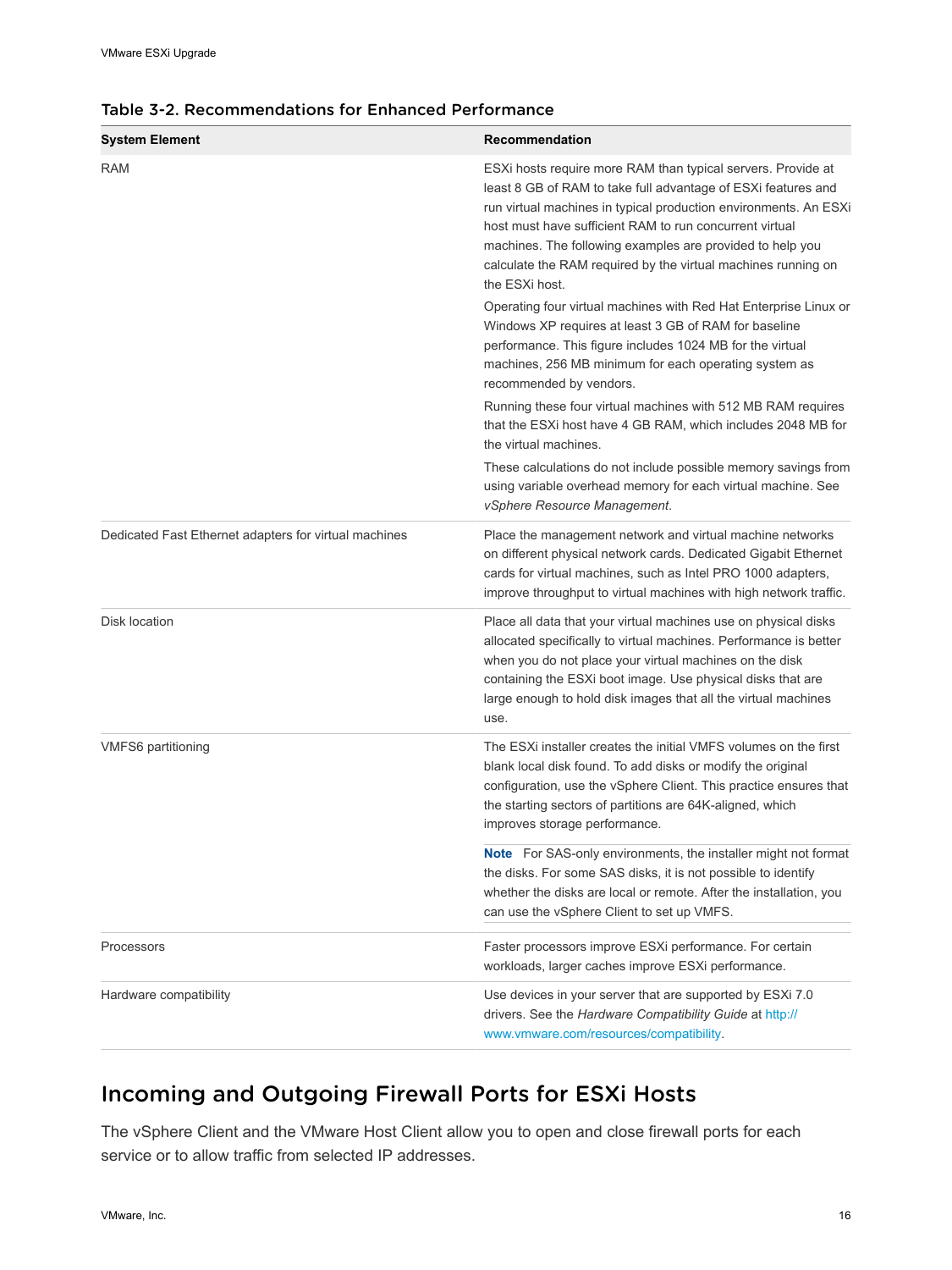The following table lists the firewalls for services that are installed by default. If you install other VIBs on your host, additional services and firewall ports might become available. The information is primarily for services that are visible in the vSphere Client but the table includes some other ports as well.

|                     | <b>Protoc</b>      |                                                     |                                                                                                                                                                                                                                                                                                                                                            |
|---------------------|--------------------|-----------------------------------------------------|------------------------------------------------------------------------------------------------------------------------------------------------------------------------------------------------------------------------------------------------------------------------------------------------------------------------------------------------------------|
| Port                | ol                 | <b>Service</b>                                      | <b>Description</b>                                                                                                                                                                                                                                                                                                                                         |
| 5988                | <b>TCP</b>         | <b>CIM Server</b>                                   | Server for CIM (Common Information Model).                                                                                                                                                                                                                                                                                                                 |
| 5989                | <b>TCP</b>         | <b>CIM Secure Server</b>                            | Secure server for CIM.                                                                                                                                                                                                                                                                                                                                     |
| 427                 | TCP,<br><b>UDP</b> | <b>CIM SLP</b>                                      | The CIM client uses the Service Location Protocol, version 2 (SLPv2) to find<br>CIM servers.                                                                                                                                                                                                                                                               |
| 546                 |                    | DHCP <sub>v6</sub>                                  | DHCP client for IPv6.                                                                                                                                                                                                                                                                                                                                      |
| 8301, 8302          | <b>UDP</b>         | <b>DVSSync</b>                                      | DVSSync ports are used for synchronizing states of distributed virtual ports<br>between hosts that have VMware FT record/replay enabled. Only hosts that<br>run primary or backup virtual machines must have these ports open. On hosts<br>that are not using VMware FT these ports do not have to be open.                                                |
| 902                 | <b>TCP</b>         | <b>NFC</b>                                          | Network File Copy (NFC) provides a file-type-aware FTP service for vSphere<br>components. ESXi uses NFC for operations such as copying and moving data<br>between datastores by default.                                                                                                                                                                   |
| 12345, 23451        | <b>UDP</b>         | vSAN Clustering<br>Service                          | VMware vSAN Cluster Monitoring and Membership Directory Service. Uses<br>UDP-based IP multicast to establish cluster members and distribute vSAN<br>metadata to all cluster members. If disabled, vSAN does not work.                                                                                                                                      |
| 68                  | <b>UDP</b>         | <b>DHCP Client</b>                                  | DHCP client for IPv4.                                                                                                                                                                                                                                                                                                                                      |
| 53                  | <b>UDP</b>         | <b>DNS Client</b>                                   | DNS client.                                                                                                                                                                                                                                                                                                                                                |
| 8200, 8100,<br>8300 | TCP,<br><b>UDP</b> | <b>Fault Tolerance</b>                              | Traffic between hosts for vSphere Fault Tolerance (FT).                                                                                                                                                                                                                                                                                                    |
| 6999                | <b>UDP</b>         | <b>NSX Distributed</b><br>Logical Router<br>Service | NSX Virtual Distributed Router service. The firewall port associated with this<br>service is opened when NSX VIBs are installed and the VDR module is<br>created. If no VDR instances are associated with the host, the port does not<br>have to be open.<br>This service was called NSX Distributed Logical Router in earlier versions of<br>the product. |
| 2233                | <b>TCP</b>         | vSAN Transport                                      | vSAN reliable datagram transport. Uses TCP and is used for vSAN storage<br>IO. If disabled, vSAN does not work.                                                                                                                                                                                                                                            |
| 161                 | <b>UDP</b>         | <b>SNMP Server</b>                                  | Allows the host to connect to an SNMP server.                                                                                                                                                                                                                                                                                                              |
| 22                  | <b>TCP</b>         | <b>SSH Server</b>                                   | Required for SSH access.                                                                                                                                                                                                                                                                                                                                   |
| 8000                | <b>TCP</b>         | vMotion                                             | Required for a virtual machine migration with vMotion. ESXi hosts listen on<br>port 8000 for TCP connections from remote ESXi hosts for vMotion traffic.                                                                                                                                                                                                   |
| 8080                | <b>TCP</b>         | vsanvp                                              | vSAN VASA Vendor Provider. Used by the Storage Management Service<br>(SMS) that is part of vCenter to access information about vSAN storage<br>profiles, capabilities, and compliance. If disabled, vSAN Storage Profile Based<br>Management (SPBM) does not work.                                                                                         |
| 80                  | <b>TCP</b>         | vSphere Web Access                                  | Welcome page, with download links for different interfaces.                                                                                                                                                                                                                                                                                                |
| 5900 -5964          | <b>TCP</b>         | RFB protocol                                        |                                                                                                                                                                                                                                                                                                                                                            |

Table 3-3. Incoming Firewall Connections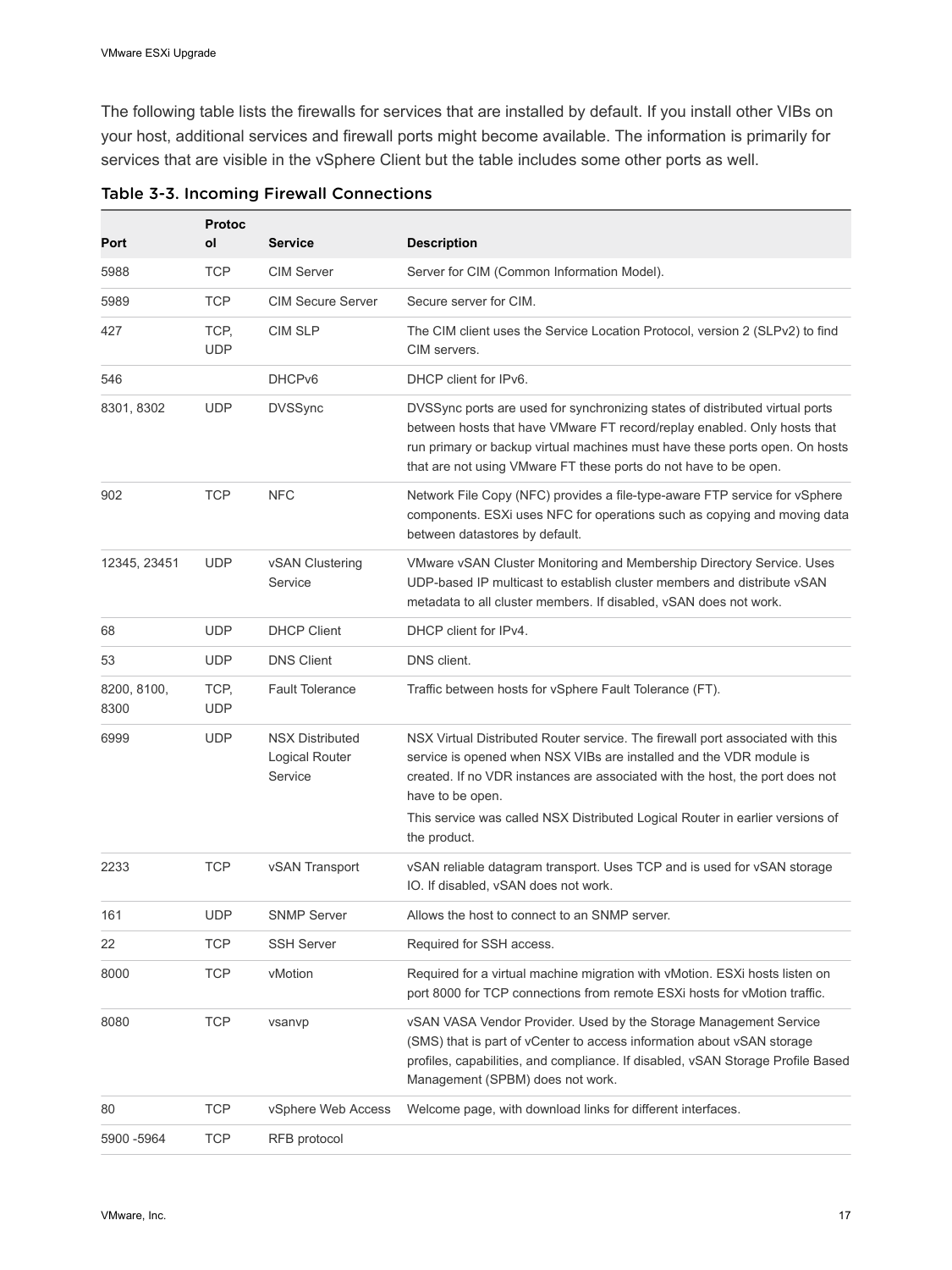| Port     | <b>Protoc</b><br>οl | <b>Service</b>               | <b>Description</b>                       |
|----------|---------------------|------------------------------|------------------------------------------|
| 80, 9000 | <b>TCP</b>          | vSphere Lifecycle<br>Manager |                                          |
| 9080     | <b>TCP</b>          | I/O Filter Service           | Used by the I/O Filters storage feature. |

### Table 3-3. Incoming Firewall Connections (continued)

#### Table 3-4. Outgoing Firewall Connections

| Port                 | Protocol   | <b>Service</b>                                      | <b>Description</b>                                                                                                                                                                                                                                                                                                                                                                                                                       |
|----------------------|------------|-----------------------------------------------------|------------------------------------------------------------------------------------------------------------------------------------------------------------------------------------------------------------------------------------------------------------------------------------------------------------------------------------------------------------------------------------------------------------------------------------------|
| 427                  | TCP, UDP   | <b>CIM SLP</b>                                      | The CIM client uses the Service Location Protocol, version 2<br>(SLPv2) to find CIM servers.                                                                                                                                                                                                                                                                                                                                             |
| 547                  | TCP, UDP   | DHCP <sub>v6</sub>                                  | DHCP client for IPv6.                                                                                                                                                                                                                                                                                                                                                                                                                    |
| 8301, 8302           | <b>UDP</b> | <b>DVSSync</b>                                      | DVSSync ports are used for synchronizing states of distributed<br>virtual ports between hosts that have VMware FT record/replay<br>enabled. Only hosts that run primary or backup virtual machines<br>must have these ports open. On hosts that are not using VMware<br>FT these ports do not have to be open.                                                                                                                           |
| 44046, 31031         | <b>TCP</b> | <b>HBR</b>                                          | Used for an ongoing replication traffic by vSphere Replication and<br>VMware Site Recovery Manager.                                                                                                                                                                                                                                                                                                                                      |
| 902                  | <b>TCP</b> | <b>NFC</b>                                          | Network File Copy (NFC) provides a file-type-aware FTP service<br>for vSphere components. ESXi uses NFC for operations such as<br>copying and moving data between datastores by default.                                                                                                                                                                                                                                                 |
| 9                    | <b>UDP</b> | <b>WOL</b>                                          | Used by Wake on LAN.                                                                                                                                                                                                                                                                                                                                                                                                                     |
| 12345 23451          | <b>UDP</b> | vSAN Clustering<br>Service                          | Cluster Monitoring, Membership, and Directory Service used by<br>vSAN.                                                                                                                                                                                                                                                                                                                                                                   |
| 68                   | <b>UDP</b> | <b>DHCP Client</b>                                  | DHCP client.                                                                                                                                                                                                                                                                                                                                                                                                                             |
| 53                   | TCP, UDP   | <b>DNS Client</b>                                   | DNS client.                                                                                                                                                                                                                                                                                                                                                                                                                              |
| 80, 8200, 8100, 8300 | TCP, UDP   | <b>Fault Tolerance</b>                              | Supports VMware Fault Tolerance.                                                                                                                                                                                                                                                                                                                                                                                                         |
| 3260                 | <b>TCP</b> | Software iSCSI Client                               | Supports software iSCSI.                                                                                                                                                                                                                                                                                                                                                                                                                 |
| 6999                 | <b>UDP</b> | <b>NSX Distributed</b><br>Logical Router<br>Service | The firewall port associated with this service is opened when NSX<br>VIBs are installed and the VDR module is created. If no VDR<br>instances are associated with the host, the port does not have to<br>be open.                                                                                                                                                                                                                        |
| 5671                 | <b>TCP</b> | rabbitmqproxy                                       | A proxy running on the ESXi host. This proxy allows applications<br>that are running inside virtual machines to communicate with the<br>AMQP brokers that are running in the vCenter network domain.<br>The virtual machine does not have to be on the network, that is,<br>no NIC is required. Ensure that outgoing connection IP addresses<br>include at least the brokers in use or future. You can add brokers<br>later to scale up. |
| 2233                 | <b>TCP</b> | vSAN Transport                                      | Used for RDT traffic (Unicast peer to peer communication)<br>between vSAN nodes.                                                                                                                                                                                                                                                                                                                                                         |
| 8000                 | <b>TCP</b> | vMotion                                             | Required for virtual machine migration with vMotion.                                                                                                                                                                                                                                                                                                                                                                                     |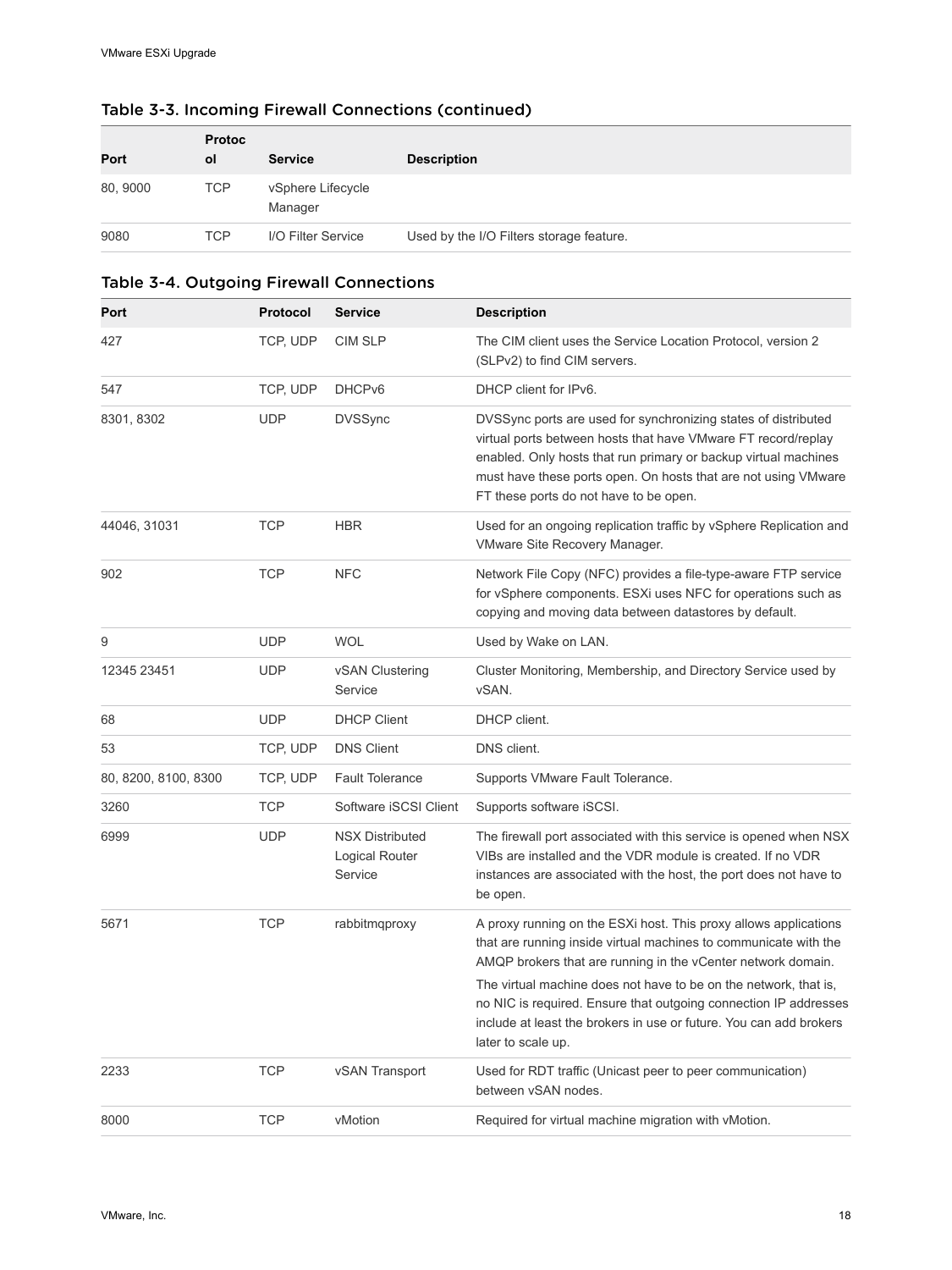| Port     | <b>Protocol</b> | <b>Service</b>                 | <b>Description</b>                     |
|----------|-----------------|--------------------------------|----------------------------------------|
| 902      | UDP             | <b>VMware vCenter</b><br>Agent | vCenter Server agent.                  |
| 8080     | TCP             | vsanvp                         | Used for vSAN Vendor Provider traffic. |
| 80, 9000 | TCP             | vSphere Lifecycle<br>Manager   |                                        |

#### <span id="page-18-0"></span>Table 3-4. Outgoing Firewall Connections (continued)

#### Table 3-5. Firewall Ports for Services That Are Not Visible in the UI by Default

| Port        | Proto<br>col | <b>Service</b>      | <b>Comment</b>                                                                                                                            |
|-------------|--------------|---------------------|-------------------------------------------------------------------------------------------------------------------------------------------|
| 5900 - 5964 | TCP          | RFB protocol        | The RFB protocol is a simple protocol for remote access to graphical user<br>interfaces.                                                  |
| 8889        | <b>TCP</b>   | OpenWSMAN<br>Daemon | Web Services Management (WS-Management is a DMTF open standard for<br>the management of servers, devices, applications, and Web services. |

## Required Free Space for System Logging

If you used Auto Deploy to install your ESXi 7.0 host, or if you set up a log directory separate from the default location in a scratch directory on the VMFS volume, you might need to change your current log size and rotation settings to ensure that enough space is available for system logging .

All vSphere components use this infrastructure. The default values for log capacity in this infrastructure vary, depending on the amount of storage available and on how you have configured system logging. Hosts that are deployed with Auto Deploy store logs on a RAM disk, which means that the amount of space available for logs is small.

If your host is deployed with Auto Deploy, reconfigure your log storage in one of the following ways:

- Redirect logs over the network to a remote collector.
- Redirect logs to a NAS or NFS store.

If you redirect logs to non-default storage, such as a NAS or NFS store, you might also want to reconfigure log sizing and rotations for hosts that are installed to disk.

You do not need to reconfigure log storage for ESXi hosts that use the default configuration, which stores logs in a scratch directory on the VMFS volume. For these hosts, ESXi 7.0 configures logs to best suit your installation, and provides enough space to accommodate log messages.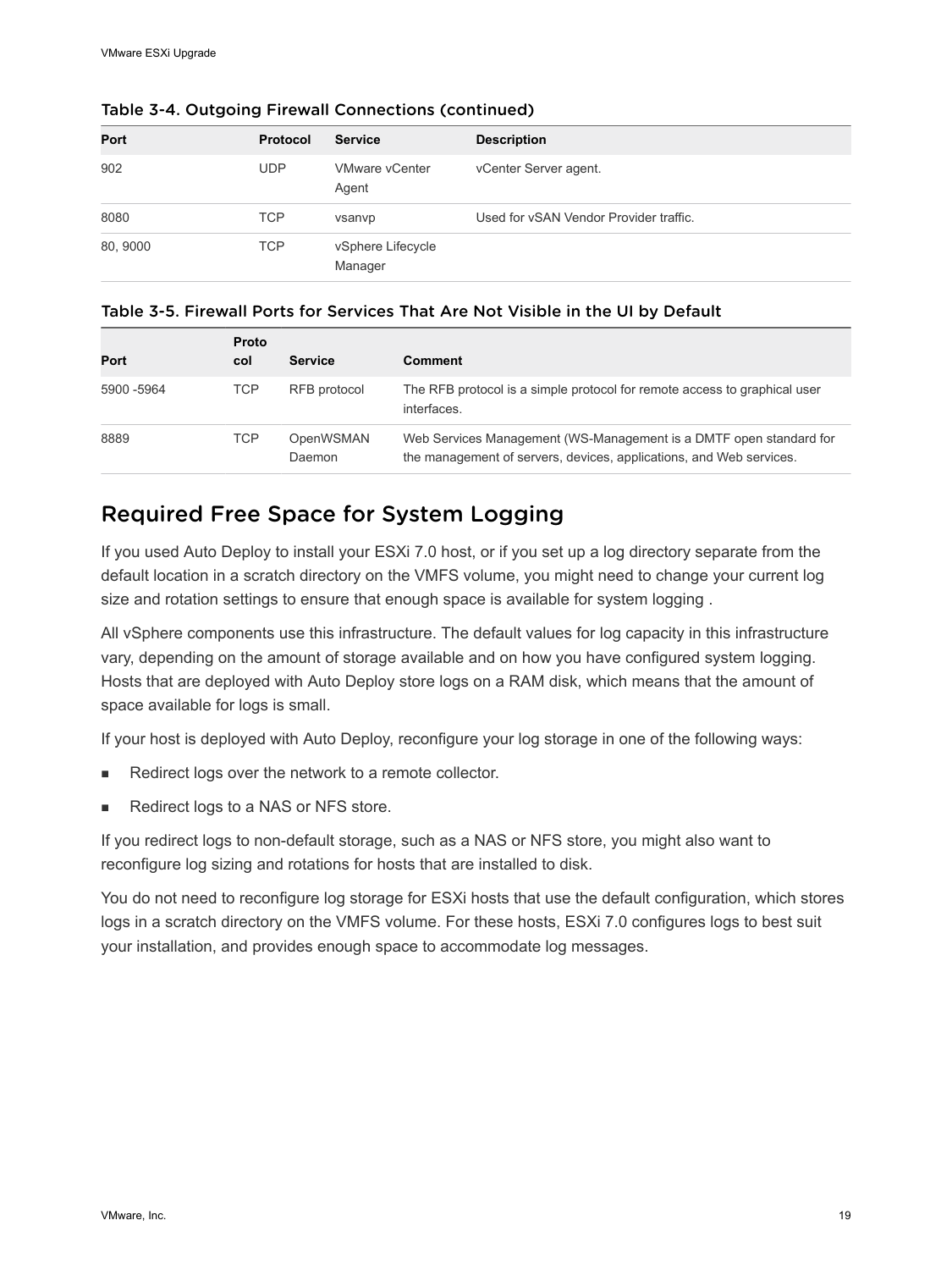| Log                                             | <b>Maximum Log File Size</b> | <b>Number of Rotations to</b><br><b>Preserve</b> | <b>Minimum Disk Space Required</b> |
|-------------------------------------------------|------------------------------|--------------------------------------------------|------------------------------------|
| Management Agent (hostd)                        | 10 MB                        | 10                                               | 100 MB                             |
| VirtualCenter Agent (vpxa)                      | 5 MB                         | 10                                               | 50 MB                              |
| vSphere HA agent (Fault<br>Domain Manager, fdm) | 5 MB                         | 10                                               | 50 MB                              |

<span id="page-19-0"></span>Table 3-6. Recommended Minimum Size and Rotation Configuration for hostd, vpxa, and fdm Logs

For information about setting up and configuring syslog and a syslog server and installing vSphere Syslog Collector, see the *vCenter Server Installation and Setup* documentation.

## VMware Host Client System Requirements

Make sure that your browser supports the VMware Host Client.

The following guest operating systems and Web browser versions are supported for the VMware Host Client.

| <b>Supported Browsers</b>   | Mac OS | <b>Windows</b> | Linux |
|-----------------------------|--------|----------------|-------|
| Google Chrome               | $50+$  | $50+$          | $50+$ |
| Mozilla Firefox             | $45+$  | $45+$          | $45+$ |
| Microsoft Internet Explorer | N/A    | $11+$          | N/A   |
| Microsoft Edge              | N/A    | $38+$          | N/A   |
| Safari                      | $9.0+$ | N/A            | N/A   |

## ESXi Passwords and Account Lockout

For ESXi hosts, you have to use a password with predefined requirements. You can change the required length and character class requirement or allow pass phrases using the Security.PasswordQualityControl advanced option. You can also set the number of passwords to remember for each user using the Security.PasswordHistory advanced option.

**Note** The default requirements for ESXi passwords can change from one release to the next. You can check and change the default password restrictions using the Security.PasswordQualityControl advanced option.

#### ESXi Passwords

ESXi enforces password requirements for access from the Direct Console User Interface, the ESXi Shell, SSH, or the VMware Host Client.

- By default, you have to include a mix of characters from four character classes: lowercase letters, uppercase letters, numbers, and special characters such as underscore or dash when you create a password.
- By default, password length is more than 7 and less than 40.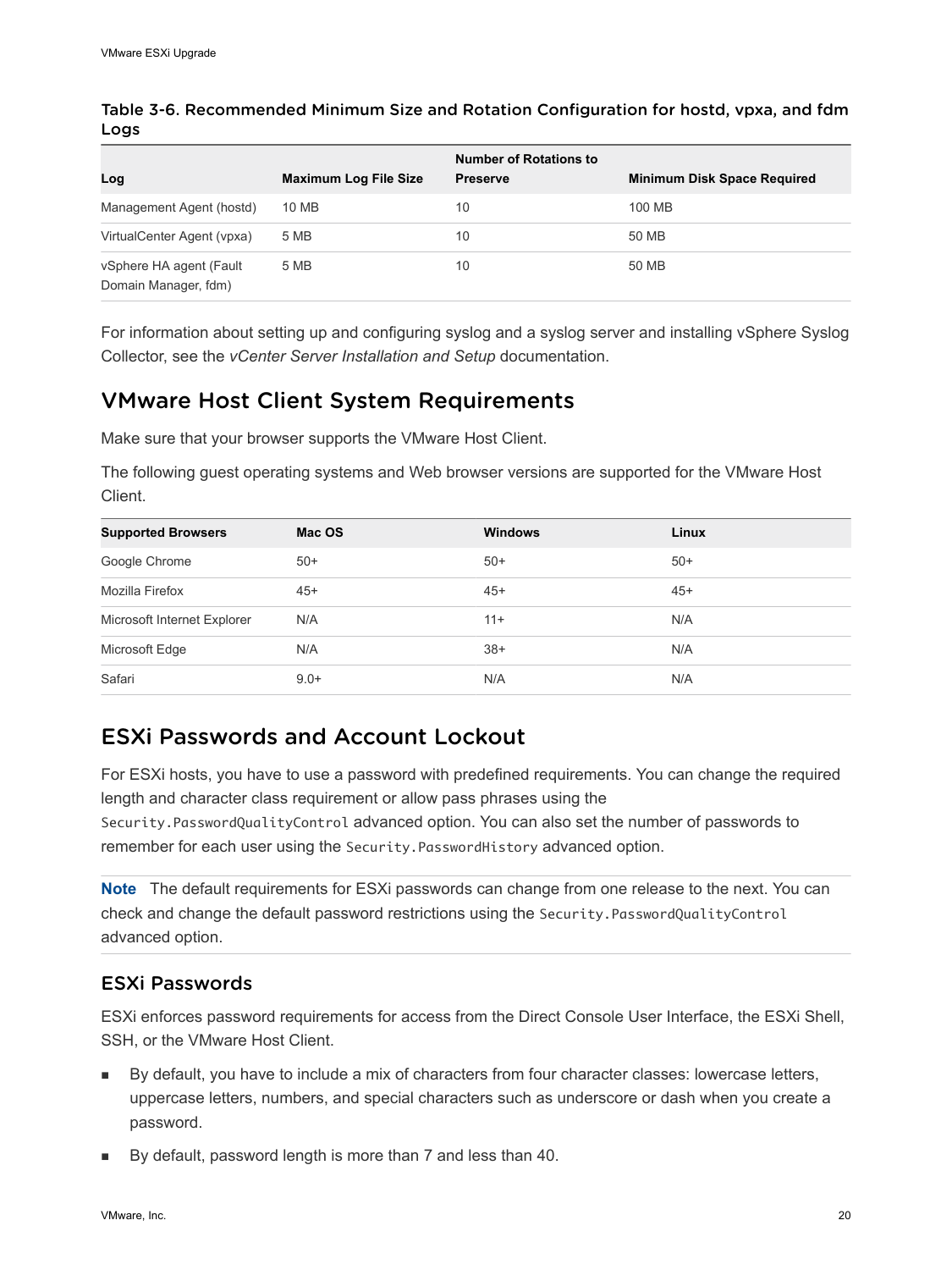Passwords cannot contain a dictionary word or part of a dictionary word.

**Note** An uppercase character that begins a password does not count toward the number of character classes used. A number that ends a password does not count toward the number of character classes used.

#### Example ESXi Passwords

The following password candidates illustrate potential passwords if the option is set as follows.

```
retry=3 min=disabled,disabled,disabled,7,7
```
With this setting, passwords with one or two character classes and pass phrases are not allowed, because the first three items are disabled. Passwords from three- and four-character classes require seven characters. See the pam\_passwdqc man page for details.

With these settings, the following passwords are allowed.

- <sup>n</sup> xQaTEhb!: Contains eight characters from three character classes.
- <sup>n</sup> xQaT3#A: Contains seven characters from four character classes.

The following password candidates do not meet requirements.

- Xqat3hi: Begins with an uppercase character, reducing the effective number of character classes to two. The minimum number of required character classes is three.
- <sup>n</sup> xQaTEh2: Ends with a number, reducing the effective number of character classes to two. The minimum number of required character classes is three.

#### ESXi Pass Phrase

Instead of a password, you can also use a pass phrase. However, pass phrases are disabled by default. You can change this default or other settings, by using the Security. PasswordQualityControl advanced option from the vSphere Client.

For example, you can change the option to the following.

retry=3 min=disabled,disabled,16,7,7

This example allows pass phrases of at least 16 characters and at least three words, separated by spaces.

For legacy hosts, changing the /etc/pamd/passwd file is still supported, but changing the file is deprecated for future releases. Use the Security.PasswordQualityControl advanced option instead.

#### Changing Default Password Restrictions

You can change the default restriction on passwords or pass phrases by using the Security.PasswordQualityControl advanced option for your ESXi host. See *vCenter Server and Host Management* documentation for information on setting ESXi advanced options.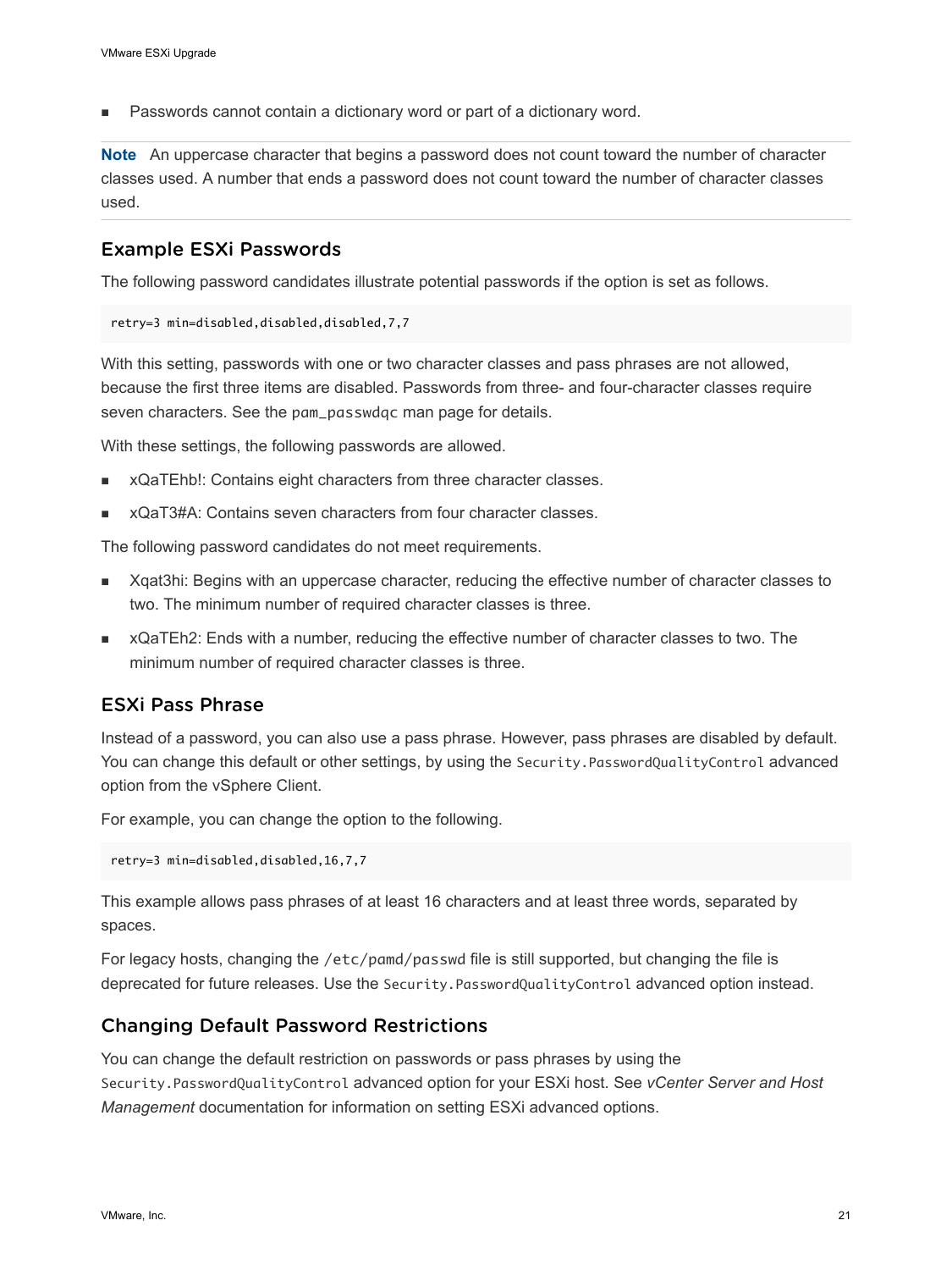<span id="page-21-0"></span>You can change the default, for example, to require a minimum of 15 characters and a minimum number of four words, as follows:

retry=3 min=disabled,disabled,15,7,7 passphrase=4

See the man page for pam\_passwdqc for details.

**Note** Not all possible combinations of password options have been tested. Perform additional testing after you change the default password settings.

#### ESXi Account Lockout Behavior

Account locking is supported for access through SSH and through the vSphere Web Services SDK. The Direct Console Interface (DCUI) and the ESXi Shell do not support account lockout. By default, a maximum of five failed attempts is allowed before the account is locked. The account is unlocked after 15 minutes by default.

#### Configuring Login Behavior

You can configure the login behavior for your ESXi host with the following advanced options:

- <sup>n</sup> Security.AccountLockFailures. Maximum number of failed login attempts before a user's account is locked. Zero disables account locking.
- Security.AccountUnlockTime. Number of seconds that a user is locked out.
- Security. PasswordHistory. Number of passwords to remember for each user. Zero disables password history.

See the *vCenter Server and Host Management* documentation for information on setting ESXi advanced options.

## Before Upgrading ESXi Hosts

For a successful upgrade of your ESXi hosts, understand and prepare for the changes that are involved.

For a successful ESXi upgrade, follow these best practices:

- 1 Make sure that you understand the ESXi upgrade process, the effect of that process on your existing deployment, and the preparation required for the upgrade.
	- **n** If your vSphere system includes VMware solutions or plug-ins, make sure they are compatible with the vCenter Server version that you are upgrading to. See the VMware Product Interoperability Matrix at [http://www.vmware.com/resources/compatibility/sim/interop\\_matrix.php](http://www.vmware.com/resources/compatibility/sim/interop_matrix.php).
	- **n** Read [Overview of the ESXi Host Upgrade Process](#page-8-0) to understand the upgrade scenarios that are supported, and the options and tools that are available to perform the upgrade.
	- **n** Read the VMware vSphere Release Notes for known installation issues.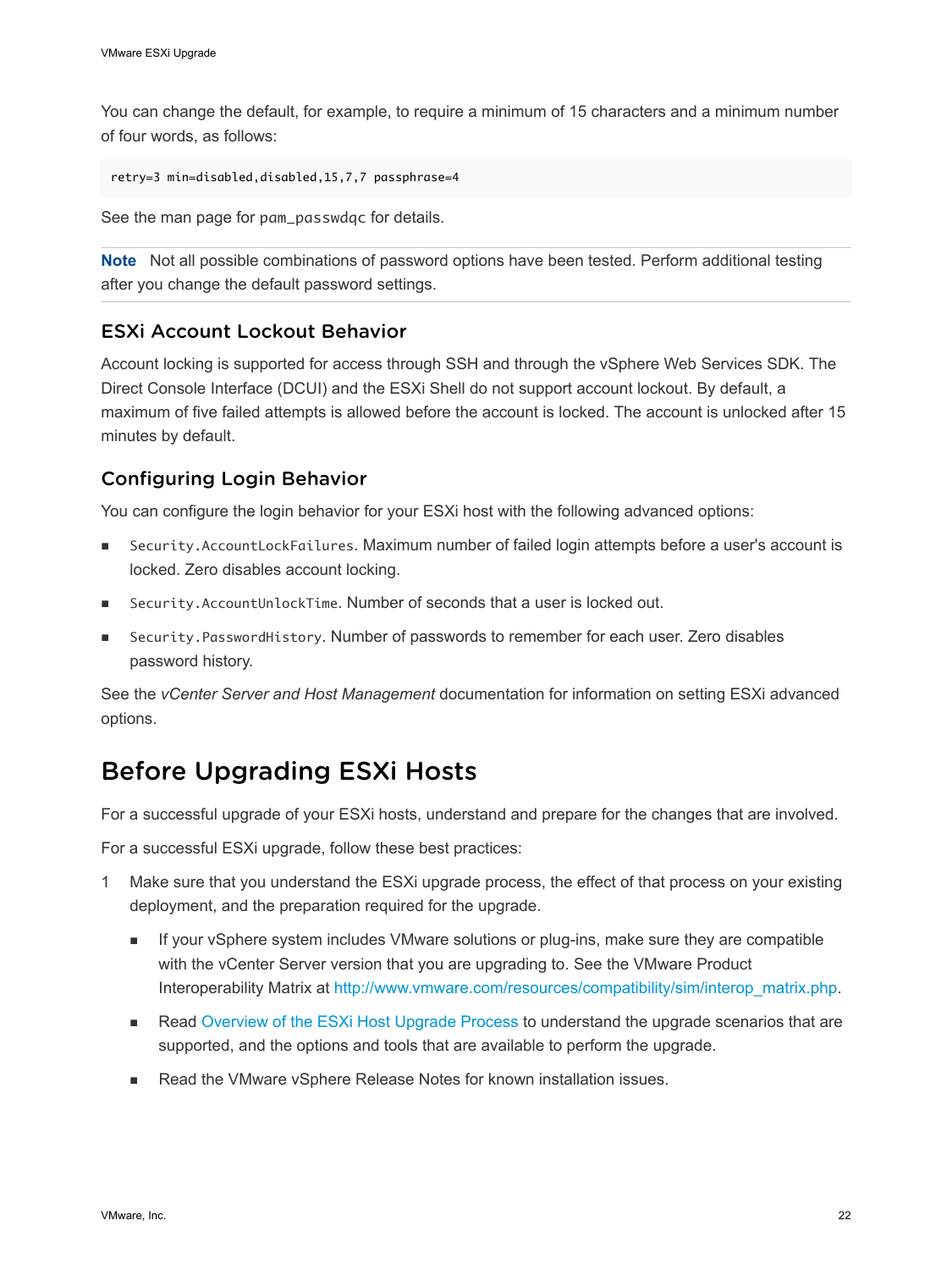- 2 Prepare the system for the upgrade.
	- <sup>n</sup> Make sure that the current ESXi version is supported for the upgrade. See [Overview of the ESXi](#page-8-0) [Host Upgrade Process.](#page-8-0)
	- Make sure that the system hardware complies with ESXi requirements. See [ESXi Requirements](#page-11-0) and VMware Compatibility Guide at [http://www.vmware.com/resources/compatibility/search.php.](http://www.vmware.com/resources/compatibility/search.php) Check for system compatibility, I/O compatibility with network and host bus adapter (HBA) cards, storage compatibility, and backup software compatibility.
	- **n** Make sure that sufficient disk space is available on the host for the upgrade.
	- <sup>n</sup> If a SAN is connected to the host, detach the Fibre Channel system before continuing with the upgrade. Do not disable HBA cards in the BIOS.
- 3 Back up the host before performing an upgrade. If the upgrade fails, you can restore the host.
- 4 If you are using Auto Deploy to provision hosts, the user who is running the process must have local administrator privileges on the ESXi host that is being provisioned. By default the installation process has these privileges and certificate provisioning happens as expected. However, if you are using another method than the installer, you must run it as a user who has the local administrator privileges.
- 5 Depending on the upgrade option you choose, you might need to migrate or power off all virtual machines on the host. See the instructions for your upgrade method.
	- For an interactive upgrade from CD, DVD, or USB drive: see [Upgrade Hosts Interactively.](#page-35-0)
	- For a scripted upgrade: see [Installing or Upgrading Hosts by Using a Script.](#page-36-0)
	- **n** For vSphere Auto Deploy: see [Chapter 4 Using vSphere Auto Deploy to Reprovision Hosts](#page-80-0) . If the ESXi 6.5x or 6.7.x host was deployed by using vSphere Auto Deploy, you can use vSphere Auto Deploy to reprovision the host with a 7.0 image.
	- For the esxcli command method: see Upgrading Hosts by Using ESXCLI Commands.
- 6 Plan for the tasks that must be performed after the ESXi host upgrade:
	- Test the system to ensure that the upgrade completed successfully.
	- Apply a host's licenses. See [Licensing ESXi Hosts After Upgrade.](#page-76-0)
	- Consider setting up a syslog server for remote logging, to ensure sufficient disk storage for log files. Setting up logging on a remote host is especially important for hosts with limited local storage. vSphere Syslog Collector is included as a service in vCenter Server 6.0 and can be used to collect logs from all hosts. See [Required Free Space for System Logging.](#page-18-0) For information about setting up and configuring syslog and a syslog server, setting up syslog from the host profiles interface, and installing vSphere Syslog Collector, see the *vCenter Server Installation and Setup* documentation.
- 7 If the upgrade was unsuccessful and you backed up the host, you can restore the host.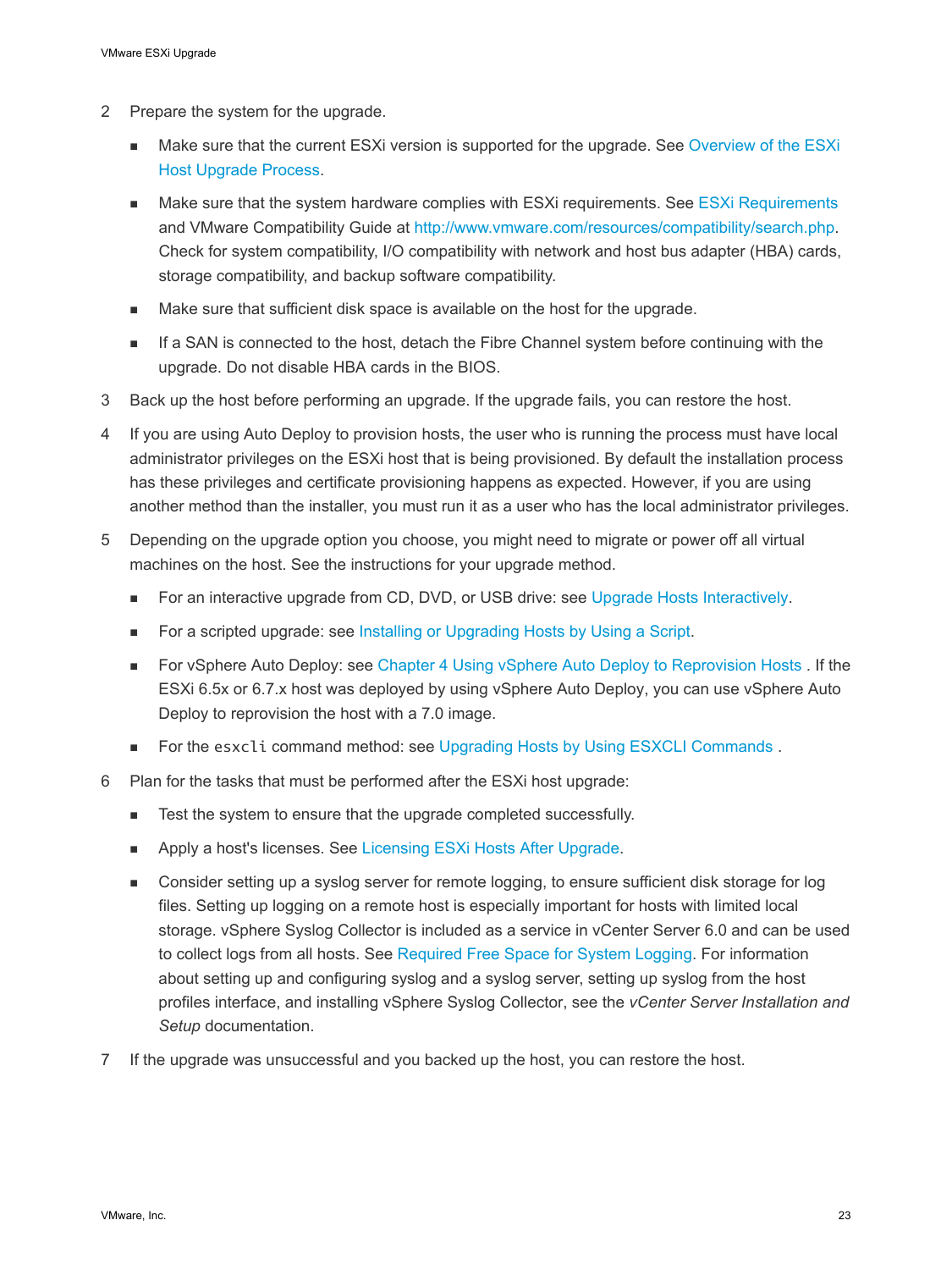## <span id="page-23-0"></span>Upgrading Hosts That Have Third-Party Custom VIBs

A host can have custom virtual infrastructure bundles (VIBs) installed, for example, third-party drivers or management agents. When you upgrade an ESXi host to 7.0, all supported custom VIBs are migrated, regardless of whether the VIBs are included in the installer ISO.

If the host or the installer ISO image contains a VIB that creates a conflict and prevents the upgrade, an error message identifies the VIB that created the conflict. To upgrade the host, take one of the following actions:

- n Remove the VIB that created the conflict from the ESXi host and retry the upgrade. You can remove a VIB from the host by using esxcli commands. For more information, see [Remove VIBs from a Host](#page-71-0) .
- **Deam Use the vSphere ESXi Image Builder CLI to create a custom installer ISO image that resolves the** conflict. For more information about vSphere ESXi Image Builder CLI, see the *vCenter Server Installation and Setup* documentation.

## Media Options for Booting the ESXi Installer

The ESXi installer must be accessible to the system on which you are installing ESXi.

The following boot media are supported for the ESXi installer:

- Boot from a CD/DVD. See Download and Burn the ESXi Installer ISO Image to a CD or DVD.
- **Boot from a USB flash drive. See [Format a USB Flash Drive to Boot the ESXi Installation or Upgrade.](#page-24-0)**
- PXE boot from the network. [PXE Booting the ESXi Installer](#page-28-0)
- **n** Boot from a remote location using a remote management application. See Using Remote [Management Applications](#page-33-0)

## Download and Burn the ESXi Installer ISO Image to a CD or DVD

If you do not have an ESXi installation CD/DVD, you can create one.

You can also create an installer ISO image that includes a custom installation script. See [Create an](#page-27-0)  [Installer ISO Image with a Custom Installation or Upgrade Script](#page-27-0).

#### Procedure

**1** Download the ESXi installer from the VMware website at [https://my.vmware.com/web/vmware/](https://my.vmware.com/web/vmware/downloads) [downloads.](https://my.vmware.com/web/vmware/downloads)

ESXi is listed under data center & Cloud Infrastructure.

**2** Confirm that the md5sum is correct.

See the VMware Web site topic Using MD5 Checksums at [http://www.vmware.com/download/](http://www.vmware.com/download/md5.html) [md5.html](http://www.vmware.com/download/md5.html).

**3** Burn the ISO image to a CD or DVD.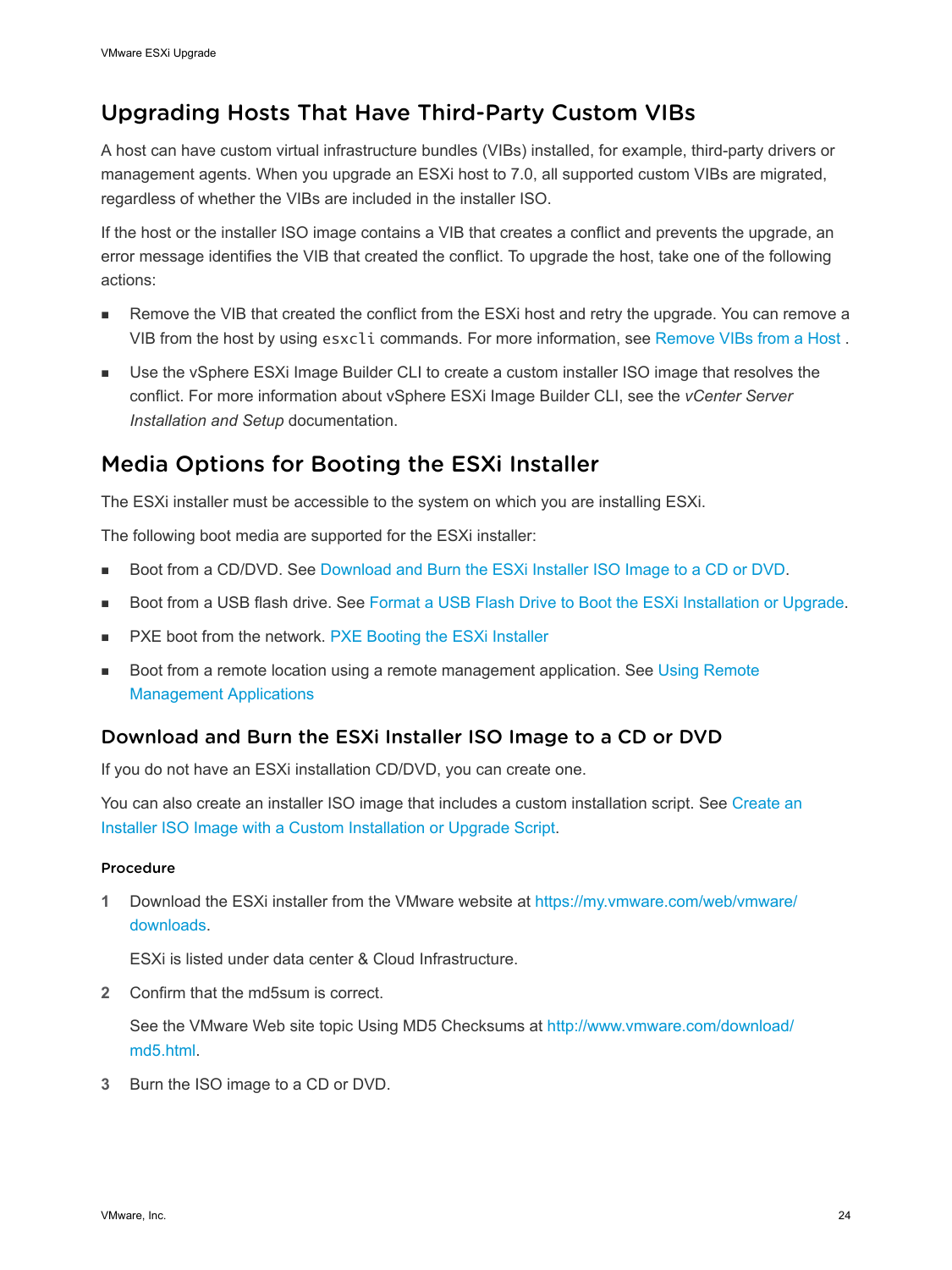#### <span id="page-24-0"></span>Format a USB Flash Drive to Boot the ESXi Installation or Upgrade

You can format a USB flash drive to boot the ESXi installation or upgrade.

**Note** The ks.cfg file that contains the installation script cannot be on the same USB flash drive that you are using to boot the installation or upgrade.

#### Prerequisites

- <sup>n</sup> A Linux host with a superuser access to it.
- A USB flash drive.
- The ESXi ISO image, VMware-VMvisor-Installer-version\_numberbuild\_number.x86\_64.iso, which includes the isolinux.cfg file.
- A Syslinux 3.86 package.

#### Procedure

**1** Determine how your USB flash drive is detected.

Usually the USB flash drive is detected as /dev/sdb.

a At the command line, run the command for displaying the current log messages.

tail -f /var/log/messages

b Plug in your USB flash drive.

You see several messages that identify the USB flash drive in a format similar to the following message.

Oct 25 13:25:23 ubuntu kernel: [ 712.447080] sd 3:0:0:0: [sdb] Attached SCSI removable disk

In this example, sdb identifies the USB device. If your device is identified differently, use that identification, in place of *sdb*.

**2** Create a partition table on the USB flash device.

/sbin/fdisk /dev/sdb

- a Enter d to delete partitions until they are all deleted.
- b Enter n to create a primary partition 1 that extends over the entire disk.
- c Enter t to set the type to an appropriate setting for the FAT32 file system, such as c.
- d Enter a to set the active flag on partition 1.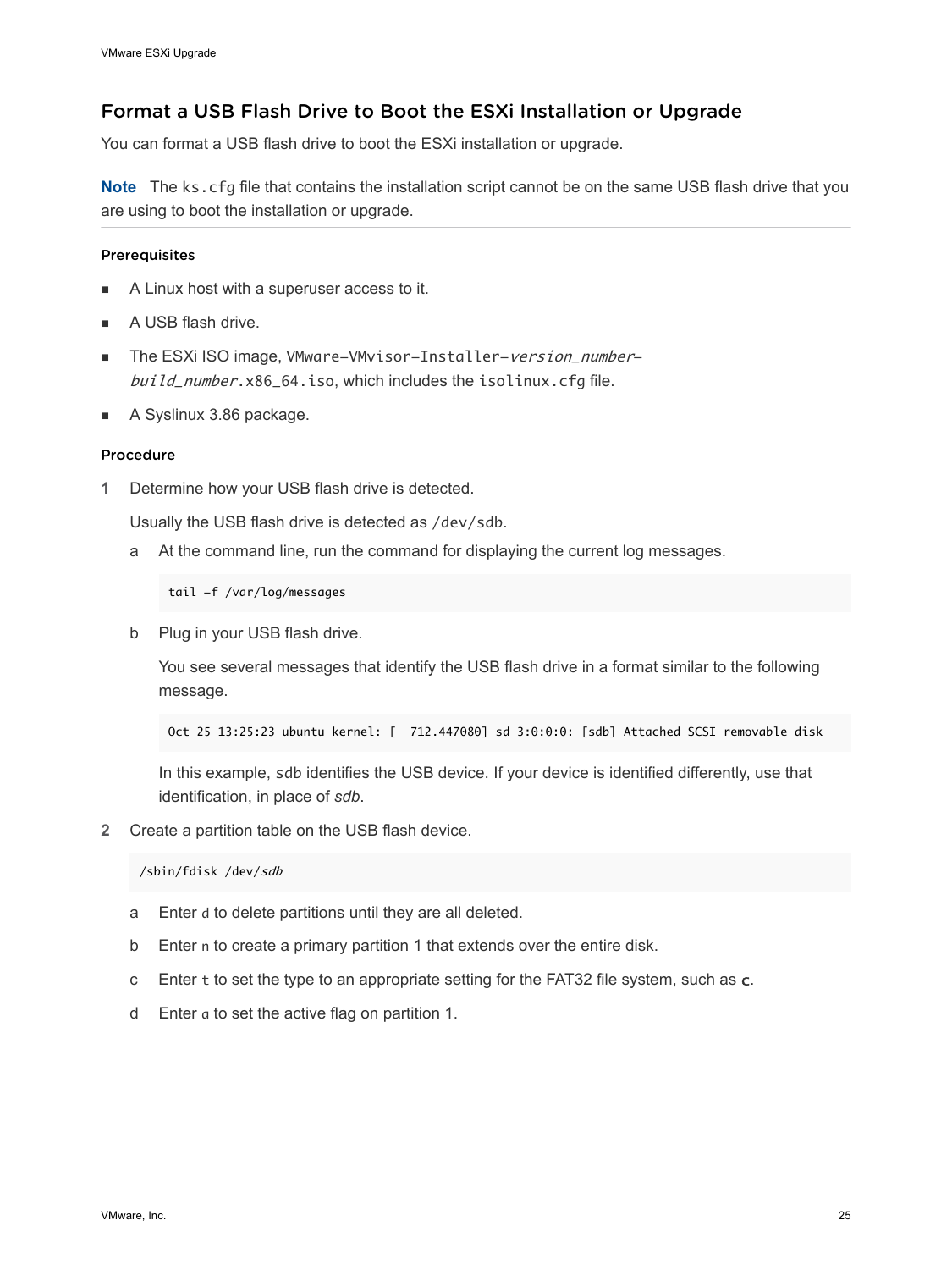e Enter p to print the partition table.

The result can be similar to the following message.

Disk /dev/sdb: 2004 MB, 2004877312 bytes 255 heads, 63 sectors/track, 243 cylinders Units = cylinders of  $16065 * 512 = 8225280$  bytes Device Boot Start End Blocks Id System /dev/sdb1 1 243 1951866 c W95 FAT32 (LBA)

- f Enter w to write the partition table and exit the application.
- **3** Format the USB flash drive with the Fat32 file system.

/sbin/mkfs.vfat -F 32 -n USB /dev/sdb1

**4** Install the Syslinux bootloader on the USB flash drive.

The locations of the Syslinux executable file and the mbr. bin file might vary for the different Syslinux versions. The following commands are default.

/usr/bin/syslinux /dev/sdb1 cat /usr/lib/syslinux/mbr/mbr.bin > /dev/sdb

**5** Create a destination directory and mount the USB flash drive to it.

mkdir /usbdisk mount /dev/sdb1 /usbdisk

**6** Create a destination directory and mount the ESXi installer ISO image to it.

```
mkdir /esxi_cdrom
mount -o loop VMware-VMvisor-Installer-6.x.x-XXXXXX.x86_64.iso /esxi_cdrom
```
**7** Copy the contents of the ISO image to the USB flash drive.

cp -r /esxi\_cdrom/\* /usbdisk

**8** Rename the isolinux.cfg file to syslinux.cfg.

mv /usbdisk/isolinux.cfg /usbdisk/syslinux.cfg

- **9** In the /usbdisk/syslinux.cfg file, edit the APPEND -c boot.cfg line to APPEND -c boot.cfg -p 1.
- **10** Unmount the USB flash drive.

umount /usbdisk

**11** Unmount the installer ISO image.

umount /esxi\_cdrom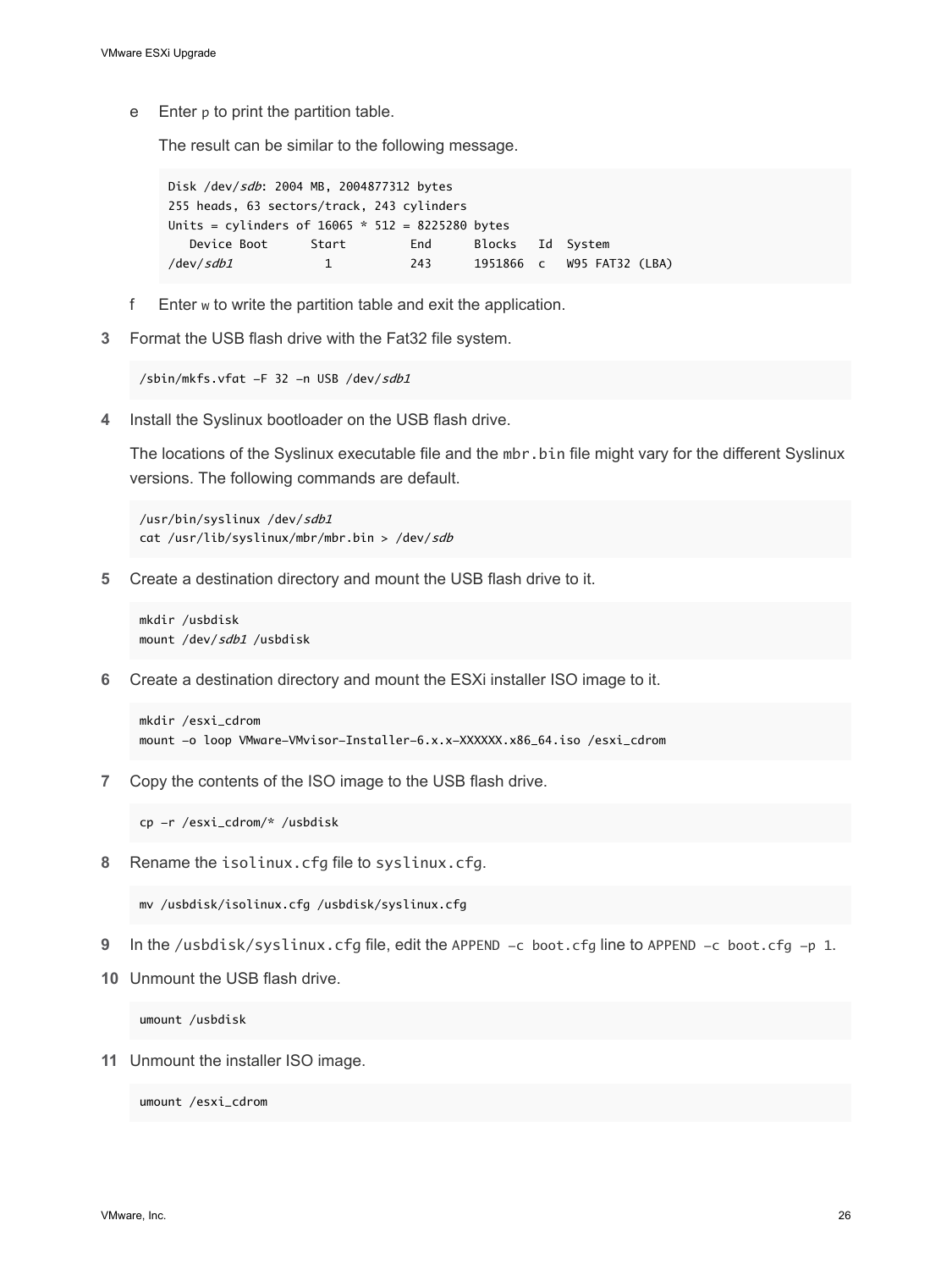#### Results

The USB flash drive can boot the ESXi installer.

#### Create a USB Flash Drive to Store the ESXi Installation Script or Upgrade Script

You can use a USB flash drive to store the ESXi installation script or upgrade script that is used during scripted installation or upgrade of ESXi.

When multiple USB flash drives are present on the installation machine, the installation software searches for the installation or upgrade script on all attached USB flash drives.

The instructions in this procedure assume that the USB flash drive is detected as /dev/sdb.

**Note** Do not store the ks file containing the installation or upgrade script on the same USB flash drive that you are using to boot the installation or upgrade.

#### **Prerequisites**

- $\blacksquare$  Linux machine
- **ESXi installation or upgrade script, the ks.cfg kickstart file**
- **No. USB flash drive**

#### Procedure

- **1** Attach the USB flash drive to a Linux machine that has access to the installation or upgrade script.
- **2** Create a partition table.

#### /sbin/fdisk /dev/sdb

- a Type d to delete partitions until they are all deleted.
- b Type n to create primary partition 1 that extends over the entire disk.
- c Type t to set the type to an appropriate setting for the FAT32 file system, such as c.
- d Type p to print the partition table.

The result should be similar to the following text:

```
Disk /dev/sdb: 2004 MB, 2004877312 bytes
255 heads, 63 sectors/track, 243 cylinders
Units = cylinders of 16065 * 512 = 8225280 bytes
   Device Boot Start End Blocks Id System
/dev/sdb1 1 243 1951866 c W95 FAT32 (LBA)
```
- e Type w to write the partition table and quit.
- **3** Format the USB flash drive with the Fat32 file system.

#### /sbin/mkfs.vfat -F 32 -n USB /dev/sdb1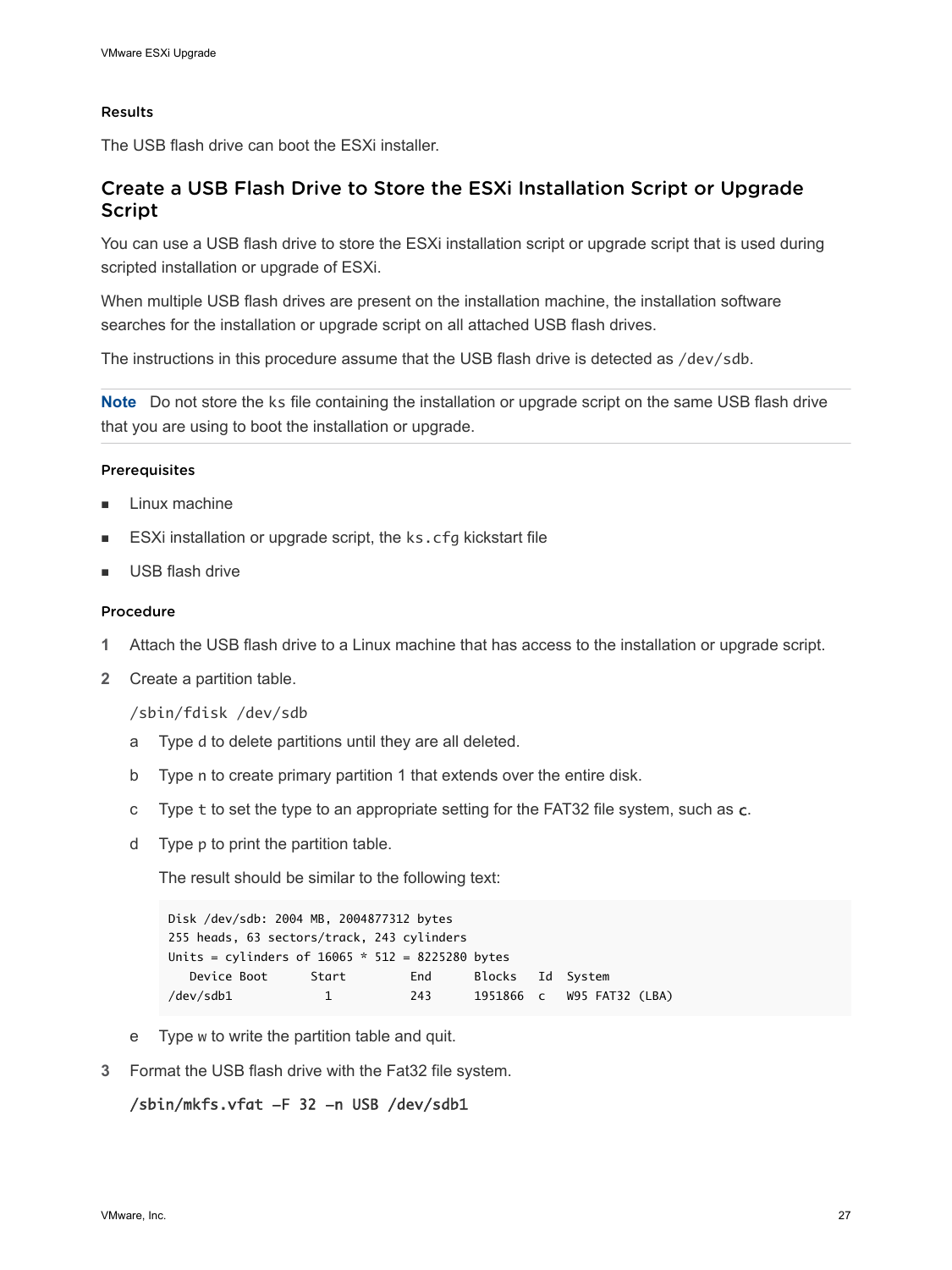<span id="page-27-0"></span>**4** Mount the USB flash drive.

#### mount /dev/sdb1 /usbdisk

**5** Copy the ESXi installation script to the USB flash drive.

#### cp ks.cfg /usbdisk

**6** Unmount the USB flash drive.

#### Results

The USB flash drive contains the installation or upgrade script for ESXi.

#### What to do next

When you boot the ESXi installer, point to the location of the USB flash drive for the installation or upgrade script. See [Enter Boot Options to Start an Installation or Upgrade Script](#page-37-0) and [PXELINUX](#page-31-0) [Configuration Files](#page-31-0).

#### Create an Installer ISO Image with a Custom Installation or Upgrade Script

You can customize the standard ESXi installer ISO image with your own installation or upgrade script. This customization enables you to perform a scripted, unattended installation or upgrade when you boot the resulting installer ISO image.

See also [About Installation and Upgrade Scripts](#page-39-0) and [About the boot.cfg File](#page-49-0) .

#### **Prerequisites**

- Linux machine
- The ESXi ISO image VMware-VMvisor-Installer-6.x.x-XXXXXX.x86\_64.iso,where  $6.x.x$  is the version of ESXi you are installing, and XXXXXX is the build number of the installer ISO image
- Your custom installation or upgrade script, the ks\_cust.cfg kickstart file

#### Procedure

- **1** Download the ESXi ISO image from the VMware Web site.
- **2** Mount the ISO image in a folder:

#### mount -o loop VMware-VMvisor-Installer-6.x.x-XXXXXX.x86\_64.iso /esxi\_cdrom\_mount

XXXXXX is the ESXi build number for the version that you are installing or upgrading to.

**3** Copy the contents of cdrom to another folder:

#### cp -r /esxi\_cdrom\_mount /esxi\_cdrom

**4** Copy the kickstart file to /esxi\_cdrom.

#### cp ks\_cust.cfg /esxi\_cdrom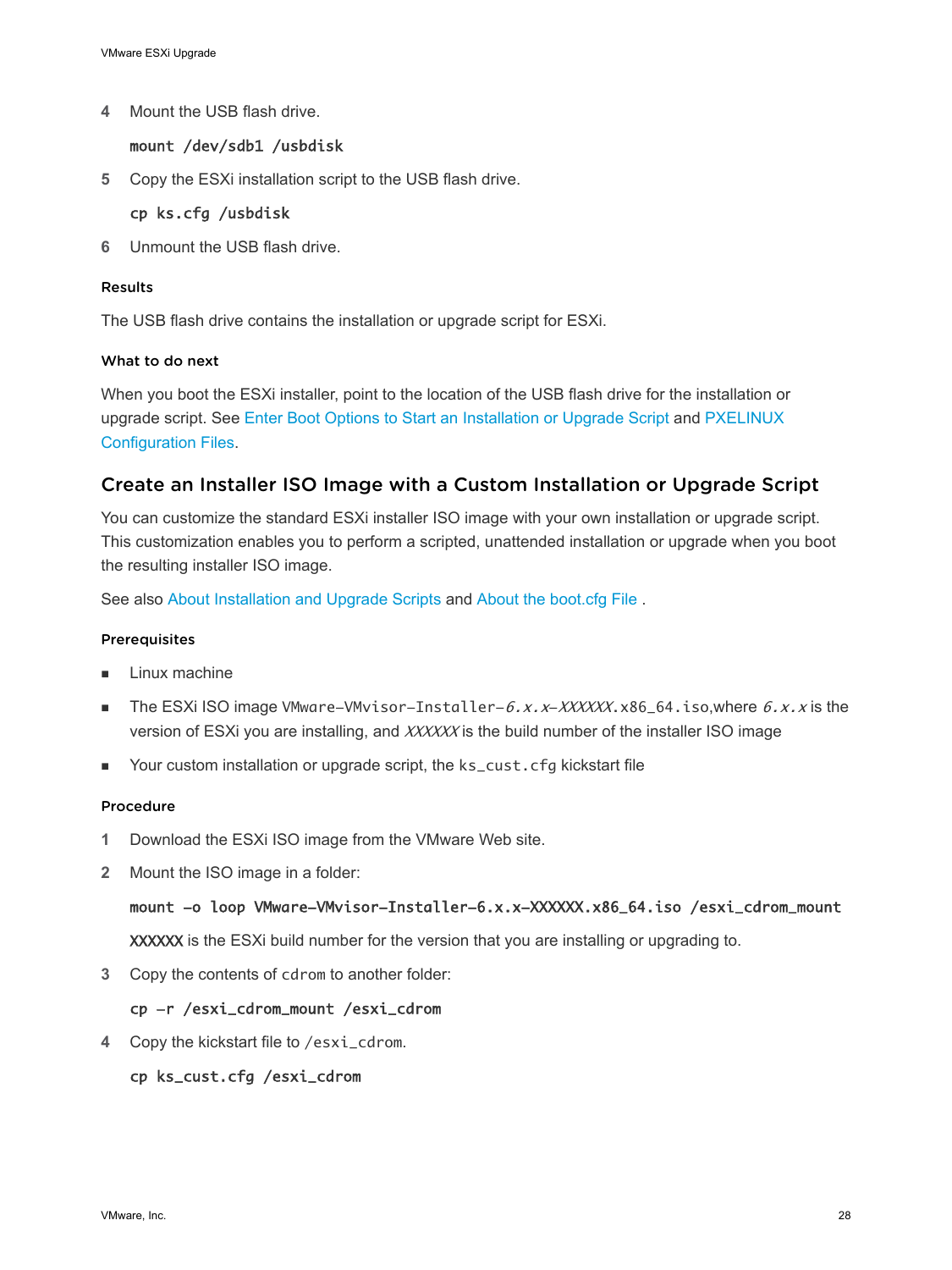<span id="page-28-0"></span>**5** (Optional) Modify the boot.cfg file to specify the location of the installation or upgrade script by using the kernelopt option.

You must use uppercase characters to provide the path of the script, for example,

kernelopt=runweasel ks=cdrom:/KS\_CUST.CFG

For UEFI boot, you must modify the boot.cfg file located in /efi/boot/.

The installation or upgrade becomes completely automatic, without the need to specify the kickstart file during the installation or upgrade.

**6** Recreate the ISO image using the mkisofs or the genisoimage command.

| Command     | Syntax                                                                                                                                                                                                                          |
|-------------|---------------------------------------------------------------------------------------------------------------------------------------------------------------------------------------------------------------------------------|
| mkisofs     | mkisofs $-relaxed-filenames -J -R -o custom_eexi.iso -b$<br>isolinux.bin -c boot.cat -no-emul-boot -boot-load-size 4 -boot-<br>info-table -eltorito-alt-boot -eltorito-platform efi -b<br>efiboot.img -no-emul-boot /esxi_cdrom |
| genisoimage | qenisoimage -relaxed-filenames -J -R -o custom_esxi.iso -b<br>isolinux bin -c boot cat -no-emul-boot -boot-load-size 4 -boot-<br>info-table -eltorito-alt-boot -e efiboot.img -no-emul-boot /<br>esxi_cdrom                     |

You can use this ISO image for regular boot or UEFI secure boot.

#### Results

The ISO image includes your custom installation or upgrade script.

#### What to do next

Install ESXi from the ISO image.

#### PXE Booting the ESXi Installer

You can use the preboot execution environment (PXE) to boot a host from a network interface on hosts with legacy BIOS or using UEFI.

ESXi is distributed in an ISO format that is used to install to flash memory or to a local hard drive. You can extract the files and boot by using PXE.

PXE uses Dynamic Host Configuration Protocol (DHCP) and Trivial File Transfer Protocol (TFTP) to boot an operating system over a network.

PXE booting requires some network infrastructure and a machine with a PXE-capable network adapter. Most machines that can run ESXi have network adapters that can PXE boot.

**Note** PXE booting with legacy BIOS firmware is possible only over IPv4. PXE booting with UEFI firmware is possible with either IPv4 or IPv6.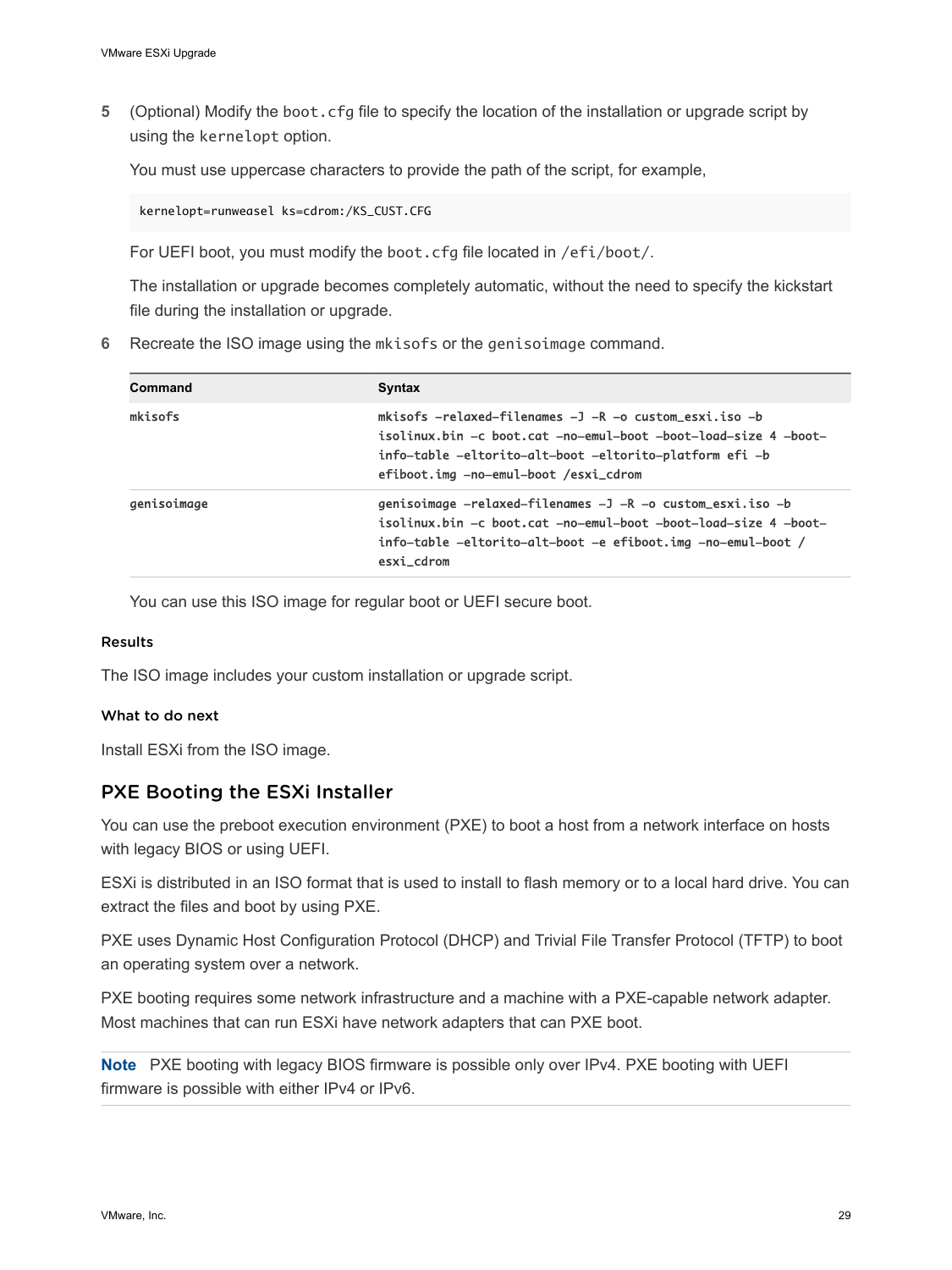#### <span id="page-29-0"></span>Sample DHCP Configurations

To PXE boot the ESXi installer, the DHCP server must send the address of the TFTP server and the filename of the initial boot loader to the ESXi host.

When the target machine first boots, it broadcasts a packet across the network requesting information to boot itself. The DHCP server responds. The DHCP server must be able to determine whether the target machine is allowed to boot and the location of the initial boot loader binary, typically a file on a TFTP server.

**Caution** Do not set up a second DHCP server if your network already has one. If multiple DHCP servers respond to DHCP requests, machines can obtain incorrect or conflicting IP addresses, or can fail to receive the proper boot information. Talk to a network administrator before setting up a DHCP server. For support on configuring DHCP, contact your DHCP server vendor.

Many DHCP servers can PXE boot hosts. If you are using a version of DHCP for Microsoft Windows, see the DHCP server documentation to determine how to pass the next-server and filename arguments to the target machine.

#### Example of Booting Using TFTP with IPv4

This example shows how to configure an ISC DHCP server to boot ESXi using a TFTP server at IPv4 address xxx.xxx.xxx.xxx.

```
#
# ISC DHCP server configuration file snippet. This is not a complete
# configuration file; see the ISC server documentation for details on
# how to configure the DHCP server.
#
allow booting;
allow bootp;
option client-system-arch code 93 = unsigned integer 16;
class "pxeclients" {
   match if substring(option vendor-class-identifier, 0, 9) = "PXEClient";
   next-server xxx.xxx.xxx.xxx;
   if option client-system-arch = 00:07 or option client-system-arch = 00:09 {
       filename = "mboot.efi";
   } else {
       filename = "pxelinux.0";
   }
}
```
When a machine attempts to PXE boot, the DHCP server provides an IP address and the location of the pxelinux.0 or mboot.efi binary file on the TFTP server.

#### Example of Booting Using TFTP with IPv6

This example shows how to configure an ISC DHCPv6 server to boot ESXi using a TFTP server at IPv6 address xxxx:xxxx:xxxx:xxxx:xxxx.

```
#
# ISC DHCPv6 server configuration file snippet. This is not a complete
# configuration file; see the ISC server documentation for details on
```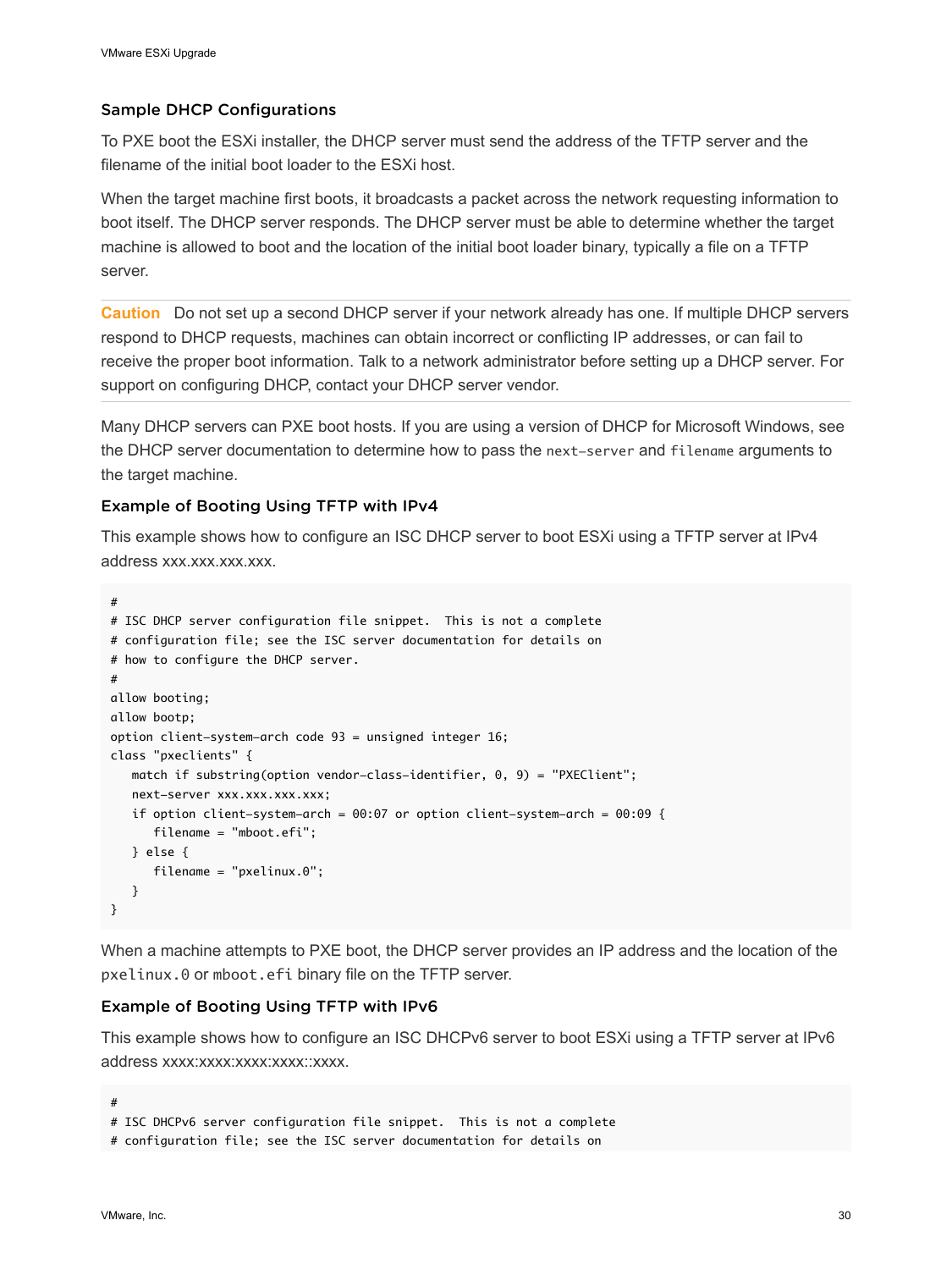```
# how to configure the DHCP server.
#
allow booting;
allow bootp;
option dhcp6.bootfile-url code 59 = string;
option dhcp6.bootfile-url "tftp://[xxxx:xxxx:xxxx:xxxx:xxxx]/mboot.efi";
```
When a machine attempts to PXE boot, the DHCP server provides an IP address and the location of the mboot.efi binary file on the TFTP server.

#### Example of Booting Using HTTP with IPv4

This example shows how to configure an ISC DHCP server to boot ESXi using a Web server at IPv4 address xxx.xxx.xxx.xxx. The example uses gPXELINUX for legacy BIOS hosts and iPXE for UEFI hosts.

```
#
# ISC DHCPv6 server configuration file snippet. This is not a complete
# configuration file; see the ISC server documentation for details on
# how to configure the DHCP server.
#
allow booting;
allow bootp;
option client-system-arch code 93 = unsigned integer 16;
class "pxeclients" {
    match if substring(option vendor-class-identifier, 0, 9) = "PXEClient";
    next-server xxx.xxx.xxx.xxx;
    if option client-system-arch = 00:07 or option client-system-arch = 00:09 {
       if exists user-class and option user-class = "iPXE" {
          # Instruct iPXE to load mboot.efi as secondary bootloader
          filename = "mboot.efi";
       } else {
          # Load the snponly.efi configuration of iPXE as initial bootloader
          filename = "snponly.efi";
       }
    } else {
       filename "gpxelinux.0";
    }
}
```
When a machine attempts to PXE boot, the DHCP server provides an IP address and the location of the gpxelinux.0 or snponly.efi binary file on the TFTP server. In the UEFI case, iPXE then asks the DHCP server for the next file to load, and this time the server returns mboot. efi as the filename.

#### Example of Booting Using HTTP with IPv6

This example shows how to configure an ISC DHCPv6 server to boot ESXi using a TFTP server at IPv6 address xxxx:xxxx:xxxx:xxxx::xxxx.

```
#
# ISC DHCPv6 server configuration file snippet. This is not a complete
# configuration file; see the ISC server documentation for details on
# how to configure the DHCP server.
#
allow booting;
allow bootp;
```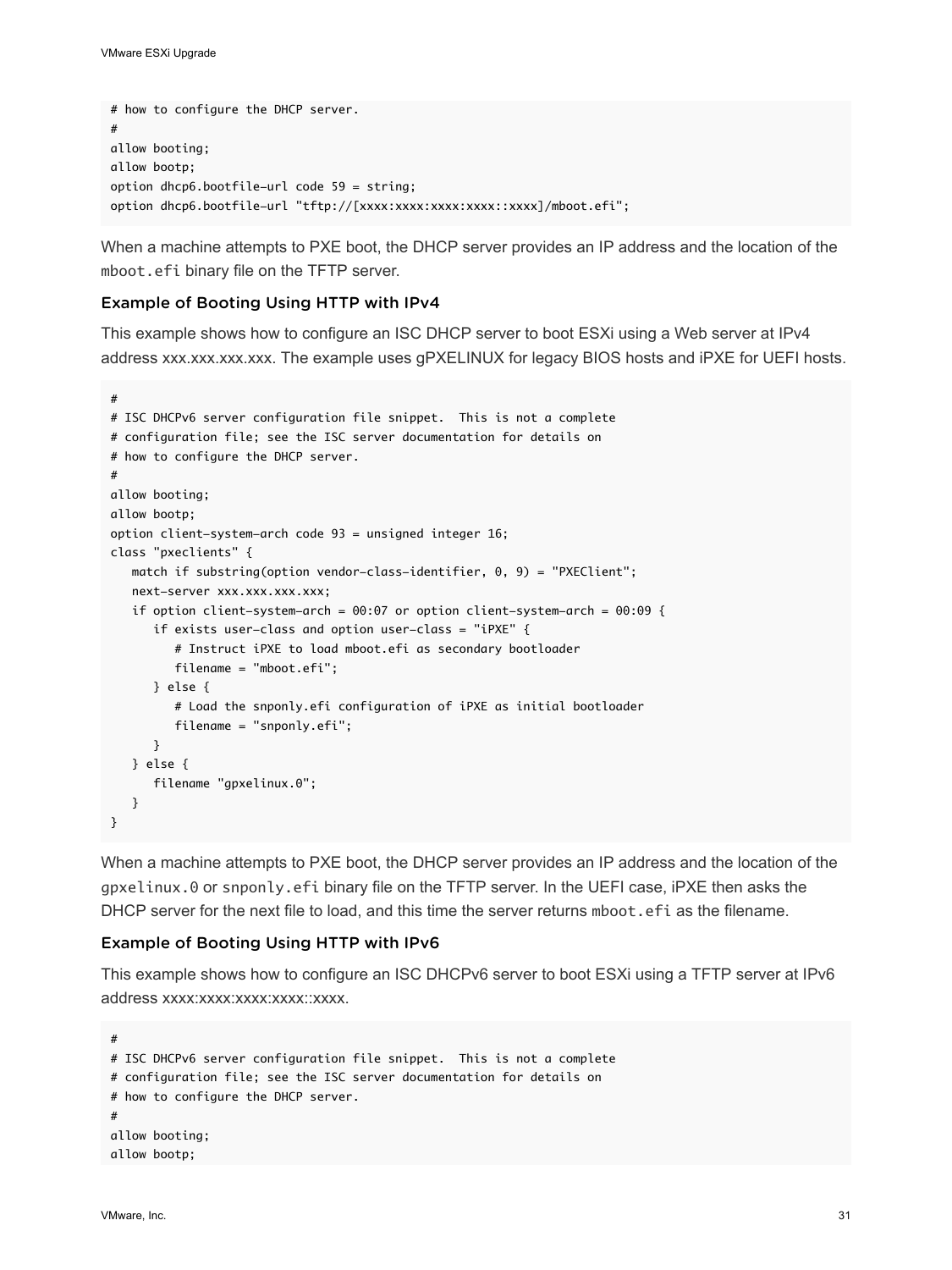```
option dhcp6.bootfile-url code 59 = string;
if exists user-class and option user-class = "iPXE" {
   # Instruct iPXE to load mboot.efi as secondary bootloader
  option dhcp6.bootfile-url "tftp://[xxxx:xxxx:xxxx:xxxx::xxxx]/mboot.efi";
} else {
   # Load the snponly.efi configuration of iPXE as initial bootloader
  option dhcp6.bootfile-url "tftp://[xxxx:xxxx:xxxx:xxxx:xxxx]/snponly.efi";
}
```
When a machine attempts to PXE boot, the DHCP server provides an IP address and the location of the snponly.efi (iPXE) binary file on the TFTP server. iPXE then asks the DHCP server for the next file to load, and this time the server returns mboot.efi as the filename.

#### PXELINUX Configuration Files

You need a PXELINUX configuration file to boot the ESXi installer on a legacy BIOS system. The configuration file defines the menu displayed to the target ESXi host as it starts and contacts the TFTP server for all SYSLINUX configurations, including PXELINUX and gPXELINUX.

This section gives general information about PXELINUX configuration files. For examples, see [Sample](#page-29-0) [DHCP Configurations.](#page-29-0)

For syntax details, see the SYSLINUX website at [http://www.syslinux.org/](http://www.syslinux.org).

#### Required Files

In the PXE configuration file, you must include paths to the following files:

- mboot.c32 is the boot loader.
- boot.cfg is the boot loader configuration file.

See [About the boot.cfg File](#page-49-0) 

#### Filename for the PXE Configuration File

For the filename of the PXE configuration file, select one of the following options:

- 01-mac\_address\_of\_target\_ESXi\_host. For example, 01-23-45-67-89-0a-bc
- The target ESXi host IP address in a hexadecimal notation.
- default

The initial boot file, pxelinux.0 or gpxelinux.0, tries to load a PXE configuration file in the following order:

- 1 It tries with the MAC address of the target ESXi host, prefixed with its ARP type code, which is 01 for Ethernet.
- 2 If that attempt fails, it tries with the hexadecimal notation of target ESXi system IP address.
- 3 Ultimately, it tries to load a file named default.

#### File Location for the PXE Configuration File

Save the file in /tftpboot/pxelinux.cfg/ on the TFTP server.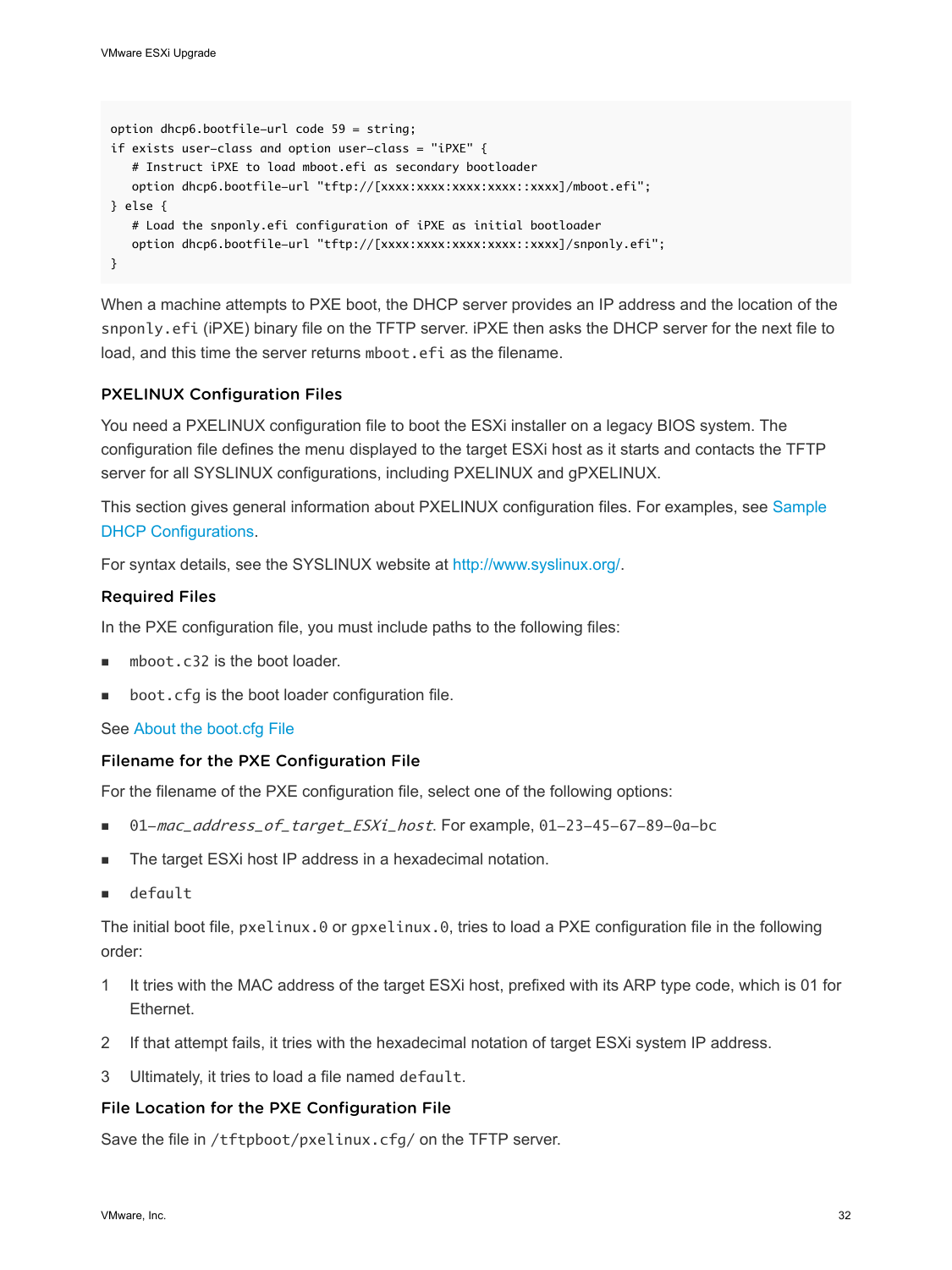For example, you might save the file on the TFTP server at /tftpboot/pxelinux.cfg/01-00-21-5ace-40-f6. The MAC address of the network adapter on the target ESXi host is 00-21-5a-ce-40-f6.

#### PXE Boot Background Information

Understanding the PXE boot process can help you during troubleshooting.

#### TFTP Server

Trivial File Transfer Protocol (TFTP) is similar to the FTP service, and is typically used only for network booting systems or loading firmware on network devices such as routers. TFTP is available on Linux and Windows.

- n Most Linux distributions include a copy of the tftp-hpa server. If you require a supported solution, purchase a supported TFTP server from your vendor of choice. You can also acquire a TFTP server from one of the packaged appliances on the VMware Marketplace.
- If your TFTP server runs on a Microsoft Windows host, use tftpd32 version 2.11 or later. See [http://](http://tftpd32.jounin.net/) [tftpd32.jounin.net/.](http://tftpd32.jounin.net/)

#### SYSLINUX, PXELINUX, and gPXELINUX

If you are using PXE in a legacy BIOS environment, you must understand the different boot environments.

- SYSLINUX is an open-source boot environment for machines that run legacy BIOS firmware. The ESXi boot loader for BIOS systems, mbootc.32, runs as a SYSLINUX plugin. You can configure SYSLINUX to boot from several types of media, including disk, ISO image, and network. You can find the SYSLINUX package at [http://www.kernel.org/pub/linux/utils/boot/syslinux/.](http://www.kernel.org/pub/linux/utils/boot/syslinux/)
- **n** PXELINUX is a SYSXLINUX configuration for booting from a TFTP server according to the PXE standard. If you use PXELINUX to boot the ESXi installer, the pxelinux.0 binary file, mboot.c32, the configuration file, the kernel, and other files are transferred by TFTP.
- gPXELINUX is a hybrid configuration that includes both PXELINUX and gPXE and supports booting from a Web server. gPXELINUX is part of the SYSLINUX package. If you use gPXELINUX to boot the ESXi installer, only the gpxelinux.0 binary file, mboot.c32, and the configuration file are transferred by TFTP. The remaining files are transferred by HTTP. HTTP is typically faster and more reliable than TFTP, especially for transferring large amounts of data on a heavily loaded network.

**Note** VMware currently builds the mboot.c32 plugin to work with SYSLINUX version 3.86 and tests PXE booting only with that version. Other versions might be incompatible. For support of third-party agents that you use to set up your PXE booting infrastructure, contact the vendor.

#### UEFI PXE and iPXE

Most UEFI firmware natively includes PXE support that allows booting from a TFTP server. The firmware can directly load the ESXi boot loader for UEFI systems, mboot.efi. Additional software such as PXELINUX is not required.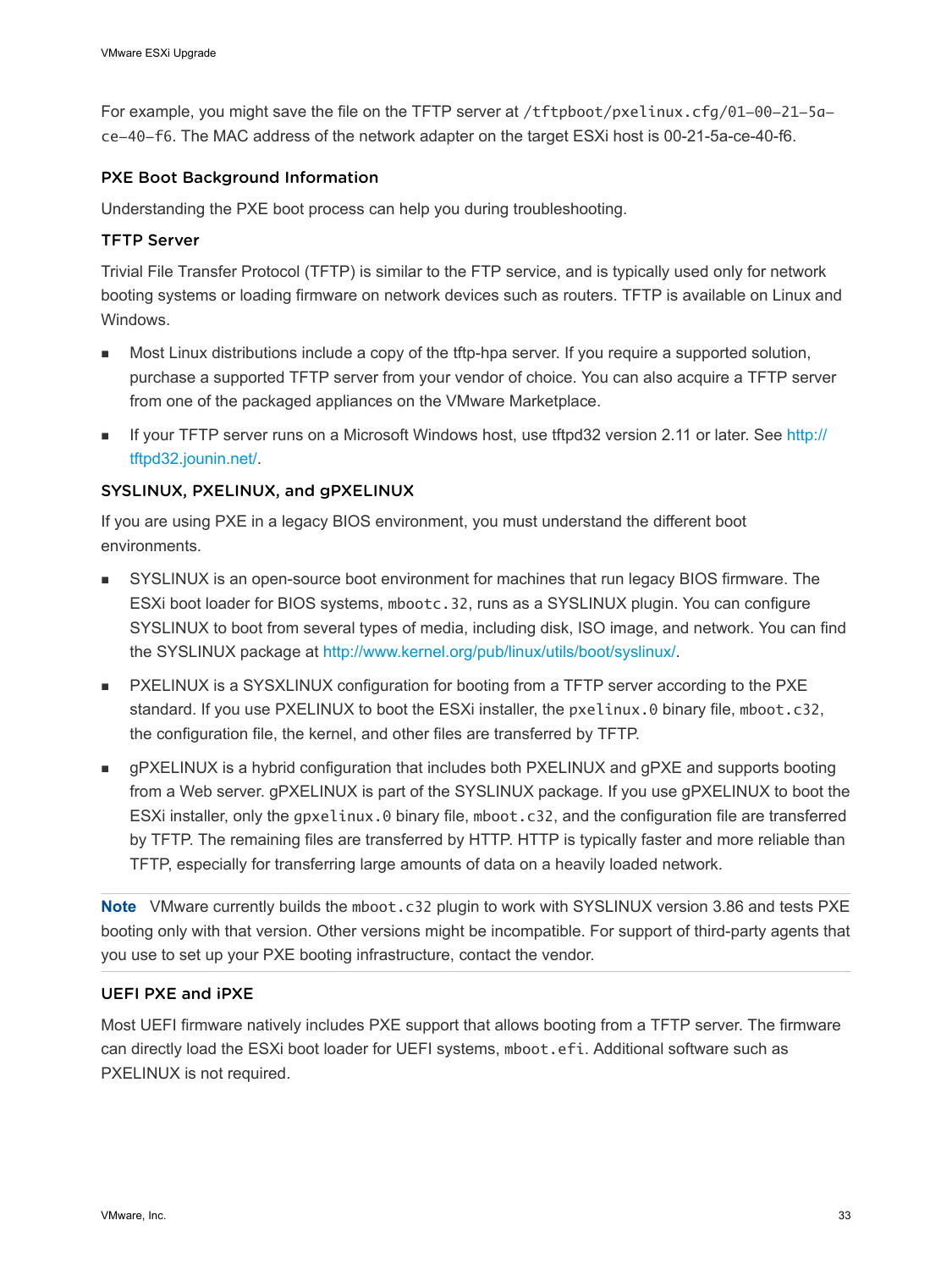<span id="page-33-0"></span>iPXE can also be useful for UEFI systems that do not include PXE in firmware and for older UEFI systems with bugs in their PXE support. For such cases, you can try installing iPXE on a USB flash drive and booting from there.

**Note** Apple Macintosh products do not include PXE boot support. They include support for network booting through an Apple-specific protocol instead.

#### Alternative Approaches to PXE Booting

Alternative approaches to PXE booting different software on different hosts are also possible, for example:

- <sup>n</sup> Configuring the DHCP server to provide different initial boot loader filenames to different hosts depending on MAC address or other criteria. See your DCHP server's documentation.
- **n** Approaches using iPXE as the initial bootloader with an iPXE configuration file that selects the next bootloader based on the MAC address or other criteria.

#### Installing and Booting ESXi with Software FCoE

You can install and boot ESXi from an FCoE LUN using VMware software FCoE adapters and network adapters with FCoE offload capabilities. Your host does not require a dedicated FCoE HBA.

The boot LUN must not be shared between hosts and must have a size of minimum of 32 GB. See the *vSphere Storage* documentation for information about installing and booting ESXi with software FCoE.

## Using Remote Management Applications

Remote management applications allow you to install ESXi on servers that are in remote locations.

Remote management applications supported for installation include HP Integrated Lights-Out (iLO), Dell Remote Access Card (DRAC), IBM management module (MM), and Remote Supervisor Adapter II (RSA II). For a list of currently supported server models and remote management firmware versions, see [Supported Remote Management Server Models and Firmware Versions](#page-14-0). For support on remote management applications, contact the vendor.

You can use remote management applications to do both interactive and scripted installations of ESXi remotely.

If you use remote management applications to install ESXi, the virtual CD might encounter corruption problems with systems or networks operating at peak capacity. If a remote installation from an ISO image fails, complete the installation from the physical CD media.

## Download the ESXi Installer

Download the installer for ESXi.

#### **Prerequisites**

Create a My VMware account at <https://my.vmware.com/web/vmware/>.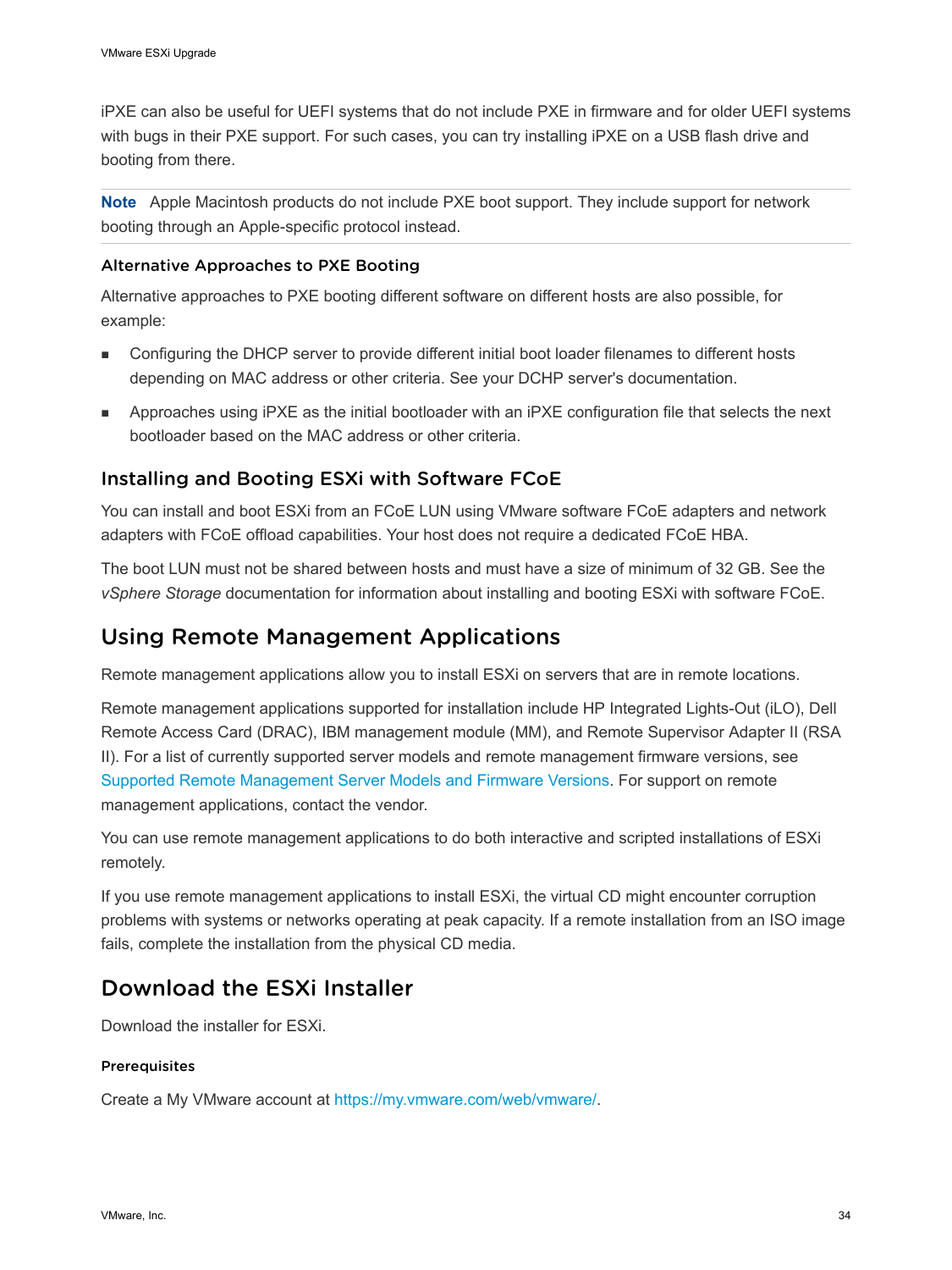#### <span id="page-34-0"></span>Procedure

**1** Download the ESXi installer from the VMware website at [https://my.vmware.com/web/vmware/](https://my.vmware.com/web/vmware/downloads) [downloads.](https://my.vmware.com/web/vmware/downloads)

ESXi is listed under data center & Cloud Infrastructure.

**2** Confirm that the md5sum is correct.

See the VMware Web site topic Using MD5 Checksums at [http://www.vmware.com/download/](http://www.vmware.com/download/md5.html) [md5.html](http://www.vmware.com/download/md5.html).

## Storage Device Names and Identifiers

In the ESXi environment, each storage device is identified by several names.

## Device Identifiers

Depending on the type of storage, the ESXi host uses different algorithms and conventions to generate an identifier for each storage device.

#### **Storage-provided identifiers**

The ESXi host queries a target storage device for the device name. From the returned metadata, the host extracts or generates a unique identifier for the device. The identifier is based on specific storage standards, is unique and persistent across all hosts, and has one of the following formats:

- <sup>n</sup> naa.*xxx*
- eui.*xxx*
- <sup>n</sup> t10.*xxx*

#### **Path-based identifier**

When the device does not provide an identifier, the host generates an mpx.*path* name, where *path*  represents the first path to the device, for example, mpx.vmhba1:C0:T1:L3. This identifier can be used in the same way as the storage-provided identifies.

The mpx.*path* identifier is created for local devices on the assumption that their path names are unique. However, this identifier is not unique or persistent, and can change after every system restart.

Typically, the path to the device has the following format:

#### vmhba*Adapter*:C*Channel*:T*Target*:L*LUN*

- <sup>n</sup> vmhba*Adapter* is the name of the storage adapter. The name refers to the physical adapter on the host, not to the SCSI controller used by the virtual machines.
- **n** CChannel is the storage channel number.

Software iSCSI adapters and dependent hardware adapters use the channel number to show multiple paths to the same target.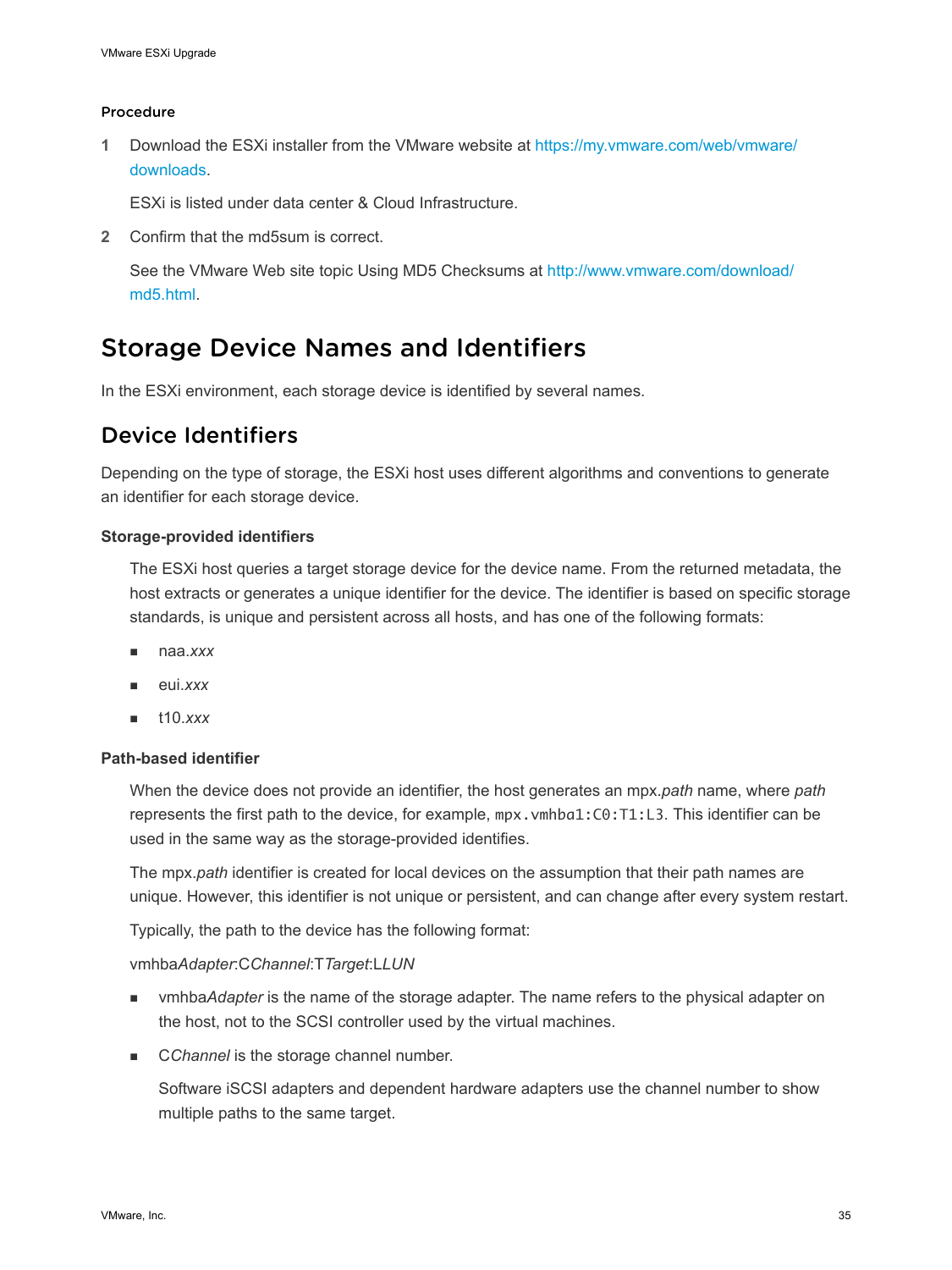- <span id="page-35-0"></span>■ *TTarget* is the target number. Target numbering is determined by the host and might change when the mappings of targets visible to the host change. Targets that are shared by different hosts might not have the same target number.
- **n** LLUN is the LUN number that shows the position of the LUN within the target. The LUN number is provided by the storage system. If a target has only one LUN, the LUN number is always zero (0).

For example, vmhba1:C0:T3:L1 represents LUN1 on target 3 accessed through the storage adapter vmhba1 and channel 0.

#### **Legacy identifier**

In addition to the device-provided identifiers or mpx.*path* identifiers, ESXi generates an alternative legacy name for each device. The identifier has the following format:

vml.*number*

The legacy identifier includes a series of digits that are unique to the device. The identifier can be derived in part from the metadata obtained through the SCSI INQUIRY command. For nonlocal devices that do not provide SCSI INQUIRY identifiers, the vml.*number* identifier is used as the only available unique identifier.

## Example: Displaying Device Names in the vSphere CLI

You can use the esxcli storage core device list command to display all device names in the vSphere CLI. The output is similar to the following example:

```
# esxcli storage core device list
naa.XXX
      Display Name: DGC Fibre Channel Disk(naa.XXX)
 ... 
      Other UIDs: vml.000XXX
mpx.vmhba1:C0:T0:L0
   Display Name: Local VMware Disk (mpx.vmhba1:C0:T0:L0)
 ...
   Other UIDs: vml.0000000000XYZ
```
## Upgrade Hosts Interactively

To upgrade ESXi 6.5 hosts or ESXi 6.7 hosts to ESXi 7.0, you can boot the ESXi installer from a CD, DVD, or USB flash drive.

Before upgrading, consider disconnecting the network storage. This action decreases the time it takes the installer to search for available disk drives. When you disconnect network storage, any files on the disconnected disks are unavailable at installation. Do not disconnect a LUN that contains an existing ESXi installation.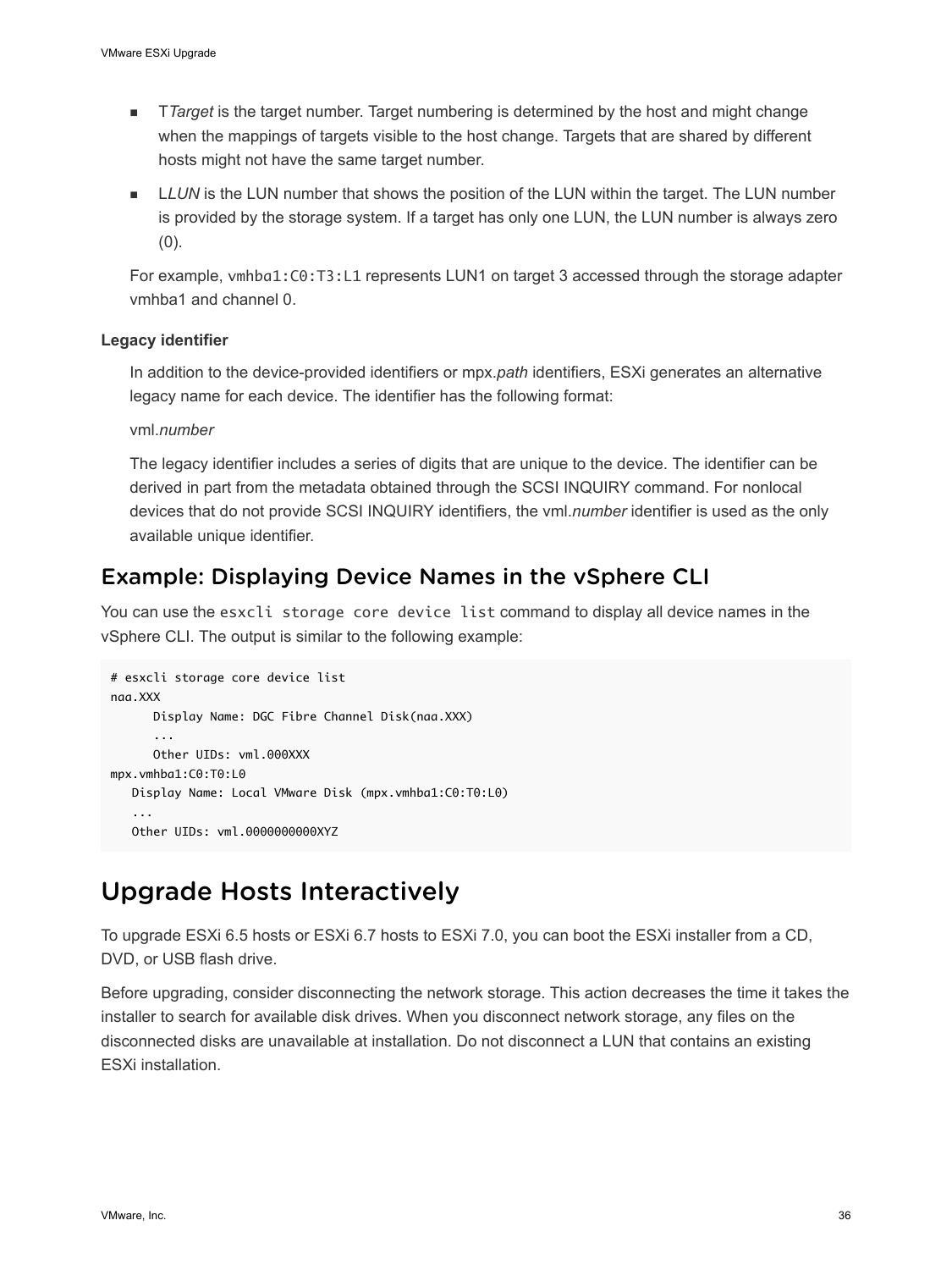#### Prerequisites

- Verify that the ESXi installer ISO in one of the following locations.
	- n On CD or DVD. If you do not have the installation CD or DVD, you can create one. See Download [and Burn the ESXi Installer ISO Image to a CD or DVD](#page-23-0)
	- On a USB flash drive. See [Format a USB Flash Drive to Boot the ESXi Installation or Upgrade](#page-24-0)

**Note** You can also use PXE to boot the ESXi installer to run an interactive installation or a scripted installation. See [PXE Booting the ESXi Installer.](#page-28-0)

- <sup>n</sup> Verify that the server hardware clock is set to UTC. This setting is in the system BIOS.
- <sup>n</sup> ESXi Embedded must not be on the host. ESXi Installable and ESXi Embedded cannot exist on the same host.
- **n** If you are upgrading an ESXi host, supported custom VIBs that are not included in the ESXi installer ISO are migrated. See [Upgrading Hosts That Have Third-Party Custom VIBs](#page-23-0)
- See your hardware vendor documentation for information about changing the boot order.

#### Procedure

- **1** Insert the ESXi installer CD or DVD in the CD-ROM or DVD-ROM drive, or attach the Installer USB flash drive and restart the machine.
- **2** Set the BIOS to boot from the CD-ROM device or the USB flash drive.
- **3** In the Select a Disk panel, select the drive on which to install or upgrade ESXi and press Enter.

Press F1 for information about the selected disk.

**Note** Do not rely on the disk order in the list to select a disk. The disk order is determined by the BIOS. On systems where drives are continuously being added and removed, they might be out of order.

**4** Upgrade or install ESXi if the installer finds an existing ESXi installation and VMFS datastore.

If an existing VMFS datastore cannot be preserved, you can choose only to install ESXi and overwrite the existing VMFS datastore, or to cancel the installation. If you choose to overwrite the existing VMFS datastore, back up the datastore first.

- **5** Press F11 to confirm and start the upgrade.
- **6** Remove the installation CD or DVD or USB flash drive when the upgrade is complete.
- **7** Press Enter to reboot the host.
- **8** Set the first boot device to be the drive which you selected previously when you upgraded ESXi.

# Installing or Upgrading Hosts by Using a Script

You can quickly deploy ESXi hosts by using scripted, unattended installations or upgrades. Scripted installations or upgrades provide an efficient way to deploy multiple hosts.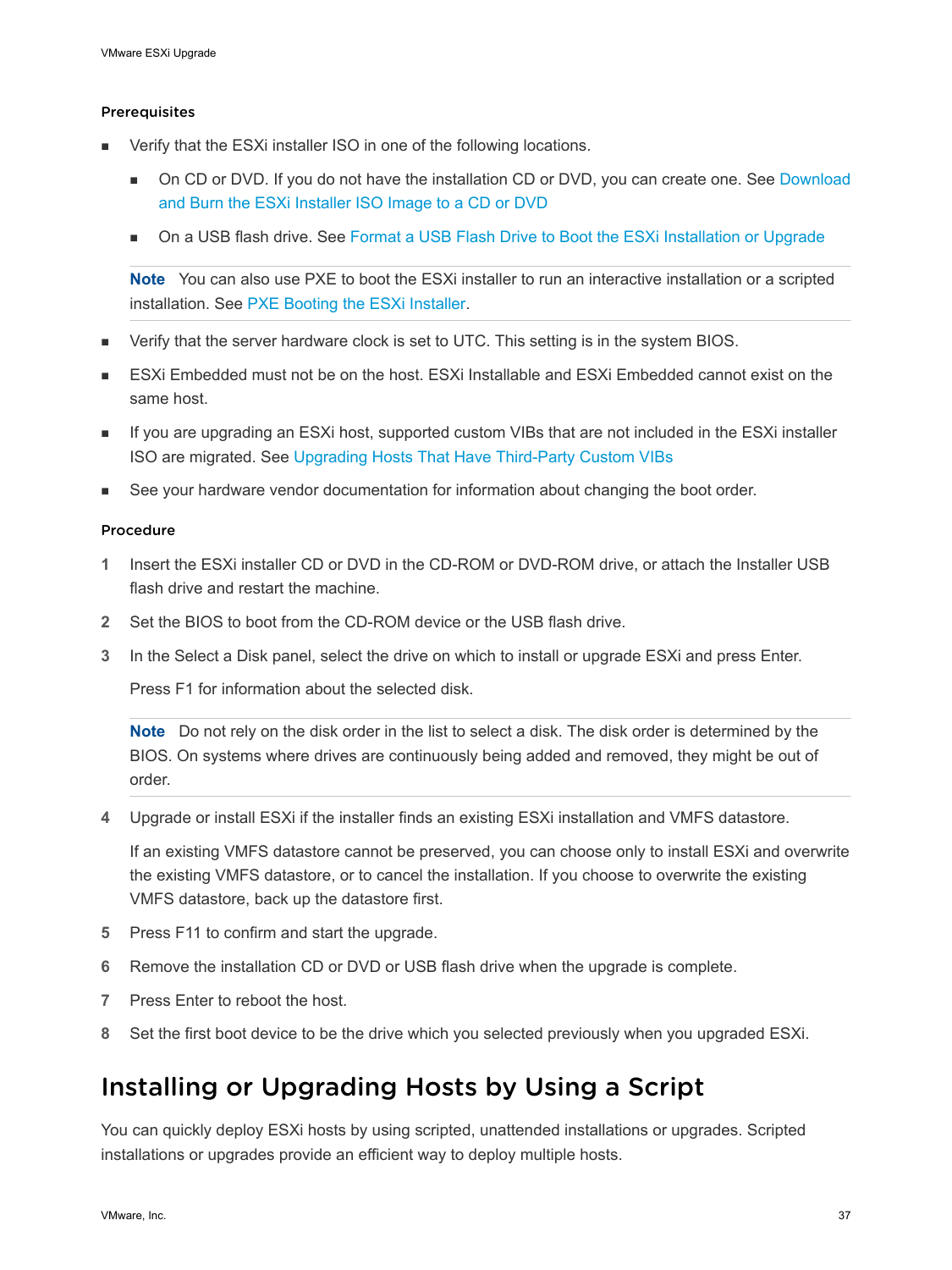<span id="page-37-0"></span>The installation or upgrade script contains the installation settings for ESXi. You can apply the script to all hosts that you want to have a similar configuration.

For a scripted installation or upgrade, you must use the supported commands to create a script. You can edit the script to change settings that are unique for each host.

The installation or upgrade script can reside in one of the following locations:

- FTP server
- <sup>n</sup> HTTP/HTTPS server
- NFS server
- USB flash drive
- CD-ROM drive

# Enter Boot Options to Start an Installation or Upgrade Script

You can start an installation or upgrade script by typing boot options at the ESXi installer boot command line.

At boot time you might need to specify options to access the kickstart file. You can enter boot options by pressing Shift+O in the boot loader. For a PXE boot installation, you can pass options through the kernelopts line of the boot.cfg file. See [About the boot.cfg File a](#page-49-0)nd [PXE Booting the ESXi Installer](#page-28-0).

To specify the location of the installation script, set the ks=filepath option, where filepath is indicates the location of your Kickstart file. Otherwise, a scripted installation or upgrade cannot start. If ks=filepath is omitted, the text installer is run.

Supported boot options are listed in [Boot Options .](#page-38-0)

#### Procedure

- **1** Start the host.
- **2** When the ESXi installer window appears, press Shift+O to edit boot options.



**3** At the runweasel command prompt, type

ks=location of installation script plus boot command-line options.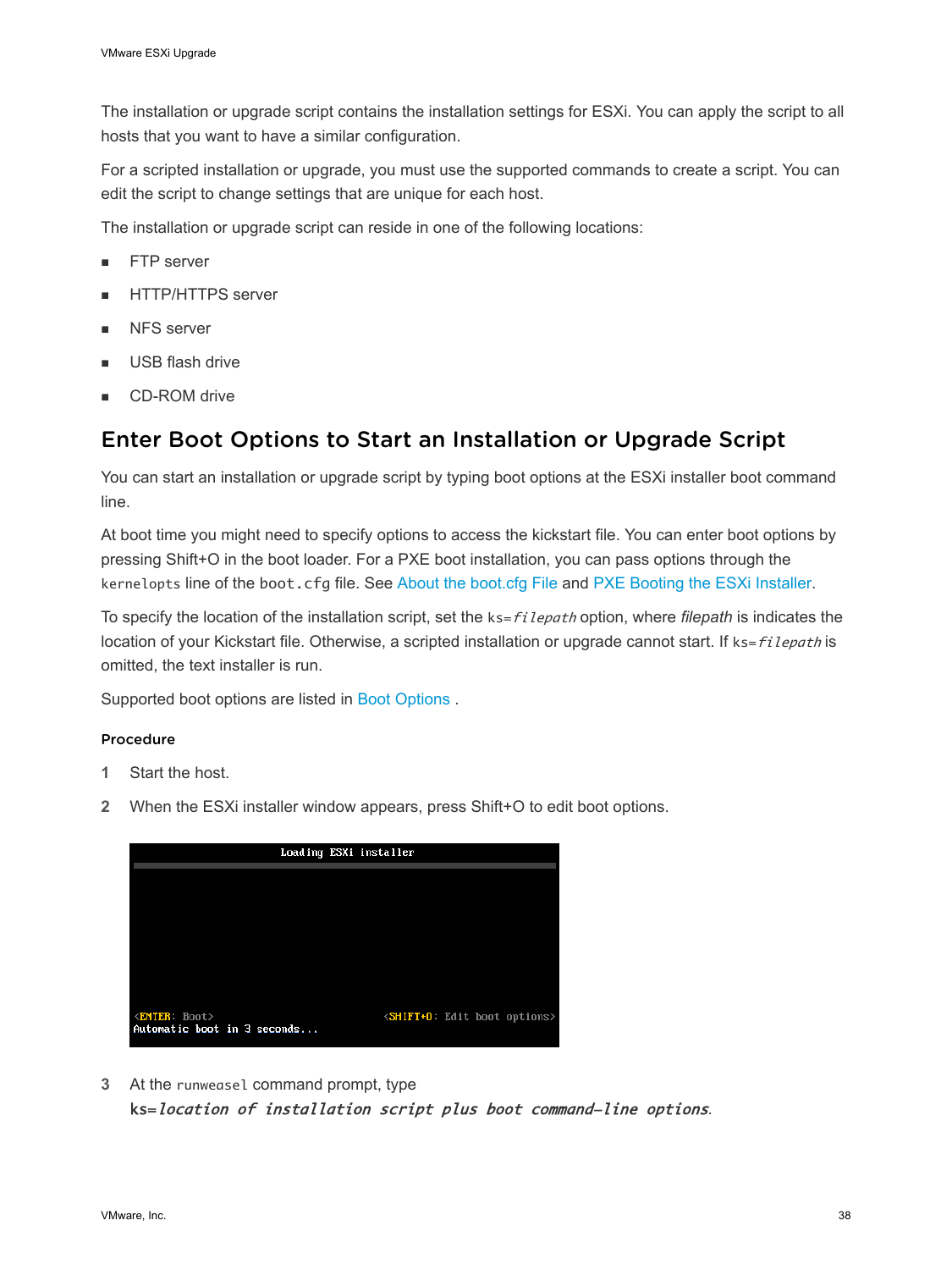# <span id="page-38-0"></span>Example: Boot Option

You type the following boot options:

```
ks=http://00.00.00.00/kickstart/ks-osdc-pdp101.cfg nameserver=00.00.0.0 ip=00.00.00.000 
netmask=255.255.255.0 gateway=00.00.00.000
```
# Boot Options

When you perform a scripted installation, you might need to specify options at boot time to access the kickstart file.

## Supported Boot Options

| <b>Boot Option</b>        | <b>Description</b>                                                                                                                                                                                                                                                                                                                          |
|---------------------------|---------------------------------------------------------------------------------------------------------------------------------------------------------------------------------------------------------------------------------------------------------------------------------------------------------------------------------------------|
| BOOTIF=hwtype-MAC address | Similar to the netdevice option, except in the PXELINUX format<br>as described in the IPAPPEND option under SYSLINUX at the<br>syslinux.org site.                                                                                                                                                                                           |
| gateway=ip address        | Sets this network gateway as the default gateway to be used for<br>downloading the installation script and installation media.                                                                                                                                                                                                              |
| ip=ip address             | Sets up a static IP address to be used for downloading the<br>installation script and the installation media. Note: the PXELINUX<br>format for this option is also supported. See the IPAPPEND<br>option under SYSLINUX at the syslinux.org site.                                                                                           |
| ks=cdrom:/path            | Performs a scripted installation with the script at <i>path</i> , which<br>resides on the CD in the CD-ROM drive. Each CDROM is<br>mounted and checked until the file that matches the path is<br>found.                                                                                                                                    |
|                           | Important If you have created an installer ISO image with a<br>custom installation or upgrade script, you must use uppercase<br>characters to provide the path of the script, for example,<br>ks=cdrom:/KS_CUST.CFG.                                                                                                                        |
| ks=file://path            | Performs a scripted installation with the script at path.                                                                                                                                                                                                                                                                                   |
| ks=protocol://serverpath  | Performs a scripted installation with a script located on the<br>network at the given URL. protocol can be http, https, ftp, or<br>nfs. An example using NFS protocol is ks=nfs://host/porturl-<br>path. The format of an NFS URL is specified in RFC 2224.                                                                                 |
| $ks = usb$                | Performs a scripted installation, accessing the script from an<br>attached USB drive. Searches for a file named ks.cfg. The file<br>must be located in the root directory of the drive. If multiple USB<br>flash drives are attached, they are searched until the ks.cfg file<br>is found. Only FAT16 and FAT32 file systems are supported. |
| ks=usb:/ <i>path</i>      | Performs a scripted installation with the script file at the specified<br>path, which resides on USB.                                                                                                                                                                                                                                       |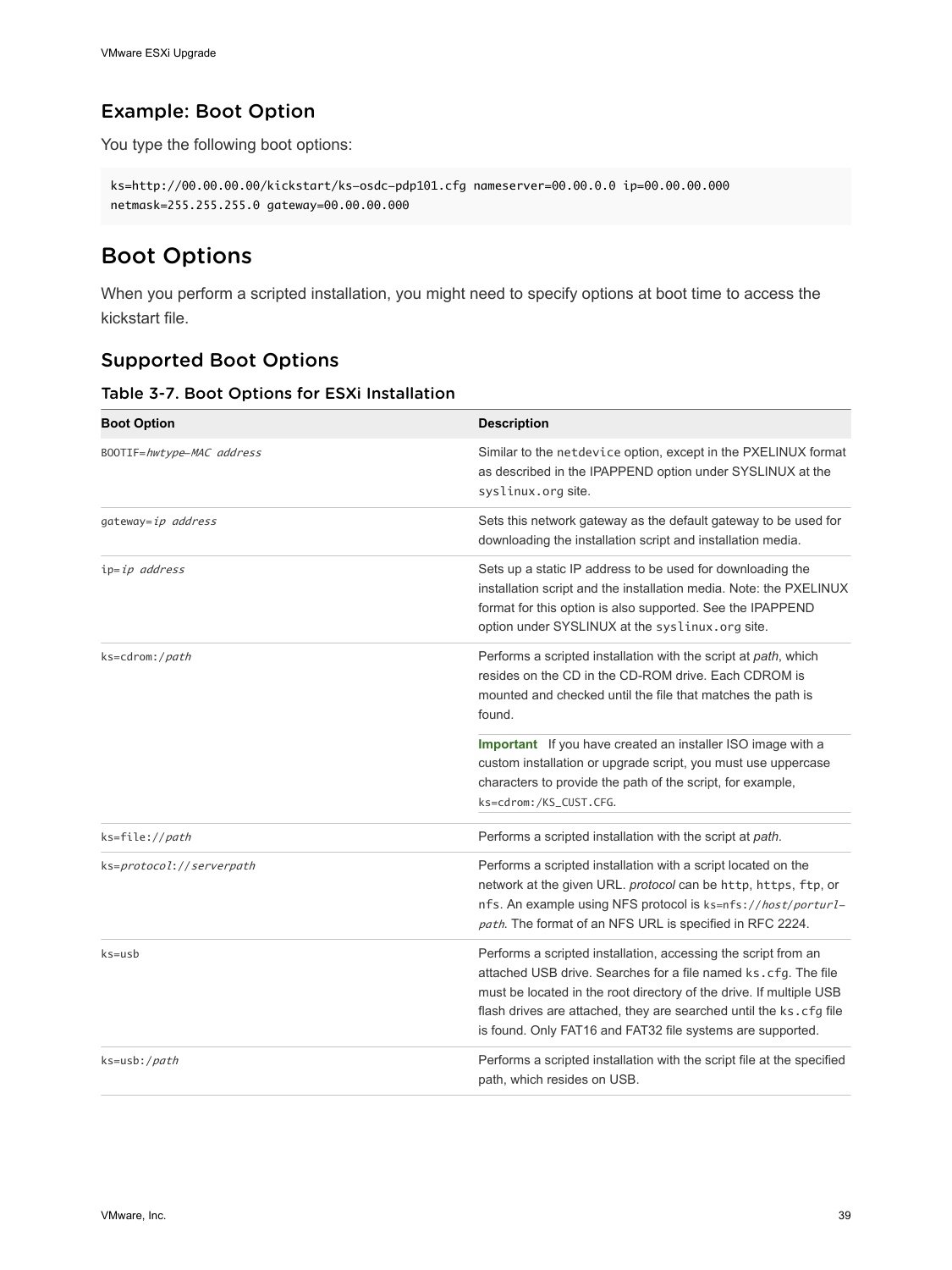| <b>Boot Option</b>    | <b>Description</b>                                                                                                                                                                                                                                                                                                                                                                   |
|-----------------------|--------------------------------------------------------------------------------------------------------------------------------------------------------------------------------------------------------------------------------------------------------------------------------------------------------------------------------------------------------------------------------------|
| ksdevice=device       | Tries to use a network adapter <i>device</i> when looking for an<br>installation script and installation media. Specify as a MAC<br>address, for example, 00:50:56:C0:00:01. This location can also<br>be a vmnicNN name. If not specified and files need to be<br>retrieved over the network, the installer defaults to the first<br>discovered network adapter that is plugged in. |
| nameserver=ip address | Specifies a domain name server to be used for downloading the<br>installation script and installation media.                                                                                                                                                                                                                                                                         |
| netdevice=device      | Tries to use a network adapter <i>device</i> when looking for an<br>installation script and installation media. Specify as a MAC<br>address, for example, 00:50:56:C0:00:01. This location can also<br>be a vmnicNN name. If not specified and files need to be<br>retrieved over the network, the installer defaults to the first<br>discovered network adapter that is plugged in. |
| netmask=subnet mask   | Specifies subnet mask for the network interface that downloads<br>the installation script and the installation media.                                                                                                                                                                                                                                                                |
| vlanid= <i>vlanid</i> | Configure the network card to be on the specified VLAN.                                                                                                                                                                                                                                                                                                                              |

#### <span id="page-39-0"></span>Table 3-7. Boot Options for ESXi Installation (continued)

# About Installation and Upgrade Scripts

The installation/upgrade script is a text file, for example ks.cfg, that contains supported commands.

The command section of the script contains the ESXi installation options. This section is required and must appear first in the script.

### Locations Supported for Installation or Upgrade Scripts

In scripted installations and upgrades, the ESXi installer can access the installation or upgrade script, also called the kickstart file, from several locations.

The following locations are supported for the installation or upgrade script:

- <sup>n</sup> CD/DVD. See [Create an Installer ISO Image with a Custom Installation or Upgrade Script.](#page-27-0)
- **Now USB Flash drive. See Create a USB Flash Drive to Store the ESXi Installation Script or Upgrade** [Script.](#page-26-0)
- A network location accessible through the following protocols: NFS, HTTP, HTTPS, FTP

### Path to the Installation or Upgrade Script

You can specify the path to an installation or upgrade script.

ks=http://XXX.XXX.XXX.XXX/kickstart/KS.CFG is the path to the ESXi installation script, where XXX.XXX.XXX.XXX is the IP address of the machine where the script resides. See About Installation and Upgrade Scripts.

To start an installation script from an interactive installation, you enter the  $ks =$  option manually. See [Enter](#page-37-0) [Boot Options to Start an Installation or Upgrade Script](#page-37-0).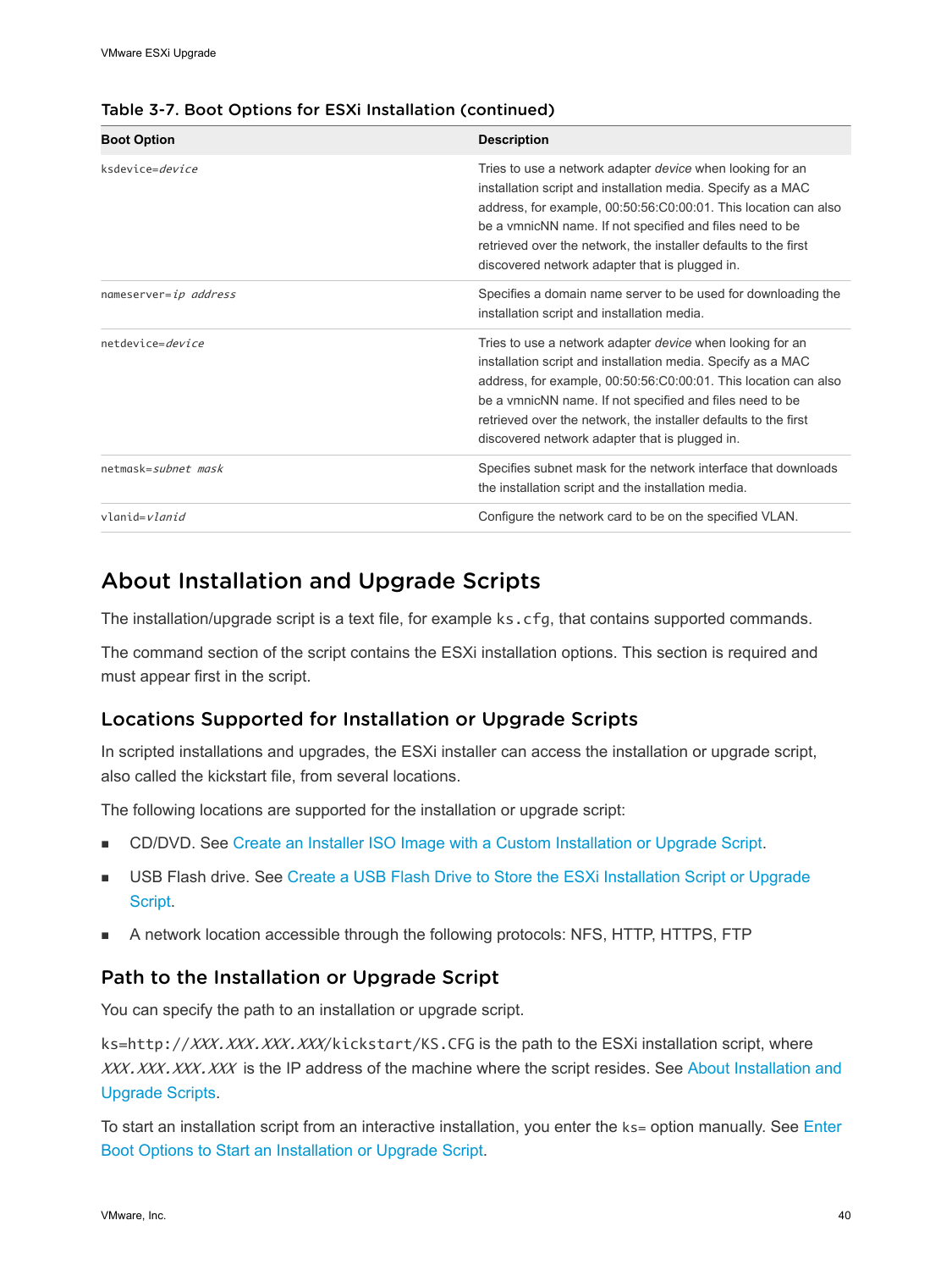# Installation and Upgrade Script Commands

To modify the default installation or upgrade script or to create your own script, use supported commands. Use supported commands in the installation script, which you specify with a boot command when you boot the installer.

To determine which disk to install or upgrade ESXi on, the installation script requires one of the following commands: install, upgrade, or installorupgrade. The install command creates the default partitions, including a VMFS datastore that occupies all available space after the other partitions are created.

### accepteula or vmaccepteula (Required)

Accepts the ESXi license agreement.

### clearpart (Optional)

Clears any existing partitions on the disk. Requires the install command to be specified. Carefully edit the clearpart command in your existing scripts.

| --drives=                  | Remove partitions on the specified drives.                                                                                                                                                                                                                                                                                                                                                                                                                                                                                                                                                                                                                                                                       |  |
|----------------------------|------------------------------------------------------------------------------------------------------------------------------------------------------------------------------------------------------------------------------------------------------------------------------------------------------------------------------------------------------------------------------------------------------------------------------------------------------------------------------------------------------------------------------------------------------------------------------------------------------------------------------------------------------------------------------------------------------------------|--|
| --alldrives                | Ignores the --drives= requirement and allows clearing of partitions on<br>every drive.                                                                                                                                                                                                                                                                                                                                                                                                                                                                                                                                                                                                                           |  |
| -ignoredrives=             | Removes partitions on all drives except those specified. Required unless<br>the --drives= or --alldrives flag is specified.                                                                                                                                                                                                                                                                                                                                                                                                                                                                                                                                                                                      |  |
| --overwritevmfs            | Allows overwriting of VMFS partitions on the specified drives. By default,<br>overwriting VMFS partitions is not allowed.                                                                                                                                                                                                                                                                                                                                                                                                                                                                                                                                                                                        |  |
| --firstdisk=<br>disk-type1 | Partitions the first eligible disk found. By default, the eligible disks are set to<br>the following order:                                                                                                                                                                                                                                                                                                                                                                                                                                                                                                                                                                                                      |  |
| $[disk-type2,]$            | $\mathbf{1}$<br>Locally attached storage (local)                                                                                                                                                                                                                                                                                                                                                                                                                                                                                                                                                                                                                                                                 |  |
|                            | $\overline{2}$<br>Network storage (remote)                                                                                                                                                                                                                                                                                                                                                                                                                                                                                                                                                                                                                                                                       |  |
|                            | 3<br>USB disks (usb)                                                                                                                                                                                                                                                                                                                                                                                                                                                                                                                                                                                                                                                                                             |  |
|                            | You can change the order of the disks by using a comma-separated list<br>appended to the argument. If you provide a filter list, the default settings are<br>overridden. You can combine filters to specify a particular disk, including<br>esx for the first disk with ESXi installed on it, model and vendor information,<br>or the name of the VMkernel device driver. For example, to prefer a disk<br>with the model name ST3120814A and any disk that uses the mptsas<br>driver rather than a normal local disk, the argument is<br>--firstdisk=ST3120814A, mptsas, local. You can use localesx for local<br>storage that contains ESXi image or remoteesx for remote storage that<br>contains ESXi image. |  |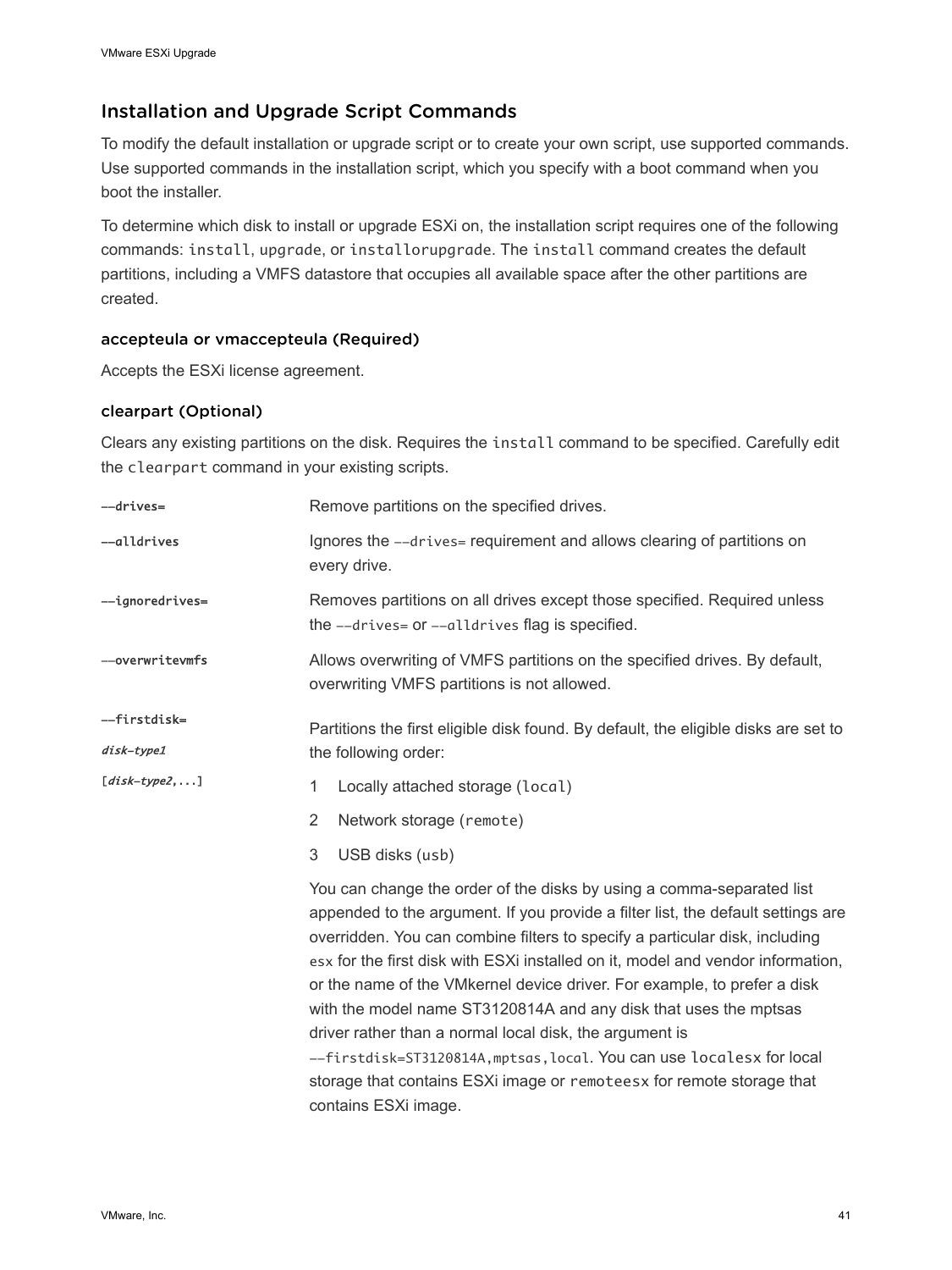### dryrun (Optional)

Parses and checks the installation script. Does not perform the installation.

### install

Specifies that this is a fresh installation. Either the install, upgrade, or installorupgrade command is required to determine which disk to install or upgrade ESXi on.

| --disk= or --drive=         | Specifies the disk to partition. In the command --disk=diskname, the<br>diskname can be a disk name or a full disk filesystem path in ESXi, for<br>example:                                                                                                                                                                                                                                                                                                                                                                                                                                                                                                                                                     |
|-----------------------------|-----------------------------------------------------------------------------------------------------------------------------------------------------------------------------------------------------------------------------------------------------------------------------------------------------------------------------------------------------------------------------------------------------------------------------------------------------------------------------------------------------------------------------------------------------------------------------------------------------------------------------------------------------------------------------------------------------------------|
|                             | Disk name: --disk=naa.6d09466044143600247aee55ca2a6405 or<br>ш                                                                                                                                                                                                                                                                                                                                                                                                                                                                                                                                                                                                                                                  |
|                             | Device path: --disk=/vmfs/devices/disks/mpx.vmhba1:C0:T0:L0<br>■                                                                                                                                                                                                                                                                                                                                                                                                                                                                                                                                                                                                                                                |
|                             | For accepted disk name formats, see Disk Device Names.                                                                                                                                                                                                                                                                                                                                                                                                                                                                                                                                                                                                                                                          |
| --firstdisk=<br>disk-type1, | Partitions the first eligible disk found. By default, the eligible disks are set to<br>the following order:                                                                                                                                                                                                                                                                                                                                                                                                                                                                                                                                                                                                     |
| $[disk-type2,]$             | 1<br>Locally attached storage (local)                                                                                                                                                                                                                                                                                                                                                                                                                                                                                                                                                                                                                                                                           |
|                             | $\overline{2}$<br>Network storage (remote)                                                                                                                                                                                                                                                                                                                                                                                                                                                                                                                                                                                                                                                                      |
|                             | 3<br>USB disks (usb)                                                                                                                                                                                                                                                                                                                                                                                                                                                                                                                                                                                                                                                                                            |
|                             | You can change the order of the disks by using a comma-separated list<br>appended to the argument. If you provide a filter list, the default settings are<br>overridden. You can combine filters to specify a particular disk, including<br>esx for the first disk with ESX installed on it, model and vendor information,<br>or the name of the VMkernel device driver. For example, to prefer a disk<br>with the model name ST3120814A and any disk that uses the mptsas<br>driver rather than a normal local disk, the argument is<br>--firstdisk=ST3120814A, mptsas, local. You can use localesx for local<br>storage that contains ESXi image or remoteesx for remote storage that<br>contains ESXi image. |
| --ignoressd                 | Excludes solid-state disks from eligibility for partitioning. This option can be<br>used with the install command and the --firstdisk option. This option<br>takes precedence over the --firstdisk option. This option is invalid with<br>the --drive or --disk options and with the upgrade and<br>installorupgrade commands. See the vSphere Storage documentation<br>for more information about preventing SSD formatting during auto-<br>partitioning.                                                                                                                                                                                                                                                      |
| --overwritevsan             | You must use the --overwritevsan option when you install ESXi on a disk,<br>either SSD or HDD (magnetic), that is in a vSAN disk group. If you use this<br>option and no vSAN partition is on the selected disk, the installation fails.                                                                                                                                                                                                                                                                                                                                                                                                                                                                        |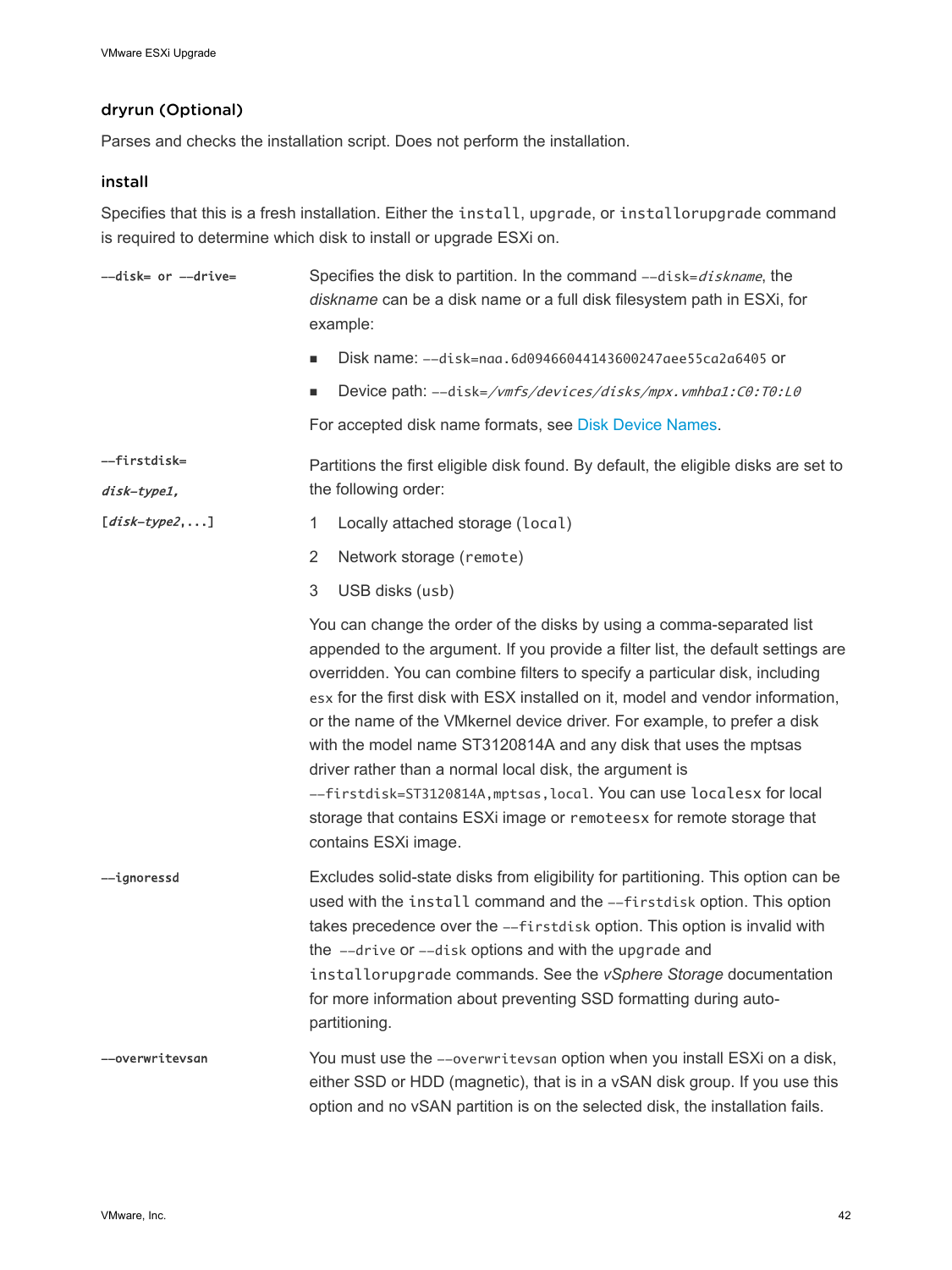|                 | When you install ESXi on a disk that is in vSAN disk group, the result<br>depends on the disk that you select:                          |  |
|-----------------|-----------------------------------------------------------------------------------------------------------------------------------------|--|
|                 | If you select an SSD, the SSD and all underlying HDDs in the same<br>٠<br>disk group is wiped.                                          |  |
|                 | If you select an HDD, and the disk group size is greater than two, only<br>$\blacksquare$<br>the selected HDD is wiped.                 |  |
|                 | If you select an HDD disk, and the disk group size is two or less, the<br>$\blacksquare$<br>SSD and the selected HDD is wiped.          |  |
|                 | For more information about managing vSAN disk groups, see the vSphere<br>Storage documentation.                                         |  |
| --overwritevmfs | Required to overwrite an existing VMFS datastore on the disk before<br>installation.                                                    |  |
| --preservevmfs  | Preserves an existing VMFS datastore on the disk during installation.                                                                   |  |
| --novmfsondisk  | Prevents a VMFS partition from being created on this disk. Must be used<br>with --overwritevmfs if a VMFS partition exists on the disk. |  |

### installorupgrade

Either the install, upgrade, or installorupgrade command is required to determine which disk to install or upgrade ESXi on.

| --disk= or --drive=         | Specifies the disk to partition. In the command --disk=diskname, the<br>diskname can be a disk name or a full disk filesystem path in ESXi, for<br>example:                                                                                                                                                                                                                                                                                                                 |  |
|-----------------------------|-----------------------------------------------------------------------------------------------------------------------------------------------------------------------------------------------------------------------------------------------------------------------------------------------------------------------------------------------------------------------------------------------------------------------------------------------------------------------------|--|
|                             | Disk name: --disk=naa.6d09466044143600247aee55ca2a6405 or<br>٠                                                                                                                                                                                                                                                                                                                                                                                                              |  |
|                             | Device path: --disk=/vmfs/devices/disks/mpx.vmhba1:C0:T0:L0<br>ш                                                                                                                                                                                                                                                                                                                                                                                                            |  |
|                             | For accepted disk name formats, see Disk Device Names.                                                                                                                                                                                                                                                                                                                                                                                                                      |  |
| --firstdisk=<br>disk-type1, | Partitions the first eligible disk found. By default, the eligible disks are set to<br>the following order:                                                                                                                                                                                                                                                                                                                                                                 |  |
| $[disk-type2, \ldots]$      | Locally attached storage (local)<br>1                                                                                                                                                                                                                                                                                                                                                                                                                                       |  |
|                             | 2<br>Network storage (remote)                                                                                                                                                                                                                                                                                                                                                                                                                                               |  |
|                             | 3<br>USB disks (usb)                                                                                                                                                                                                                                                                                                                                                                                                                                                        |  |
|                             | You can change the order of the disks by using a comma-separated list<br>appended to the argument. If you provide a filter list, the default settings are<br>overridden. You can combine filters to specify a particular disk, including<br>esx for the first disk with ESX installed on it, model and vendor information,<br>or the name of the VM kernel device driver. For example, to prefer a disk<br>with the model name ST3120814A and any disk that uses the mptsas |  |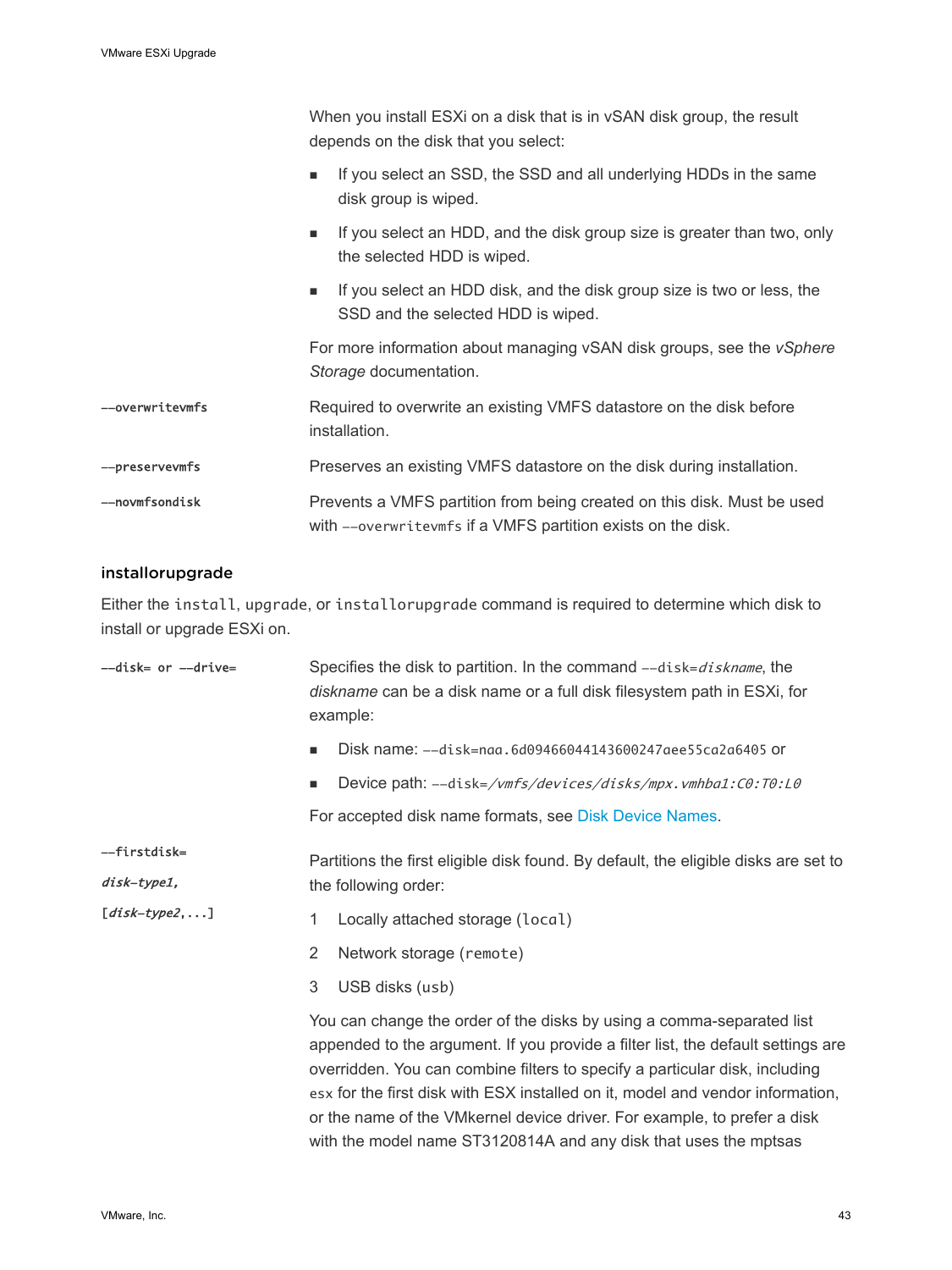driver rather than a normal local disk, the argument is --firstdisk=ST3120814A,mptsas,local. You can use localesx for local storage that contains ESXi image or remoteesx for remote storage that contains ESXi image.

### --overwritevsan You must use the --overwritevsan option when you install ESXi on a disk, either SSD or HDD (magnetic), that is in a vSAN disk group. If you use this option and no vSAN partition is on the selected disk, the installation fails. When you install ESXi on a disk that is in a vSAN disk group, the result depends on the disk that you select:

- If you select an SSD, the SSD and all underlying HDDs in the same disk group is wiped.
- **n** If you select an HDD, and the disk group size is greater than two, only the selected HDD is wiped.
- **n** If you select an HDD disk, and the disk group size is two or less, the SSD and the selected HDD is wiped.

For more information about managing vSAN disk groups, see the *vSphere Storage* documentation.

### -overwritevmfs Install ESXi if a VMFS partition exists on the disk, but no ESX or ESXi installation exists. Unless this option is present, the installer fails if a VMFS partition exists on the disk, but an ESX or ESXi installation is missing.

### keyboard (Optional)

Sets the keyboard type for the system.

keyboardType Specifies the keyboard map for the selected keyboard type. *keyboardType*  must be one of the following types.

- **Belgian**
- **Brazilian**
- n Croatian
- Czechoslovakian
- **Danish**
- **Estonian**
- Finnish
- French
- **German**
- **Greek**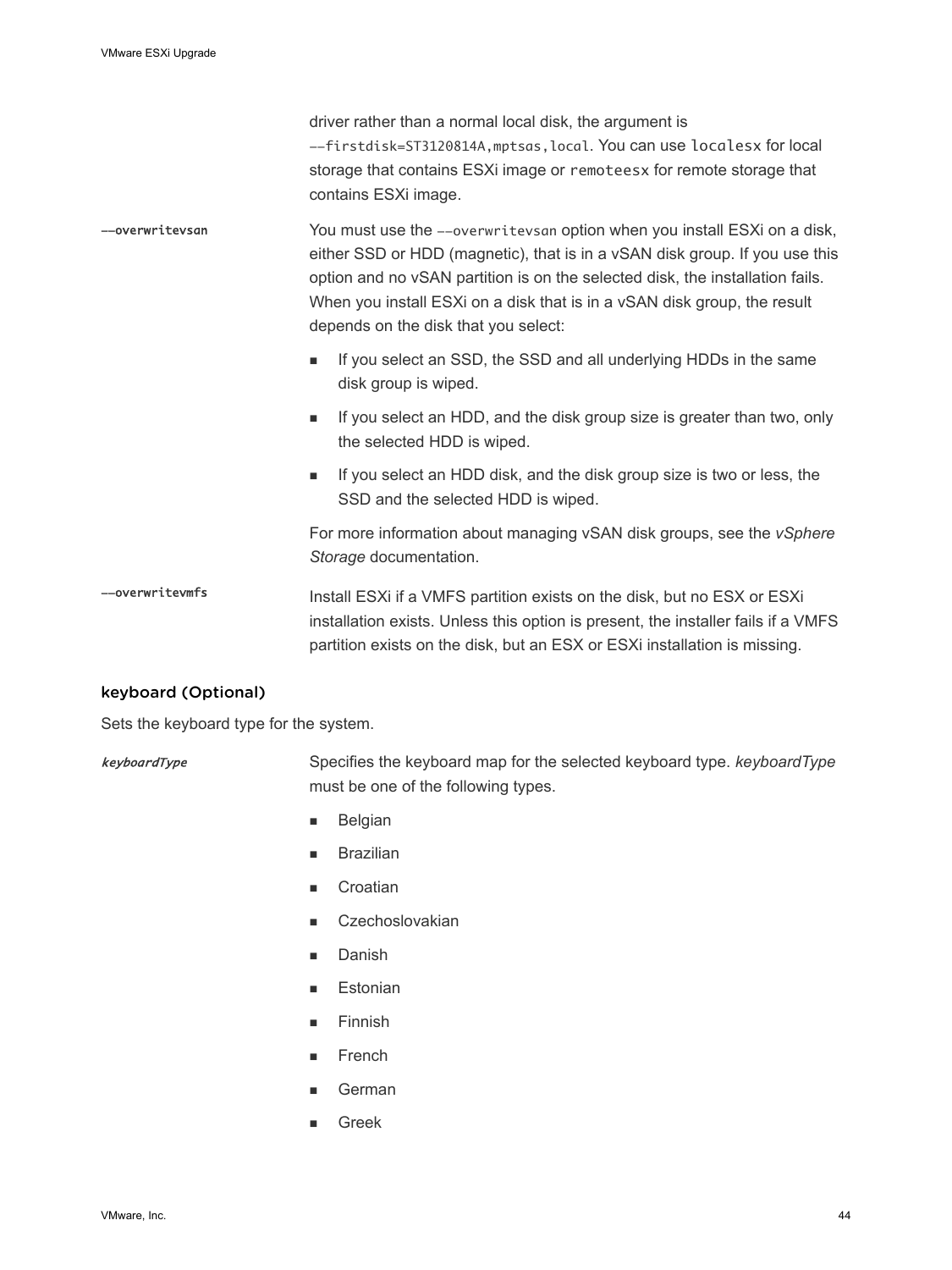- **n** Icelandic
- Italian
- **Japanese**
- Latin American
- **Norwegian**
- Polish
- **n** Portuguese
- **n** Russian
- **n** Slovenian
- **n** Spanish
- **n** Swedish
- **Swiss French**
- Swiss German
- **Turkish**
- **n** Ukrainian
- **n** United Kingdom
- **n** US Default
- **No. US Dvorak**

#### serialnum or vmserialnum (Optional)

Deprecated in ESXi 5.0.x. Supported in ESXi 5.1 and later. Configures licensing. If not included, ESXi installs in evaluation mode.

--esx=<license-key> Specifies the vSphere license key to use. The format is 5 five-character groups (XXXXX-XXXXX-XXXXX-XXXXX-XXXXX).

#### network (Optional)

Specifies a network address for the system.

| --bootproto=[dhcp static] | Specifies whether to obtain the network settings from DHCP or set them<br>manually.                                                                                                                         |
|---------------------------|-------------------------------------------------------------------------------------------------------------------------------------------------------------------------------------------------------------|
| —device=                  | Specifies either the MAC address of the network card or the device name,<br>in the form $v_{\text{mnicNN}}$ , as in $v_{\text{mnic0}}$ . This option refers to the uplink device for<br>the virtual switch. |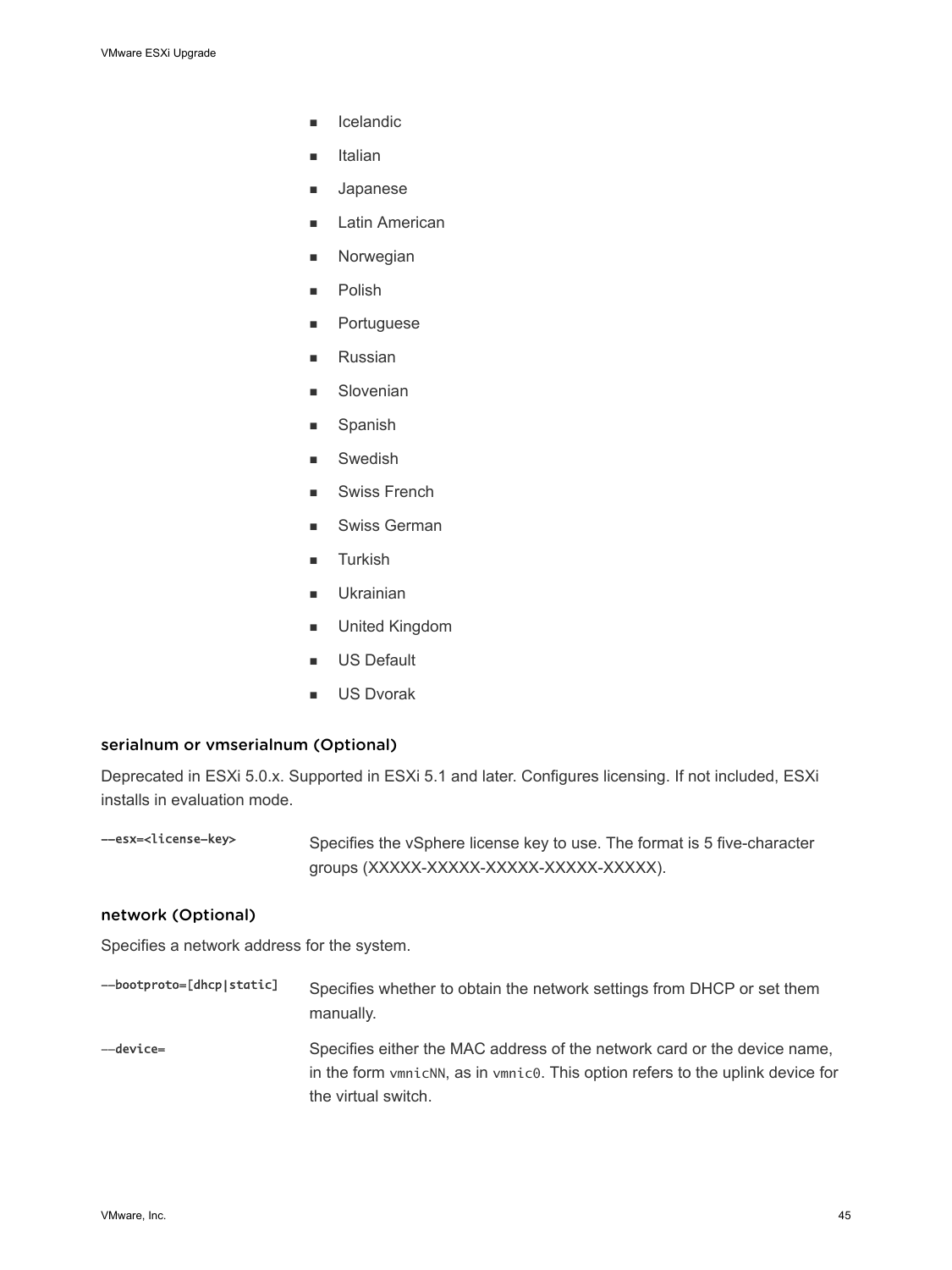| $-ip=$                        | Sets an IP address for the machine to be installed, in the form<br>xxx.xxx.xxx.xxx. Required with the --bootproto=static option and<br>ignored otherwise. |
|-------------------------------|-----------------------------------------------------------------------------------------------------------------------------------------------------------|
| --gateway=                    | Designates the default gateway as an IP address, in the form<br>xxx.xxx.xxx.xxx. Used with the --bootproto=static option.                                 |
| --nameserver-                 | Designates the primary name server as an IP address. Used with the --<br>bootproto=static option. Omit this option if you do not intend to use DNS.       |
|                               | The --nameserver option can accept two IP addresses. For example: --<br>nameserver="10.126.87.104[,10.126.87.120]"                                        |
| --netmask=                    | Specifies the subnet mask for the installed system, in the form<br>255. xxx. xxx. xxx. Used with the --bootproto=static option.                           |
| -hostname=                    | Specifies the host name for the installed system.                                                                                                         |
| --vlanid= <i>vlanid</i>       | Specifies which VLAN the system is on. Used with either the<br>--bootproto=dhcp or --bootproto=static option. Set to an integer from 1<br>to 4096.        |
| $--addv$ mportgroup=( $0 1$ ) | Specifies whether to add the VM Network port group, which is used by<br>virtual machines. The default value is 1.                                         |

#### paranoid (Optional)

Causes warning messages to interrupt the installation. If you omit this command, warning messages are logged.

### part or partition (Optional)

Creates an extra VMFS datastore on the system. Only one datastore per disk can be created. Cannot be used on the same disk as the install command. Only one partition can be specified per disk and it can only be a VMFS partition.

| datastore name              | Specifies where the partition is to be mounted.                                                                                                                                                                                                                                                                            |  |
|-----------------------------|----------------------------------------------------------------------------------------------------------------------------------------------------------------------------------------------------------------------------------------------------------------------------------------------------------------------------|--|
| --ondisk= or --ondrive=     | Specifies the disk or drive where the partition is created.                                                                                                                                                                                                                                                                |  |
| --firstdisk-<br>disk-type1, | Partitions the first eligible disk found. By default, the eligible disks are set to<br>the following order:                                                                                                                                                                                                                |  |
| $[disk-type2,]$             | Locally attached storage (local)<br>Network storage (remote)<br>2<br>3<br>USB disks (usb)                                                                                                                                                                                                                                  |  |
|                             | You can change the order of the disks by using a comma-separated list<br>appended to the argument. If you provide a filter list, the default settings are<br>overridden. You can combine filters to specify a particular disk, including<br>esx for the first disk with ESX installed on it, model and vendor information, |  |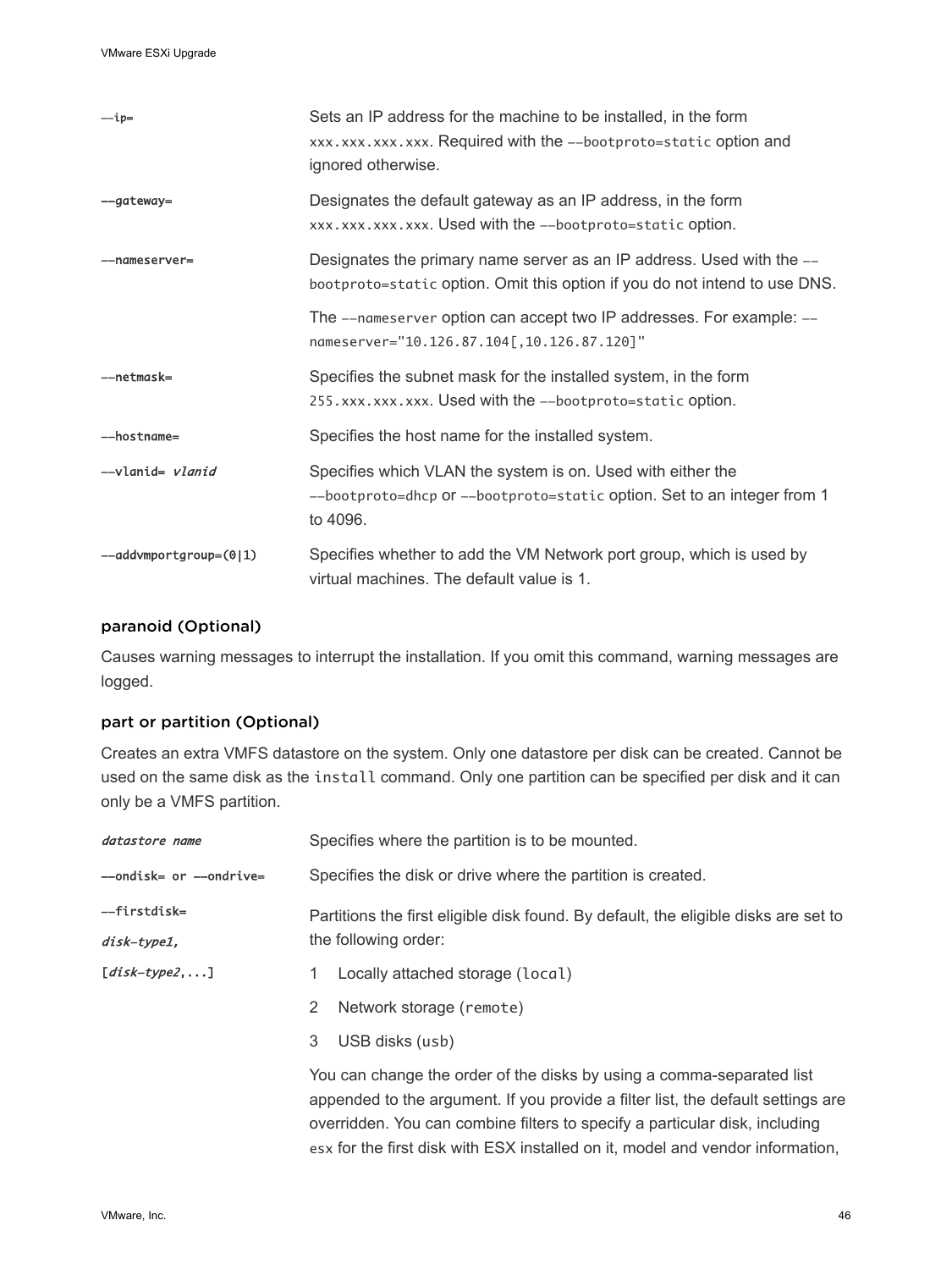or the name of the VMkernel device driver. For example, to prefer a disk with the model name ST3120814A and any disk that uses the mptsas driver rather than a normal local disk, the argument is --firstdisk=ST3120814A,mptsas,local. You can use localesx for local storage that contains ESXi image or remoteesx for remote storage that contains ESXi image.

### reboot (Optional)

Reboots the machine after the scripted installation is complete.

<--noeject> The CD is not ejected after the installation.

### rootpw (Required)

Sets the root password for the system.

| —iscrypted | Specifies that the password is encrypted. |
|------------|-------------------------------------------|
| password   | Specifies the password value.             |

#### upgrade

Either the install, upgrade, or installorupgrade command is required to determine which disk to install or upgrade ESXi on.

| --disk= or --drive= | Specifies the disk to partition. In the command --disk=diskname, the<br>diskname can be a disk name or a full disk filesystem path in ESXi, for<br>example:                                                                                                                                                                                                                                                                                                                |
|---------------------|----------------------------------------------------------------------------------------------------------------------------------------------------------------------------------------------------------------------------------------------------------------------------------------------------------------------------------------------------------------------------------------------------------------------------------------------------------------------------|
|                     | Disk name: --disk=naa.6d09466044143600247aee55ca2a6405 or<br>٠                                                                                                                                                                                                                                                                                                                                                                                                             |
|                     | Device path: --disk=/vmfs/devices/disks/mpx.vmhba1:C0:T0:L0<br>п.                                                                                                                                                                                                                                                                                                                                                                                                          |
|                     | For accepted disk name formats, see Disk Device Names.                                                                                                                                                                                                                                                                                                                                                                                                                     |
| --firstdisk=        | Partitions the first eligible disk found. By default, the eligible disks are set to                                                                                                                                                                                                                                                                                                                                                                                        |
| disk-type1,         | the following order:                                                                                                                                                                                                                                                                                                                                                                                                                                                       |
| $idisk-type21$      | Locally attached storage (local)<br>1                                                                                                                                                                                                                                                                                                                                                                                                                                      |
|                     | Network storage (remote)<br>2                                                                                                                                                                                                                                                                                                                                                                                                                                              |
|                     | 3<br>USB disks (usb)                                                                                                                                                                                                                                                                                                                                                                                                                                                       |
|                     | You can change the order of the disks by using a comma-separated list<br>appended to the argument. If you provide a filter list, the default settings are<br>overridden. You can combine filters to specify a particular disk, including<br>esx for the first disk with ESX installed on it, model and vendor information,<br>or the name of the VMkernel device driver. For example, to prefer a disk<br>with the model name ST3120814A and any disk that uses the mptsas |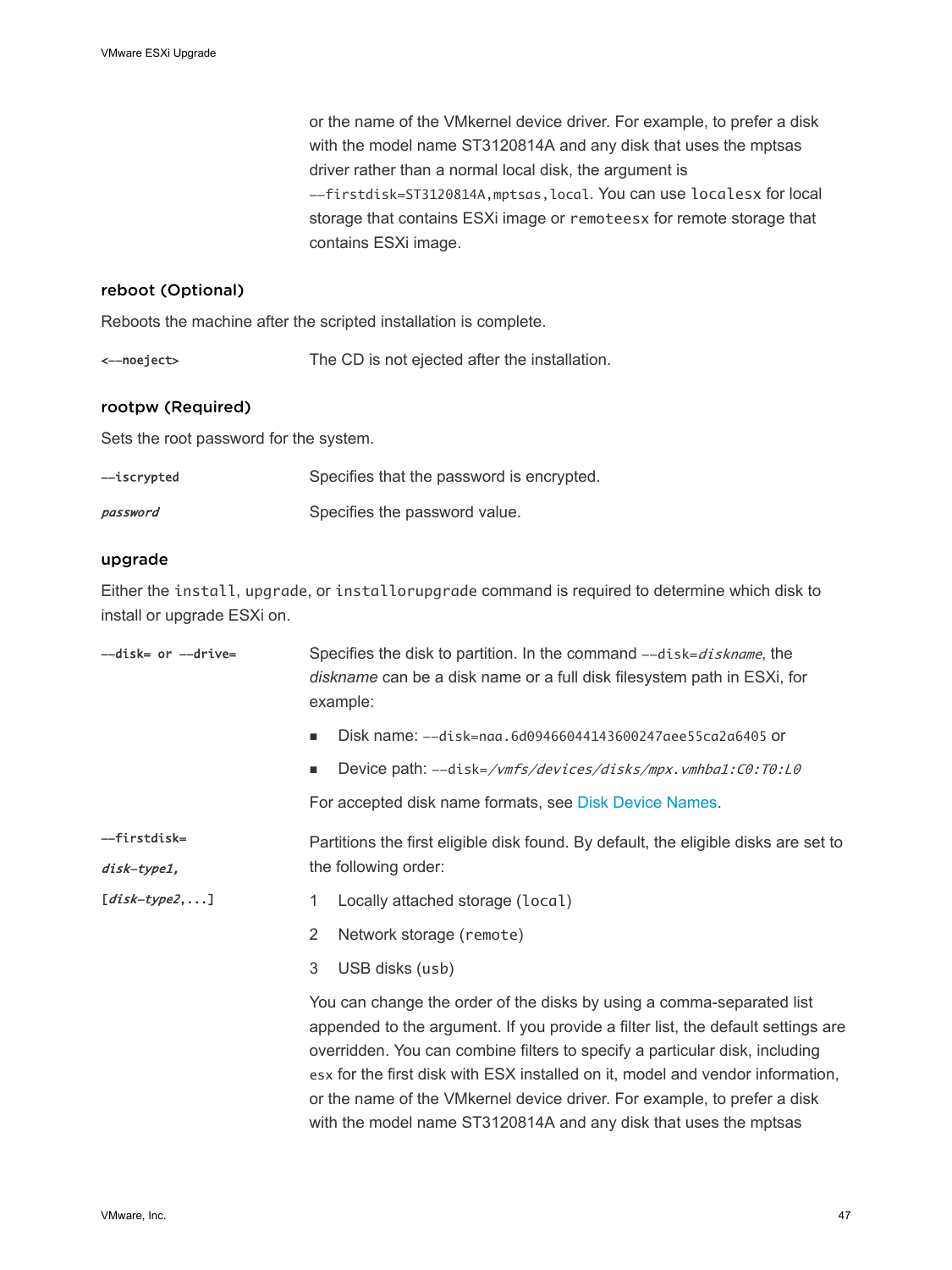driver rather than a normal local disk, the argument is --firstdisk=ST3120814A,mptsas,local. You can use localesx for local storage that contains ESXi image or remoteesx for remote storage that contains ESXi image.

#### %include or include (Optional)

Specifies another installation script to parse. This command is treated similarly to a multiline command, but takes only one argument.

filename For example: %include part.cfg

### %pre (Optional)

Specifies a script to run before the kickstart configuration is evaluated. For example, you can use it to generate files for the kickstart file to include.

--interpreter Specifies an interpreter to use. The default is busybox.

#### =[python|busybox]

#### %post (Optional)

Runs the specified script after package installation is complete. If you specify multiple %post sections, they run in the order that they appear in the installation script.

| --interpreter        | Specifies an interpreter to use. The default is busybox.                                                                                 |
|----------------------|------------------------------------------------------------------------------------------------------------------------------------------|
| $=[python]$ busybox] |                                                                                                                                          |
| --timeout=secs       | Specifies a timeout for running the script. If the script is not finished when<br>the timeout expires, the script is forcefully stopped. |
| --ignorefailure      | If true, the installation is considered a success even if the %post script                                                               |
| =[true false]        | stops with an error.                                                                                                                     |

#### %firstboot

Creates an init script that runs only during the first boot. The script has no effect on subsequent boots. If multiple %firstboot sections are specified, they run in the order that they appear in the kickstart file.

**Note** You cannot check the semantics of %firstboot scripts until the system is booting for the first time. A %firstboot script might contain potentially catastrophic errors that are not exposed until after the installation is complete.

**Important** The %firstboot script does not run, if secure boot is enabled on the ESXi host.

--interpreter Specifies an interpreter to use. The default is busybox.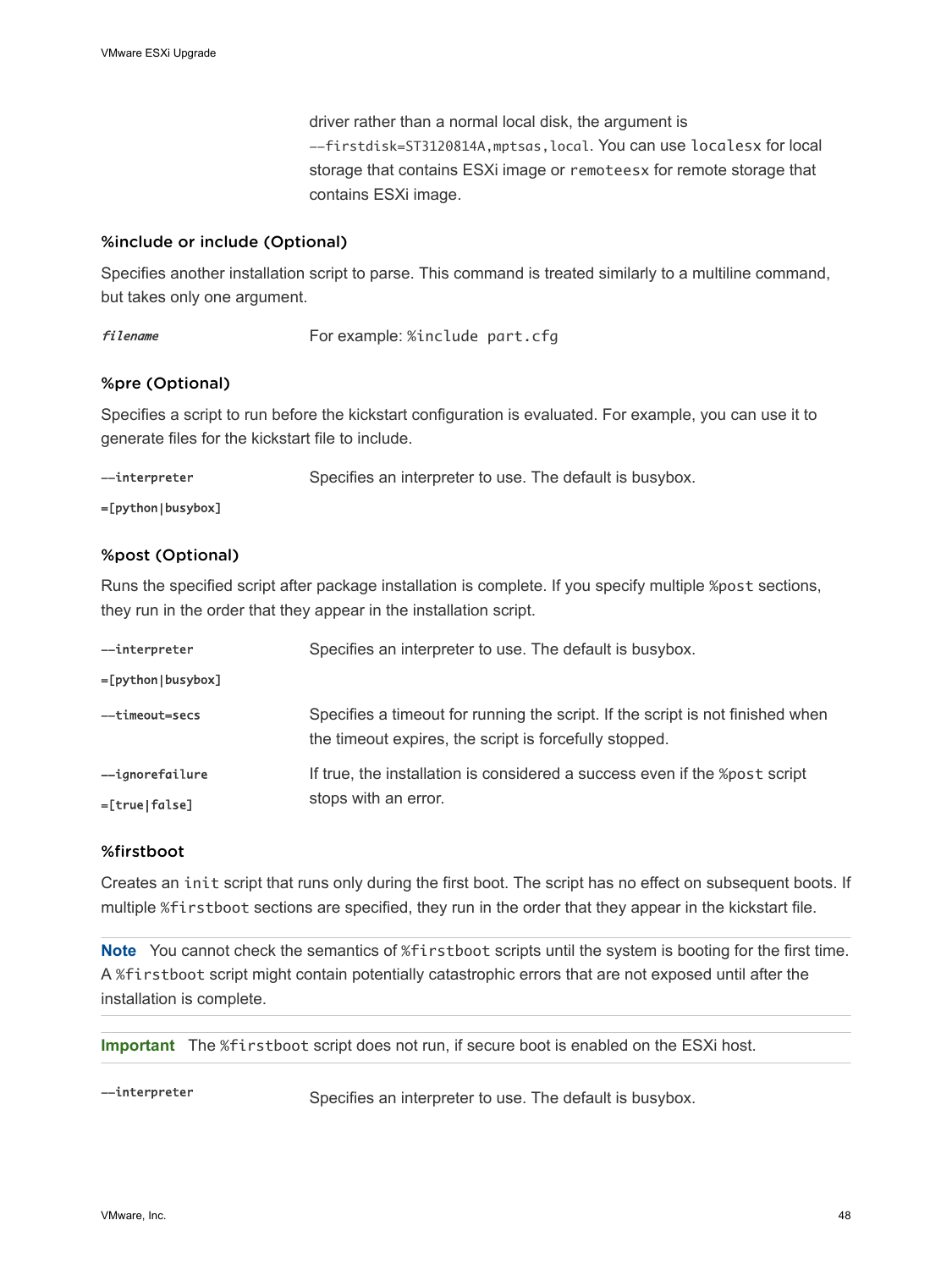#### <span id="page-48-0"></span>=[python|busybox]

**Note** You cannot check the semantics of the %firstboot script until the system boots for the first time. If the script contains errors, they are not exposed until after the installation is complete.

### Disk Device Names

The install, upgrade, and installorupgrade installation script commands require the use of disk device names.

|  | Table 3-8. Disk Device Names |  |  |
|--|------------------------------|--|--|
|--|------------------------------|--|--|

| Format          | <b>Example</b>                                            | <b>Description</b>             |
|-----------------|-----------------------------------------------------------|--------------------------------|
| <b>NAA</b>      | naa.6d09466044143600247aee55ca2a6405                      | <b>SCSI INQUIRY identifier</b> |
| <b>EUI</b>      | eui.3966623838646463                                      | <b>SCSI INQUIRY identifier</b> |
| T <sub>10</sub> | t10.SanDisk00Cruzer Blade000000004C53000117<br>1118101244 | SCSI INQUIRY identifier        |
| <b>VML</b>      | vml.00025261                                              | Legacy VMkernel identifier     |
| <b>MPX</b>      | mpx.vmhba0:C0:T0:L0                                       | Path-based identifier          |

For more information on storage device names, see [Storage Device Names and Identifiers](#page-34-0).

### Storage Device Names and Identifiers

In the ESXi environment, each storage device is identified by several names.

#### Device Identifiers

Depending on the type of storage, the ESXi host uses different algorithms and conventions to generate an identifier for each storage device.

#### **Storage-provided identifiers**

The ESXi host queries a target storage device for the device name. From the returned metadata, the host extracts or generates a unique identifier for the device. The identifier is based on specific storage standards, is unique and persistent across all hosts, and has one of the following formats:

- <sup>n</sup> naa.*xxx*
- eui.xxx
- <sup>n</sup> t10.*xxx*

### **Path-based identifier**

When the device does not provide an identifier, the host generates an mpx.*path* name, where *path*  represents the first path to the device, for example, mpx. vmhba1:C0:T1:L3. This identifier can be used in the same way as the storage-provided identifies.

The mpx.*path* identifier is created for local devices on the assumption that their path names are unique. However, this identifier is not unique or persistent, and can change after every system restart.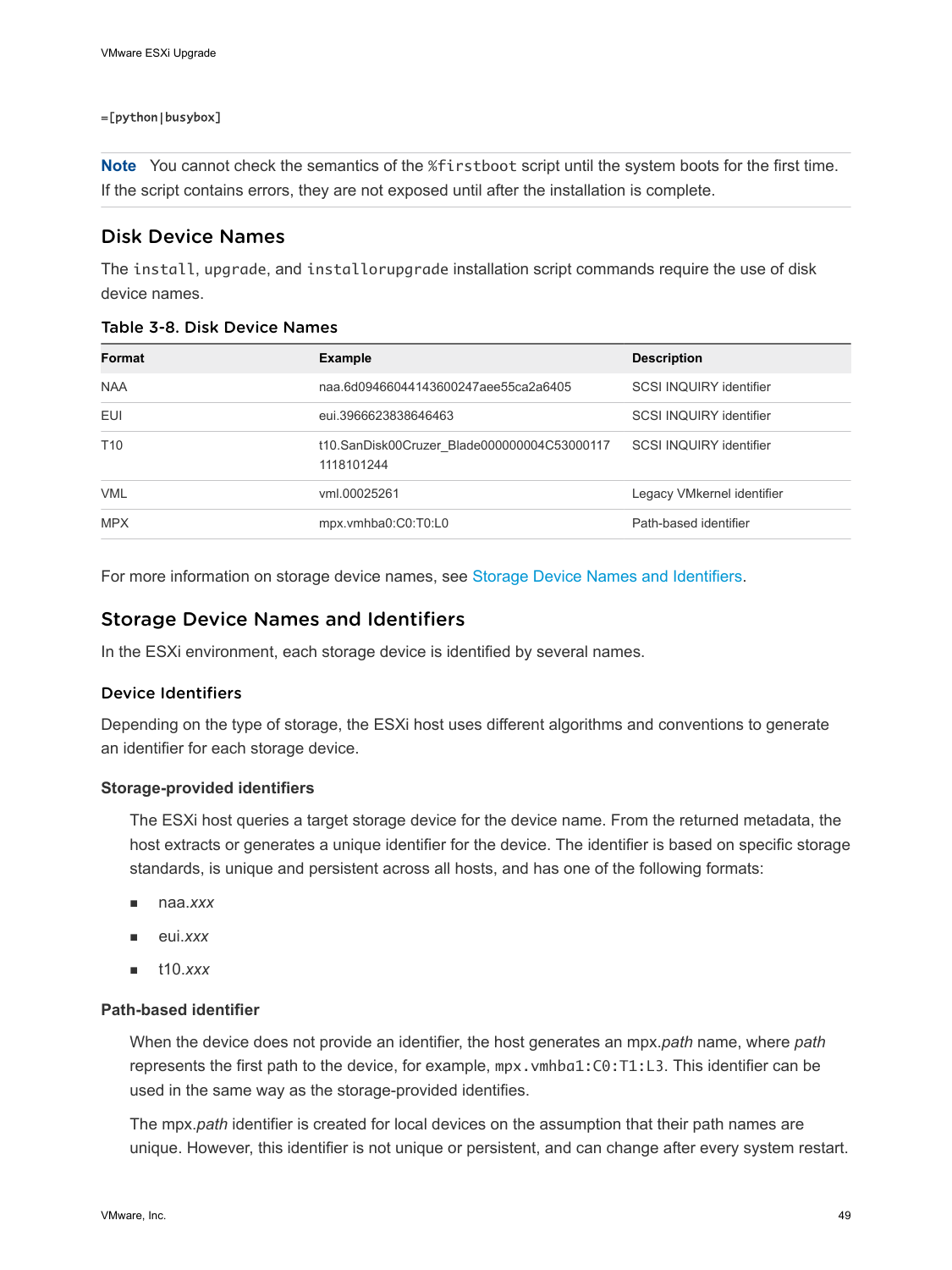<span id="page-49-0"></span>Typically, the path to the device has the following format:

vmhba*Adapter*:C*Channel*:T*Target*:L*LUN*

- n vmhba*Adapter* is the name of the storage adapter. The name refers to the physical adapter on the host, not to the SCSI controller used by the virtual machines.
- CChannel is the storage channel number.

Software iSCSI adapters and dependent hardware adapters use the channel number to show multiple paths to the same target.

- **T** Target is the target number. Target numbering is determined by the host and might change when the mappings of targets visible to the host change. Targets that are shared by different hosts might not have the same target number.
- LLUN is the LUN number that shows the position of the LUN within the target. The LUN number is provided by the storage system. If a target has only one LUN, the LUN number is always zero (0).

For example, vmhba1:C0:T3:L1 represents LUN1 on target 3 accessed through the storage adapter vmhba1 and channel 0.

#### **Legacy identifier**

In addition to the device-provided identifiers or mpx.*path* identifiers, ESXi generates an alternative legacy name for each device. The identifier has the following format:

vml.*number*

The legacy identifier includes a series of digits that are unique to the device. The identifier can be derived in part from the metadata obtained through the SCSI INQUIRY command. For nonlocal devices that do not provide SCSI INQUIRY identifiers, the vml.*number* identifier is used as the only available unique identifier.

#### Example: Displaying Device Names in the vSphere CLI

You can use the esxcli storage core device list command to display all device names in the vSphere CLI. The output is similar to the following example:

```
# esxcli storage core device list
naa.XXX
       Display Name: DGC Fibre Channel Disk(naa.XXX)
       ... 
       Other UIDs: vml.000XXX
mpx.vmhba1:C0:T0:L0
    Display Name: Local VMware Disk (mpx.vmhba1:C0:T0:L0)
    ...
    Other UIDs: vml.0000000000XYZ
```
### About the boot.cfg File

The boot loader configuration file boot.cfg specifies the kernel, the kernel options, and the boot modules that the mboot.c32 or mboot.efi boot loader uses in an ESXi installation.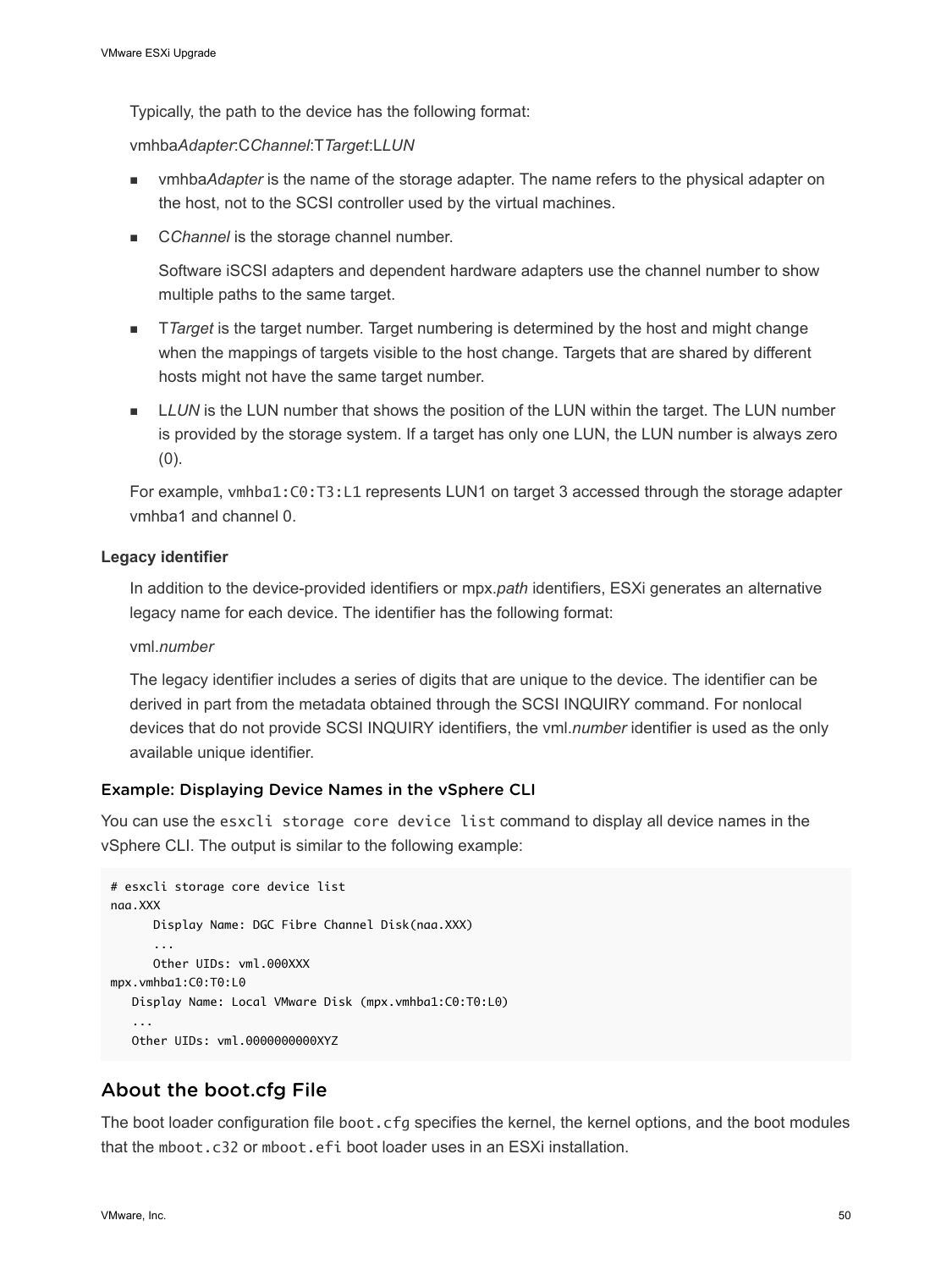The boot.cfg file is provided in the ESXi installer. You can modify the kernelopt line of the boot.cfg file to specify the location of an installation script or to pass other boot options.

The boot.cfg file has the following syntax:

```
# boot.cfg -- mboot configuration file
#
# Any line preceded with '#' is a comment.
title=STRING
prefix=DIRPATH
kernel=FILEPATH
kernelopt=STRING
modules=FILEPATH1 --- FILEPATH2... --- FILEPATHn
```
# Any other line must remain unchanged.

The commands in boot.cfg configure the boot loader.

| Table 3-9. Commands in boot.cfg. |  |
|----------------------------------|--|
|----------------------------------|--|

| Command                                       | <b>Description</b>                                                                                                                                                 |
|-----------------------------------------------|--------------------------------------------------------------------------------------------------------------------------------------------------------------------|
| title=STRING                                  | Sets the boot loader title to STRING.                                                                                                                              |
| prefix=STRING                                 | (Optional) Adds <i>DIRPATH</i> / in front of every <i>FILEPATH</i> in the<br>kernel= and modules= commands that do not already start with /<br>or with $http://$ . |
| $kernel = FILEPATH$                           | Sets the kernel path to FILEPATH.                                                                                                                                  |
| kernelopt=STRING                              | Appends <i>STRING</i> to the kernel boot options.                                                                                                                  |
| modules=FILEPATH1 --- FILEPATH2 --- FILEPATHn | Lists the modules to be loaded, separated by three hyphens<br>$---).$                                                                                              |

See [Create an Installer ISO Image with a Custom Installation or Upgrade Script](#page-27-0) and [PXE Booting the](#page-28-0) [ESXi Installer](#page-28-0).

# Install or Upgrade ESXi from a CD or DVD by Using a Script

You can install or upgrade ESXi from a CD-ROM or DVD-ROM drive by using a script that specifies the installation or upgrade options.

You can start the installation or upgrade script by entering a boot option when you start the host. You can also create an installer ISO image that includes the installation script. With an installer ISO image, you can perform a scripted, unattended installation when you boot the resulting installer ISO image. See [Create an Installer ISO Image with a Custom Installation or Upgrade Script](#page-27-0).

#### Prerequisites

Before you run the scripted installation or upgrade, verify that the following prerequisites are met:

**n** The system on which you are installing or upgrading meets the hardware requirements. See [ESXi](#page-11-0) [Hardware Requirements](#page-11-0).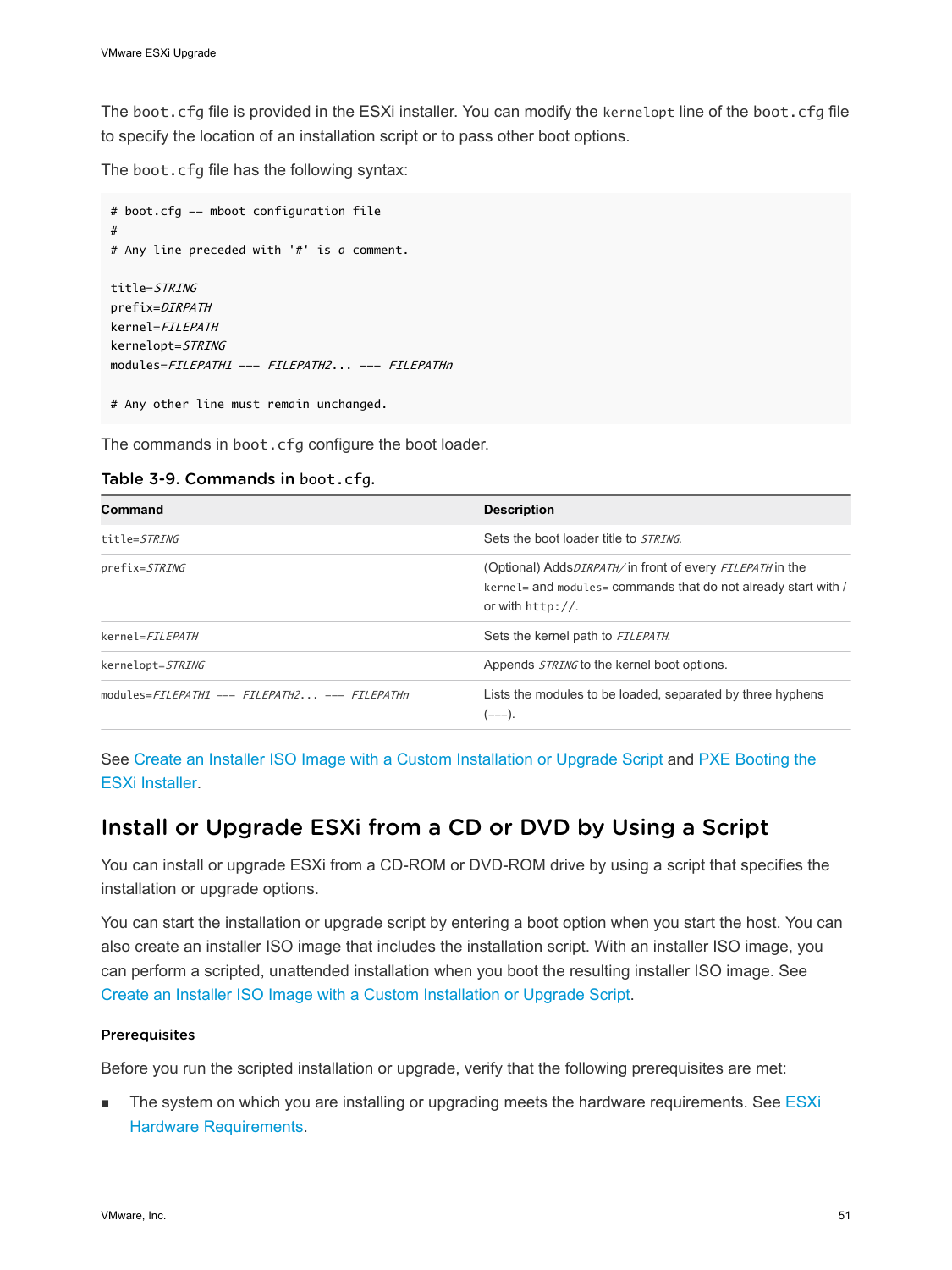- **n** You have the ESXi installer ISO on an installation CD or DVD, See [Download and Burn the ESXi](#page-23-0) [Installer ISO Image to a CD or DVD.](#page-23-0)
- n The default installation or upgrade script (ks.cfg) or a custom installation or upgrade script is accessible to the system. See [About Installation and Upgrade Scripts.](#page-39-0)
- You have selected a boot command to run the scripted installation or upgrade. See [Enter Boot](#page-37-0) [Options to Start an Installation or Upgrade Script](#page-37-0). For a complete list of boot commands, see [Boot](#page-38-0) [Options](#page-38-0) .

#### Procedure

- **1** Boot the ESXi installer from the local CD-ROM or DVD-ROM drive.
- **2** When the ESXi installer window appears, press Shift+O to edit boot options.

|                                                       | Loading ESXi installer |                                                |  |
|-------------------------------------------------------|------------------------|------------------------------------------------|--|
|                                                       |                        |                                                |  |
|                                                       |                        |                                                |  |
|                                                       |                        |                                                |  |
|                                                       |                        |                                                |  |
|                                                       |                        |                                                |  |
| < <b>ENTER</b> : Boot><br>Automatic boot in 3 seconds |                        | <shift+0 boot="" edit="" options=""></shift+0> |  |

**3** Type a boot option that calls the default installation or upgrade script or an installation or upgrade script file that you created.

The boot option has the form ks=.

**4** Press Enter.

#### Results

The installation, upgrade, or migration runs, using the options that you specified.

# Install or Upgrade ESXi from a USB Flash Drive by Using a Script

You can install or upgrade ESXi from a USB flash drive by using a script that specifies the installation or upgrade options.

Supported boot options are listed in [Boot Options .](#page-38-0)

#### **Prerequisites**

Before running the scripted installation or upgrade, verify that the following prerequisites are met:

- **n** The system that you are installing or upgrading to ESXi meets the hardware requirements for the installation or upgrade. See [ESXi Hardware Requirements.](#page-11-0)
- **You have the ESXi installer ISO on a bootable USB flash drive. See [Format a USB Flash Drive to](#page-24-0)** [Boot the ESXi Installation or Upgrade.](#page-24-0)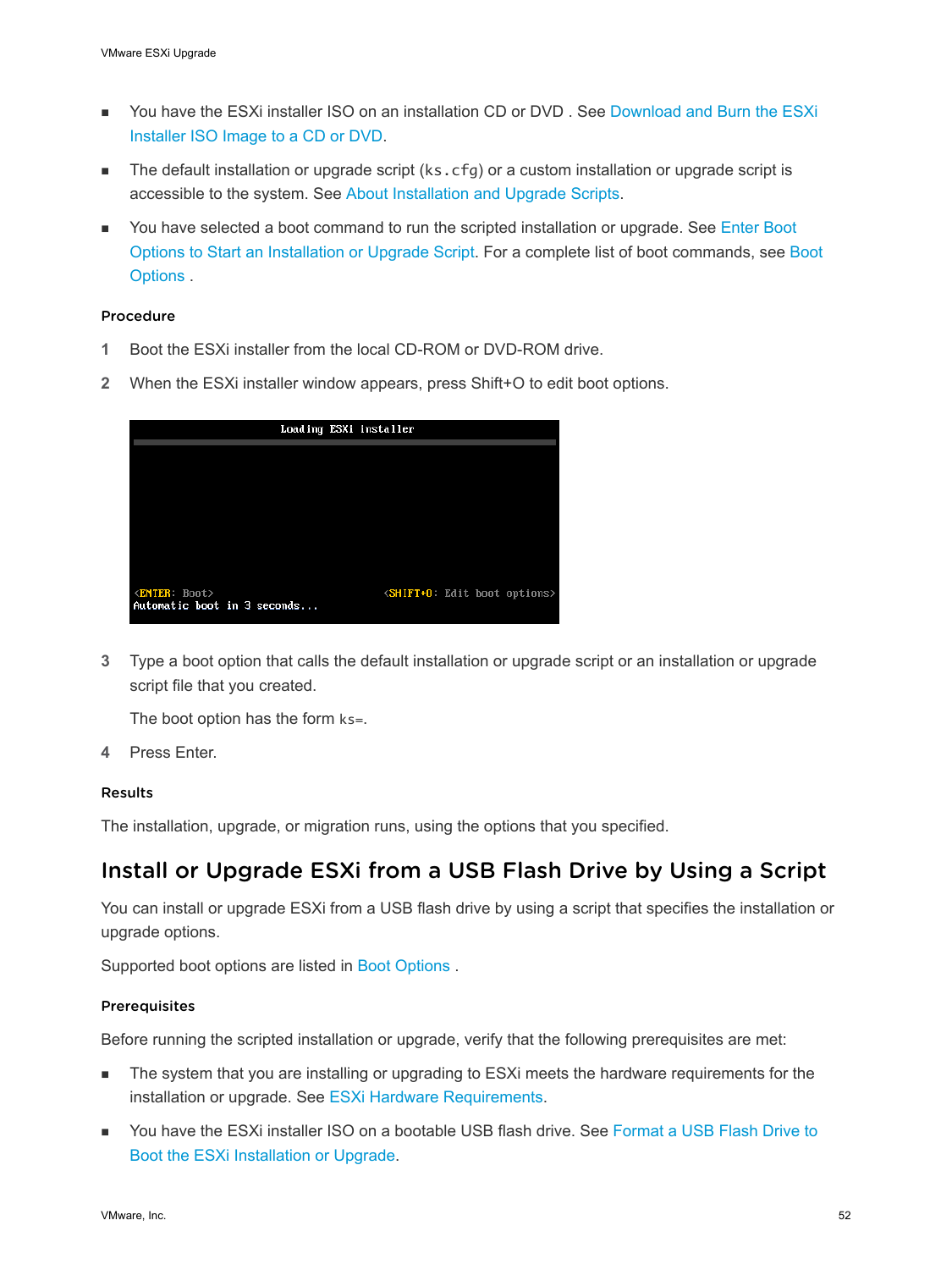- **n** The default installation or upgrade script (ks.cfg) or a custom installation or upgrade script is accessible to the system. See [About Installation and Upgrade Scripts.](#page-39-0)
- <sup>n</sup> You have selected a boot option to run the scripted installation, upgrade, or migration. See [Enter Boot](#page-37-0)  [Options to Start an Installation or Upgrade Script](#page-37-0).

#### Procedure

- **1** Boot the ESXi installer from the USB flash drive.
- **2** When the ESXi installer window appears, press Shift+O to edit boot options.

|                                                           | Loading ESXi installer                         |
|-----------------------------------------------------------|------------------------------------------------|
|                                                           |                                                |
|                                                           |                                                |
|                                                           |                                                |
|                                                           |                                                |
|                                                           |                                                |
| <bnter: boot=""><br/>Automatic boot in 3 seconds</bnter:> | <shift+0 boot="" edit="" options=""></shift+0> |

**3** Type a boot option that calls the default installation or upgrade script or an installation or upgrade script file that you created.

The boot option has the form ks=.

**4** Press Enter.

#### Results

The installation, upgrade, or migration runs, using the options that you specified.

# Performing a Scripted Installation or Upgrade of ESXi by Using PXE to Boot the Installer

ESXi 7.0 provides many options for using PXE to boot the installer and using an installation or upgrade script.

- For information about setting up a PXE infrastructure, see [PXE Booting the ESXi Installer](#page-28-0).
- For information about creating and locating an installation script, see [About Installation and Upgrade](#page-39-0) [Scripts.](#page-39-0)
- For specific procedures to use PXE to boot the ESXi installer and use an installation script, see one of the following topics:
	- PXE Boot the ESXi Installer Using a Web Server
	- PXE Boot the ESXi Installer Using TFTP
- **n** For information about using vSphere Auto Deploy to perform a scripted upgrade by using PXE to boot, see [Chapter 4 Using vSphere Auto Deploy to Reprovision Hosts](#page-80-0) .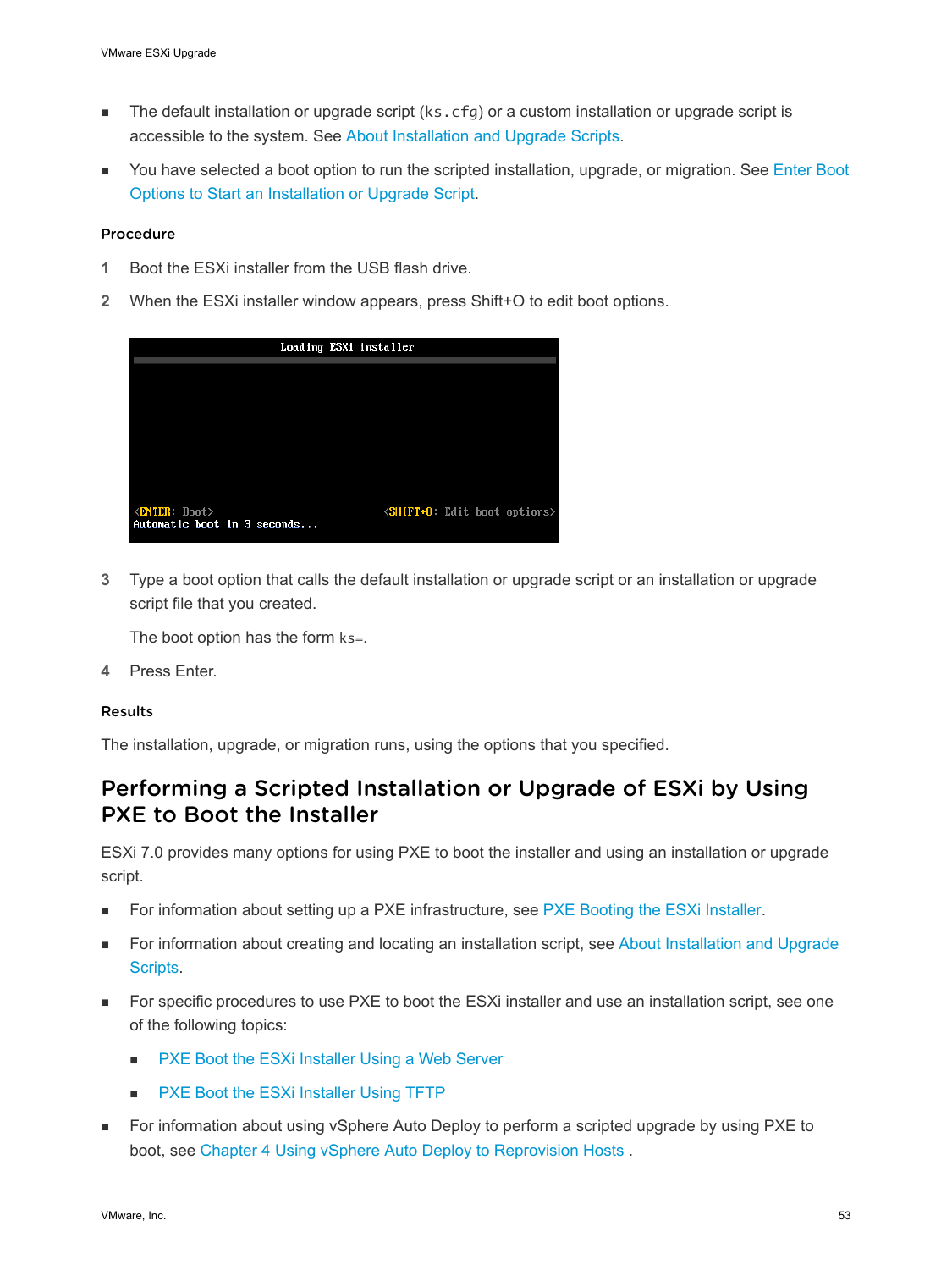# PXE Booting the ESXi Installer

You can use the preboot execution environment (PXE) to boot a host from a network interface on hosts with legacy BIOS or using UEFI.

ESXi is distributed in an ISO format that is used to install to flash memory or to a local hard drive. You can extract the files and boot by using PXE.

PXE uses Dynamic Host Configuration Protocol (DHCP) and Trivial File Transfer Protocol (TFTP) to boot an operating system over a network.

PXE booting requires some network infrastructure and a machine with a PXE-capable network adapter. Most machines that can run ESXi have network adapters that can PXE boot.

**Note** PXE booting with legacy BIOS firmware is possible only over IPv4. PXE booting with UEFI firmware is possible with either IPv4 or IPv6.

# Overview of the PXE Boot Installation Process

Some of the details of the PXE boot process vary depending on whether the target host is using legacy BIOS or UEFI firmware, and whether the boot process uses TFTP only or TFTP plus HTTP.

When you boot the target host, it interacts with the different servers in the environment to get the network adapter, boot loader, kernel, IP address for the kernel, and finally the installation script. When all components are in place, installation starts, as shown in the following illustration.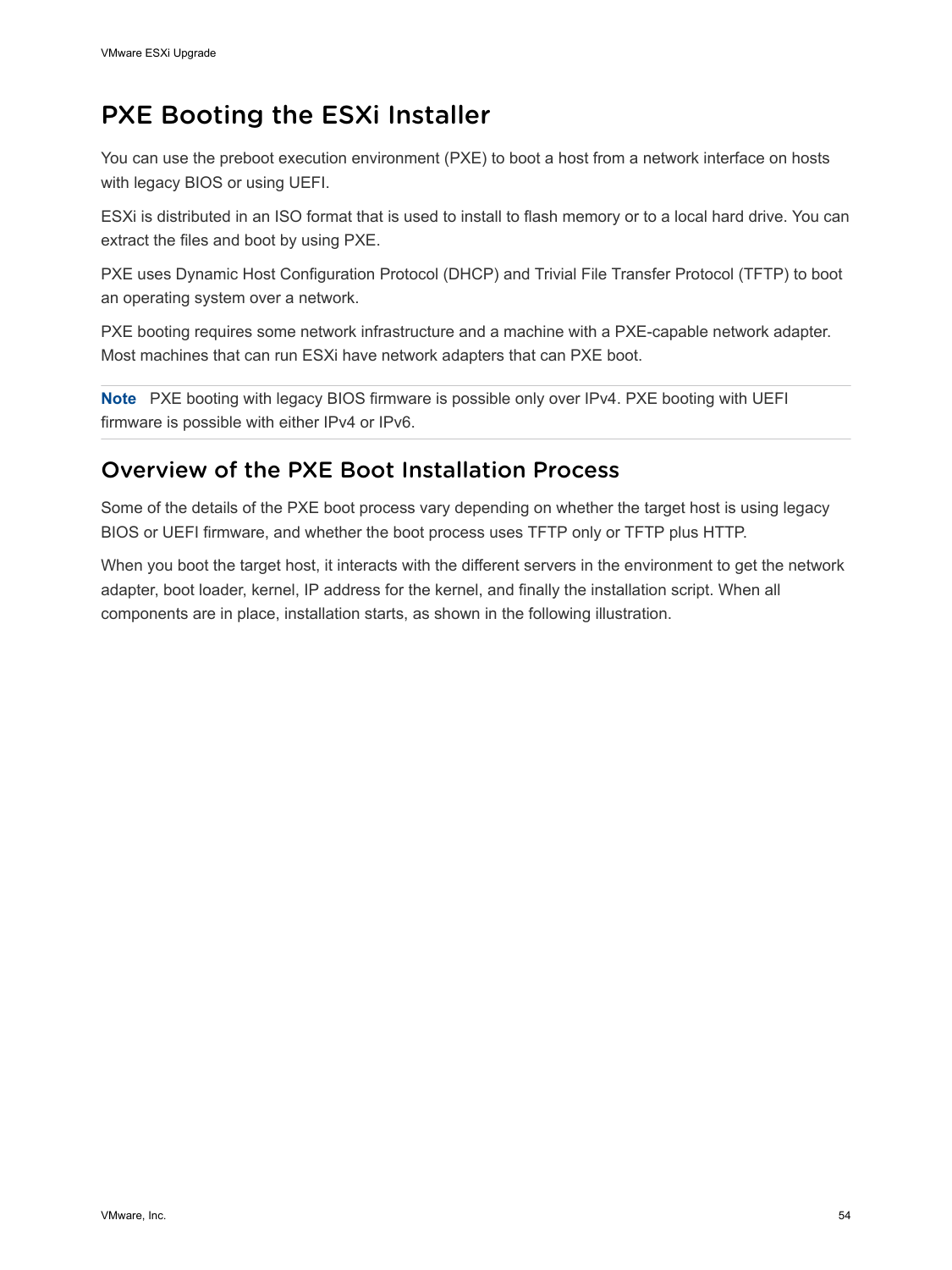



The interaction between the ESXi host and other servers proceeds as follows:

- 1 The user boots the target ESXi host.
- 2 The target ESXi host makes a DHCP request.
- 3 The DHCP server responds with the IP information and the location of the TFTP server.
- 4 The ESXi host contacts the TFTP server and requests the file that the DHCP server specified.
- 5 The TFTP server sends the network boot loader, and the ESXi host runs it. The initial boot loader might load additional boot loader components from the TFTP server.
- 6 The boot loader searches for a configuration file on the TFTP server, downloads the kernel and other ESXi components from the HTTP server or the TFTP server and boots the kernel on the ESXi host.
- 7 The installer runs interactively or using a kickstart script, as specified in the configuration file.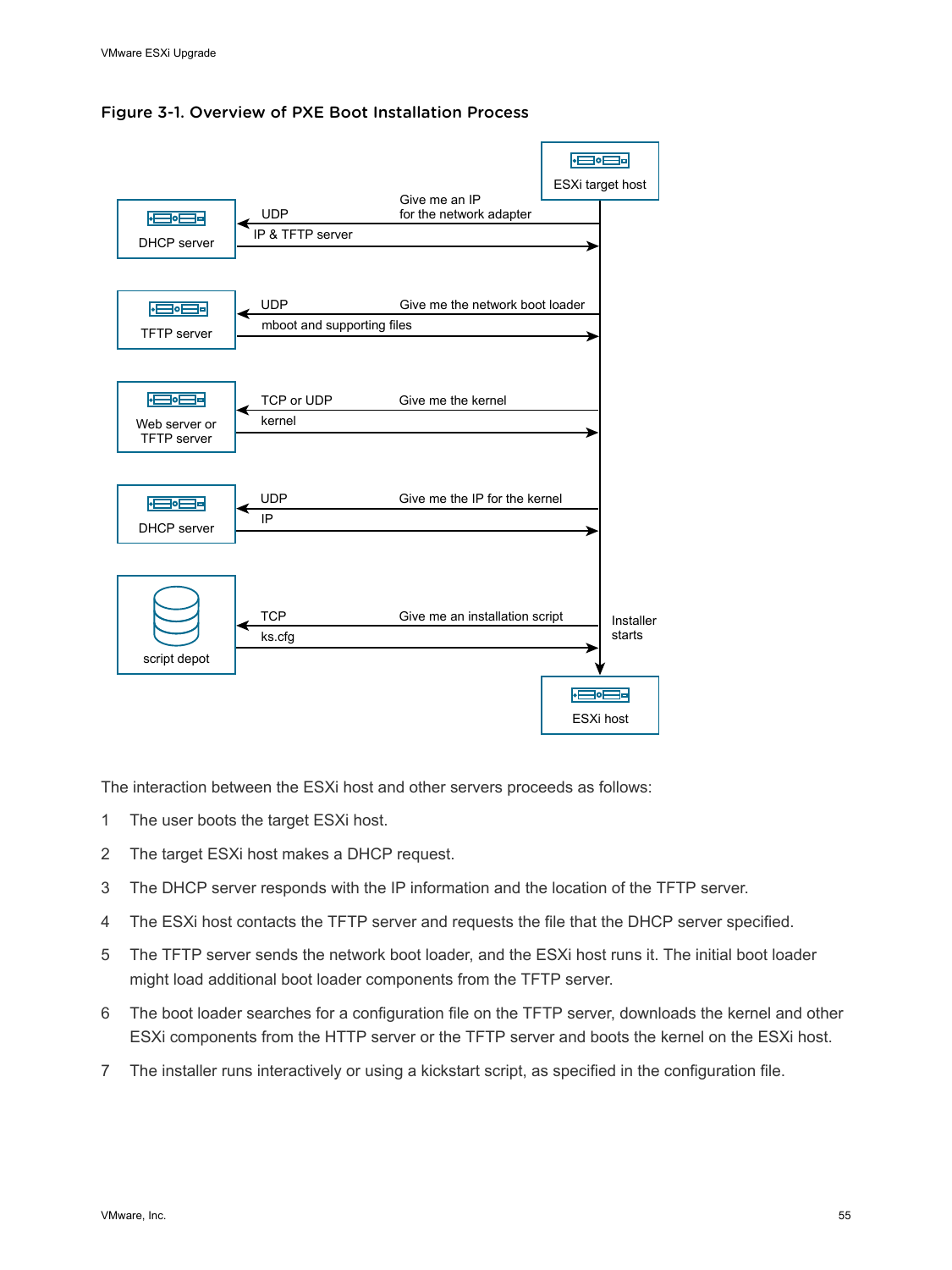# <span id="page-55-0"></span>PXE Boot the ESXi Installer Using TFTP

You can use a TFTP server to PXE boot the ESXi installer. The process differs slightly depending on whether you use UEFI or boot from a legacy BIOS. Because most environments include ESXi hosts that support UEFI boot and hosts that support only legacy BIOS, this topic discusses prerequisites and steps for both types of hosts.

- **n** For legacy BIOS machines, the procedure supports booting multiple different versions of the ESXi installer by using the same pxelinux.0 or gpxelinux.0 initial boot loader for all target machines, but potentially different PXELINUX configuration files depending on the target machine's MAC address.
- For UEFI machines, the procedure supports booting multiple different versions of the ESXi installer by using the same mboot.efi initial boot loader for all target machines, but potentially different boot.cfg files depending on the target machine's MAC address.

### Prerequisites

Verify that your environment meets the following prerequisites.

- ESXi installer ISO image, downloaded from the VMware Web site.
- n Target host with a hardware configuration that is supported for your version of ESXi. See the *VMware Compatibility Guide*.
- Network adapter with PXE support on the target ESXi host.
- DHCP server configured for PXE booting. See [Sample DHCP Configurations.](#page-29-0)
- **n** TFTP server.
- Network security policies to allow TFTP traffic (UDP port 69).
- For legacy BIOS, you can use only IPv4 networking. For UEFI PXE boot, you can use IPv4 or IPv6 networking.
- (Optional) Installation script (kickstart file).
- **Dearth** Use a native VLAN in most cases. If you want to specify the VLAN ID to be used with PXE booting, check that your NIC supports VLAN ID specification.

For legacy BIOS systems, version 3.86 of the SYSLINUX package, available from [https://](https://www.kernel.org/pub/linux/utils/boot/syslinux/) [www.kernel.org/pub/linux/utils/boot/syslinux/](https://www.kernel.org/pub/linux/utils/boot/syslinux/).

### Procedure

**1** Configure the DHCP server for TFTP boot.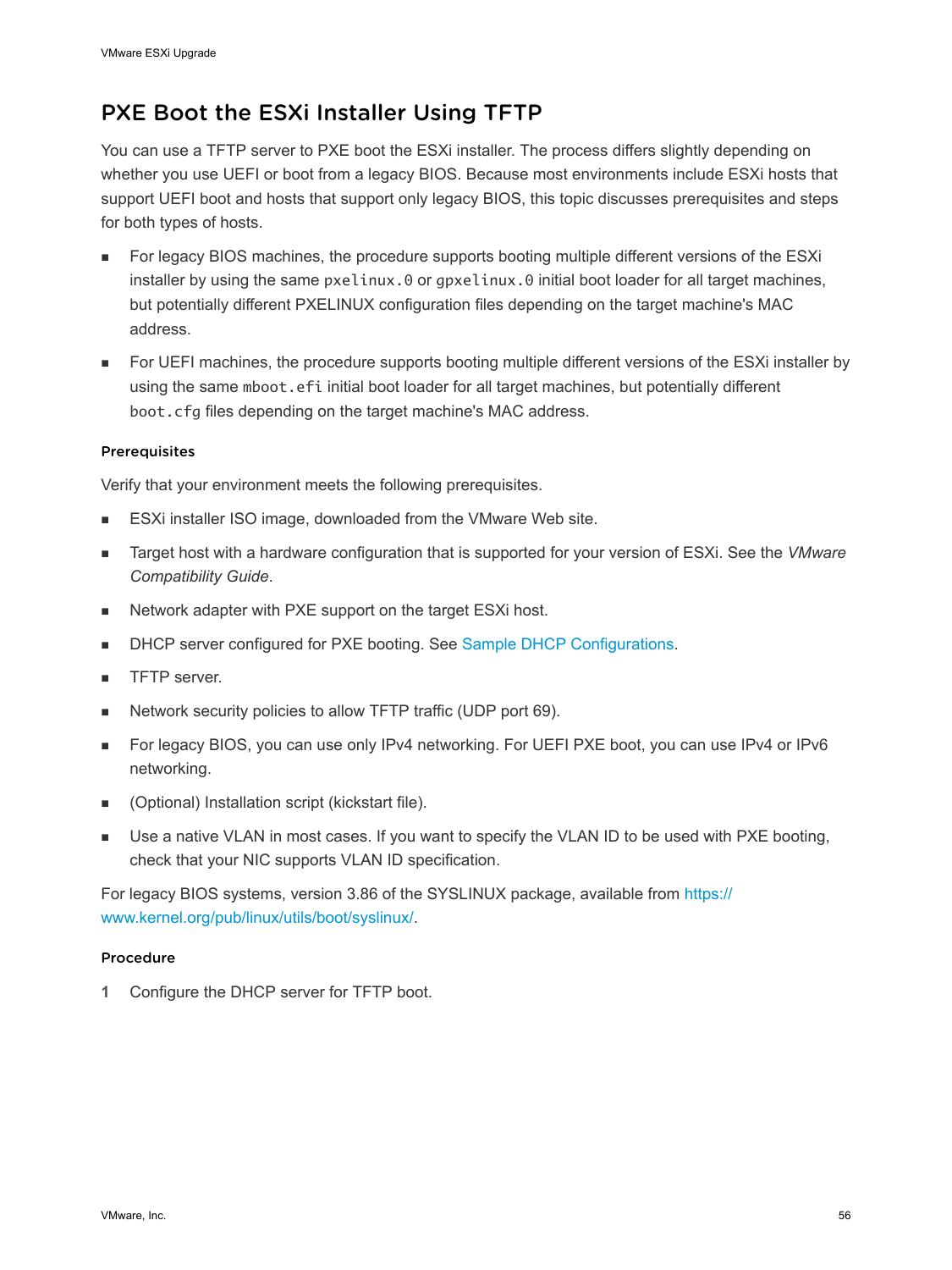- **2** (Legacy BIOS only) Obtain and configure PXELINUX:
	- a Obtain SYSLINUX version 3.86, unpack it, and copy the pxelinux.0 file to the top-level / tftpboot directory on your TFTP server.
	- b Create a PXELINUX configuration file using the following code model.

ESXi-6.x.x-XXXXXX is the name of the TFTP subdirectory that contains the ESXi installer files.

```
DEFAULT install
NOHALT 1
LABEL install
  KERNEL ESXi-6.x.x-XXXXXX/mboot.c32 
  APPEND -c ESXi-6.x.x-XXXXXX/boot.cfg
  IPAPPEND 2
```
c Save the PXELINUX file in the /tftpboot/pxelinux.cfg directory on your TFTP server with a filename that will determine whether all hosts boot this installer by default:

| <b>Option</b>               | <b>Description</b>                                                                                                                                                                                       |
|-----------------------------|----------------------------------------------------------------------------------------------------------------------------------------------------------------------------------------------------------|
| Same installer              | Name the file default if you want for all host to boot this ESXi installer by<br>default.                                                                                                                |
| <b>Different installers</b> | Name the file with the MAC address of the target host machine (01-<br>mac address of target ESXi host) if you want only a specific host to boot with<br>this file, for example, $01-23-45-67-89-0a-bc$ . |

**3** (UEFI only) Copy the file efi/boot/bootx64.efi from the ESXi installer ISO image to /tftpboot/ mboot.efi on your TFTP server.

**Note** Newer versions of mboot.efi can generally boot older versions of ESXi, but older versions of mboot.efi might be unable to boot newer versions of ESXi. If you plan to configure different hosts to boot different versions of the ESXi installer, use the mboot.efi from the newest version.

- **4** Create a subdirectory of your TFTP server's top-level /tftpboot directory and name it after the version of ESXi it will hold, for example, /tftpboot/ESXi-6.x.x-xxxxx.
- **5** Copy the contents of the ESXi installer image to the directory you just created.
- **6** Modify the boot.cfg file
	- a Add the following line:

prefix=ESXi-6.x.x-xxxxxx

Here, ESXi-6.x.x-xxxxxx is the pathname of the installer files relative to the TFTP server's root directory.

b If the filenames in the kernel= and modules= lines begin with a forward slash (/) character, delete that character.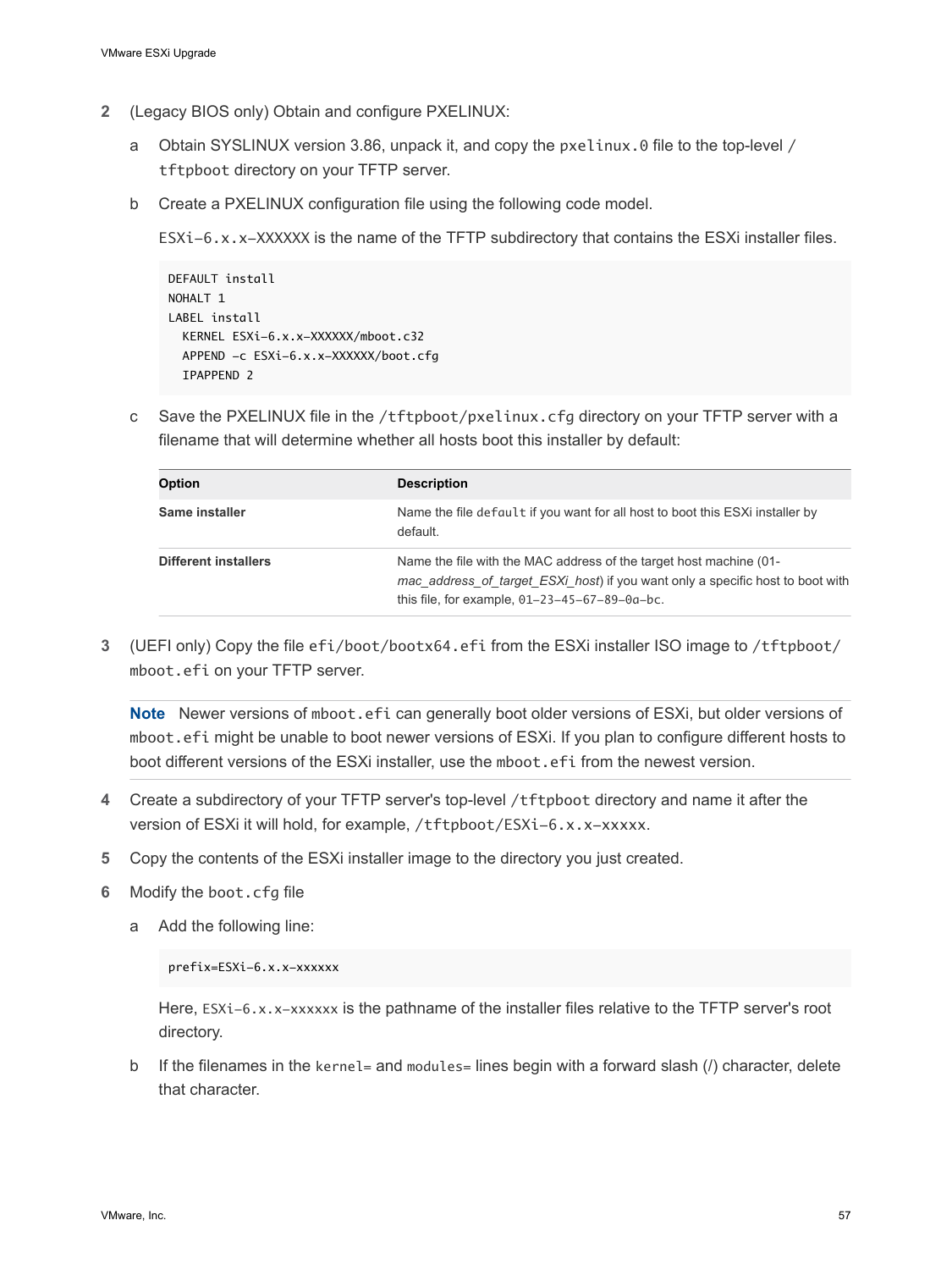<span id="page-57-0"></span>**7** (Optional) For a scripted installation, in the boot.cfg file, add the kernelopt option to the line after the kernel command, to specify the location of the installation script.

Use the following code as a model, where XXX.XXX.XXX.XXX is the IP address of the server where the installation script resides, and esxi\_ksFiles is the directory that contains the ks.cfg file.

kernelopt=ks=http://XXX.XXX.XXX.XXX/esxi\_ksFiles/ks.cfg

**8** (UEFI only) Specify whether you want for all UEFI hosts to boot the same installer.

| Option                      | <b>Description</b>                                                                                                                                                                         |
|-----------------------------|--------------------------------------------------------------------------------------------------------------------------------------------------------------------------------------------|
| Same installer              | Copy or link the boot.cfg file to /tftpboot/boot.cfg                                                                                                                                       |
| <b>Different installers</b> | Create a subdirectory of /tftpboot named after the MAC address of the<br>a<br>target host machine (01-mac address of target ESXi host), for example,<br>$01 - 23 - 45 - 67 - 89 - 0a - bc$ |
|                             | Place a copy of (or a link to) the host's boot. cfq file in that directory, for<br>b<br>example, /tftpboot/01-23-45-67-89-0a-bc/boot.cfg.                                                  |

# PXE Boot the ESXi Installer Using a Web Server

You can use a Web server to PXE boot the ESXi installer. Because most environments include ESXi hosts that support UEFI boot and hosts that support only legacy BIOS, this topic discusses prerequisites and steps for both types of hosts.

- **For legacy BIOS machines, the procedure supports booting multiple different versions of the ESXi** installer by using the same pxelinux.0 or gpxelinux.0 initial boot loader for all target machines, but potentially different PXELINUX configuration files depending on the target machine's MAC address.
- For UEFI machines, the procedure supports booting multiple different versions of the ESXi installer by using the same mboot.efi initial boot loader for all target machines, but potentially different boot.cfg files depending on the target machine's MAC address.

#### Prerequisites

Verify that your environment has the following components:

- ESXi installer ISO image, downloaded from the VMware Web site.
- <sup>n</sup> Target host with a hardware configuration that is supported for your version of ESXi. See the *VMware Compatibility Guide*.
- Network adapter with PXE support on the target ESXi host.
- DHCP server configured for PXE booting. See [Sample DHCP Configurations.](#page-29-0)
- **n** TFTP server.
- <sup>n</sup> Network security policies to allow TFTP traffic (UDP port 69).
- For legacy BIOS, you can use only IPv4 networking. For UEFI PXE boot, you can use IPv4 or IPv6 networking.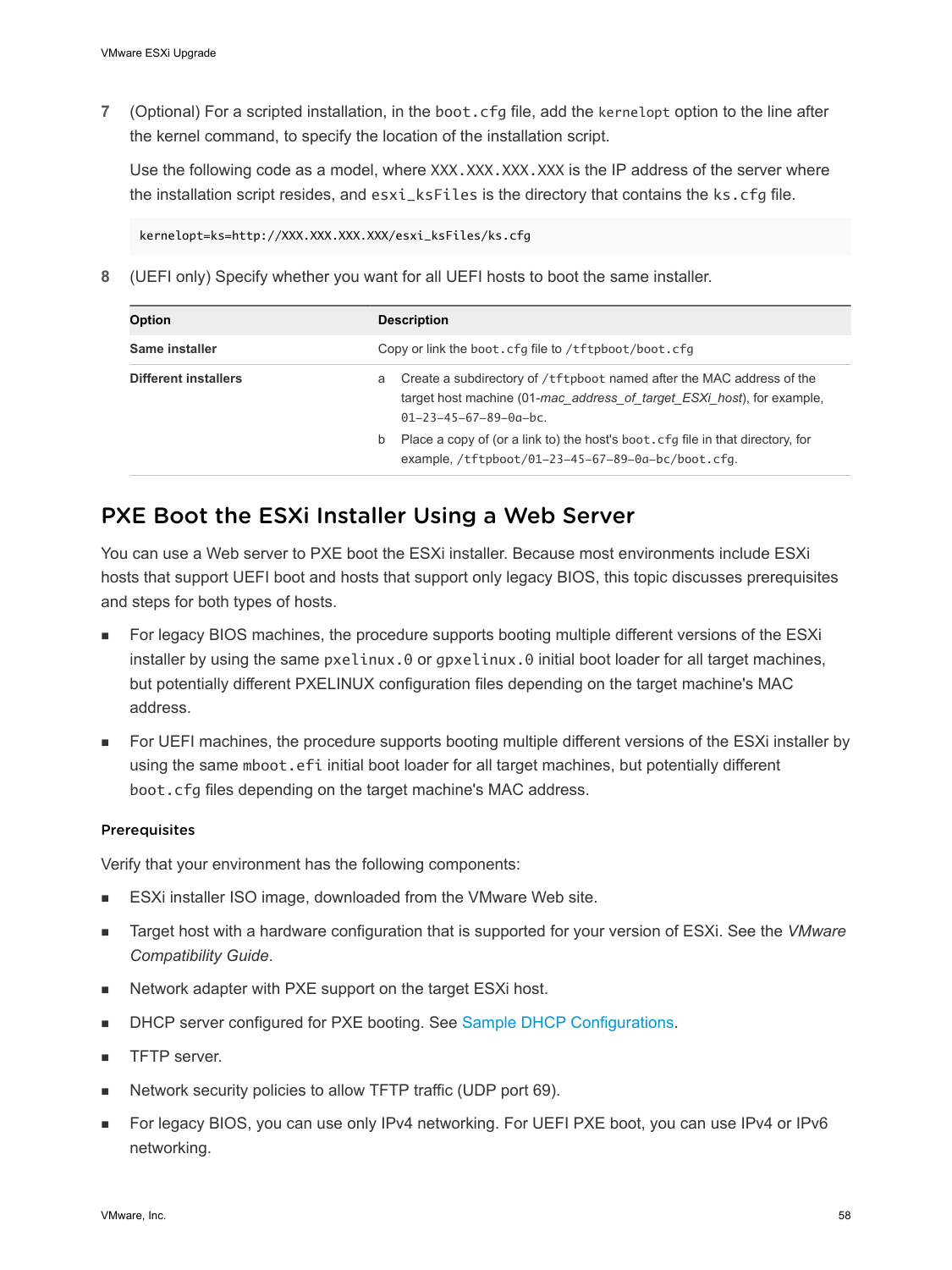- (Optional) Installation script (kickstart file).
- **DEDET USE A native VLAN in most cases. If you want to specify the VLAN ID to be used with PXE booting,** check that your NIC supports VLAN ID specification.

Verify that your environment also meets the following prerequisites required for PXE boot using a Web Server:

- Verify that the HTTP Web server is accessible by your target ESXi hosts.
- (UEFI) Obtain iPXE, available at <http://ipxe.org>.
- (Legacy BIOS) Obtain version 3.86 of the SYSLINUX package, available from [https://](https://www.kernel.org/pub/linux/utils/boot/syslinux/) [www.kernel.org/pub/linux/utils/boot/syslinux/](https://www.kernel.org/pub/linux/utils/boot/syslinux/).

#### Procedure

- **1** Configure the DHCP server for HTTP boot.
- **2** (UEFI only) Obtain and configure iPXE:
	- a Obtain the iPXE source code, as described at [http://ipxe.org/download.](http://ipxe.org/download)
	- b Follow the instructions on that page, but use the following make command:

make bin-x86\_64-efi/snponly.efi

- c Copy the resulting file snponly.efi to /tftpboot directory on your TFTP server.
- **3** (UEFI only) Copy the file efi/boot/bootx64.efi from the ESXi installer ISO image to /tftpboot/ mboot.efi on your TFTP server.

**Note** Newer versions of mboot.efi can generally boot older versions of ESXi, but older versions of mboot.efi might be unable to boot newer versions of ESXi. If you plan to configure different hosts to boot different versions of the ESXi installer, use the mboot.efi from the newest version.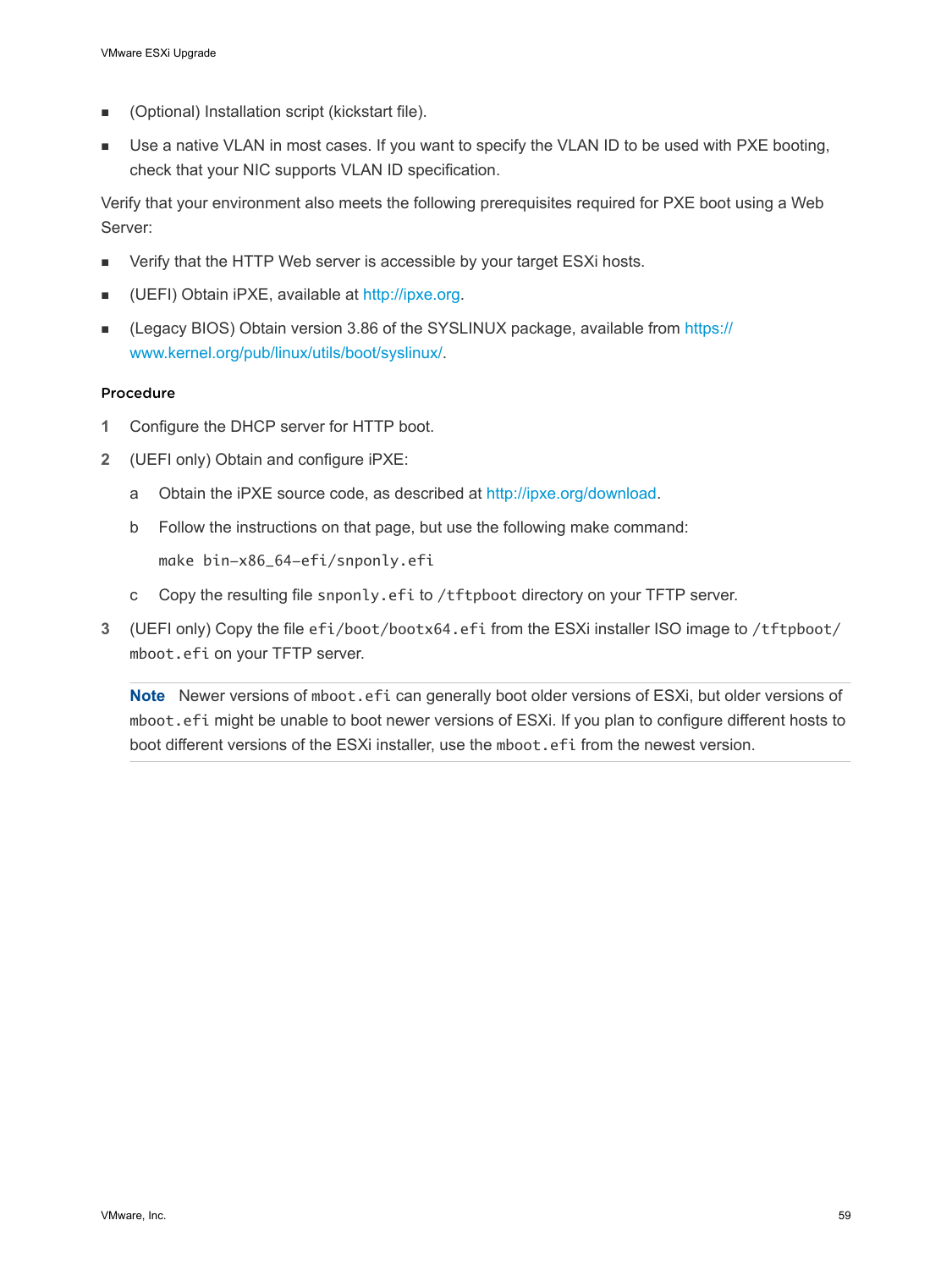- **4** (Legacy BIOS only) Obtain and configure PXELINUX:
	- a Obtain SYSLINUX version 3.86, unpack it, and copy the gpxelinux.0 file to the top-level / tftpboot directory on your TFTP server.
	- b Create a PXELINUX configuration file using the following code model.

ESXi-6.x.x-XXXXXX is the name of the TFTP subdirectory that contains the ESXi installer files.

```
DEFAULT install
NOHALT 1
LABEL install
  KERNEL ESXi-6.x.x-XXXXXX/mboot.c32 
  APPEND -c ESXi-6.x.x-XXXXXX/boot.cfg
  IPAPPEND 2
```
c Save the PXELINUX file in the /tftpboot/pxelinux.cfg directory on your TFTP server with a filename that will determine whether all hosts boot this installer by default:

| <b>Option</b>               | <b>Description</b>                                                                                                                                                                                       |
|-----------------------------|----------------------------------------------------------------------------------------------------------------------------------------------------------------------------------------------------------|
| <b>Same installer</b>       | Name the file default if you want for all host to boot this ESXi installer by<br>default.                                                                                                                |
| <b>Different installers</b> | Name the file with the MAC address of the target host machine (01-<br>mac_address_of_target_ESXi_host) if you want only a specific host to boot with<br>this file, for example, $01-23-45-67-89-0a-bc$ . |

- **5** Create a directory on your HTTP server named for the version of ESXi it will hold, for example, /var/www/html/ESXi-6.x.x-XXXXXX.
- **6** Copy the contents of the ESXi installer image to the directory you just created.
- **7** Modify the boot.cfg file
	- a Add the following line:

```
prefix=http://XXX.XXX.XXX.XXX/ESXi-6.x.x-XXXXXX
```
where http://XXX.XXX.XXX.XXX/ESXi-6.x.x-XXXXXX is the location of the installer files on the HTTP server.

- b If the filenames in the kernel= and modules= lines begin with a forward slash  $\langle \cdot \rangle$  character, delete that character.
- **8** (Optional) For a scripted installation, in the boot.cfg file, add the kernelopt option to the line after the kernel command, to specify the location of the installation script.

Use the following code as a model, where XXX.XXX.XXX.XXX is the IP address of the server where the installation script resides, and esxi\_ksFiles is the directory that contains the ks.cfg file.

kernelopt=ks=http://XXX.XXX.XXX.XXX/esxi\_ksFiles/ks.cfg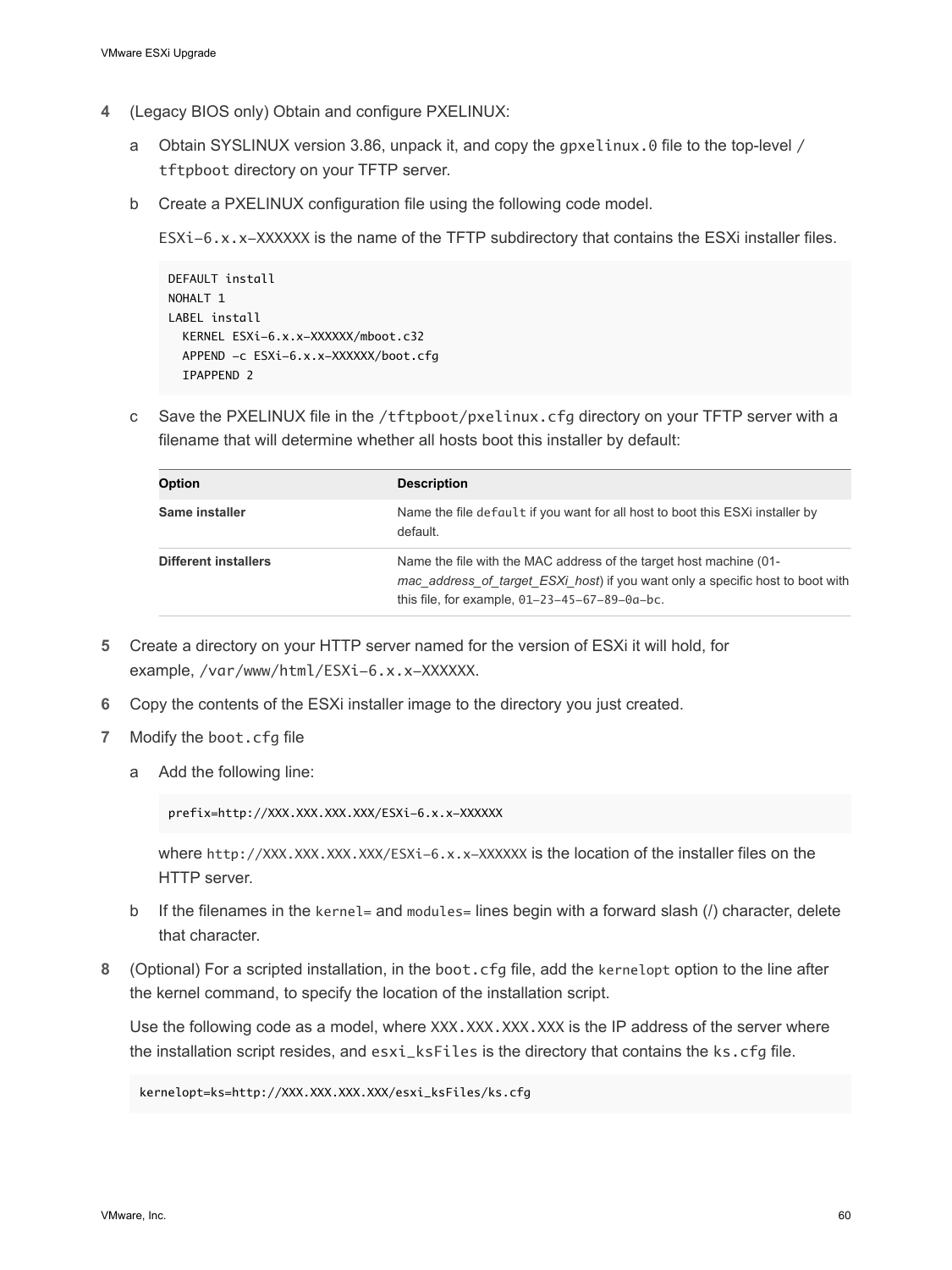**9** (UEFI only) Specify whether you want for all UEFI hosts to boot the same installer.

| Option                      | <b>Description</b>                                                                                                                                                                         |  |  |
|-----------------------------|--------------------------------------------------------------------------------------------------------------------------------------------------------------------------------------------|--|--|
| Same installer              | Copy or link the boot.cfg file to /tftpboot/boot.cfg                                                                                                                                       |  |  |
| <b>Different installers</b> | Create a subdirectory of /tftpboot named after the MAC address of the<br>a<br>target host machine (01-mac address of target ESXi host), for example,<br>$01 - 23 - 45 - 67 - 89 - 0a - bc$ |  |  |
|                             | Place a copy of (or a link to) the host's boot. cfq file in that directory, for<br>b<br>example, /tftpboot/01-23-45-67-89-0a-bc/boot.cfg.                                                  |  |  |

# Upgrading Hosts by Using ESXCLI Commands

By using ESXCLI, you can upgrade an ESXi 6.5 host or ESXi 6.7 host to version 7.0 and update or patch ESXi 6.5, ESXi 6.7, and ESXi 7.0 hosts.

vSphere 7.0 introduces components, base images, and add-ons as new software deliverables that you can use to update or patch ESXi 7.0 hosts. For information about managing components, base images, and add-ons on ESXi, see *ESXCLI Concepts and Examples*.

To use ESXCLI commands, you must install Standalone ESXCLI. For more information about installing and using ESXCLI, see the following documents.

- **Getting Started with ESXCLI**
- <sup>n</sup> *ESXCLI Reference*

**Note** If you press Ctrl+C while an esxcli command is running, the command-line interface exits to a new prompt without displaying a message. However, the command continues to run to completion.

For ESXi hosts deployed with vSphere Auto Deploy, the tools VIB must be part of the base booting image used for the initial Auto Deploy installation. The tools VIB cannot be added separately later.

# VIBs, Image Profiles, and Software Depots

Upgrading ESXi with esxcli commands requires an understanding of VIBs, image profiles, and software depots.

The following technical terms are used throughout the vSphere documentation set in discussions of installation and upgrade tasks.

### **VIB**

A VIB is an ESXi software package. VMware and its partners package solutions, drivers, CIM providers, and applications that extend the ESXi platform as VIBs. VIBs are available in software depots. You can use VIBs to create and customize ISO images or to upgrade ESXi hosts by installing VIBs asynchronously onto the hosts.

### **Image Profile**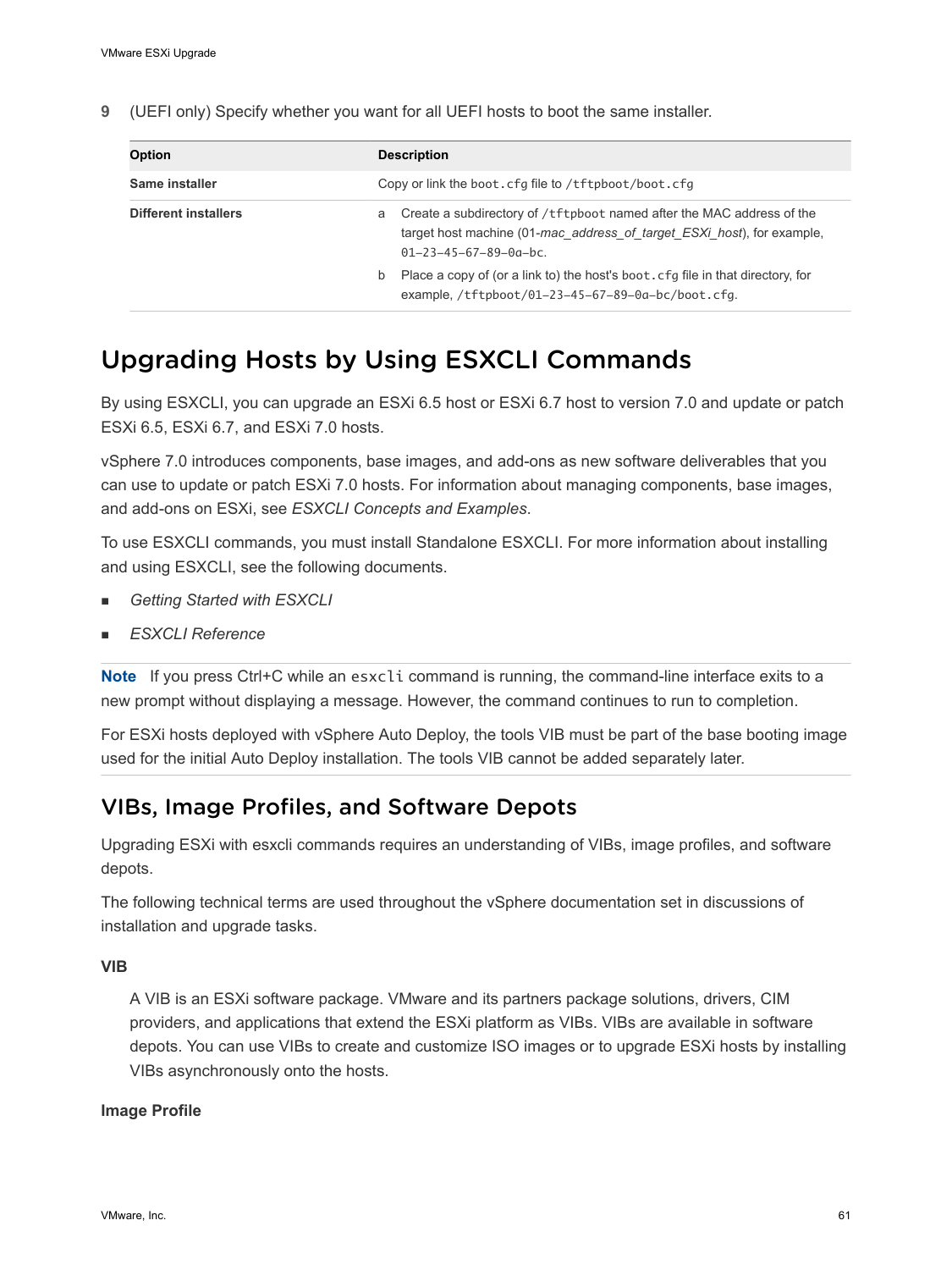An image profile defines an ESXi image and consists of VIBs. An image profile always includes a base VIB, and might include more VIBs. You examine and define an image profile by using vSphere ESXi Image Builder.

#### **Software Depot**

A software depot is a collection of VIBs and image profiles. The software depot is a hierarchy of files and folders and can be available through an HTTP URL (online depot) or a ZIP file (offline depot). VMware and VMware partners make depots available. Companies with large VMware installations might create internal depots to provision ESXi hosts with vSphere Auto Deploy, or to export an ISO for ESXi installation.

# Understanding Acceptance Levels for VIBs and Hosts

Each VIB is released with an acceptance level that cannot be changed. The host acceptance level determines which VIBs can be installed to a host.

The acceptance level applies to individual VIBs installed by using the esxcli software vib install and esxcli software vib update commands, to VIBs installed using vSphere Lifecycle Manager, and to VIBs in image profiles.

The acceptance level of all VIBs on a host must be at least as high as the host acceptance level. For example, if the host acceptance level is VMwareAccepted, you can install VIBs with acceptance levels of VMwareCertified and VMwareAccepted, but you cannot install VIBs with acceptance levels of PartnerSupported or CommunitySupported. To install a VIB with a restrictive acceptance level that is less than the acceptance level of the host, you can change the setting of the host by using the vSphere Client or by running esxcli software acceptance commands.

Setting host acceptance levels is a best practice that allows you to specify which VIBs can be installed on a host and used with an image profile, and the level of support you can expect for a VIB. For example, you might set a more restrictive acceptance level for hosts in a production environment than for hosts in a testing environment.

VMware supports the following acceptance levels.

### **VMwareCertified**

The VMwareCertified acceptance level has the most stringent requirements. VIBs with this level go through thorough testing fully equivalent to VMware in-house Quality Assurance testing for the same technology. Today, only I/O Vendor Program (IOVP) program drivers are published at this level. VMware takes support calls for VIBs with this acceptance level.

### **VMwareAccepted**

VIBs with this acceptance level go through verification testing, but the tests do not fully test every function of the software. The partner runs the tests and VMware verifies the result. Today, CIM providers and PSA plug-ins are among the VIBs published at this level. VMware directs support calls for VIBs with this acceptance level to the partner's support organization.

### **PartnerSupported**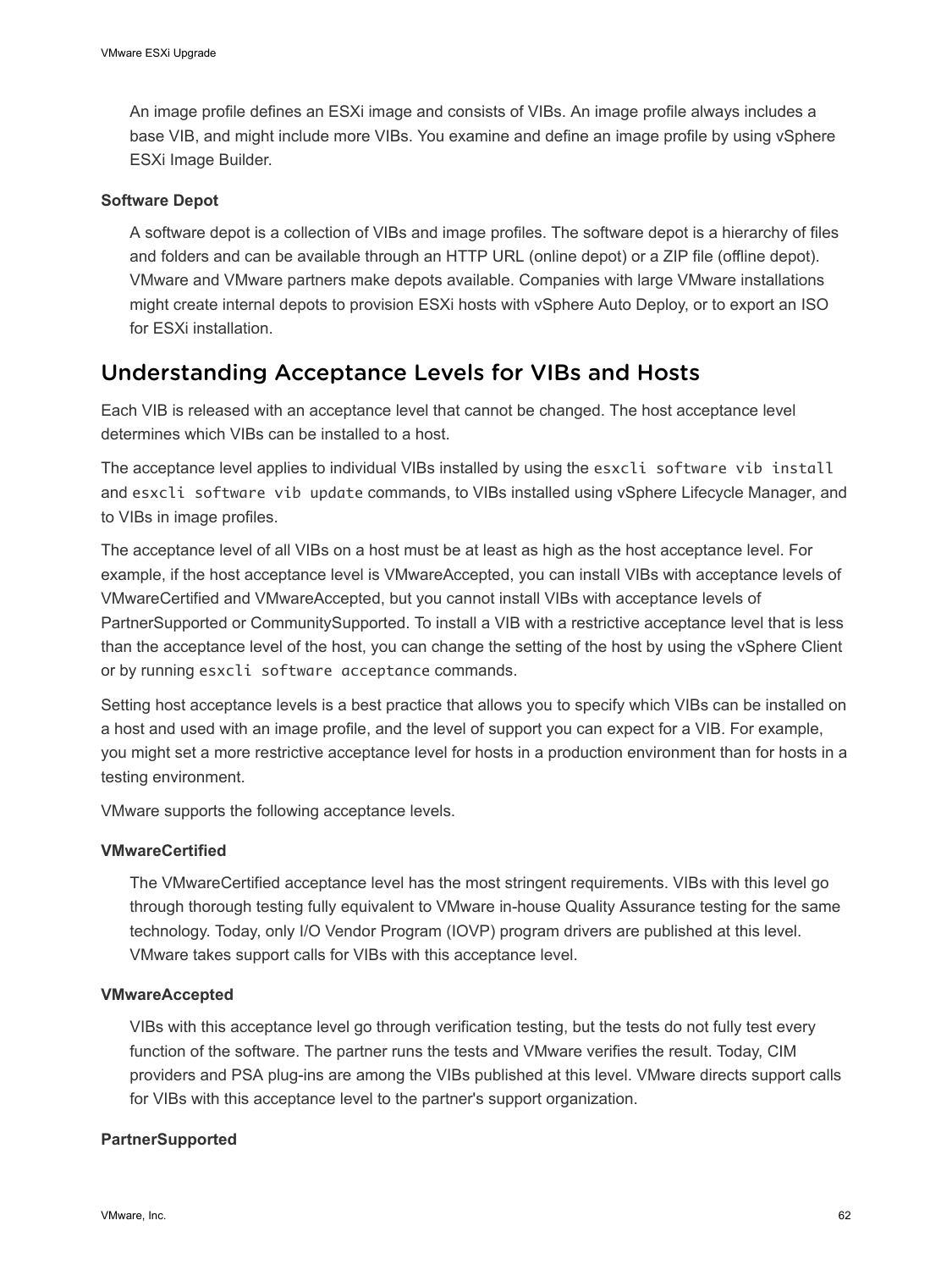VIBs with the PartnerSupported acceptance level are published by a partner that VMware trusts. The partner performs all testing. VMware does not verify the results. This level is used for a new or nonmainstream technology that partners want to enable for VMware systems. Today, driver VIB technologies such as Infiniband, ATAoE, and SSD are at this level with nonstandard hardware drivers. VMware directs support calls for VIBs with this acceptance level to the partner's support organization.

### **CommunitySupported**

The CommunitySupported acceptance level is for VIBs created by individuals or companies outside of VMware partner programs. VIBs at this level have not gone through any VMware-approved testing program and are not supported by VMware Technical Support or by a VMware partner.

| <b>Host Acceptance Level</b> | <b>VMwareCertified VIB</b> | <b>VMwareAccepted VIB</b> | <b>PartnerSupported VIB</b> | CommunitySupported<br><b>VIB</b> |
|------------------------------|----------------------------|---------------------------|-----------------------------|----------------------------------|
| <b>VMwareCertified</b>       | х                          |                           |                             |                                  |
| <b>VMwareAccepted</b>        | X                          | X                         |                             |                                  |
| PartnerSupported             | X                          | X                         | x                           |                                  |
| CommunitySupported           | X                          | X                         | x                           | X                                |

Table 3-10. VIB Acceptance Levels Required to Install on Hosts

## Match a Host Acceptance Level with an Update Acceptance Level

You can change the host acceptance level to match the acceptance level for a VIB or image profile that you want to install. The acceptance level of all VIBs on a host must be at least as high as the host acceptance level.

Use this procedure to determine the acceptance levels of the host and the VIB or image profile to install, and to change the acceptance level of the host, if necessary for the update.

When you specify a target server by using --server=<server\_name>, the server prompts you for a user name and password. Other connection options, such as a configuration file or session file, are supported. For a list of connection options, see *Getting Started with ESXCLI*, or run esxcli --help at the ESXCLI command prompt.

### **Prerequisites**

Install ESXCLI. See *Getting Started with ESXCLI*. For troubleshooting, run esxcli commands in the ESXi Shell.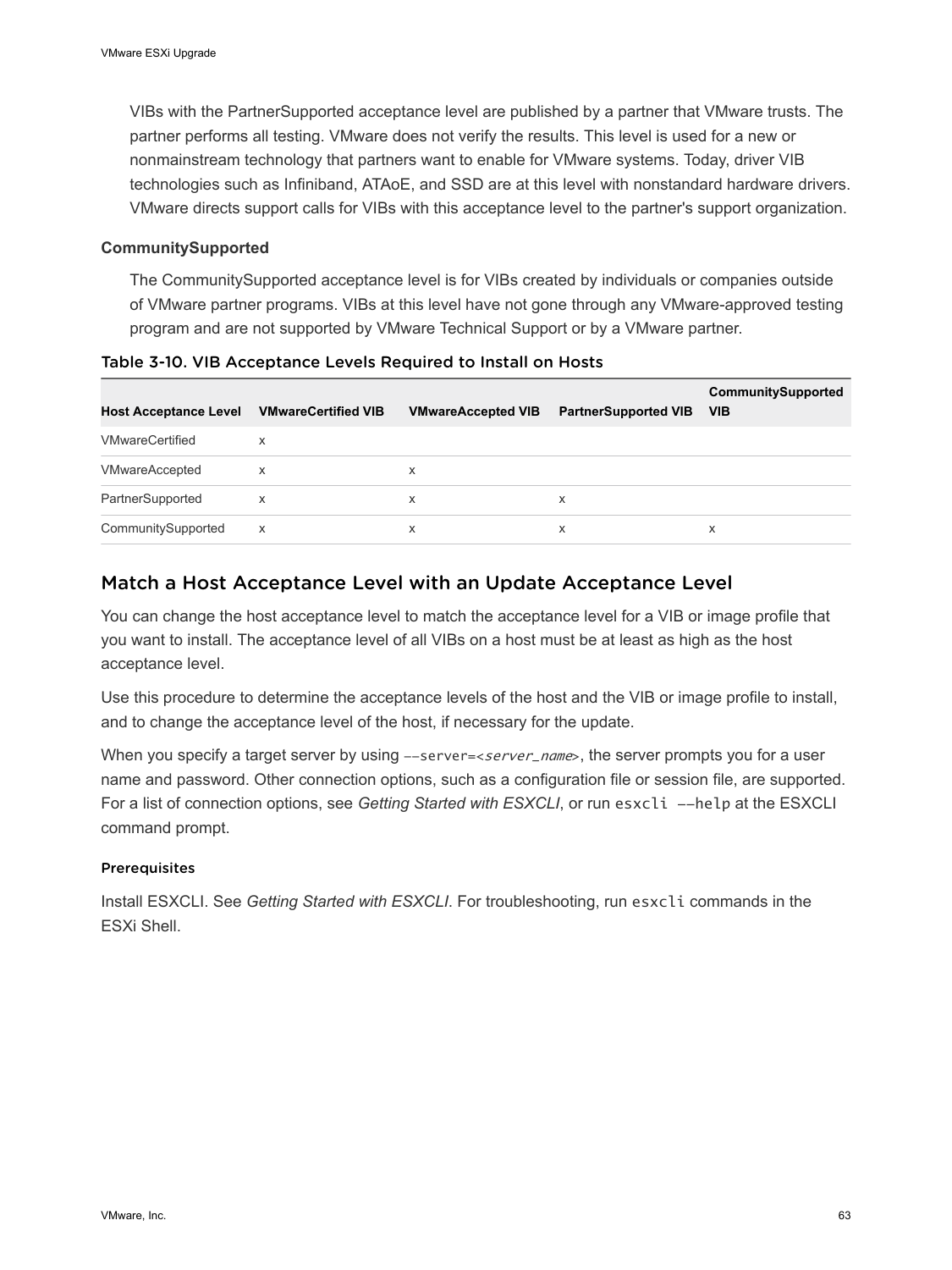#### <span id="page-63-0"></span>Procedure

**1** Retrieve the acceptance level for the VIB or image profile.

| <b>Option</b>                                     | <b>Description</b>                                                                                                                                    |
|---------------------------------------------------|-------------------------------------------------------------------------------------------------------------------------------------------------------|
| <b>List information for all VIBs</b>              | esxcli --server=< <i>server name</i> > software sources vib list --<br>depot=< <i>depot_URL</i> >                                                     |
| List information for a specified VIB              | esxcli --server=< <i>server name</i> > software sources vib list --<br>viburl=< <i>vib URL</i> >                                                      |
| List information for all image profiles           | esxcli --server=< <i>server_name</i> > software sources profile list --<br>depot= <depot_url></depot_url>                                             |
| List information for a specified image<br>profile | esxcli --server= <server_name> software sources profile get --<br/>depot=&lt;<i>depot_URL</i>&gt; --profile=&lt;<i>profile_name</i>&gt;</server_name> |

**2** Retrieve the host acceptance level.

esxcli --server=<server\_name> software acceptance get

**3** (Optional) If the acceptance level of the VIB is more restrictive than the acceptance level of the host, change the acceptance level of the host.

esxcli --server=<server\_name> software acceptance set --level=<acceptance\_level>

The *acceptance\_level* can be VMwareCertified, VMwareAccepted, PartnerSupported, or CommunitySupported. The values for *acceptance\_level* are case-sensitive.

**Note** You can use the --force option for the esxcli software vib or esxcli software profile command to add a VIB or image profile with a lower acceptance level than the host. A warning will appear. Because your setup is no longer consistent, the warning is repeated when you install VIBs, remove VIBs, and perform certain other operations on the host.

# Determine Whether an Update Requires a Host to Be in Maintenance Mode or to Be Rebooted

VIBs that you can install with a live install do not require the host to be rebooted, but might require the host to be placed in maintenance mode. Other VIBs and profiles might require the host to be rebooted after the installation or update.

When you specify a target server by using --server=<server\_name>, the server prompts you for a user name and password. Other connection options, such as a configuration file or session file, are supported. For a list of connection options, see Getting Started with ESXCLI, or run esxcli --help at the ESXCLI command prompt.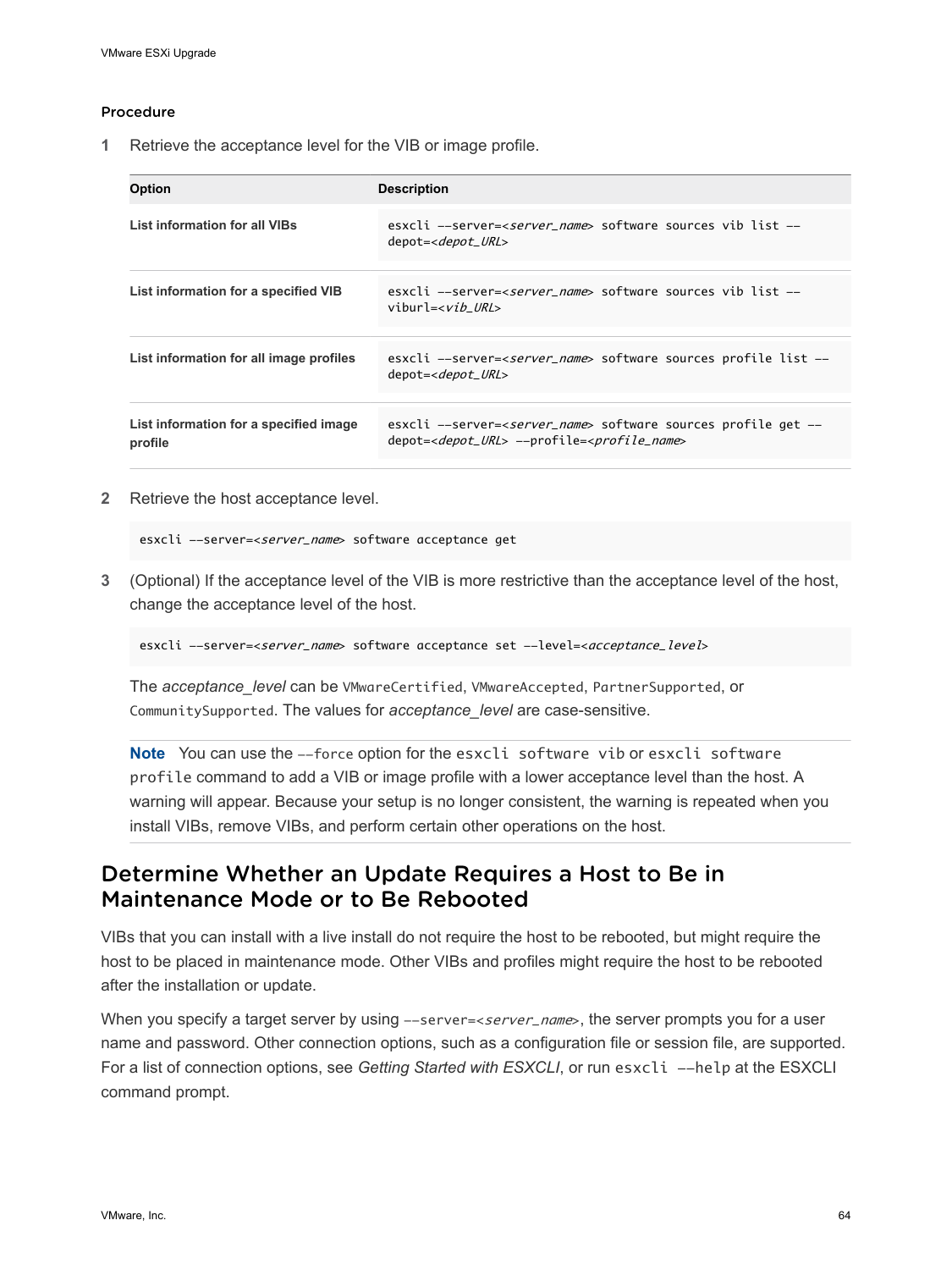#### <span id="page-64-0"></span>Prerequisites

Install ESXCLI. See *Getting Started with ESXCLI*. For troubleshooting, run esxcli commands in the ESXi Shell.

#### Procedure

**1** Check whether the VIB or image profile that you want to install requires the host to be placed in maintenance mode or to be rebooted after the installation or update.

Run one of the following commands.

| <b>Option</b>                      | <b>Description</b>                                                                                                          |
|------------------------------------|-----------------------------------------------------------------------------------------------------------------------------|
| <b>Check the VIB</b>               | esxcli --server=< <i>server_name</i> > software sources vib get -v<br><absolute_path_to_vib< td=""></absolute_path_to_vib<> |
| Check the VIBs in a depot          | esxcli --server= <server_name> software sources vib get --<br/>depot=<depot_name></depot_name></server_name>                |
| Check the image profile in a depot | esxcli --server= <server_name> software sources profile get --<br/>depot=<depot_name></depot_name></server_name>            |

#### **2** Review the return values.

The return values, which are read from the VIB metadata, indicate whether the host must be in maintenance mode before installing the VIB or image profile, and whether installing the VIB or profile requires the host to be rebooted.

**Note** vSphere Lifecycle Manager relies on an internal ESXi software scan API to determine whether maintenance mode is required or not. When you install a VIB on a live system, if the value for Live-Install-Allowed is set to false, the installation result instructs vSphere Lifecycle Manager to reboot the host. When you remove a VIB from a live system, if the value for Live-Remove-Allowed is set to false, the removal result instructs vSphere Lifecycle Manager to reboot the host. In either case, when the remediation starts, vSphere Lifecycle Manager automatically puts the host into maintenance mode.

#### What to do next

If necessary, place the host in maintenance mode. See Place a Host in Maintenance Mode. If a reboot is required, and if the host belongs to a VMware HA cluster, remove the host from the cluster or disable HA on the cluster before the installation or update. Also, place the host in maintenance mode to minimize boot disk activity during the upgrade.

# Place a Host in Maintenance Mode

Some installation and update operations that use live install require the host to be in maintenance mode.

Maintenance mode is required when an update operation requires a reboot. However, you only put the host in maintenance mode manually when you use esxcli commands for update and upgrade operations.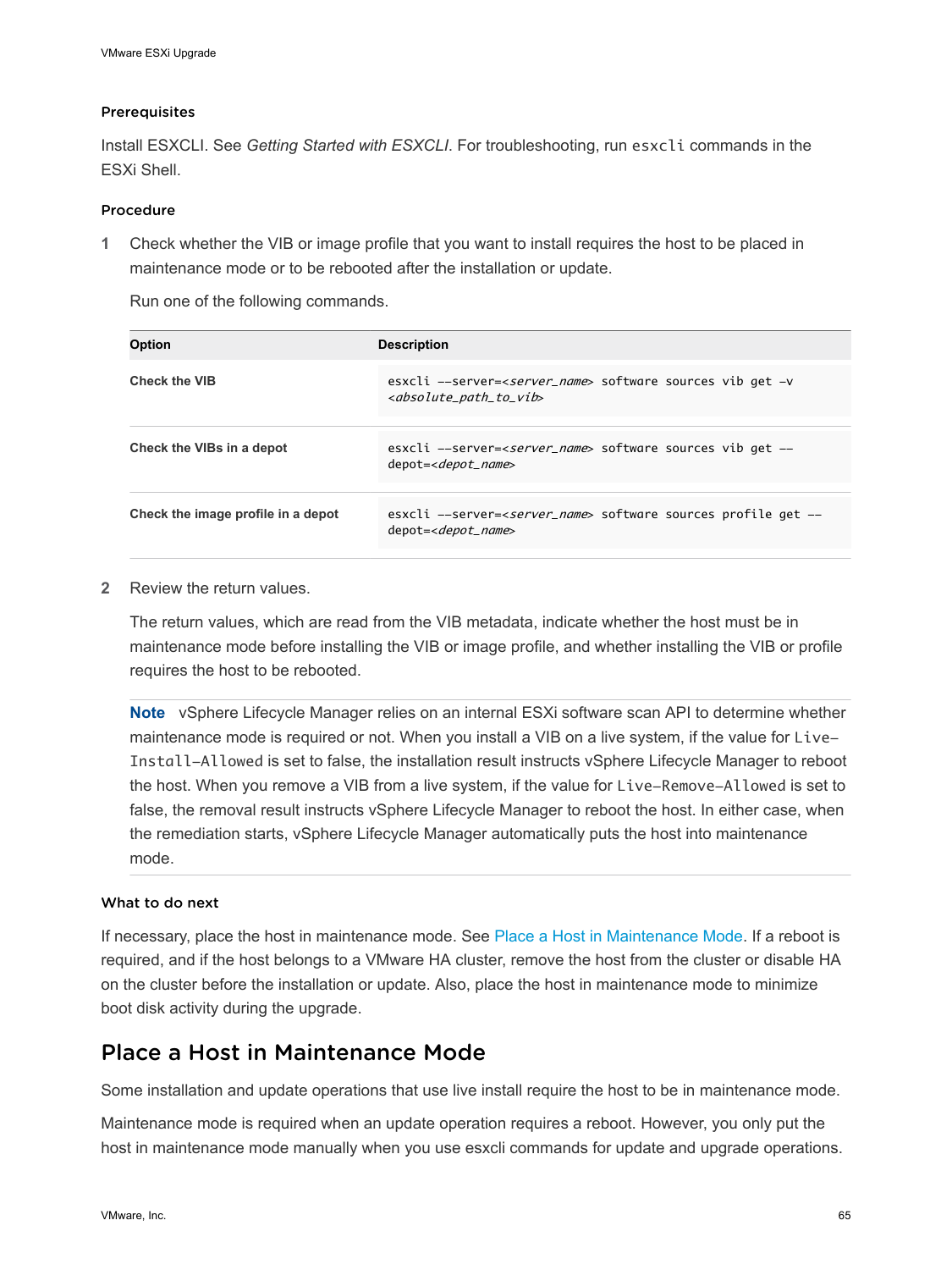To determine whether an upgrade operation requires the host to be in maintenance mode, see [Determine](#page-63-0) [Whether an Update Requires a Host to Be in Maintenance Mode or to Be Rebooted](#page-63-0)

**Note** If the host is a member of a vSAN cluster, and any virtual machine object on the host uses the "Number of failures to tolerate=0" setting in its storage policy, the host might experience unusual delays when entering maintenance mode. The delay occurs because vSAN has to evacuate this object from the host for the maintenance operation to complete successfully.

When you specify a target server by using  $--server=, the server prompts you for a user$ name and password. Other connection options, such as a configuration file or session file, are supported. For a list of connection options, see *Getting Started with ESXCLI*, or run esxcli --help at the ESXCLI command prompt.

#### Prerequisites

Install ESXCLI. See *Getting Started with ESXCLI*. For troubleshooting, run esxcli commands in the ESXi Shell.

#### Procedure

**1** Check whether the host is in maintenance mode.

esxcli --server=<server\_name> system maintenanceMode get

**2** Power off each virtual machine running on the ESXi host.

**Note** You can list all running virtual machines and retrieve the World ID of each one by running the following command.

esxcli --server=<server\_name> vm process list

| <b>Option</b>                                                             | Command                                                                                                                        |
|---------------------------------------------------------------------------|--------------------------------------------------------------------------------------------------------------------------------|
| To shut down the quest operating<br>system and then power off the virtual | esxcli --server=< <i>server_name</i> > vm process kill --type soft --<br>world-id $\langle \nabla w \rangle$                   |
| machine                                                                   |                                                                                                                                |
| To power off the virtual machine<br>immediately                           | esxcli --server= <server_name> vm process kill --type hard --<br/>world-id <math>\langle \nabla w \rangle</math></server_name> |
|                                                                           |                                                                                                                                |
| To force the power off operation                                          | esxcli --server=< <i>server_name</i> > vm process kill --type force --<br>world-id < <i>vm ID</i> >                            |
|                                                                           |                                                                                                                                |

Alternatively, to avoid powering off virtual machines, you can migrate them to another host. See the topic *Migrating Virtual Machines* in the *vCenter Server and Host Management* documentation.

**3** Place the host in maintenance mode.

esxcli --server=<server\_name> system maintenanceMode set --enable true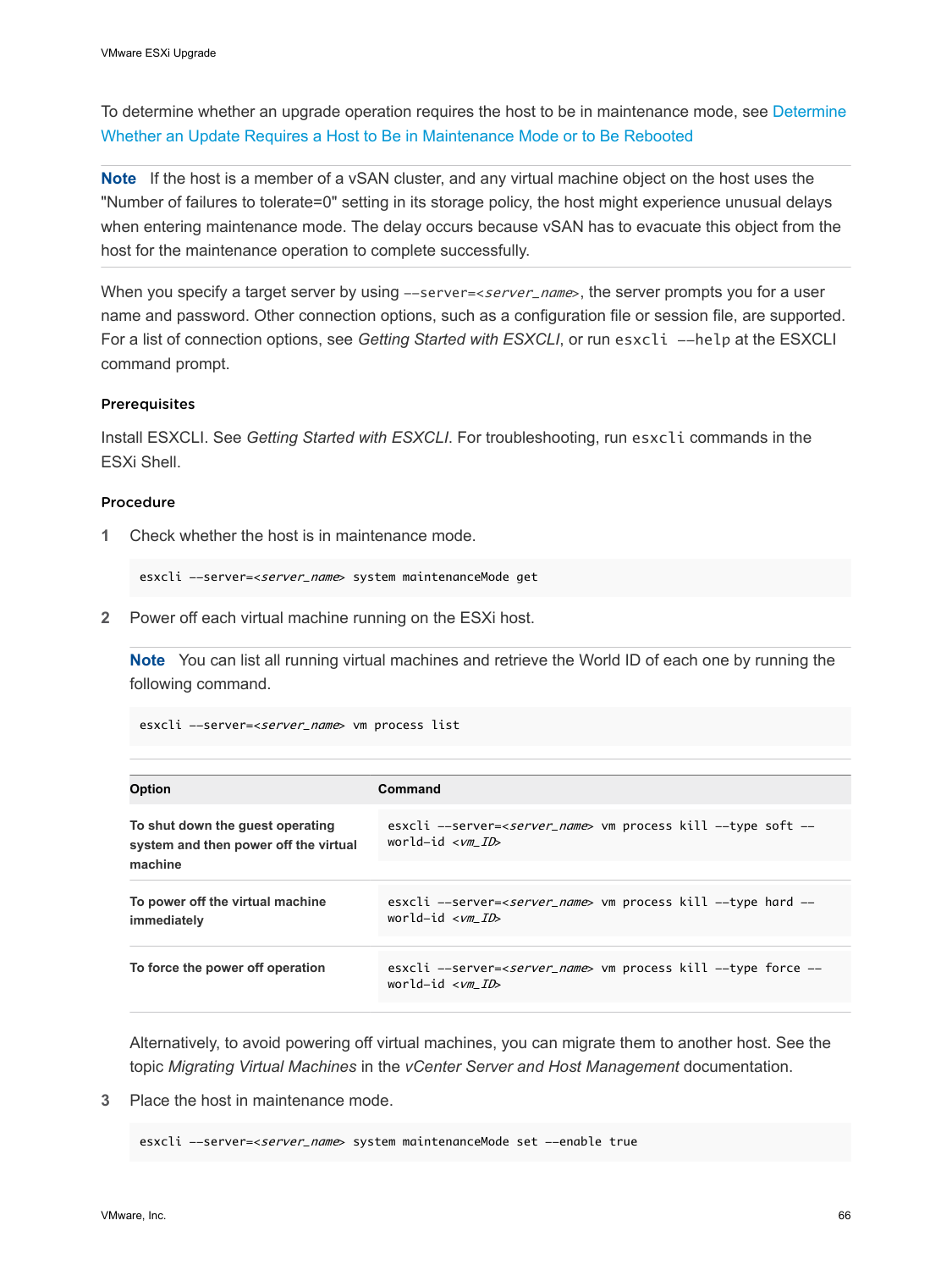**4** Verify that the host is in maintenance mode.

```
esxcli --server=<server_name> system maintenanceMode get
```
# Update a Host with Individual VIBs

You can update a host with VIBs stored in a software depot that is accessible through a URL or in an offline ZIP depot.

**Important** If you are updating ESXi from a zip bundle in a VMware-supplied depot, either online from the VMware Web site or downloaded locally, VMware supports only the update method specified for VMware-supplied depots in the topic [Upgrade or Update a Host with Image Profiles .](#page-67-0)

When you specify a target server by using --server=<server\_name>, the server prompts you for a user name and password. Other connection options, such as a configuration file or session file, are supported. For a list of connection options, see Getting Started with ESXCLI, or run esxcli --help at the ESXCLI command prompt.

#### Prerequisites

- Install ESXCLI. See Getting Started with ESXCLI. For troubleshooting, run esxc1i commands in the ESXi Shell.
- **Determine whether the update requires the host to be in maintenance mode or to be rebooted. If** necessary, place the host in maintenance mode.

See [Determine Whether an Update Requires a Host to Be in Maintenance Mode or to Be Rebooted](#page-63-0). See [Place a Host in Maintenance Mode.](#page-64-0)

**n** If the update requires a reboot, and if the host belongs to a VMware HA cluster, remove the host from the cluster or disable HA on the cluster.

#### Procedure

**1** Determine which VIBs are installed on the host.

```
esxcli --server=<server_name> software vib list
```
**2** Find out which VIBs are available in the depot.

| <b>Option</b>                  | <b>Description</b>                                                                                                                                    |
|--------------------------------|-------------------------------------------------------------------------------------------------------------------------------------------------------|
| From a depot accessible by URL | esxcli --server= <server_name> software sources vib list --<br/>depot=http://<web_server>/<depot_name></depot_name></web_server></server_name>        |
| From a local depot ZIP file    | esxcli --server= <server name=""> software sources vib list --<br/>depot=<absolute_path_to_depot_zip_file></absolute_path_to_depot_zip_file></server> |

You can specify a proxy server by using the --proxy option.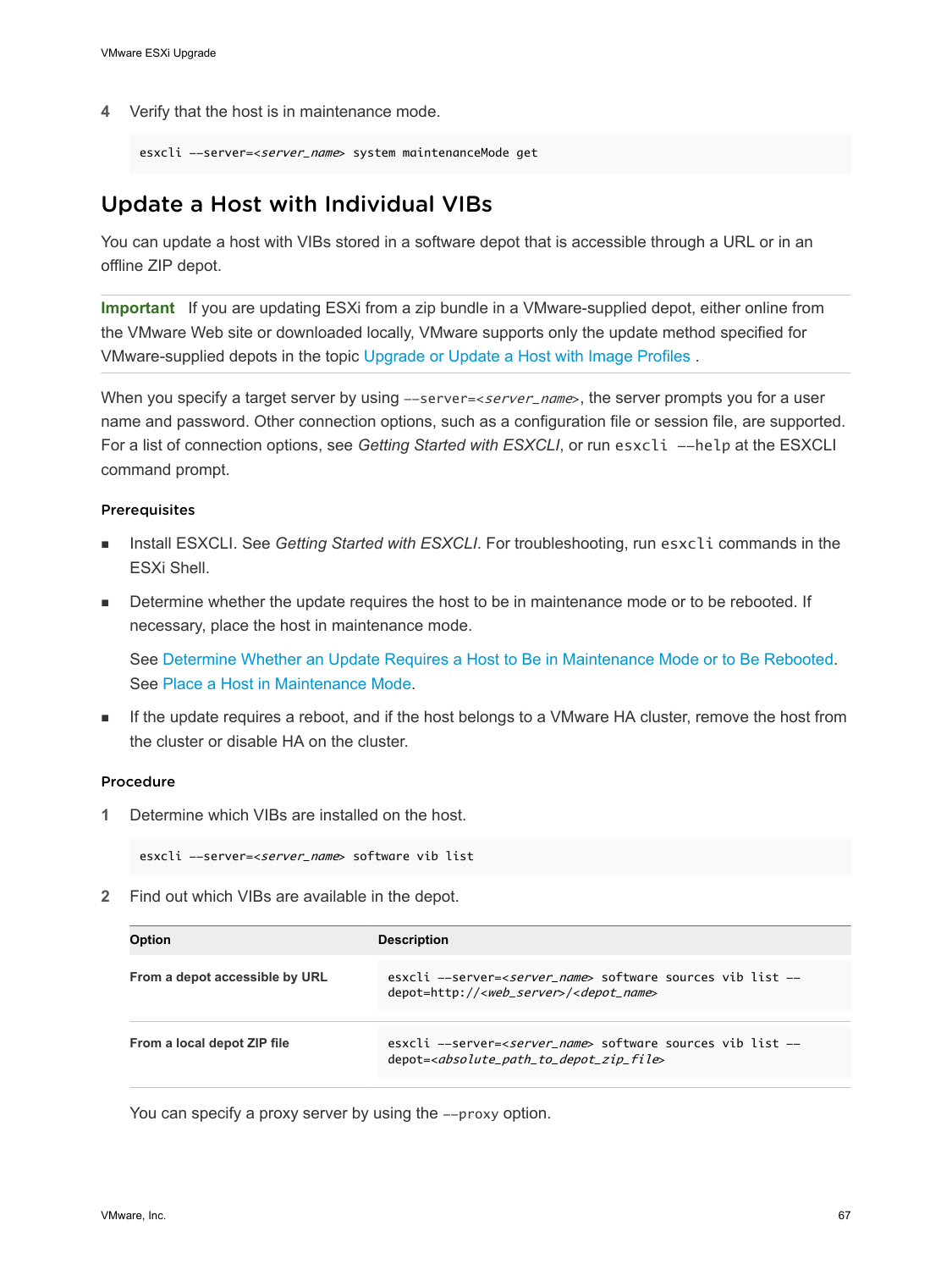<span id="page-67-0"></span>**3** Update the existing VIBs to include the VIBs in the depot or install new VIBs.

| esxcli --server= <server_name> software vib update --</server_name>                                                                                                                                                                                                                                    |
|--------------------------------------------------------------------------------------------------------------------------------------------------------------------------------------------------------------------------------------------------------------------------------------------------------|
| depot=http:// <web_server>/<depot_name></depot_name></web_server>                                                                                                                                                                                                                                      |
| esxcli --server= <server_name> software vib update --<br/>depot=<absolute_path_to_depot_zip_file></absolute_path_to_depot_zip_file></server_name>                                                                                                                                                      |
| esxcli --server=< <i>server_name</i> > software vib install --depot<br><path_to_vmware_vib_zip_file>\<vmware_vib_zip_file> --depot<br/><path_to_partner_vib_zip_file>\<partner_vib_zip_file></partner_vib_zip_file></path_to_partner_vib_zip_file></vmware_vib_zip_file></path_to_vmware_vib_zip_file> |
|                                                                                                                                                                                                                                                                                                        |

Options for the update and install commands allow you to perform a dry run, to specify a specific VIB, to bypass the acceptance level verification, and so on. Do not bypass verification on production systems. See the *ESXCLI Reference*.

**4** Verify that the VIBs are installed on your ESXi host.

esxcli --server=<server\_name> software vib list

# Upgrade or Update a Host with Image Profiles

You can upgrade or update a host with image profiles stored in a software depot that is accessible through a URL or in an offline ZIP depot.

You can use the esxcli software profile update or esxcli software profile install command to upgrade or update an ESXi host.

When you upgrade or update a host, the esxcli software profile update or

esxcli software profile install command applies a later version (major or minor) of a full image profile onto the host. After this operation and a reboot, the host can join a vCenter Server environment of the same or later version.

The esxcli software profile update command brings the entire content of the ESXi host image to the same level as the corresponding upgrade method using an ISO installer. However, the ISO installer performs a pre-upgrade check for potential problems, such as insufficient memory or unsupported devices. The esxcli upgrade method only performs such checks when upgrading from ESXi 6.7 Update 1 or later to a newer version.

For more about the ESXi upgrade process and methods, see [Overview of the ESXi Host Upgrade](#page-8-0) [Process](#page-8-0).

**Important** If you are upgrading or updating ESXi from a zip bundle in a VMware-supplied depot, either online from the VMware website or downloaded locally, VMware supports only the update command esxcli software profile update --depot=<depot\_location> --profile=<profile\_name>.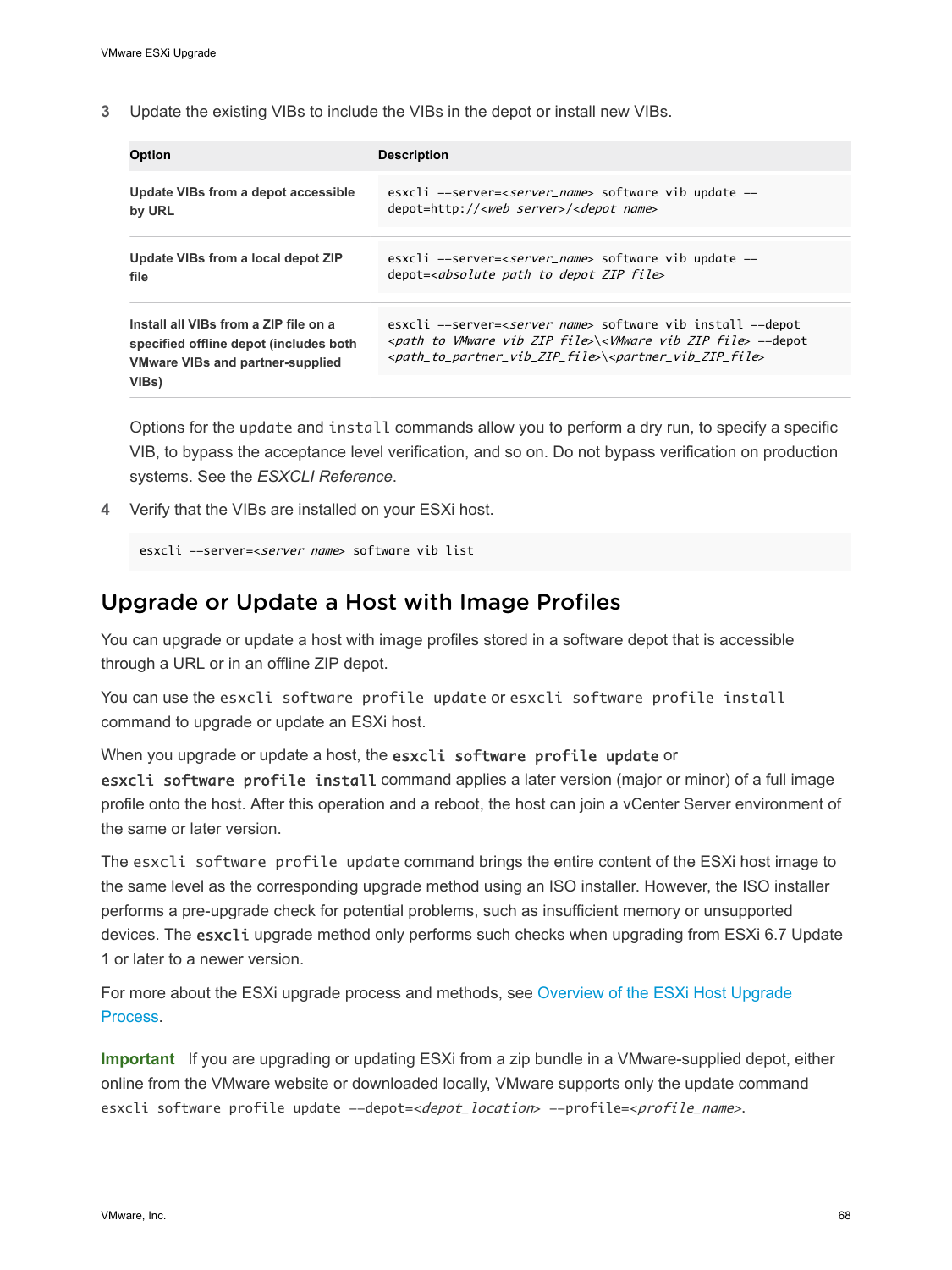When you specify a target server by using --server=<server\_name>, the server prompts you for a user name and password. Other connection options, such as a configuration file or session file, are supported. For a list of connection options, see *Getting Started with ESXCLI*, or run esxcli --help at the ESXCLI command prompt.

**Note** Options to the update and install commands allow you to perform a dry run, to bypass acceptance level verification, to ignore hardware compatibility check warnings, and so on. The option to bypass hardware compatibility check warnings is only available for ESXi 6.7 Update 1 or later. Do not bypass verification on production systems.

For options help, type esxcli software profile install --help or esxcli software profile update --help. For the complete listing of available command-line options, see the [ESXCLI Reference.](https://code.vmware.com/web/dp/tool/vsphere-cli)

#### **Prerequisites**

- Install Standalone ESXCLI. See Getting Started with ESXCLI. For troubleshooting, run esxcli commands in the ESXi Shell.
- Determine whether the update requires the host to be in maintenance mode or to be rebooted. If necessary, place the host in maintenance mode.

See [Determine Whether an Update Requires a Host to Be in Maintenance Mode or to Be Rebooted](#page-63-0). See [Place a Host in Maintenance Mode.](#page-64-0)

**Important** When you use ESXCLI to update or upgrade the host, put the host manually in maintenance mode to ensure that the boot disk is not actively in use before the upgrade begins.

**n** If the update requires a reboot, and if the host belongs to a VMware HA cluster, remove the host from the cluster or disable HA on the cluster.

#### Procedure

**1** Determine which VIBs are installed on the host.

esxcli --server=<server name> software vib list

**2** Determine which image profiles are available in the depot.

```
esxcli --server=<server_name> software sources profile list --depot=http://<web_server>/
<depot_name>
```
You can specify a proxy server by using the --proxy option.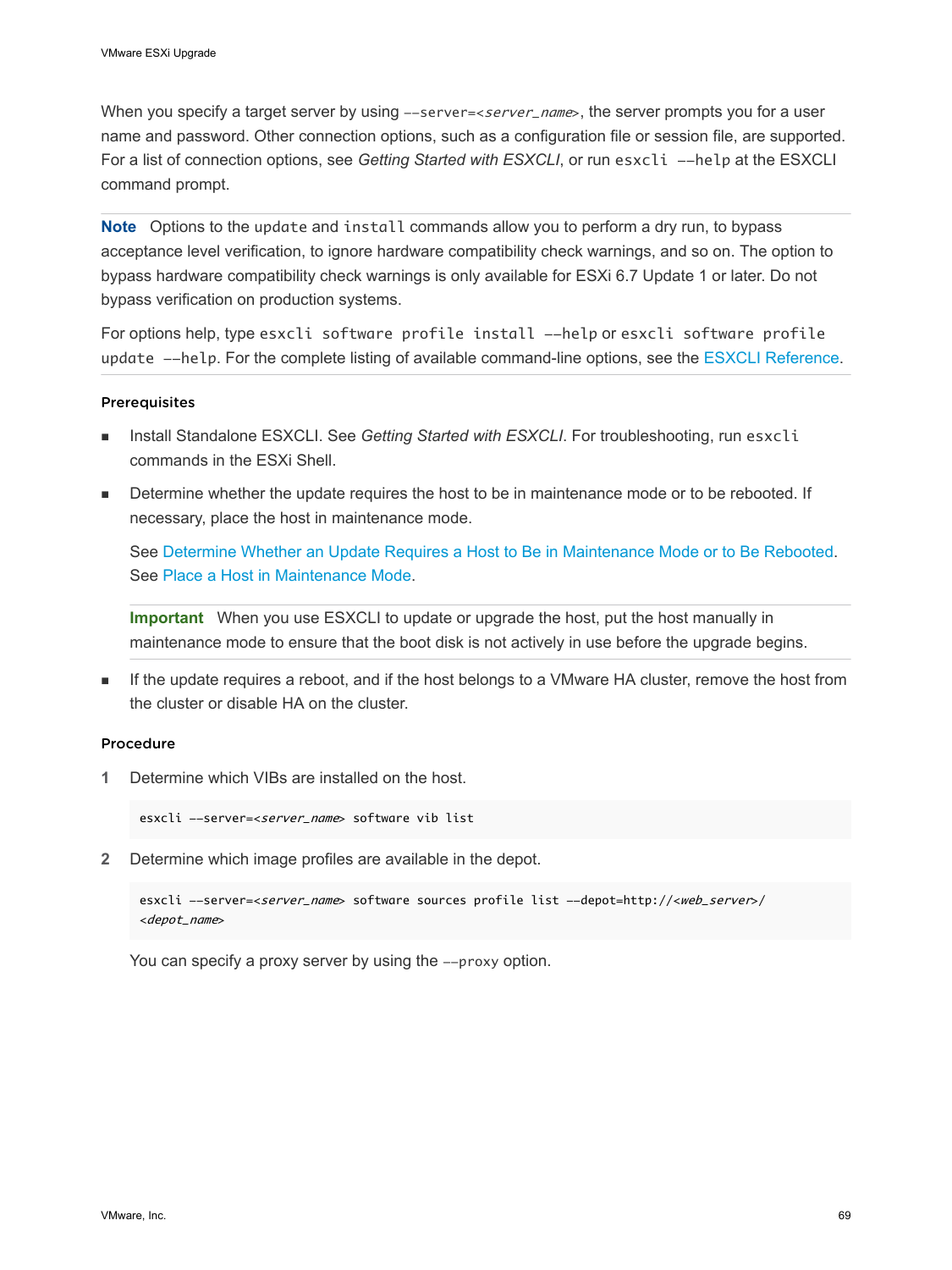**3** Update the existing image profile to include the VIBs or install new VIBs.

**Important** The software profile update command updates existing VIBs with the corresponding VIBs from the specified profile, but does not affect other VIBs installed on the target server. The software profile install command installs the VIBs present in the depot image profile, and removes any other VIBS installed on the target server.

| Option                                                                                                                                                        | <b>Description</b>                                                                                                                                                                                                                                |
|---------------------------------------------------------------------------------------------------------------------------------------------------------------|---------------------------------------------------------------------------------------------------------------------------------------------------------------------------------------------------------------------------------------------------|
| Update the image profile from a<br>VMware-supplied ZIP bundle, in a<br>depot, accessible online from the<br>VMware Web site or downloaded to a<br>local depot | esxcli software profile update --depot=< <i>depot_location</i> > --<br>profile= <profile_name></profile_name>                                                                                                                                     |
|                                                                                                                                                               | Important This is the only update method that VMware supports for zip bundles<br>supplied by VMware.                                                                                                                                              |
|                                                                                                                                                               | VMware-supplied ZIP bundle names take the form: VMware-ESXi-<br><version_number>-<build_number>-depot.zip.</build_number></version_number>                                                                                                        |
|                                                                                                                                                               | The profile name for VMware-supplied zip bundles takes one of the following<br>forms.                                                                                                                                                             |
|                                                                                                                                                               | ESXi- <version number="">-<build number="">-standard</build></version>                                                                                                                                                                            |
|                                                                                                                                                               | ESXi-< <i>version_number</i> >-< <i>build_number</i> >-notools (does not include<br>п<br><b>VMware Tools)</b>                                                                                                                                     |
| Update the image profile from a depot<br>accessible by URL                                                                                                    | esxcli --server= <server_name> software profile update --<br/>depot=http://<web_server>/<depot_name> --profile=<profile_name></profile_name></depot_name></web_server></server_name>                                                              |
| Update the image profile from ZIP file<br>stored locally on the target server                                                                                 | esxcli --server=< <i>server_name</i> > software profile update --<br>depot=file:/// <path_to_profile_zip_file>/<profile_zip_file> --<br/>profile=<profile_name></profile_name></profile_zip_file></path_to_profile_zip_file>                      |
| Update the image profile from a ZIP<br>file on the target server, copied into a<br>datastore                                                                  | esxcli --server=< <i>server_name</i> > software profile update --<br>depot= <datastore_name>/<profile_zip_file> --<br/>profile=<profile_name></profile_name></profile_zip_file></datastore_name>                                                  |
| Update the image profile from a ZIP<br>file copied locally and applied on the<br>target server                                                                | esxcli --server= <server_name> software profile update --<br/>depot=/<root_dir>/<path_to_profile_zip_file>/<br/><profile_zip_file> --profile=<profile_name></profile_name></profile_zip_file></path_to_profile_zip_file></root_dir></server_name> |
| Install all new VIBs in a specified<br>profile accessible by URL                                                                                              | esxcli --server= <server_name> software profile install --<br/>depot=http://<web_server>/<depot_name> --profile=<profile_name></profile_name></depot_name></web_server></server_name>                                                             |
| Install all new VIBs in a specified<br>profile from a ZIP file stored locally<br>on the target.                                                               | esxcli --server=< <i>server_name</i> > software profile install --<br>depot=file:/// <path_to_profile_zip_file>/<profile_zip_file> --<br/>profile=<profile_name></profile_name></profile_zip_file></path_to_profile_zip_file>                     |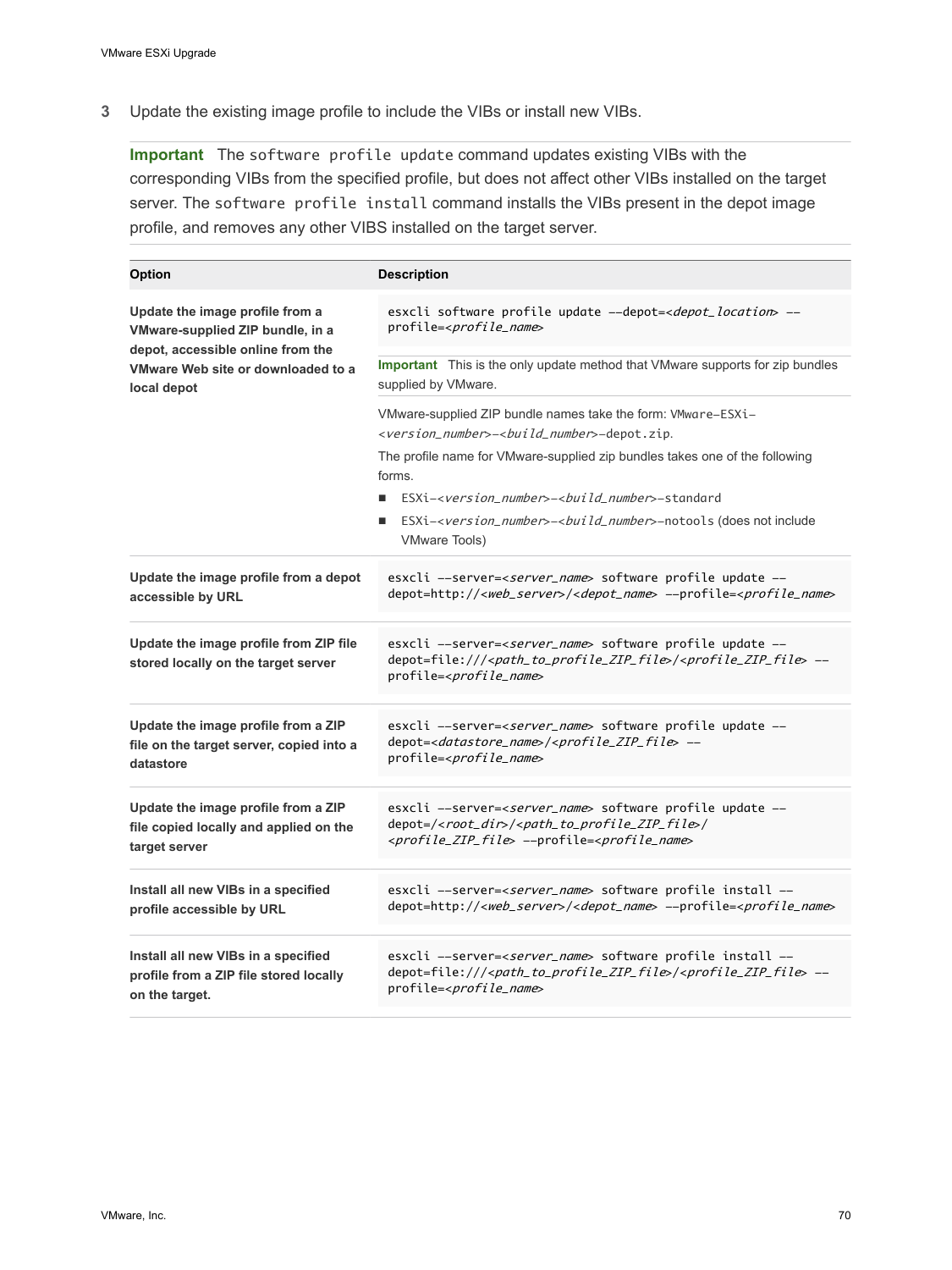| <b>Option</b>                           | <b>Description</b>                                                                   |
|-----------------------------------------|--------------------------------------------------------------------------------------|
| Install all new VIBs from a ZIP file on | esxcli --server=< <i>server_name</i> > software profile install --                   |
| the target server, copied into a        | depot= <datastore_name>/<profile_zip_file> --</profile_zip_file></datastore_name>    |
| datastore                               | profile= <profile_name></profile_name>                                               |
| Install all new VIBs from a ZIP file    | esxcli --server= <server_name> software profile install --</server_name>             |
| copied locally and applied on the       | depot=/ <root_dir>/<path_to_profile_zip_file>/</path_to_profile_zip_file></root_dir> |
| target server                           | <profile_zip_file> --profile=<profile_name></profile_name></profile_zip_file>        |

**4** Verify that the VIBs are installed on your ESXi host.

```
esxcli --server=<server_name> software vib list
```
# Update ESXi Hosts by Using Zip Files

You can update hosts with VIBs or image profiles by downloading a ZIP file of a depot.

VMware partners prepare third-party VIBs to provide management agents or asynchronously released drivers.

**Important** If you are updating ESXi from a zip bundle in a VMware-supplied depot, either online from the VMware Web site or downloaded locally, VMware supports only the update method specified for VMware-supplied depots in the topic [Upgrade or Update a Host with Image Profiles .](#page-67-0)

The esxcli software vib update and esxcli software vib install commands are not supported for upgrade operations. See Upgrade or Update a Host with Image Profiles.

When you specify a target server by using  $--server=, the server prompts you for a user$ name and password. Other connection options, such as a configuration file or session file, are supported. For a list of connection options, see Getting Started with ESXCLI, or run esxcli --help at the ESXCLI command prompt.

#### Prerequisites

- <sup>n</sup> Install ESXCLI. See *Getting Started with ESXCLI*. For troubleshooting, run esxcli commands in the ESXi Shell.
- **Download the ZIP file of a depot bundle from a third-party VMware partner.**
- Determine whether the update requires the host to be in maintenance mode or to be rebooted. If necessary, place the host in maintenance mode.

See [Determine Whether an Update Requires a Host to Be in Maintenance Mode or to Be Rebooted](#page-63-0). See [Place a Host in Maintenance Mode.](#page-64-0)

**n** If the update requires a reboot, and if the host belongs to a VMware HA cluster, remove the host from the cluster or disable HA on the cluster.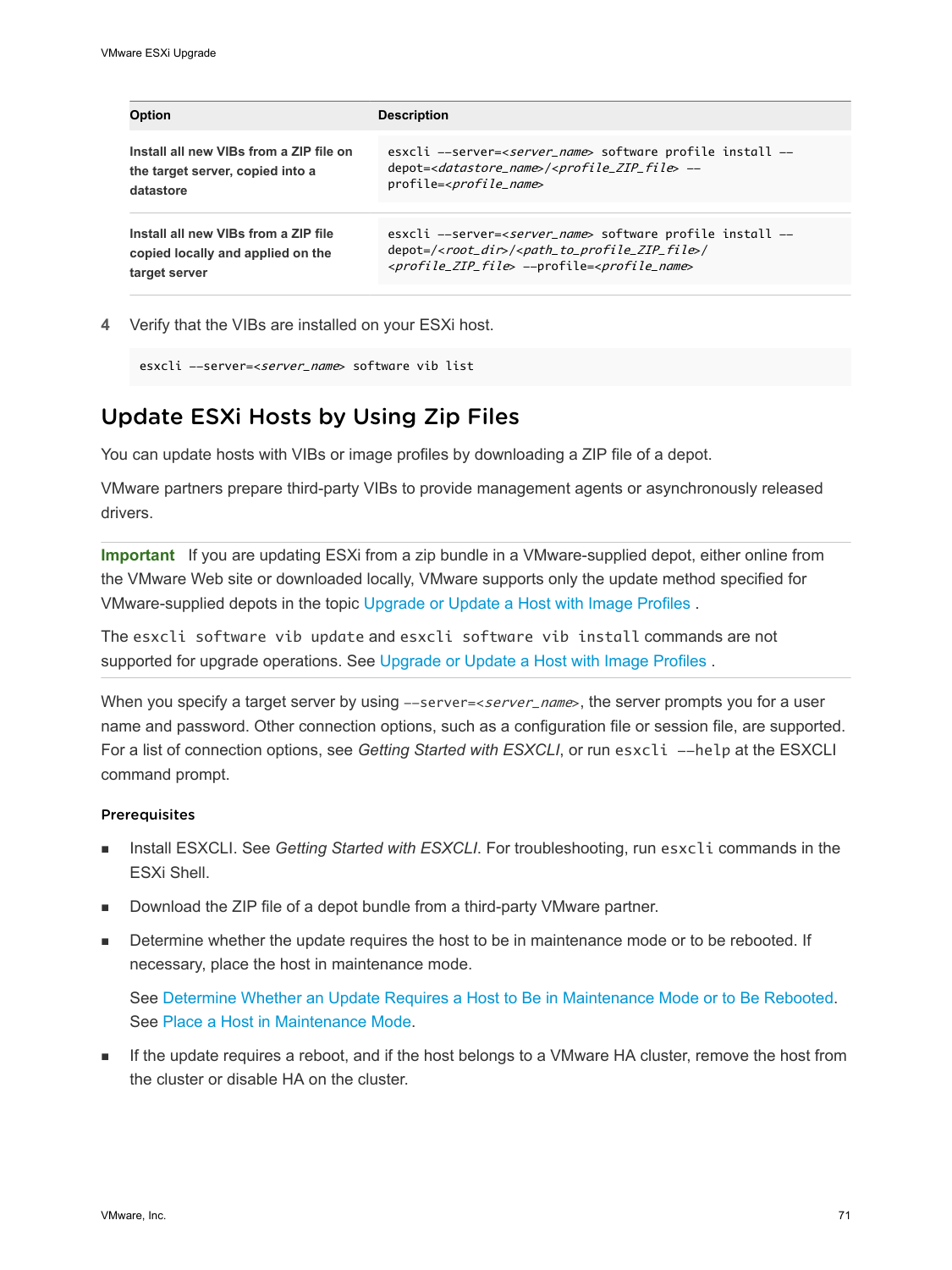#### Procedure

Install the ZIP file.

esxcli --server=<server\_name> software vib update --depot=/<path\_to\_vib\_ZIP>/<ZIP\_file\_name>.zip

# Remove VIBs from a Host

You can uninstall third-party VIBs or VMware VIBs from your ESXi host.

VMware partners prepare third-party VIBs to provide management agents or asynchronously released drivers.

Install ESXCLI. See *Getting Started with ESXCLI*. For troubleshooting, run esxcli commands in the ESXi Shell.

#### Prerequisites

- **n** If the removal requires a reboot, and if the host belongs to a VMware HA cluster, disable HA for the host.
- **•** Determine whether the update requires the host to be in maintenance mode or to be rebooted. If necessary, place the host in maintenance mode.

See [Determine Whether an Update Requires a Host to Be in Maintenance Mode or to Be Rebooted](#page-63-0). See [Place a Host in Maintenance Mode.](#page-64-0)

**Important** To ensure that the boot disk is not actively in use when you use ESXCLI to update or upgrade the host, put the host manually in maintenance mode.

Install ESXCLI. See Getting Started with ESXCLI. For troubleshooting, run esxcli commands in the ESXi Shell.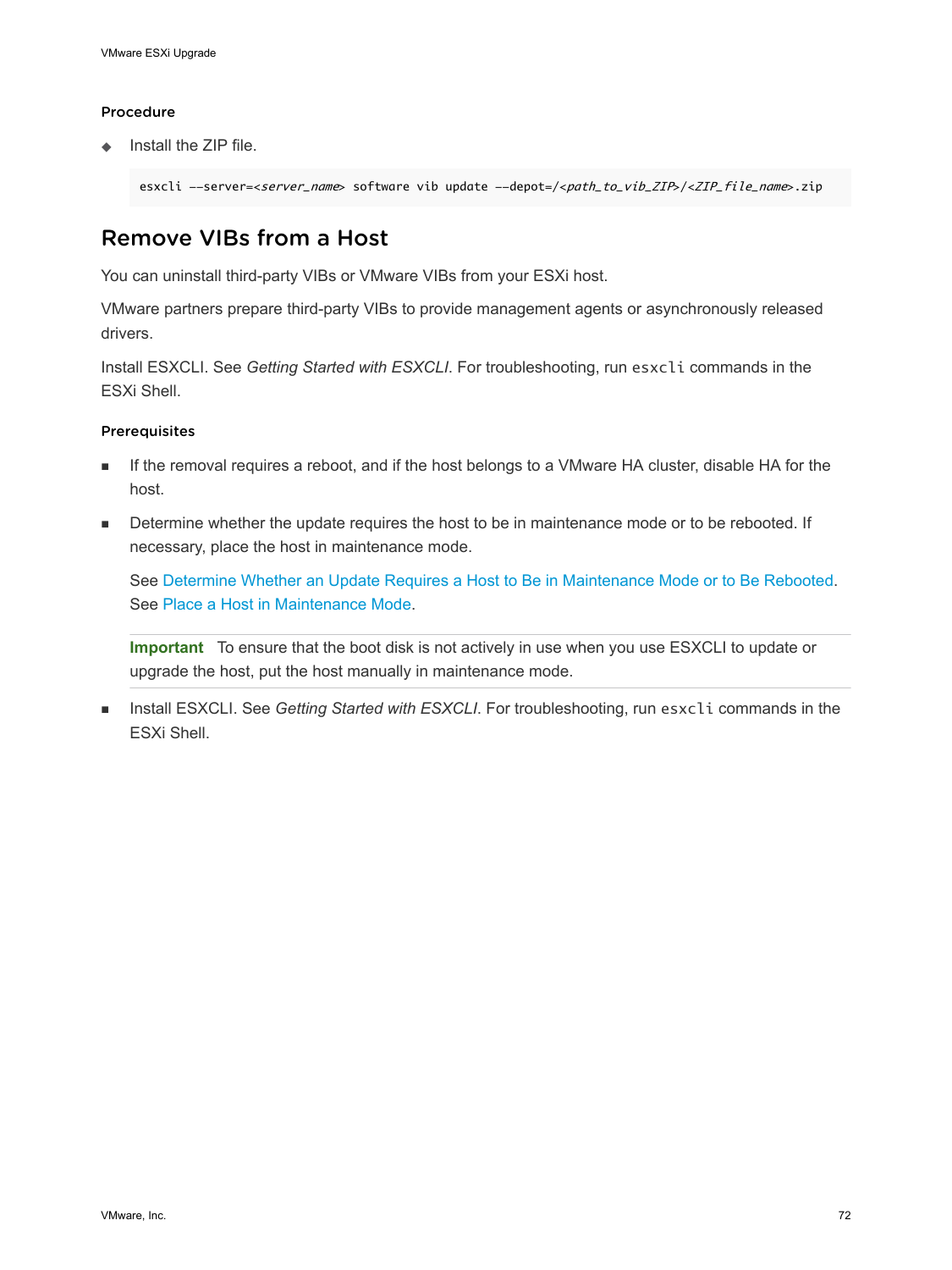#### Procedure

**1** Power off each virtual machine running on the ESXi host.

**Note** You can list all running virtual machines and retrieve the World ID of each one by running the following command.

esxcli --server=<server\_name> vm process list

| <b>Option</b>                                                             | Command                                                                                                                        |
|---------------------------------------------------------------------------|--------------------------------------------------------------------------------------------------------------------------------|
| To shut down the quest operating<br>system and then power off the virtual | esxcli --server= <server_name> vm process kill --type soft --<br/>world-id <math>\langle \nabla w \rangle</math></server_name> |
| machine                                                                   |                                                                                                                                |
| To power off the virtual machine<br>immediately                           | esxcli --server= <server_name> vm process kill --type hard --<br/>world-id <math>\langle \nabla w \rangle</math></server_name> |
| To force the power off operation                                          | esxcli --server= <server_name> vm process kill --type force --<br/>world-id &lt;<i>vm ID</i>&gt;</server_name>                 |

Alternatively, to avoid powering off virtual machines, you can migrate them to another host. See the topic *Migrating Virtual Machines* in the *vCenter Server and Host Management* documentation.

**2** Place the host in maintenance mode.

esxcli --server=<server\_name> system maintenanceMode set --enable true

- **3** If necessary, shut down or migrate virtual machines.
- **4** Determine which VIBs are installed on the host.

```
esxcli --server=<server_name> software vib list
```
**5** Remove the VIB.

```
esxcli --server=<server_name> software vib remove --vibname=<name>
```
Specify one or more VIBs to remove in one of the following forms.

- $<$ name $>$
- n <name>:<version>
- n <vendor>:<name>
- n <vendor>:<name>:<version>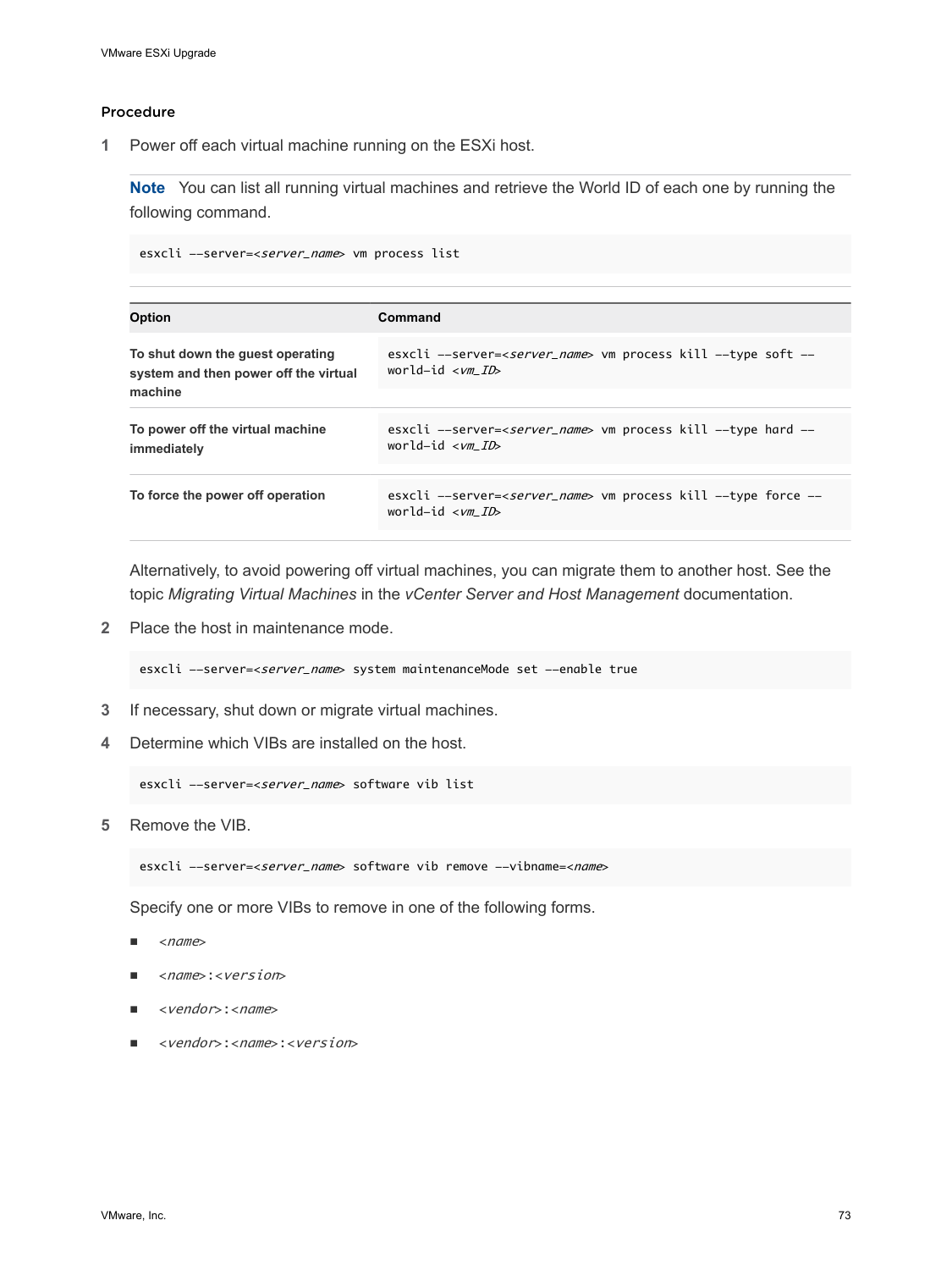For example, the command to remove a VIB specified by vendor, name and version can take the following form.

```
esxcli –-server myEsxiHost software vib remove --vibname=PatchVendor:patch42:version3
```
**Note** The remove command supports several more options. See the *ESXCLI Reference*.

## Adding Third-Party Extensions to Hosts with an ESXCLI Command

You can use the esxcli software vib command to add a third-party extension released as a VIB package to the system. When you use this command, the VIB system updates the firewall rule set and refreshes the host daemon after you reboot the system.

Otherwise, you can use a firewall configuration file to specify port rules for host services to enable for the extension. The *vSphere Security* documentation discusses how to add, apply, and refresh a firewall rule set and lists the esxcli network firewall commands.

## Perform a Dry Run of an ESXCLI Installation or Upgrade

You can use the --dry-run option to preview the results of an installation or upgrade operation. A dry run of the installation or update procedure does not make any changes, but reports the VIB-level operations that will be performed if you run the command without the --dry-run option.

When you specify a target server by using  $--server \leq server\_name$ , the server prompts you for a user name and password. Other connection options, such as a configuration file or session file, are supported. For a list of connection options, see *Getting Started with ESXCLI*, or run esxcli --help at the ESXCLI command prompt.

#### **Prerequisites**

Install ESXCLI. See *Getting Started with ESXCLI*. For troubleshooting, run esxcli commands in the ESXi Shell.

#### Procedure

- **1** Enter the installation or upgrade command, adding the --dry-run option.
	- esxcli --server=<server\_name> software vib install --dry-run
	- esxcli --server=<server\_name> software vib update --dry-run
	- esxcli --server=<server\_name> software profile install --dry-run
	- esxcli --server=<server\_name> software profile update --dry-run
- **2** Review the output that is returned.

The output shows which VIBs will be installed or removed and whether the installation or update requires a reboot.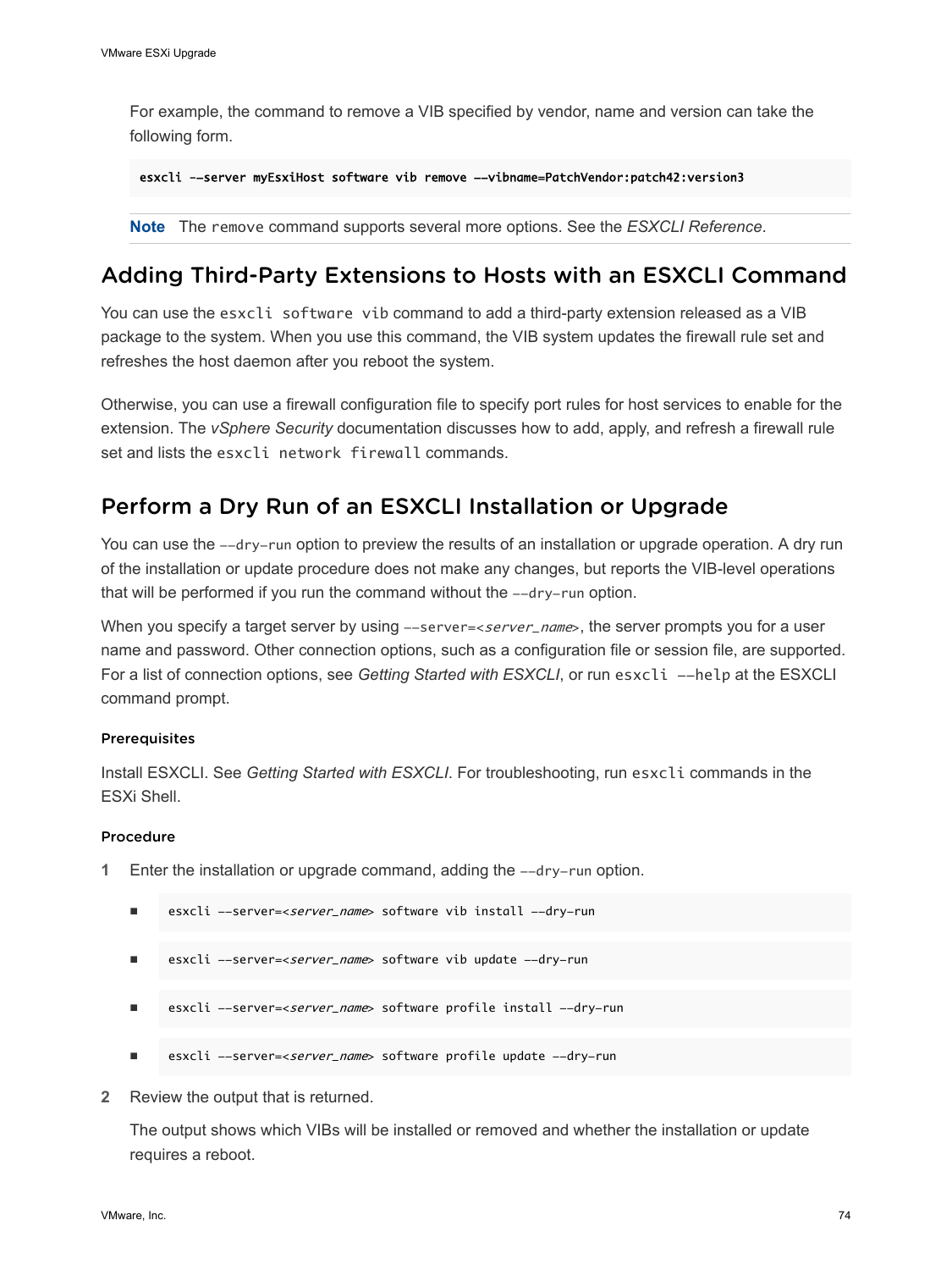## Display the Installed VIBs and Profiles That Will Be Active After the Next Host Reboot

You can use the --rebooting-image option to list the VIBs and profiles that are installed on the host and will be active after the next host reboot.

When you specify a target server by using --server=<server\_name>, the server prompts you for a user name and password. Other connection options, such as a configuration file or session file, are supported. For a list of connection options, see Getting Started with ESXCLI, or run esxcli --help at the ESXCLI command prompt.

#### **Prerequisites**

Install ESXCLI. See *Getting Started with ESXCLI*. For troubleshooting, run esxcli commands in the ESXi Shell.

#### Procedure

**1** Enter one of the following commands.

| Option              | <b>Description</b>                                                                       |  |
|---------------------|------------------------------------------------------------------------------------------|--|
| <b>For VIBs</b>     | esxcli --server= <server_name> software vib list --rebooting-<br/>image</server_name>    |  |
| <b>For Profiles</b> | esxcli --server= <server_name> software profile get --rebooting-<br/>image</server_name> |  |

**2** Review the output that is returned.

The output displays information for the ESXi image that will become active after the next reboot. If the pending-reboot image has not been created, the output returns nothing.

## Display the Image Profile and Acceptance Level of the Host

You can use the software profile get command to display the currently installed image profile and acceptance level for the specified host.

This command also shows details of the installed image profile history, including profile modifications.

When you specify a target server by using  $--server=, the server prompts you for a user$ name and password. Other connection options, such as a configuration file or session file, are supported. For a list of connection options, see Getting Started with ESXCLI, or run esxcli --help at the ESXCLI command prompt.

#### Prerequisites

Install ESXCLI. See *Getting Started with ESXCLI*. For troubleshooting, run esxcli commands in the ESXi Shell.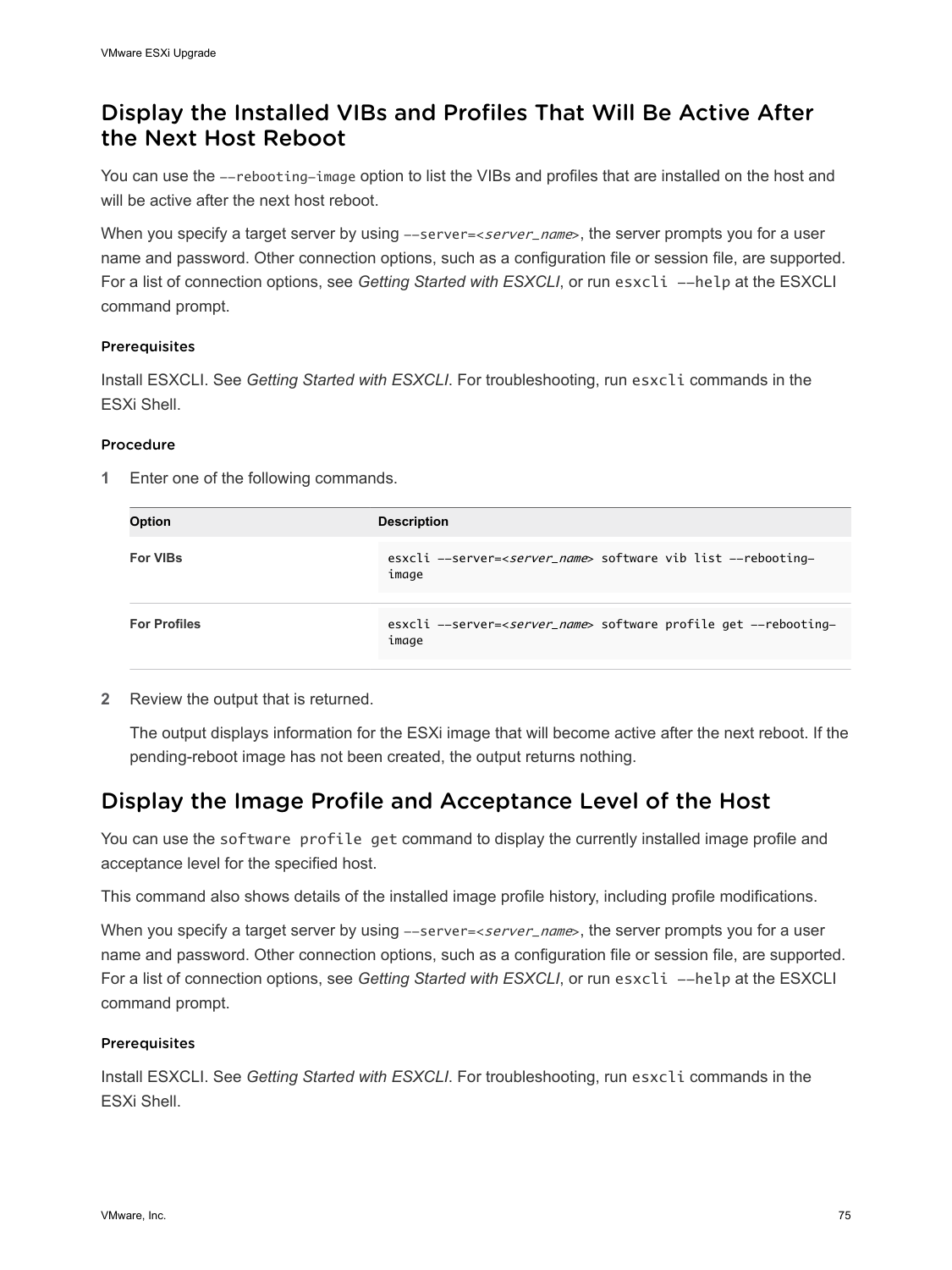#### <span id="page-75-0"></span>Procedure

**1** Enter the following command.

```
esxcli --server=<server_name> software profile get
```
**2** Review the output.

## After You Upgrade ESXi Hosts

To complete a host upgrade, you ensure that the host is reconnected to its managing vCenter Server system and reconfigured if necessary. You also check that the host is licensed correctly.

After you upgrade an ESXi host, take the following actions:

- View the upgrade logs. You can use the vSphere Client to export the log files.
- **n** If a vCenter Server system manages the host, you must reconnect the host to vCenter Server by right-clicking the host in the vCenter Server inventory and selecting **Connect**.
- When the upgrade is complete, the ESXi host is in evaluation mode. The evaluation period is 60 days. You must assign a vSphere 7.0 license before the evaluation period expires. You can upgrade existing licenses or acquire new ones from My VMware. Use the vSphere Client to configure the licensing for the hosts in your environment. See the *vCenter Server and Host Management*  documentation for details about managing licenses in vSphere.
- The host sdX devices might be renumbered after the upgrade. If necessary, update any scripts that reference sdX devices.
- **n** Upgrade virtual machines on the host. See [Upgrading Virtual Machines and VMware Tools](#page-10-0).
- Set up the vSphere Authentication Proxy service. Earlier versions of the vSphere Authentication Proxy are not compatible with vSphere 7.0. See the *vSphere Security* documentation for details about configuring the vSphere Authentication Proxy service.

## About ESXi Evaluation and Licensed Modes

You can use evaluation mode to explore the entire set of features for ESXi hosts. The evaluation mode provides the set of features equal to a vSphere Enterprise Plus license. Before the evaluation mode expires, you must assign to your hosts a license that supports all the features in use.

For example, in evaluation mode, you can use vSphere vMotion technology, the vSphere HA feature, the vSphere DRS feature, and other features. If you want to continue using these features, you must assign a license that supports them.

The installable version of ESXi hosts is always installed in evaluation mode. ESXi Embedded is preinstalled on an internal storage device by your hardware vendor. It might be in evaluation mode or prelicensed.

The evaluation period is 60 days and begins when you turn on the ESXi host. At any time during the 60 day evaluation period, you can convert from licensed mode to evaluation mode. The time available in the evaluation period is decreased by the time already used.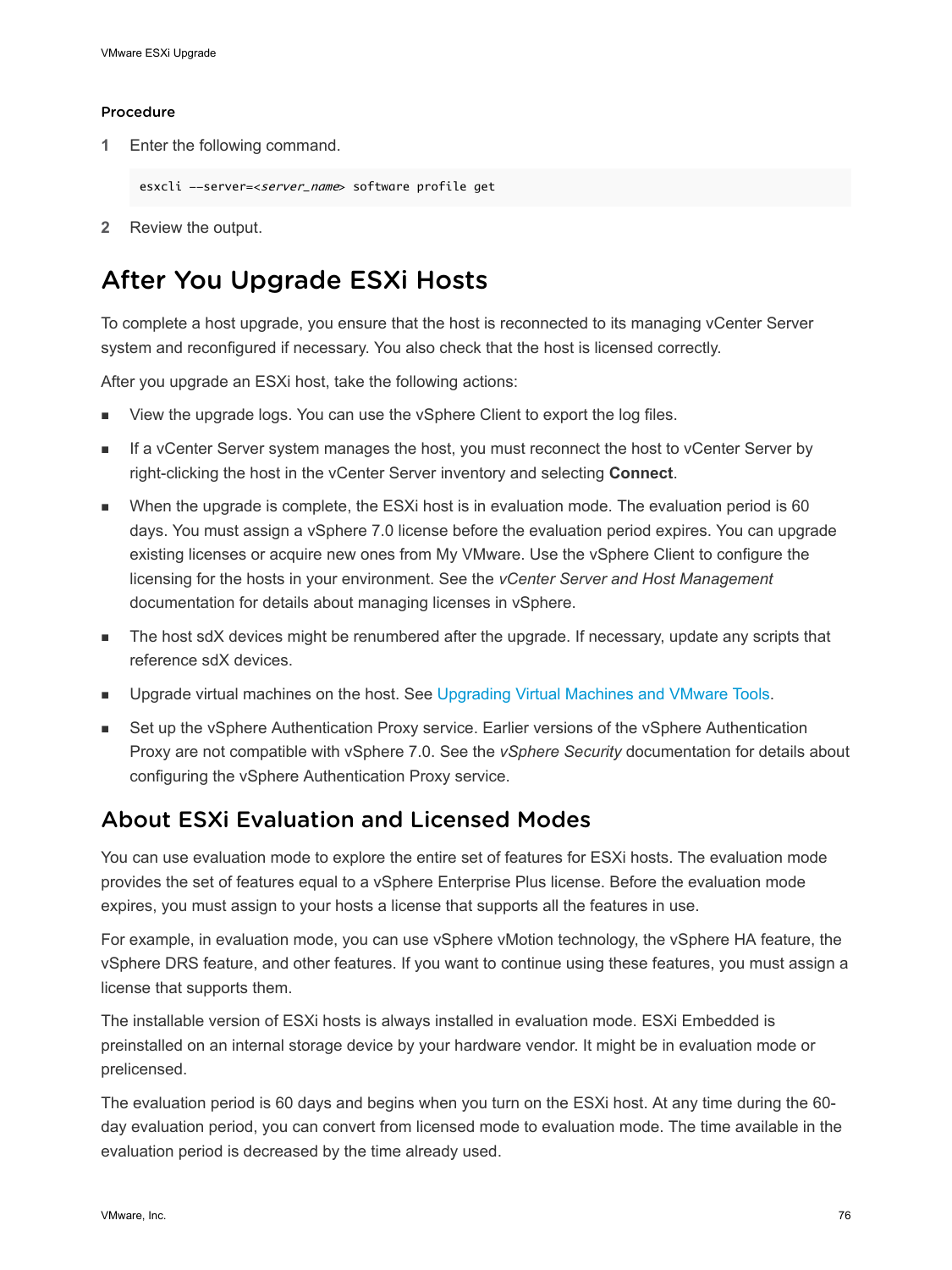For example, suppose that you use an ESXi host in evaluation mode for 20 days and then assign a vSphere Standard Edition license key to the host. If you set the host back in evaluation mode, you can explore the entire set of features for the host for the remaining evaluation period of 40 days.

For information about managing licensing for ESXi hosts, see the *vCenter Server and Host Management*  documentation.

## Licensing ESXi Hosts After Upgrade

After you upgrade to ESXi 7.0, you must apply a vSphere 7.x license.

If you upgrade an ESXi host to a version that starts with the same number, you do not need to replace the existing license with a new one. For example, if you upgrade a host from ESXi 6.5 to 6.7, you can use the same license for the host.

If you upgrade an ESXi host to a version that starts with a different number, you must apply a new license. For example, if you upgrade an ESXi host from 6.x to 7.x, you need to license the host with a vSphere 7 license.

When you upgrade ESXi 6.5 or ESXi 6.7 hosts to ESXi 7.0 hosts, the hosts are in a 60-day evaluation mode period until you apply the correct vSphere 7.0 licenses. See [About ESXi Evaluation and Licensed](#page-75-0)  [Modes](#page-75-0).

You can acquire vSphere 7.x licenses from My VMware. After you have vSphere 7.x licenses, you must assign them to all upgraded ESXi 7.0 hosts by using the license management functionality in the vSphere Client. See the *vCenter Server and Host Management* documentation for details. If you use the scripted method to upgrade to ESXi 7.0, you can provide the license key in the kickstart (ks) file.

## Run the Secure Boot Validation Script on an Upgraded ESXi Host

After you upgrade an ESXi host from an older version of ESXi that did not support UEFI secure boot, you might be able to enable secure boot. Whether you can enable secure boot depends on how you performed the upgrade and whether the upgrade replaced all the existing VIBs or left some VIBs unchanged. You can run a validation script after you perform the upgrade to determine whether the upgraded installation supports secure boot.

For secure boot to succeed, the signature of every installed VIB must be available on the system. Older versions of ESXi do not save the signatures when installing VIBs.

- **n** If you upgrade using ESXCLI commands, the old version of ESXi performs the installation of the new VIBs, so their signatures are not saved and secure boot is not possible.
- **n** If you upgrade using the ISO, new VIBs do have their signatures saved. This is true also for vSphere Lifecycle Manager upgrades that use the ISO.
- If old VIBs remain on the system, the signatures of those VIBs are not available and secure boot is not possible.
	- **n** If the system uses a third-party driver, and the VMware upgrade does not include a new version of the driver VIB, then the old VIB remains on the system after upgrade.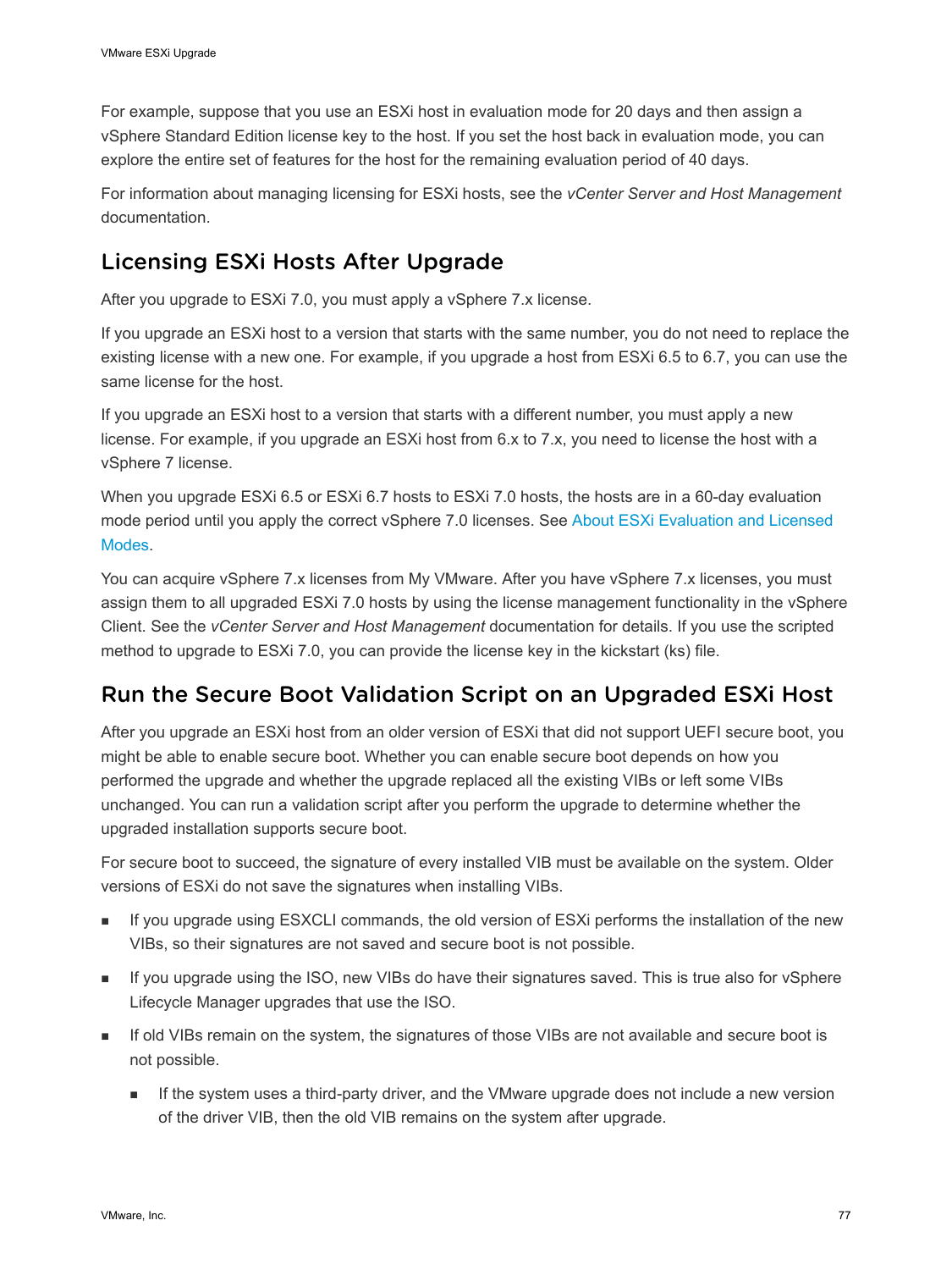n In rare cases, VMware might drop ongoing development of a specific VIB without providing a new VIB that replaces or obsoletes it, so the old VIB remains on the system after upgrade.

**Note** UEFI secure boot also requires an up-to-date bootloader. This script does not check for an up-todate bootloader.

#### Prerequisites

- Verify that the hardware supports UEFI secure boot.
- <sup>n</sup> Verify that all VIBs are signed with an acceptance level of at least PartnerSupported. If you include VIBs at the CommunitySupported level, you cannot use secure boot.

#### Procedure

**1** Upgrade the ESXi and run the following command.

/usr/lib/vmware/secureboot/bin/secureBoot.py -c

**2** Check the output.

The output either includes Secure boot can be enabled or Secure boot CANNOT be enabled.

## Required Free Space for System Logging

If you used Auto Deploy to install your ESXi 7.0 host, or if you set up a log directory separate from the default location in a scratch directory on the VMFS volume, you might need to change your current log size and rotation settings to ensure that enough space is available for system logging .

All vSphere components use this infrastructure. The default values for log capacity in this infrastructure vary, depending on the amount of storage available and on how you have configured system logging. Hosts that are deployed with Auto Deploy store logs on a RAM disk, which means that the amount of space available for logs is small.

If your host is deployed with Auto Deploy, reconfigure your log storage in one of the following ways:

- Redirect logs over the network to a remote collector.
- Redirect logs to a NAS or NFS store.

If you redirect logs to non-default storage, such as a NAS or NFS store, you might also want to reconfigure log sizing and rotations for hosts that are installed to disk.

You do not need to reconfigure log storage for ESXi hosts that use the default configuration, which stores logs in a scratch directory on the VMFS volume. For these hosts, ESXi 7.0 configures logs to best suit your installation, and provides enough space to accommodate log messages.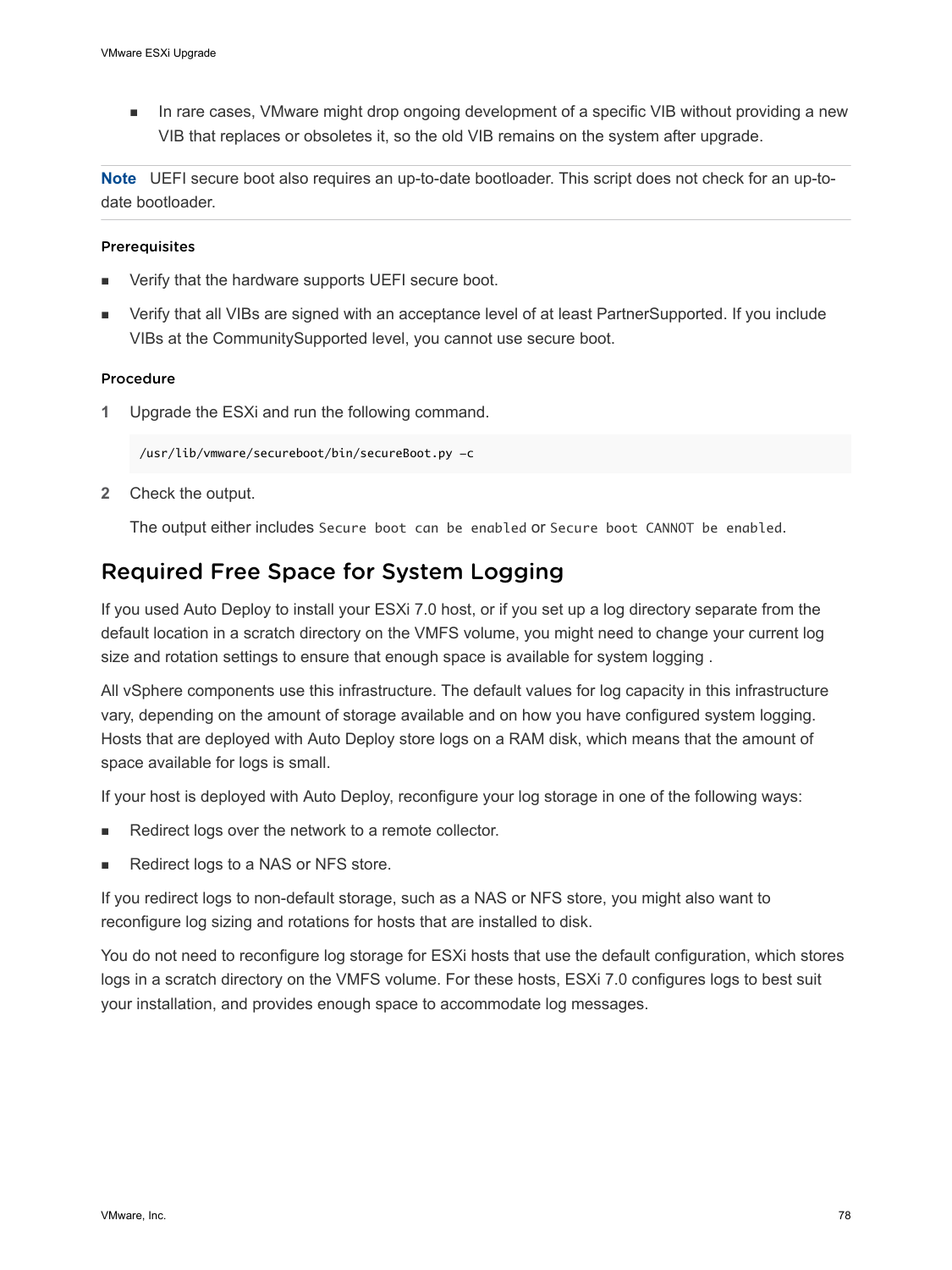| Log                                             | <b>Maximum Log File Size</b> | <b>Number of Rotations to</b><br><b>Preserve</b> | <b>Minimum Disk Space Required</b> |
|-------------------------------------------------|------------------------------|--------------------------------------------------|------------------------------------|
| Management Agent (hostd)                        | 10 MB                        | 10                                               | 100 MB                             |
| VirtualCenter Agent (vpxa)                      | 5 MB                         | 10                                               | 50 MB                              |
| vSphere HA agent (Fault<br>Domain Manager, fdm) | 5 MB                         | 10                                               | 50 MB                              |

Table 3-11. Recommended Minimum Size and Rotation Configuration for hostd, vpxa, and fdm Logs

For information about setting up and configuring syslog and a syslog server and installing vSphere Syslog Collector, see the *vCenter Server Installation and Setup* documentation.

## Configure Syslog on ESXi Hosts

You can use the vSphere Client or the esxcli system syslog command to configure the syslog service.

For information about using the esxcli system syslog command and other ESXCLI commands, see *Getting Started with ESXCLI*.

#### Procedure

- **1** Browse to the host in the vSphere Client inventory.
- **2** Click **Configure**.
- **3** Under System, click **Advanced System Settings**.
- **4** Click **Edit**.
- **5** Filter for syslog.
- **6** To set up logging globally, select the setting to change and enter the value.

| <b>Option</b>               | <b>Description</b>                                                                                                                                                                                                                                                                                                                                                                                                           |  |
|-----------------------------|------------------------------------------------------------------------------------------------------------------------------------------------------------------------------------------------------------------------------------------------------------------------------------------------------------------------------------------------------------------------------------------------------------------------------|--|
| Syslog.global.defaultRotate | Maximum number of archives to keep. You can set this number globally and for<br>individual subloggers.                                                                                                                                                                                                                                                                                                                       |  |
| Syslog.global.defaultSize   | Default size of the log, in KB, before the system rotates logs. You can set this<br>number globally and for individual subloggers.                                                                                                                                                                                                                                                                                           |  |
| Syslog.global.LogDir        | Directory where logs are stored. The directory can be on mounted NFS or VMFS<br>volumes. Only the /scratch directory on the local file system is persistent across<br>reboots. Specify the directory as [datastorename] path to file, where the path is<br>relative to the root of the volume backing the datastore. For example, the path<br>[storage1] /systemlogs maps to the path /vmfs/volumes/storage1/<br>systemlogs. |  |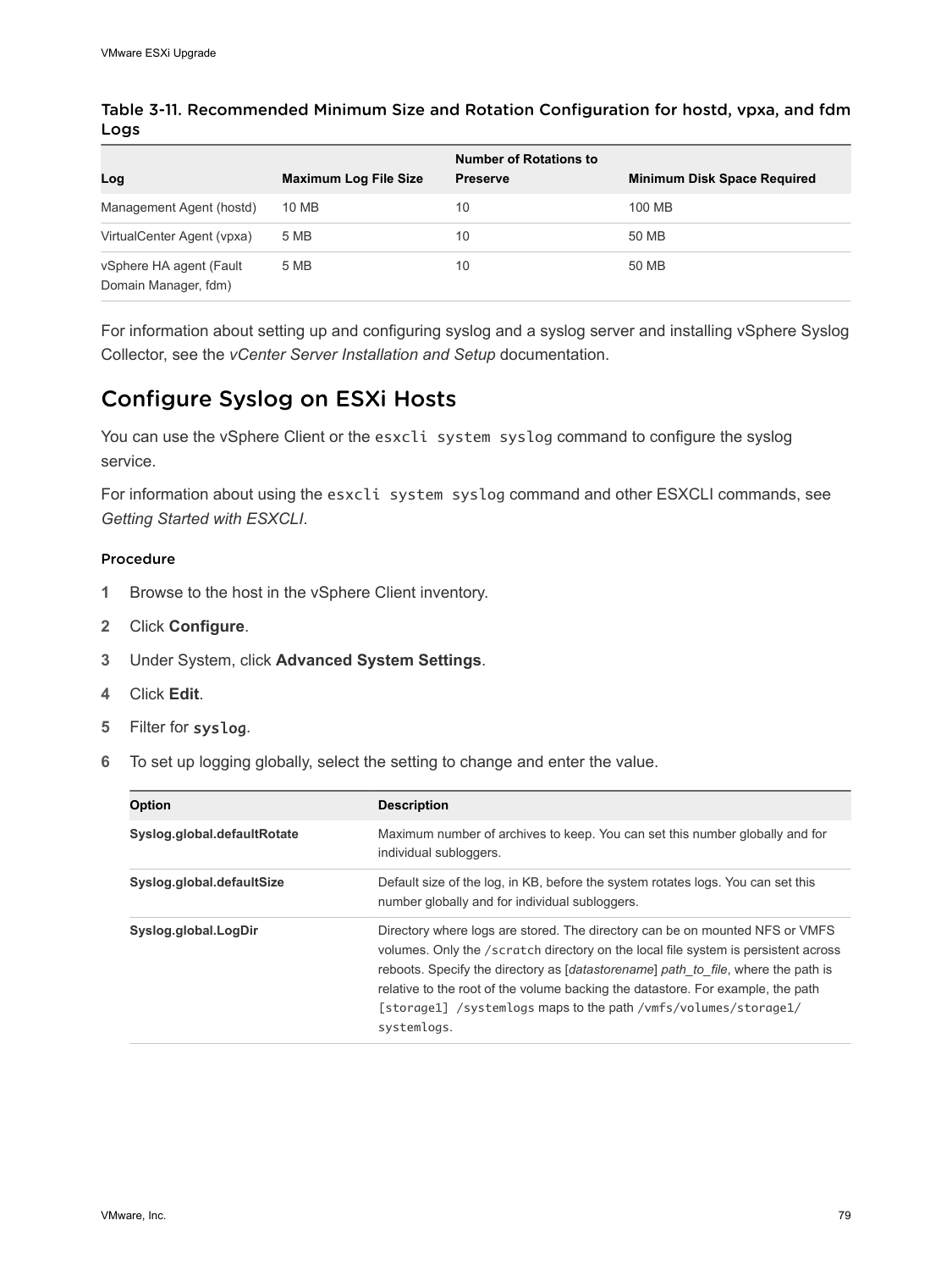| <b>Option</b>              | <b>Description</b>                                                                                                                                                                                                                                                                                                                                                                                                                                                                        |  |
|----------------------------|-------------------------------------------------------------------------------------------------------------------------------------------------------------------------------------------------------------------------------------------------------------------------------------------------------------------------------------------------------------------------------------------------------------------------------------------------------------------------------------------|--|
| Syslog.global.logDirUnique | Selecting this option creates a subdirectory with the name of the ESXi host under<br>the directory specified by Syslog.global.LogDir. A unique directory is useful if the<br>same NFS directory is used by multiple ESXi hosts.                                                                                                                                                                                                                                                           |  |
| Syslog.global.LogHost      | Remote host to which syslog messages are forwarded and port on which the<br>remote host receives syslog messages. You can include the protocol and the port,<br>for example, ssl://hostName1:1514. UDP (only on port 514), TCP, and SSL are<br>supported. The remote host must have syslog installed and correctly configured to<br>receive the forwarded syslog messages. See the documentation for the syslog<br>service installed on the remote host for information on configuration. |  |

- **7** (Optional) To overwrite the default log size and log rotation for any of the logs:
	- a Click the name of the log that you want to customize.
	- b Enter the number of rotations and the log size you want.
- **8** Click **OK**.

#### Results

Changes to the syslog options take effect immediately.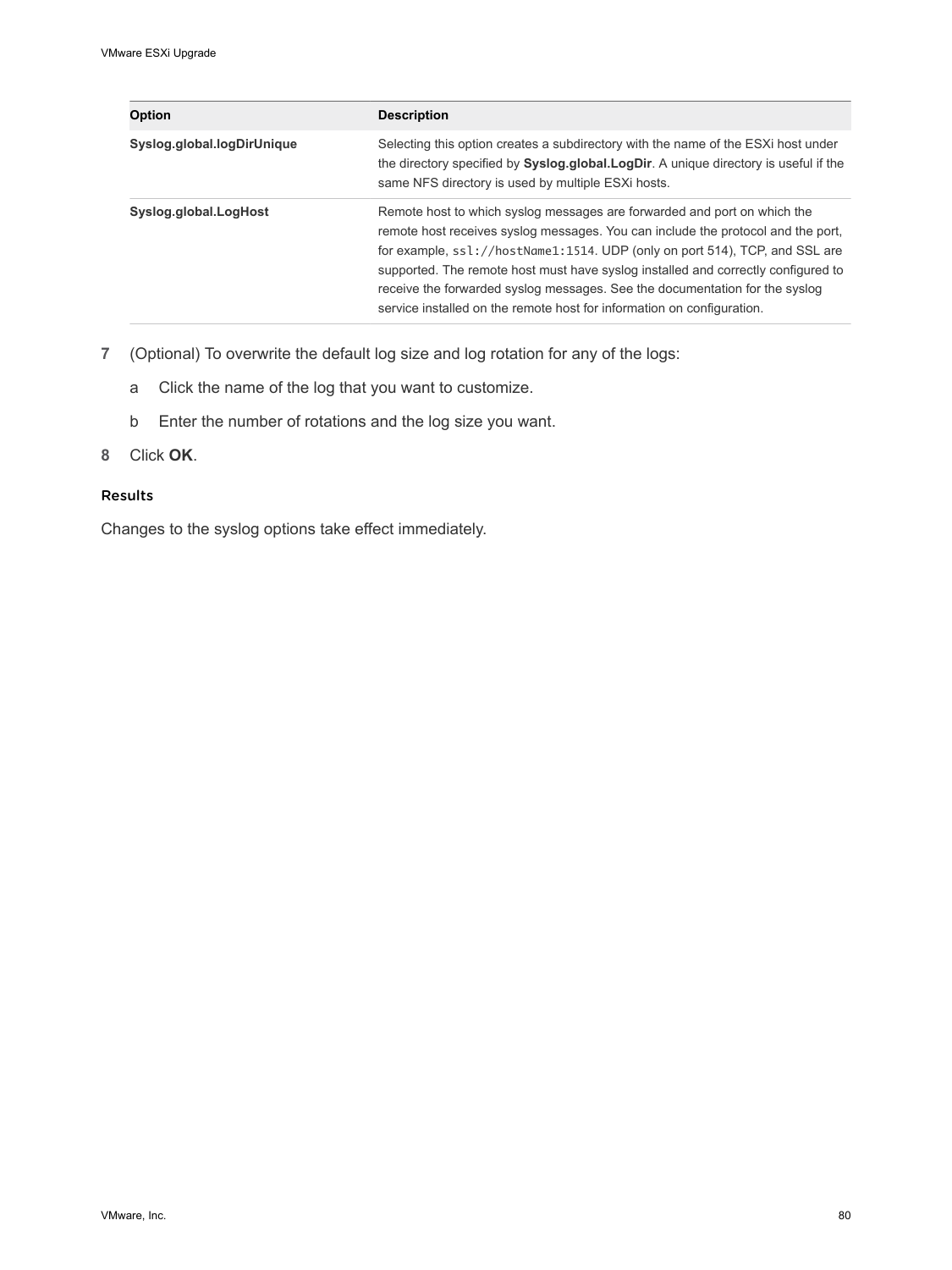## Using vSphere Auto Deploy to **1996.**<br>Reprovision Hosts

If a host was deployed using vSphere Auto Deploy, you can use vSphere Auto Deploy to reprovision the host with a new image profile that contains a different version of ESXi. You can use vSphere ESXi Image Builder to create and manage image profiles.

**Note** If you upgrade the host to use an ESXi 6.0 or later image, the vSphere Auto Deploy server provisions the ESXi host with certificates that are signed by VMCA. If you are currently using custom certificates, you can set up the host to use the custom certificates after the upgrade. See *vSphere Security*.

The vSphere Auto Deploy server is automatically upgraded if you upgrade the corresponding vCenter Server system. Starting with version 6.0, the vSphere Auto Deploy server is always on the same management node as the vCenter Server system.

This chapter includes the following topics:

- n Introduction to vSphere Auto Deploy
- [Preparing for vSphere Auto Deploy](#page-83-0)
- **[Reprovisioning Hosts](#page-88-0)**

## Introduction to vSphere Auto Deploy

When you start a physical host that is set up for vSphere Auto Deploy, vSphere Auto Deploy uses PXE boot infrastructure in conjunction with vSphere host profiles to provision and customize that host. No state is stored on the host itself. Instead, the vSphere Auto Deploy server manages state information for each host.

## State Information for ESXi Hosts

vSphere Auto Deploy stores the information for the ESXi hosts to be provisioned in different locations. Information about the location of image profiles and host profiles is initially specified in the rules that map machines to image profiles and host profiles.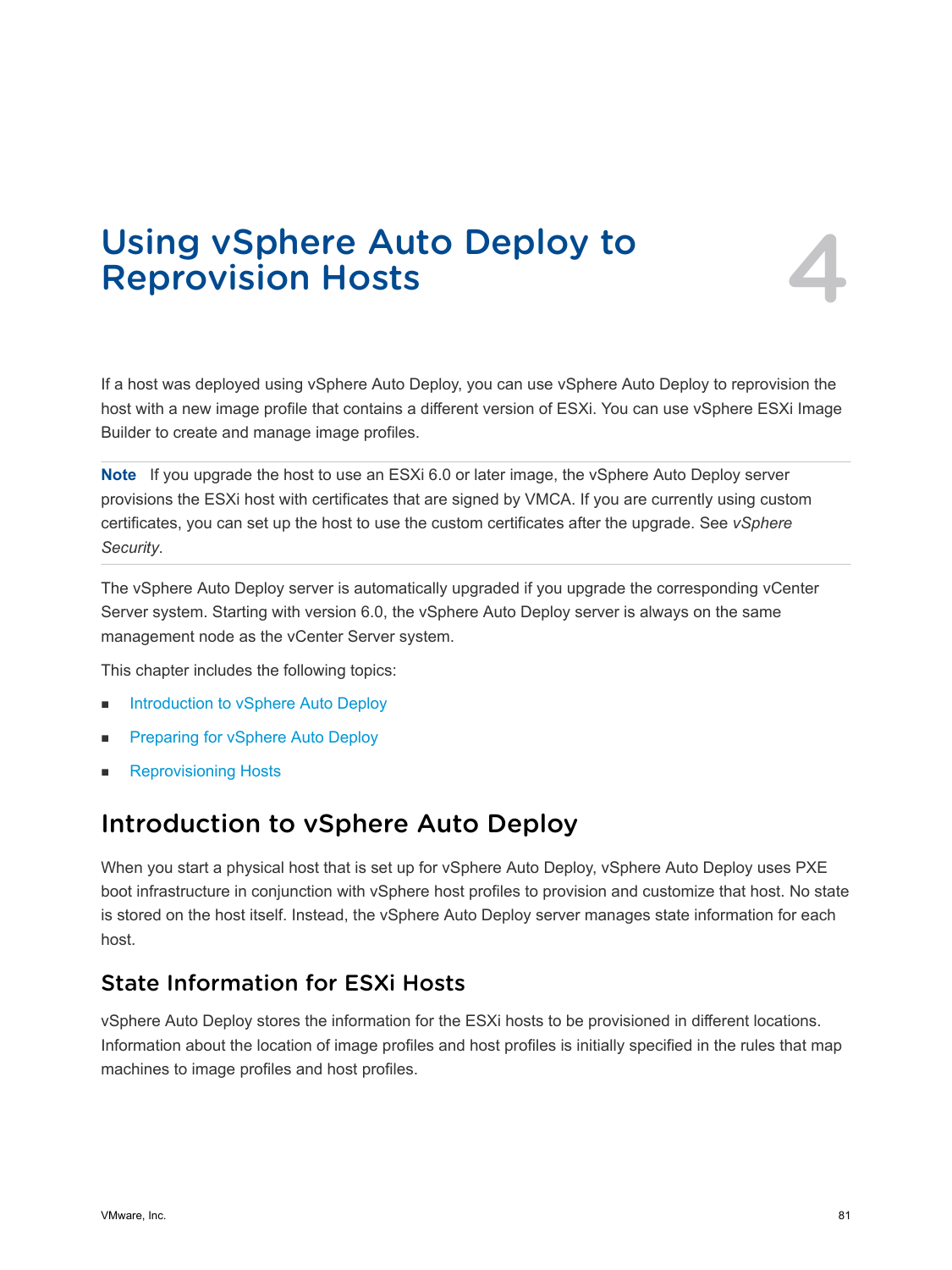| <b>Information Type</b>  | <b>Description</b>                                                                                                                                                             | <b>Source of Information</b>                                                                                                                                                                                                                                                                                                                                                                                                   |
|--------------------------|--------------------------------------------------------------------------------------------------------------------------------------------------------------------------------|--------------------------------------------------------------------------------------------------------------------------------------------------------------------------------------------------------------------------------------------------------------------------------------------------------------------------------------------------------------------------------------------------------------------------------|
| Image state              | The executable software to run on an ESXi host.                                                                                                                                | Image profile, created with vSphere ESXi Image<br>Builder.                                                                                                                                                                                                                                                                                                                                                                     |
| Configuration state      | The configurable settings that determine how the<br>host is configured, for example, virtual switches and<br>their settings, driver settings, boot parameters, and<br>so on.   | Host profile, created by using the host profile UI.<br>Often comes from a template host.                                                                                                                                                                                                                                                                                                                                       |
| Dynamic state            | The runtime state that is generated by the running<br>software, for example, generated private keys or<br>runtime databases.                                                   | Host memory, lost during reboot.                                                                                                                                                                                                                                                                                                                                                                                               |
| Virtual machine<br>state | The virtual machines stored on a host and virtual<br>machine autostart information (subsequent boots<br>only).                                                                 | Virtual machine information sent by vCenter Server to<br>vSphere Auto Deploy must be available to supply<br>virtual machine information to vSphere Auto Deploy.                                                                                                                                                                                                                                                                |
| User input               | State that is based on user input, for example, an IP<br>address that the user provides when the system<br>starts up, cannot automatically be included in the<br>host profile. | Host customization information, stored by vCenter<br>Server during first boot.<br>You can create a host profile that requires user input<br>for certain values.<br>When vSphere Auto Deploy applies a host profile that<br>requires user provided information, the host is placed<br>in maintenance mode. Use the host profile UI to<br>check the host profile compliance, and respond to the<br>prompt to customize the host. |

Table 4-1. vSphere Auto Deploy Stores Information for Deployment

## vSphere Auto Deploy Architecture

The vSphere Auto Deploy infrastructure consists of several components.

For more information, watch the video "Auto Deploy Architecture":



Auto Deploy Architecture ([http://link.brightcove.com/services/player/bcpid2296383276001?](http://link.brightcove.com/services/player/bcpid2296383276001?bctid=ref:video_auto_deploy_architecture) [bctid=ref:video\\_auto\\_deploy\\_architecture\)](http://link.brightcove.com/services/player/bcpid2296383276001?bctid=ref:video_auto_deploy_architecture)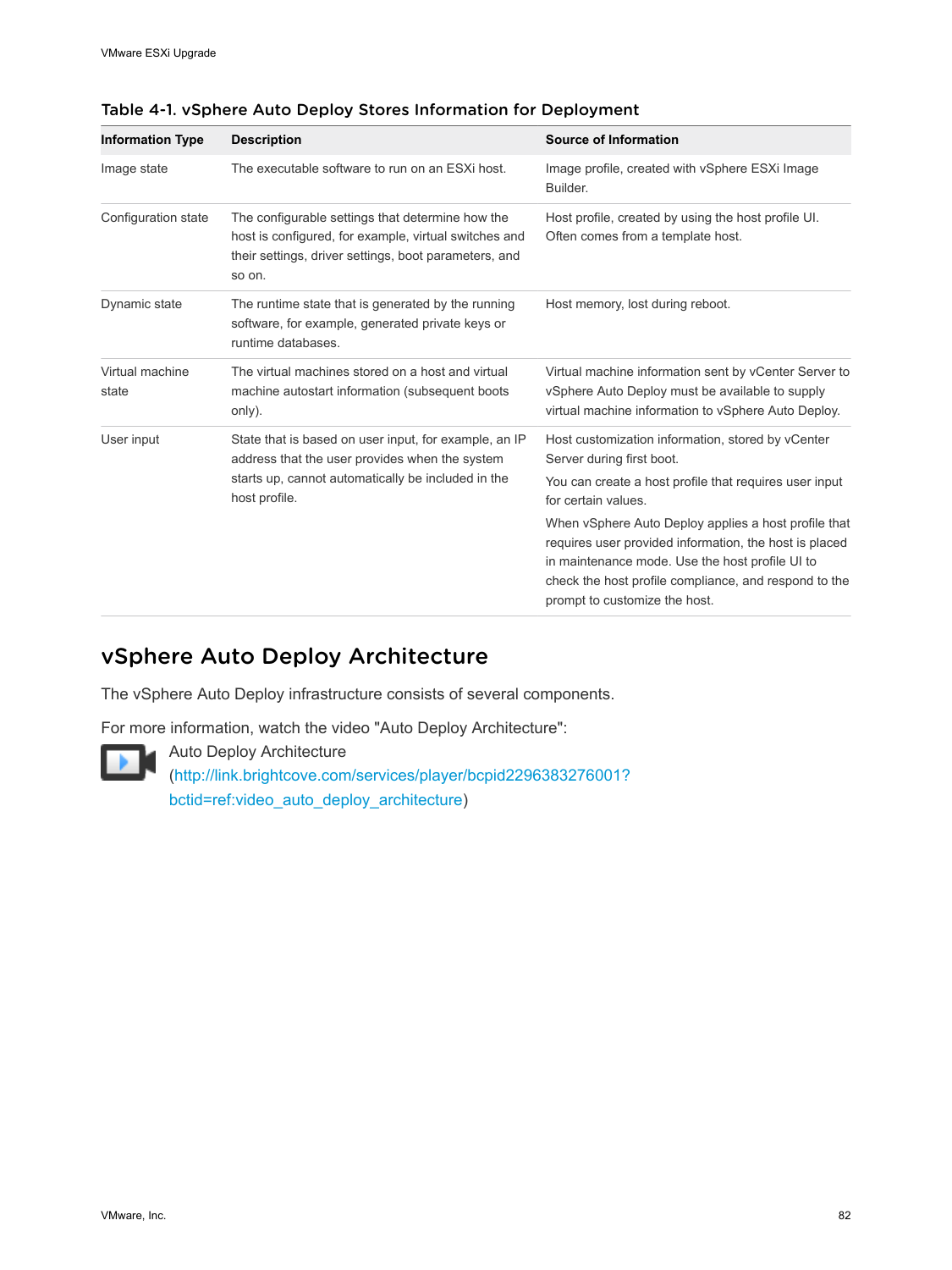

#### Figure 4-1. vSphere Auto Deploy Architecture

Public depot

#### **vSphere Auto Deploy server**

Serves images and host profiles to ESXi hosts.

#### **vSphere Auto Deploy rules engine**

Sends information to the vSphere Auto Deploy server which image profile and which host profile to serve to which host. Administrators use vSphere Auto Deploy to define the rules that assign image profiles and host profiles to hosts.

#### **Image profiles**

Define the set of VIBs to boot ESXi hosts with.

- **NMware and VMware partners make image profiles and VIBs available in public depots. Use** vSphere ESXi Image Builder to examine the depot and use the vSphere Auto Deploy rules engine to specify which image profile to assign to which host.
- <sup>n</sup> VMware customers can create a custom image profile based on the public image profiles and VIBs in the depot and apply that image profile to the host.

#### **Host profiles**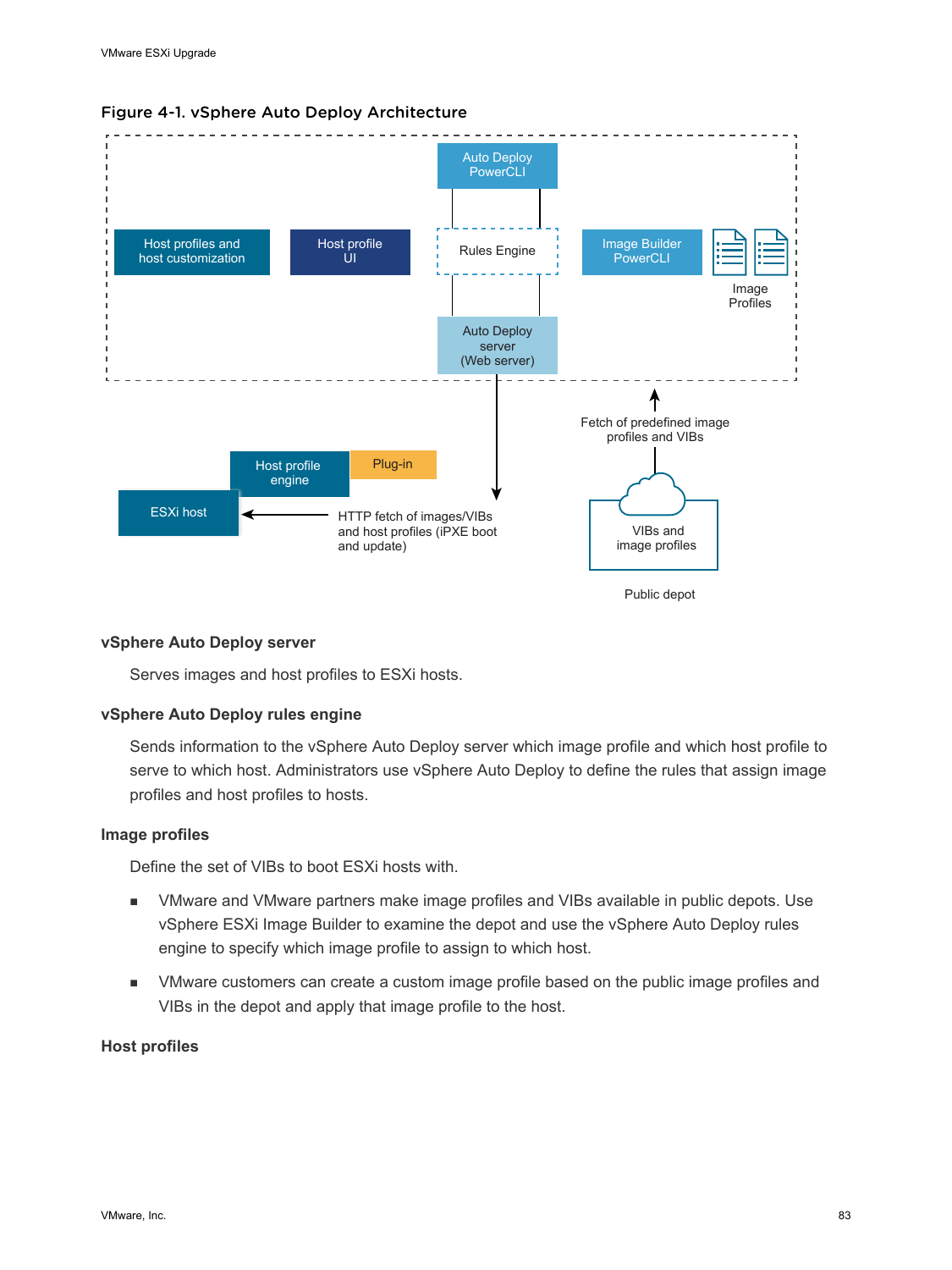<span id="page-83-0"></span>Define machine-specific configuration such as networking or storage setup. Use the host profile UI to create host profiles. You can create a host profile for a reference host and apply that host profile to other hosts in your environment for a consistent configuration.

#### **Host customization**

Stores information that the user provides when host profiles are applied to the host. Host customization might contain an IP address or other information that the user supplied for that host. For more information about host customizations, see the *vSphere Host Profiles* documentation.

Host customization was called answer file in earlier releases of vSphere Auto Deploy.

## Preparing for vSphere Auto Deploy

Before you can start using vSphere Auto Deploy, you must prepare your environment. You start with server setup and hardware preparation. You must configure the vSphere Auto Deploy service startup type in the vCenter Server system that you plan to use for managing the hosts you provision, and install PowerCLI.

#### Prepare Your System for vSphere Auto Deploy

Before you can PXE boot an ESXi host with vSphere Auto Deploy, you must install prerequisite software and set up the DHCP and TFTP servers that vSphere Auto Deploy interacts with.

**n** [Using vSphere Auto Deploy Cmdlets](#page-86-0)

vSphere Auto Deploy cmdlets are implemented as Microsoft PowerShell cmdlets and included in PowerCLI. Users of vSphere Auto Deploy cmdlets can take advantage of all PowerCLI features.

**Set Up Bulk Licensing** 

You can use the vSphere Client or ESXi Shell to specify individual license keys, or you can set up bulk licensing by using PowerCLI cmdlets. Bulk licensing works for all ESXi hosts, but is especially useful for hosts provisioned with vSphere Auto Deploy.

## Prepare Your System for vSphere Auto Deploy

Before you can PXE boot an ESXi host with vSphere Auto Deploy, you must install prerequisite software and set up the DHCP and TFTP servers that vSphere Auto Deploy interacts with.

If you want to manage vSphere Auto Deploy with PowerCLI cmdlets, see *Set Up vSphere Auto Deploy and Provision Hosts with vSphere PowerCLI*.

#### **Prerequisites**

- **n** Verify that the hosts that you plan to provision with vSphere Auto Deploy meet the hardware requirements for ESXi. See [ESXi Hardware Requirements](#page-11-0).
- **n** Verify that the ESXi hosts have network connectivity to vCenter Server and that all port requirements are met. See *vCenter Server Upgrade*.
- **n** Verify that you have a TFTP server and a DHCP server in your environment to send files and assign network addresses to the ESXi hosts that Auto Deploy provisions. See #unique\_70 and #unique\_71.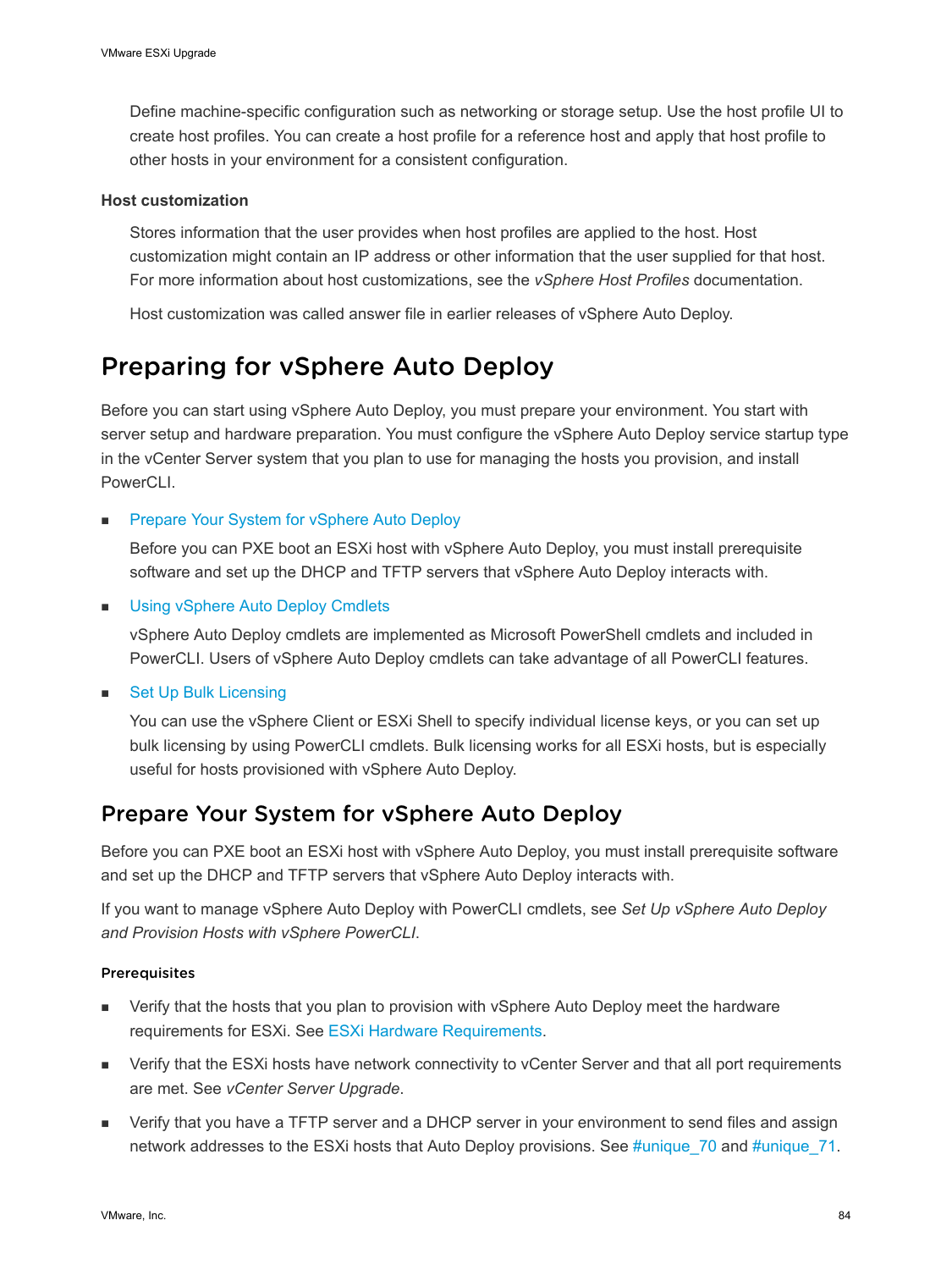- Verify that the ESXi hosts have network connectivity to DHCP, TFTP, and vSphere Auto Deploy servers.
- If you want to use VLANs in your vSphere Auto Deploy environment, you must set up the end to end networking properly. When the host is PXE booting, the firmware driver must be set up to tag the frames with proper VLAN IDs. You must do this set up manually by making the correct changes in the UEFI/BIOS interface. You must also correctly configure the ESXi port groups with the correct VLAN IDs. Ask your network administrator how VLAN IDs are used in your environment.
- **n** Verify that you have enough storage for the vSphere Auto Deploy repository. The vSphere Auto Deploy server uses the repository to store data it needs, including the rules and rule sets you create and the VIBs and image profiles that you specify in your rules.

Best practice is to allocate 2 GB to have enough room for four image profiles and some extra space. Each image profile requires approximately 400 MB. Determine how much space to reserve for the vSphere Auto Deploy repository by considering how many image profiles you expect to use.

- <sup>n</sup> Obtain administrative privileges to the DHCP server that manages the network segment you want to boot from. You can use a DHCP server already in your environment, or install a DHCP server. For your vSphere Auto Deploy setup, replace the gpxelinux. 0 filename with snponly64.efi.vmwhardwired for UEFI or undionly.kpxe.vmw-hardwired for BIOS. For more information on DHCP configurations, see [Sample DHCP Configurations.](#page-29-0)
- **EXECUTE Secure your network as for any other PXE-based deployment method. vSphere Auto Deploy transfers** data over SSL to prevent casual interference and snooping. However, the authenticity of the client or the vSphere Auto Deploy server is not checked during a PXE boot.
- If you want to manage vSphere Auto Deploy with PowerCLI cmdlets, verify that Microsoft .NET Framework 4.5 or 4.5.x and Windows PowerShell 3.0 or 4.0 are installed on a Windows machine. See the *vSphere PowerCLI User's Guide*.
- <sup>n</sup> Set up a remote Syslog server. See the *vCenter Server and Host Management* documentation for Syslog server configuration information. Configure the first host you boot to use the remote Syslog server and apply that host's host profile to all other target hosts. Optionally, install and use the vSphere Syslog Collector, a vCenter Server support tool that provides a unified architecture for system logging and enables network logging and combining of logs from multiple hosts.
- n Install ESXi Dump Collector, set up your first host so that all core dumps are directed to ESXi Dump Collector, and apply the host profile from that host to all other hosts.
- **n** If the hosts that you plan to provision with vSphere Auto Deploy are with legacy BIOS, verify that the vSphere Auto Deploy server has an IPv4 address. PXE booting with legacy BIOS firmware is possible only over IPv4. PXE booting with UEFI firmware is possible with either IPv4 or IPv6.

#### Procedure

**1** Navigate to **Home > Auto Deploy**.

By default, only the administrator role has privileges to use the vSphere Auto Deploy service.

**2** On the **Auto Deploy** page, select your vCenter Server from the drop-down menu at the top.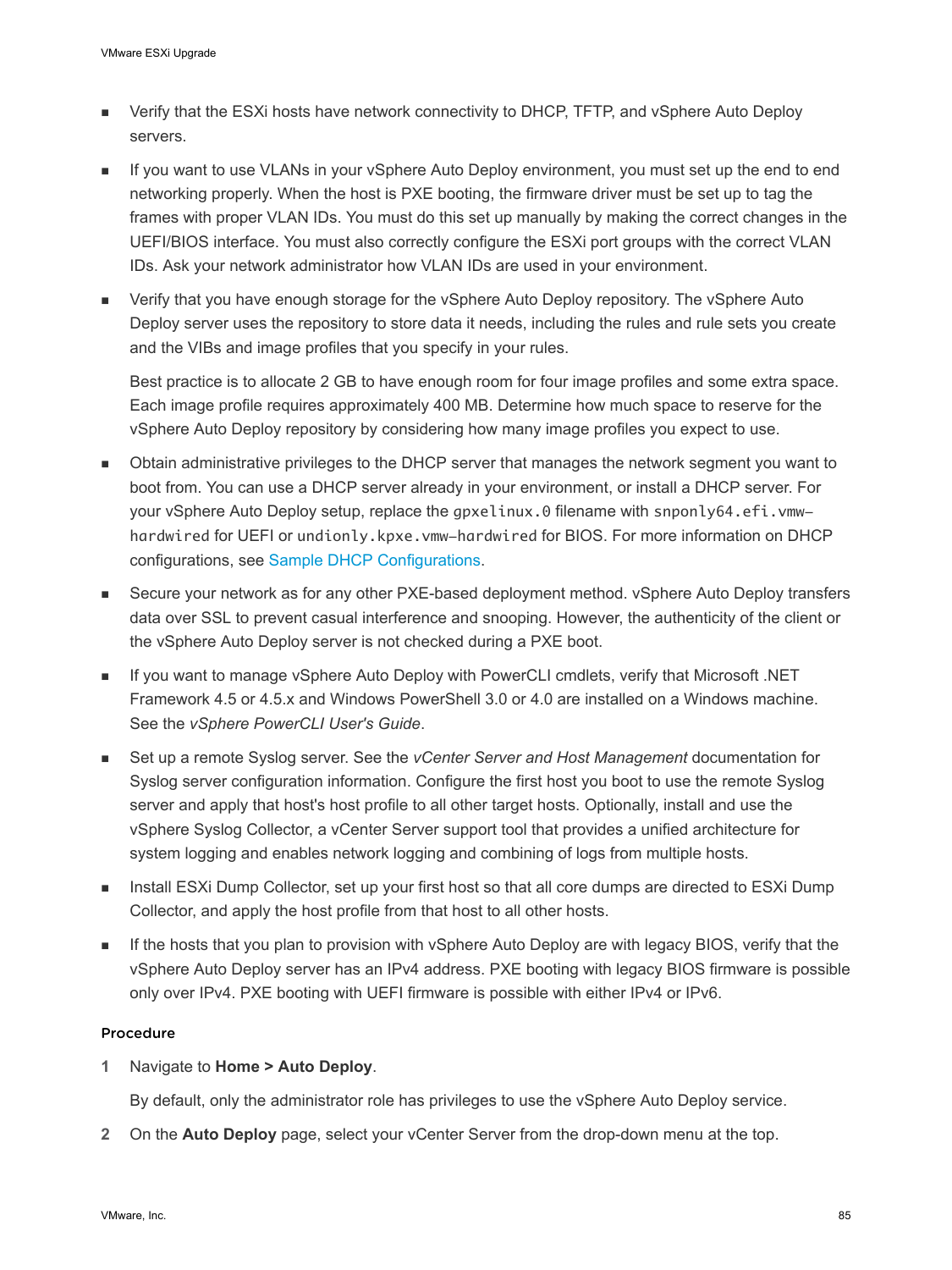**3** Click **Enable Auto Deploy and Image Builder** to activate the service.

If the **Image Builder** service is already active, select the **Configure** tab and click **Enable Auto Deploy Service**.

The **Software Depot** page appears.

- **4** Configure the TFTP server.
	- a Click the **Configure** tab.
	- b Click **Download TFTP Boot Zip** to download the TFTP configuration file and unzip the file to the directory in which your TFTP server stores files.
	- c (Optional) To use a proxy server, click **Add** on the *Auto Deploy Runtime Summary* pane and enter a proxy server URL in the text box.

Using reverse proxy servers can offload the requests made to the vSphere Auto Deploy server.

- **5** Set up your DHCP server to point to the TFTP server on which the TFTP ZIP file is located.
	- a Specify the TFTP Server's IP address in DHCP option 66, frequently called next-server.
	- b Specify the boot filename, which is snponly64.efi.vmw-hardwired for UEFI or undionly.kpxe.vmw-hardwired for BIOS in the DHCP option 67, frequently called bootfilename.
- **6** Set each host you want to provision with vSphere Auto Deploy to network boot or PXE boot, following the manufacturer's instructions.
- **7** (Optional) If you set up your environment to use Thumbprint mode, you can use your own Certificate Authority (CA) by replacing the OpenSSL certificate rbd-ca.crt and the OpenSSL private key rbdca.key with your own certificate and key file.

The files are in /etc/vmware-rbd/ssl/.

By default, vCenter Server 6.0 and later uses VMware Certificate Authority (VMCA).

#### Results

When you start an ESXi host that is set up for vSphere Auto Deploy, the host contacts the DHCP server and is directed to the vSphere Auto Deploy server, which provisions the host with the image profile specified in the active rule set.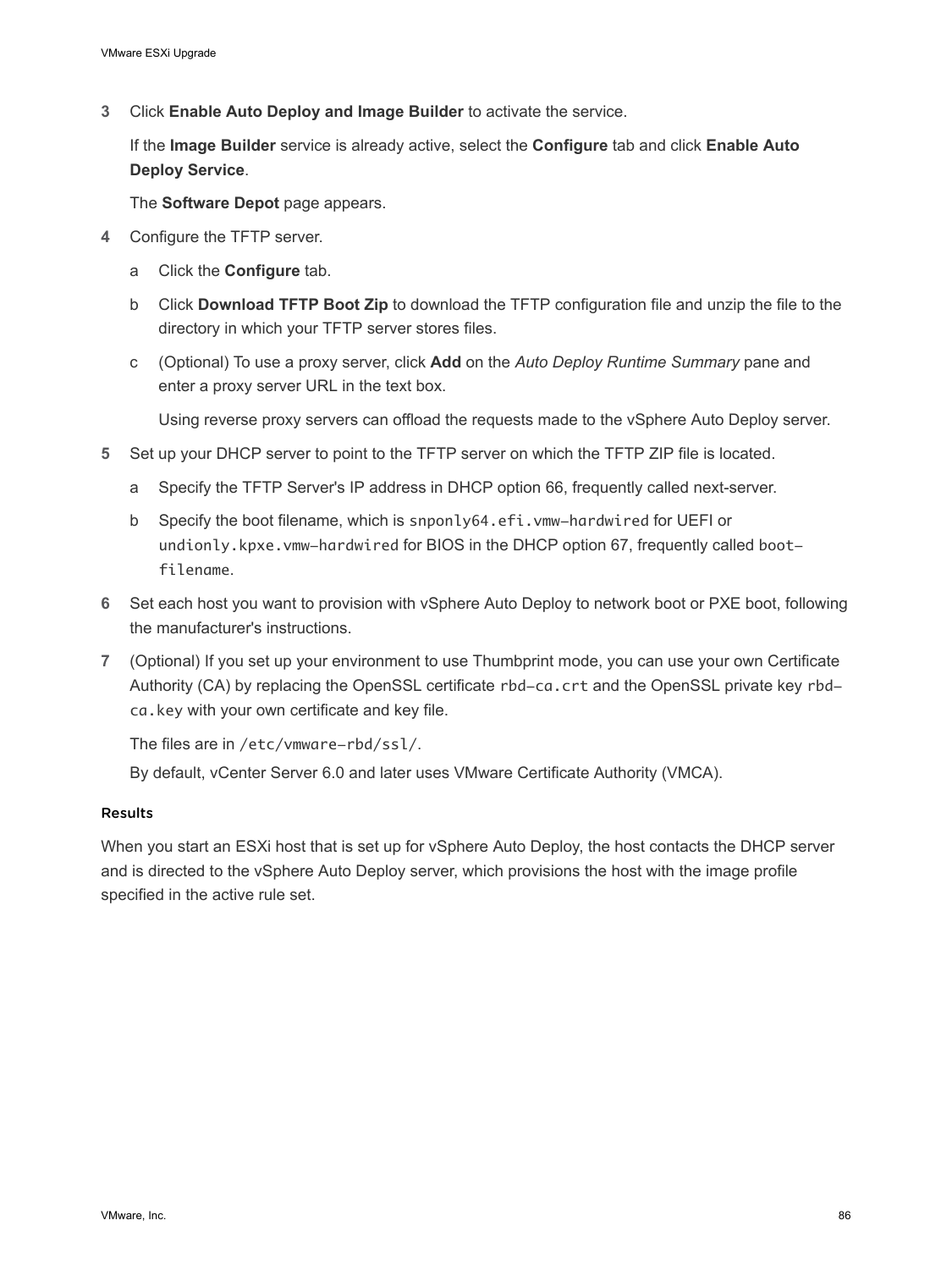#### <span id="page-86-0"></span>What to do next

- <sup>n</sup> You can change the default configuration properties of the **Auto Deploy Service**. For more information, see "Configuring vCenter Server" in the *vCenter Server and Host Management*  documentation.
- <sup>n</sup> You can change the default configuration properties of the **Image Builder Service**. For more information, see "Configuring vCenter Server" in the *vCenter Server and Host Management*  documentation.
- Define a rule that assigns an image profile and optional host profile, host location, or script bundle to the host.
- <sup>n</sup> (Optional) Configure the first host that you provision as a reference host. Use the storage, networking, and other settings you want for your target hosts to share. Create a host profile for the reference host and write a rule that assigns both the already tested image profile and the host profile to target hosts.
- (Optional) If you want to have vSphere Auto Deploy overwrite existing partitions, set up a reference host to do auto partitioning and apply the host profile of the reference host to other hosts.
- <sup>n</sup> (Optional) If you have to configure host-specific information, set up the host profile of the reference host to prompt for user input. For more information about host customizations, see the *vSphere Host Profiles* documentation.

## Using vSphere Auto Deploy Cmdlets

vSphere Auto Deploy cmdlets are implemented as Microsoft PowerShell cmdlets and included in PowerCLI. Users of vSphere Auto Deploy cmdlets can take advantage of all PowerCLI features.

Experienced PowerShell users can use vSphere Auto Deploy cmdlets just like other PowerShell cmdlets. If you are new to PowerShell and PowerCLI, the following tips might be helpful.

You can type cmdlets, parameters, and parameter values in the PowerCLI shell.

- Get help for any cmdlet by running Get-Helpcmdlet\_name.
- Remember that PowerShell is not case sensitive.
- Use tab completion for cmdlet names and parameter names.
- **n** Format any variable and cmdlet output by using Format-List or Format-Table, or their short forms fl or ft. For more information, run the Get-Help Format-List cmdlet.

### Passing Parameters by Name

You can pass in parameters by name in most cases and surround parameter values that contain spaces or special characters with double quotes.

```
 Copy-DeployRule -DeployRule testrule -ReplaceItem MyNewProfile
```
Most examples in the *vCenter Server Installation and Setup* documentation pass in parameters by name.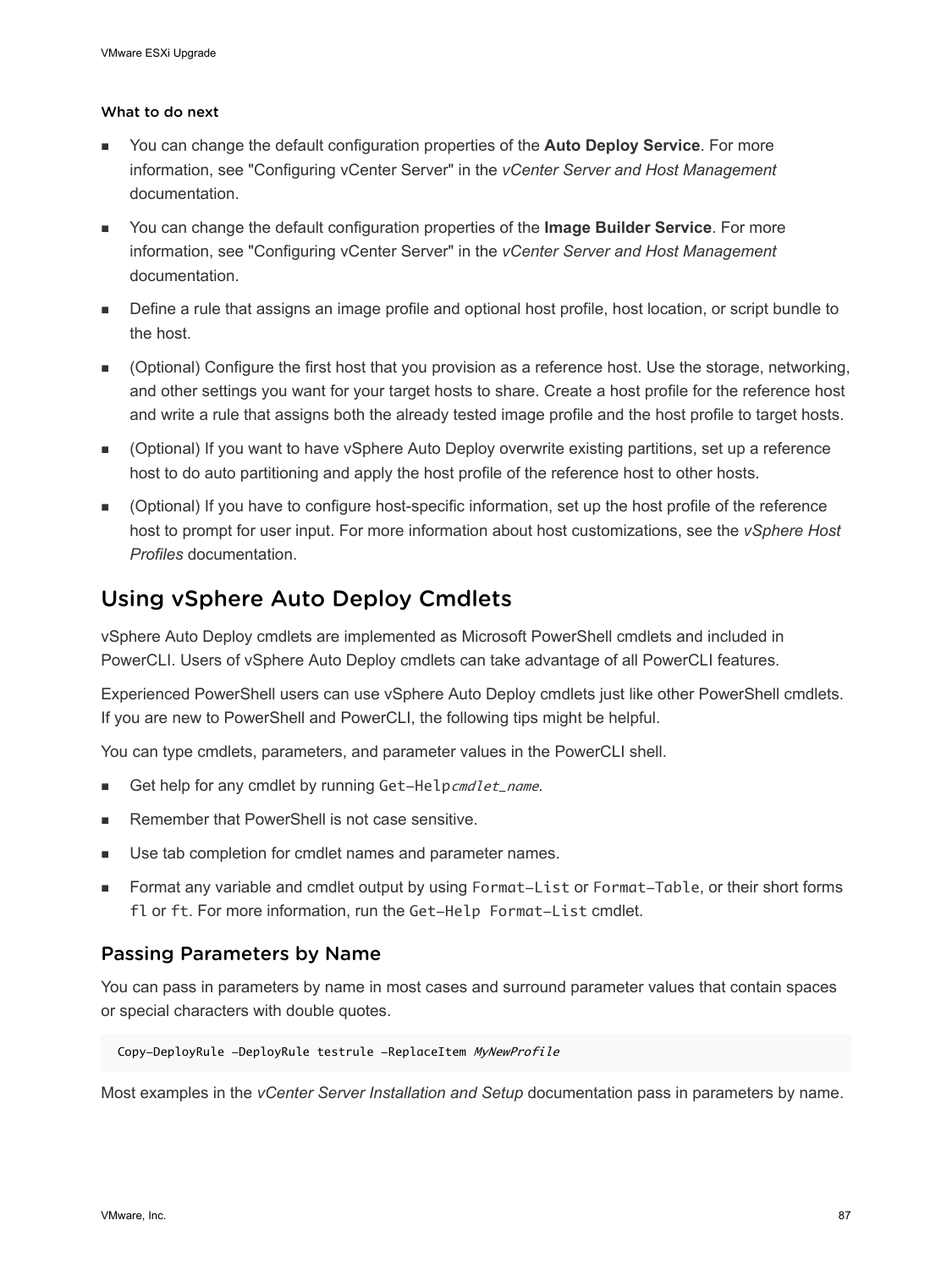### <span id="page-87-0"></span>Passing Parameters as Objects

You can pass parameters as objects if you want to perform scripting and automation. Passing in parameters as objects is useful with cmdlets that return multiple objects and with cmdlets that return a single object. Consider the following example.

1 Bind the object that encapsulates rule set compliance information for a host to a variable.

```
$tr = Test-DeployRuleSetCompliance MyEsxi42
```
2 View the itemlist property of the object to see the difference between what is in the rule set and what the host is currently using.

\$tr.itemlist

3 Remediate the host to use the revised rule set by using the Repair-DeployRuleSetCompliance cmdlet with the variable.

Repair-DeployRuleSetCompliance \$tr

The example remediates the host the next time you boot the host.

## Set Up Bulk Licensing

You can use the vSphere Client or ESXi Shell to specify individual license keys, or you can set up bulk licensing by using PowerCLI cmdlets. Bulk licensing works for all ESXi hosts, but is especially useful for hosts provisioned with vSphere Auto Deploy.

Assigning license keys through the vSphere Client and assigning licensing by using PowerCLI cmdlets function differently.

#### **Assign license keys with the vSphere Client**

You can assign license keys to a host when you add the host to the vCenter Server system or when the host is managed by a vCenter Server system.

#### **Assign license keys with LicenseDataManager PowerCLI**

You can specify a set of license keys to be added to a set of hosts. The license keys are added to the vCenter Server database. Each time a host is added to the vCenter Server system or reconnects to it, the host is assigned a license key. A license key that is assigned through PowerCLI is treated as a default license key. When an unlicensed host is added or reconnected, it is assigned the default license key. If a host is already licensed, it keeps its license key.

The following example assigns licenses to all hosts in a data center. You can also associate licenses with hosts and clusters.

The following example is for advanced PowerCLI users who know how to use PowerShell variables.

### Prerequisites

[Prepare Your System for vSphere Auto Deploy](#page-83-0).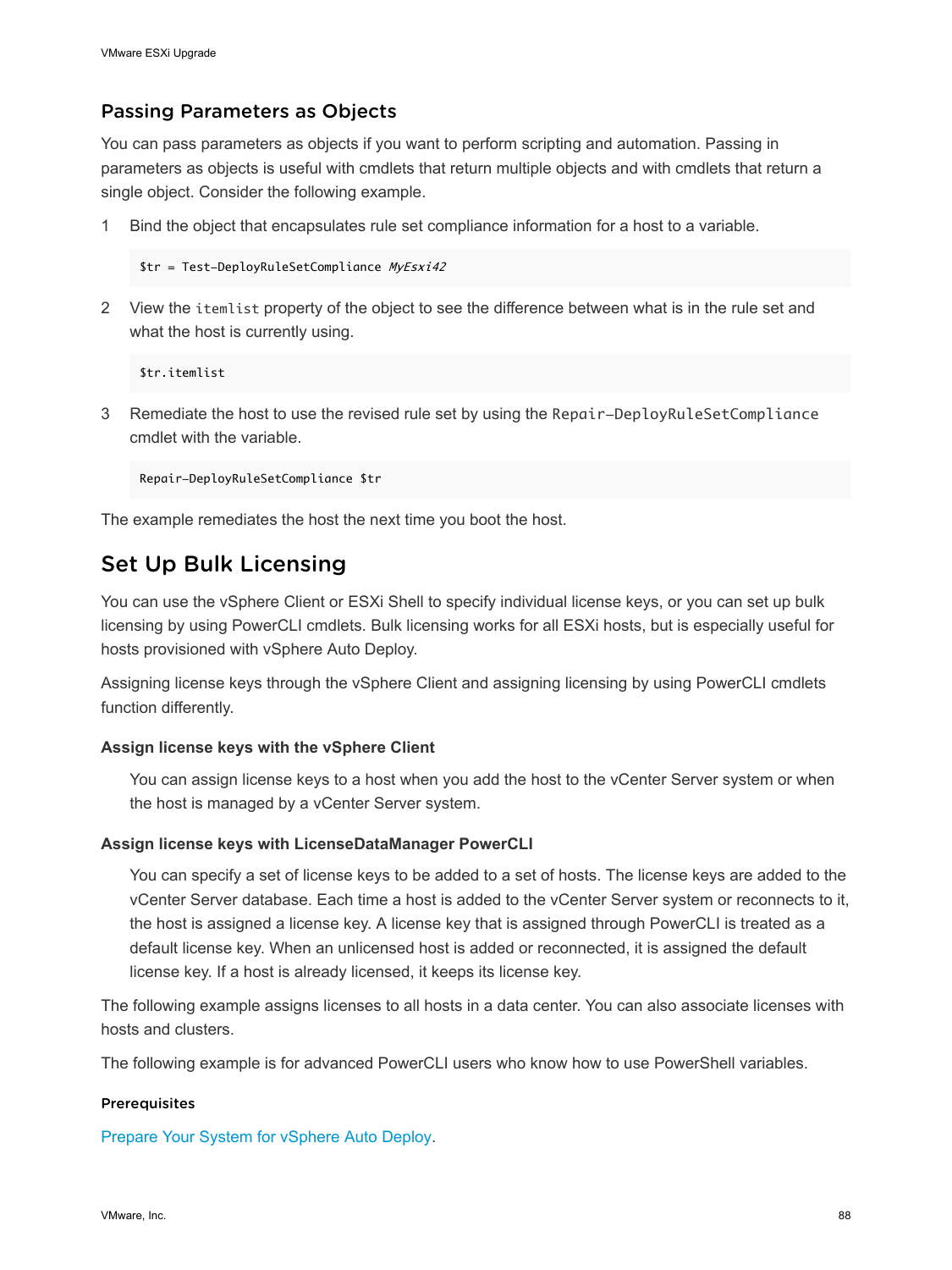#### <span id="page-88-0"></span>Procedure

**1** In a PowerCLI session, connect to the vCenter Server system you want to use and bind the associated license manager to a variable.

Connect-VIServer -Server 192.XXX.X.XX -User username -Password password \$licenseDataManager = Get-LicenseDataManager

**2** Run a cmdlet that retrieves the data center in which the hosts for which you want to use the bulk licensing feature are located.

#### \$hostContainer = Get-Datacenter -Name Datacenter-X

You can also run a cmdlet that retrieves a cluster to use bulk licensing for all hosts in a cluster, or retrieves a folder to use bulk licensing for all hosts in a folder.

**3** Create a LicenseData object and a LicenseKeyEntry object with associated type ID and license key.

\$licenseData = New-Object VMware.VimAutomation.License.Types.LicenseData \$licenseKeyEntry = New-Object Vmware.VimAutomation.License.Types.LicenseKeyEntry \$licenseKeyEntry.TypeId = "vmware-vsphere" \$licenseKeyEntry.LicenseKey = "XXXXX-XXXXX-XXXXX-XXXXX-XXXXX"

**4** Associate the LicenseKeys attribute of the LicenseData object you created in step 3 with the LicenseKeyEntry object.

#### \$licenseData.LicenseKeys += \$licenseKeyEntry

**5** Update the license data for the data center with the LicenseData object and verify that the license is associated with the host container.

\$licenseDataManager.UpdateAssociatedLicenseData(\$hostContainer.Uid, \$licenseData) \$licenseDataManager.QueryAssociatedLicenseData(\$hostContainer.Uid)

- **6** Provision one or more hosts with vSphere Auto Deploy and assign them to the data center or to the cluster that you assigned the license data to.
- **7** You can use the vSphere Client to verify that the host is successfully assigned to the default license XXXXX-XXXXX-XXXXX-XXXXX-XXXXX.

#### Results

All hosts that you assigned to the data center are now licensed automatically.

## Reprovisioning Hosts

vSphere Auto Deploy supports multiple reprovisioning options. You can perform a simple reboot or reprovision with a different image profile or a different host profile.

A first boot using vSphere Auto Deploy requires that you set up your environment and add rules to the rule set. See the topic "Preparing for vSphere Auto Deploy" in the *vSphere installation and Setup*  documentation.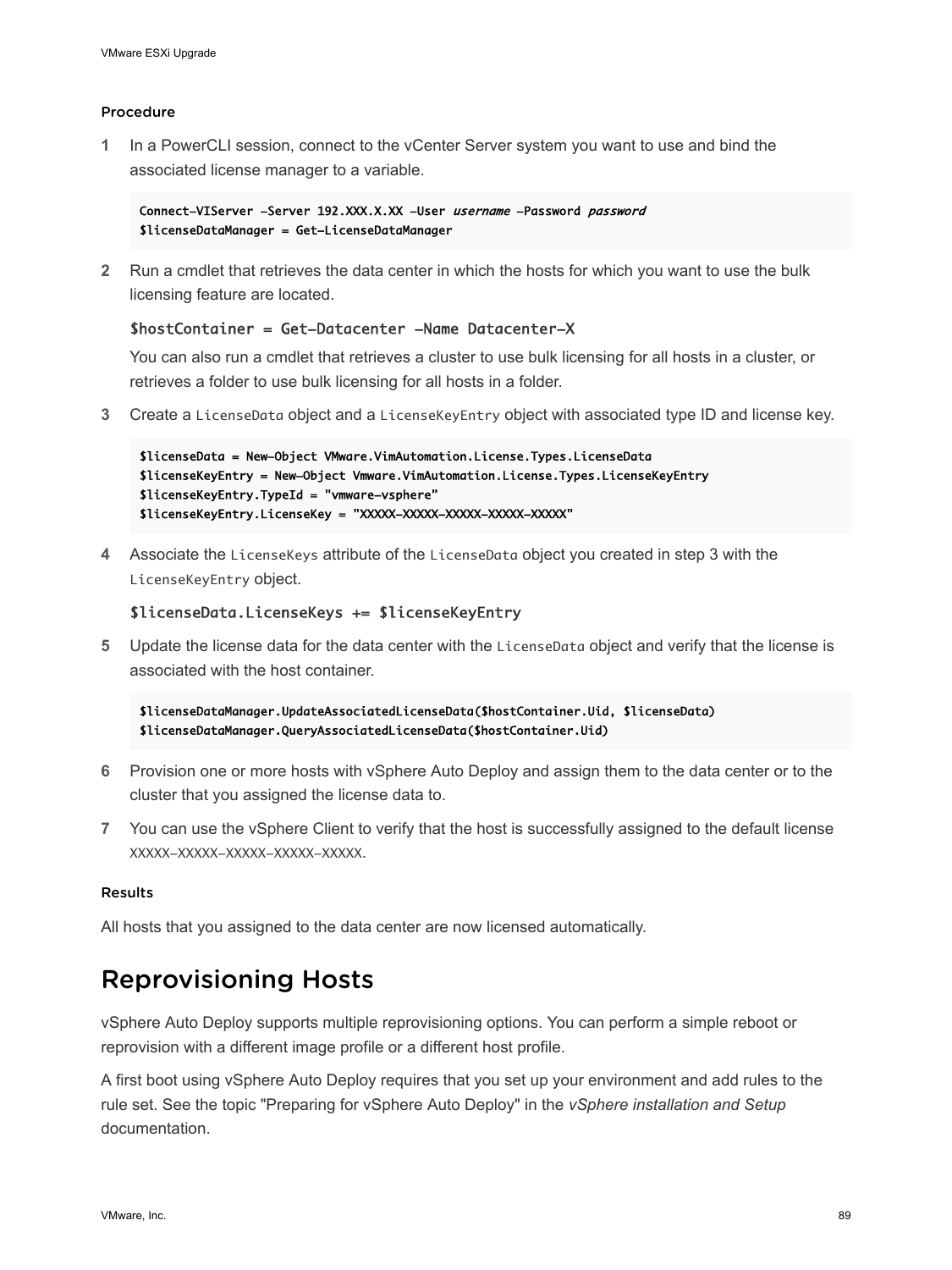The following reprovisioning operations are available.

- **n** Simple reboot.
- **Reboot of hosts for which the user answered questions during the boot operation.**
- **Reprovision with a different image profile.**
- Reprovision with a different host profile.

## Reprovision Hosts with Simple Reboot Operations

A simple reboot of a host that is provisioned with vSphere Auto Deploy requires only that all prerequisites are still met. The process uses the previously assigned image profile, host profile, custom script, and vCenter Server location.

#### Prerequisites

- Verify that the setup you performed during the first boot operation is in place.
- **n** Verify that all associated items like are available. An item can be an image profile, host profile, custom script or vCenter Server inventory location.
- <sup>n</sup> Verify that the host has the identifying information (asset tag, IP address) it had during previous boot operations.

#### Procedure

**1** Place the host in maintenance mode.

| <b>Host Type</b>                  | <b>Action</b>                                                                                             |
|-----------------------------------|-----------------------------------------------------------------------------------------------------------|
| Host is part of a DRS cluster     | VMware DRS migrates virtual machines to appropriate hosts when you place the<br>host in maintenance mode. |
| Host is not part of a DRS cluster | You must migrate all virtual machines to different hosts and place each host in<br>maintenance mode.      |

#### **2** Reboot the host.

#### Results

The host shuts down. When the host reboots, it uses the image profile that the vSphere Auto Deploy server provides. The vSphere Auto Deploy server also applies the host profile stored on the vCenter Server system.

## Reprovision a Host with a New Image Profile by Using PowerCLI

You can use vSphere Auto Deploy to reprovision a host with a new image profile in a PowerCLI session by changing the rule for the host and performing a test and repair compliance operation.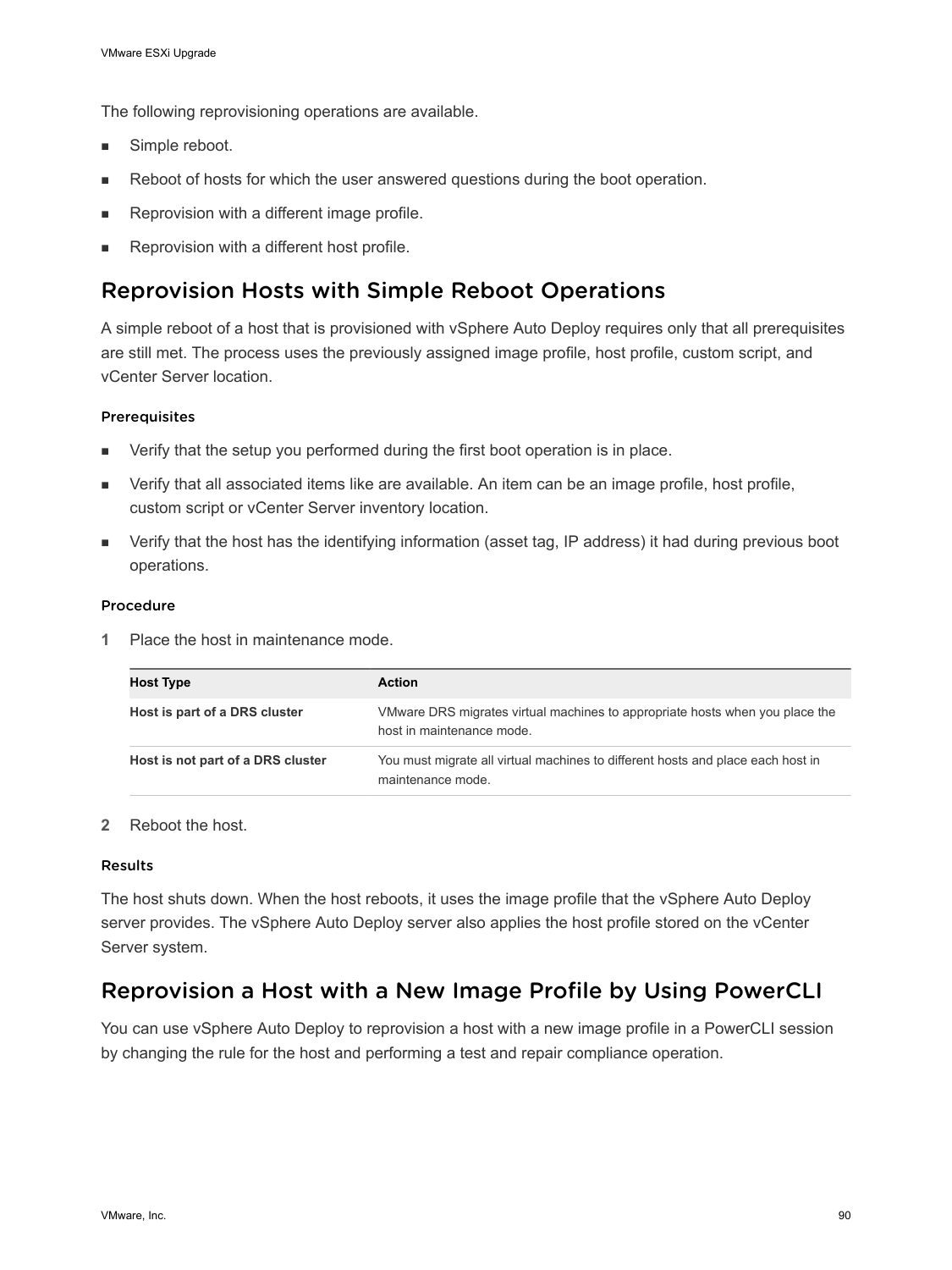Several options for reprovisioning hosts exist.

- **n** If the VIBs that you want to use support live update, you can use an esxcli software vib command. In that case, you must also update the rule set to use an image profile that includes the new VIBs.
- **n** During testing, you can apply an image profile to an individual host with the Apply-EsxImageProfile cmdlet and reboot the host so the change takes effect. The Apply-EsxImageProfile cmdlet updates the association between the host and the image profile but does not install VIBs on the host.
- In all other cases, use this procedure.

#### Prerequisites

- **n** Verify that the image profile you want to use to reprovision the host is available. Use vSphere ESXi Image Builder in a PowerCLI session. See "Using vSphere ESXi Image Builder CLI" in the *vSphere Installation and Setup* documentation.
- Verify that the setup you performed during the first boot operation is in place.

#### Procedure

**1** At the PowerShell prompt, run the Connect-VIServer PowerCLI cmdlet to connect to the vCenter Server system that vSphere Auto Deploy is registered with.

Connect-VIServer ipv4\_or\_ipv6\_address

The cmdlet might return a server certificate warning. In a production environment, make sure no server certificate warnings result. In a development environment, you can ignore the warning.

- **2** Determine the location of a public software depot that contains the image profile that you want to use, or define a custom image profile with vSphere ESXi Image Builder.
- **3** Run Add-EsxSoftwareDepot to add the software depot that contains the image profile to the PowerCLI session.

| Depot Type   | <b>Cmdlet</b>                                                                                                                                                                |  |
|--------------|------------------------------------------------------------------------------------------------------------------------------------------------------------------------------|--|
| Remote depot | Run Add-EsxSoftwareDepot depot_url.                                                                                                                                          |  |
| ZIP file     | Download the ZIP file to a local file path or create a mount point local to the<br>a<br>PowerCLI machine<br>Run Add-EsxSoftwareDepot C:\file_path\my_offline_depot.zip.<br>b |  |

**4** Run Get-EsxImageProfile to see a list of image profiles, and decide which profile you want to use.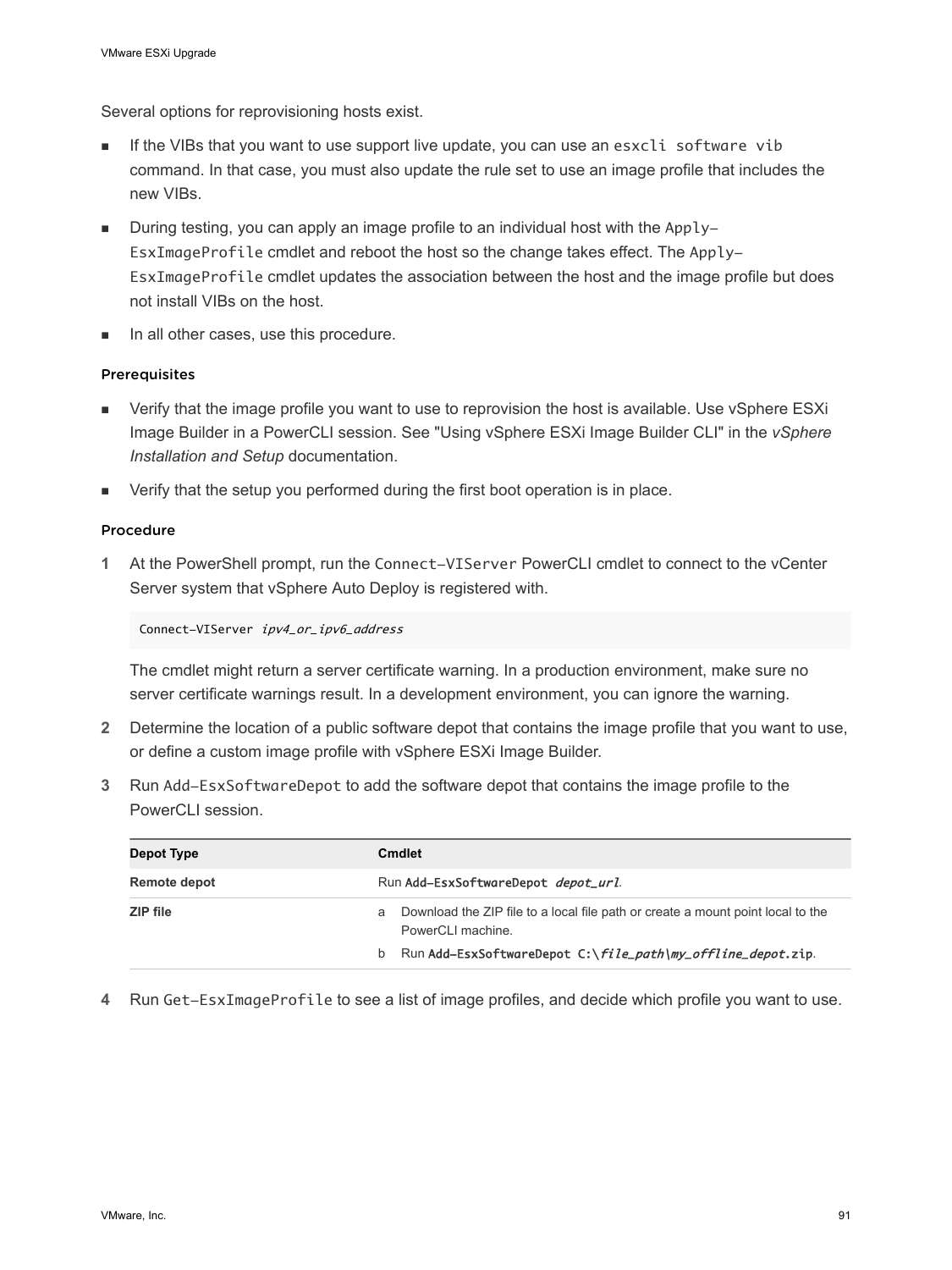**5** Run Copy-DeployRule and specify the ReplaceItem parameter to change the rule that assigns an image profile to hosts.

The following cmdlet replaces the current image profile that the rule assigns to the host with the *my\_new\_imageprofile* profile. After the cmdlet completes, myrule assigns the new image profile to hosts. The old version of myrule is renamed and hidden.

Copy-DeployRule myrule -ReplaceItem my\_new\_imageprofile

- **6** Test the rule compliance for each host that you want to deploy the image to.
	- a Verify that you can access the host for which you want to test rule set compliance.

Get-VMHost -Name ESXi hostname

b Run the cmdlet that tests rule set compliance for the host, and bind the return value to a variable for later use.

\$tr = Test-DeployRuleSetCompliance ESXi\_hostname

c Examine the differences between the contents of the rule set and configuration of the host.

\$tr.itemlist

The system returns a table of current and expected items if the host for which you want to test the new rule set compliance is compliant with the active rule set.

| CurrentItem         | ExpectedItem        |
|---------------------|---------------------|
|                     |                     |
| my_old_imaqeprofile | my_new_imageprofile |

d Remediate the host to use the revised rule set the next time you boot the host.

Repair-DeployRuleSetCompliance \$tr

**7** Reboot the host to provision it with the new image profile.

## Write a Rule and Assign a Host Profile to Hosts

vSphere Auto Deploy can assign a host profile to one or more hosts. The host profile might include information about storage configuration, network configuration, or other characteristics of the host. If you add a host to a cluster, that cluster's host profile is used.

In many cases, you assign a host to a cluster instead of specifying a host profile explicitly. The host uses the host profile of the cluster.

#### **Prerequisites**

■ Install PowerCLI and all prerequisite software. For information see *vCenter Server Installation and Setup*.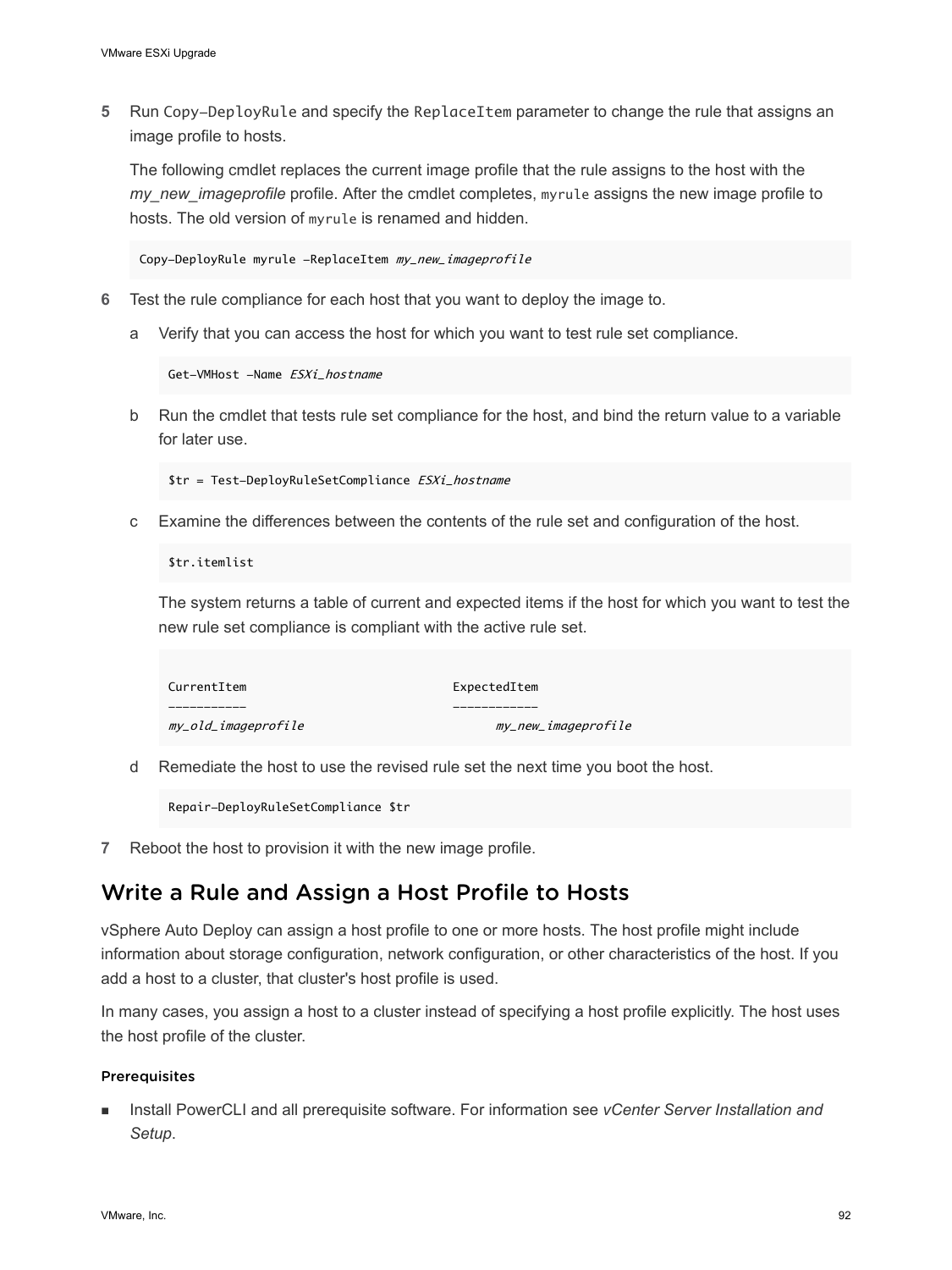Export the host profile that you want to use.

#### Procedure

**1** In a PowerCLI session, run the Connect-VIServer cmdlet to connect to the vCenter Server system that vSphere Auto Deploy is registered with.

Connect-VIServer ipv4\_or\_ipv6\_address

The cmdlet might return a server certificate warning. In a production environment, make sure no server certificate warnings result. In a development environment, you can ignore the warning.

- **2** Using the vSphere Client, set up a host with the settings you want to use and create a host profile from that host.
- **3** Find the name of the host profile by running Get-VMhostProfile PowerCLI cmdlet, passing in the ESXi host from which you create a host profile.
- **4** At the PowerCLI prompt, define a rule in which host profiles are assigned to hosts with certain attributes, for example a range of IP addresses.

```
New-DeployRule -Name "testrule2" -Item my_host_profile -Pattern "vendor=Acme,Zven",
"ipv4=192.XXX.1.10-192.XXX.1.20"
```
The specified item is assigned to all hosts with the specified attributes. This example specifies a rule named testrule2. The rule assigns the specified host profile *my\_host\_profile* to all hosts with an IP address inside the specified range and with a manufacturer of Acme or Zven.

**5** Add the rule to the rule set.

Add-DeployRule testrule2

By default, the working rule set becomes the active rule set, and any changes to the rule set become active when you add a rule. If you use the NoActivate parameter, the working rule set does not become the active rule set.

#### What to do next

- <sup>n</sup> Assign a host already provisioned with vSphere Auto Deploy to the new host profile by performing compliance test and repair operations on those hosts. For more information, see Test and Repair Rule Compliance .
- **•** Power on unprovisioned hosts to provision them with the host profile.

## Test and Repair Rule Compliance

When you add a rule to the vSphere Auto Deploy rule set or modify one or more rules, hosts are not updated automatically. vSphere Auto Deploy applies the new rules only when you test their rule compliance and perform remediation.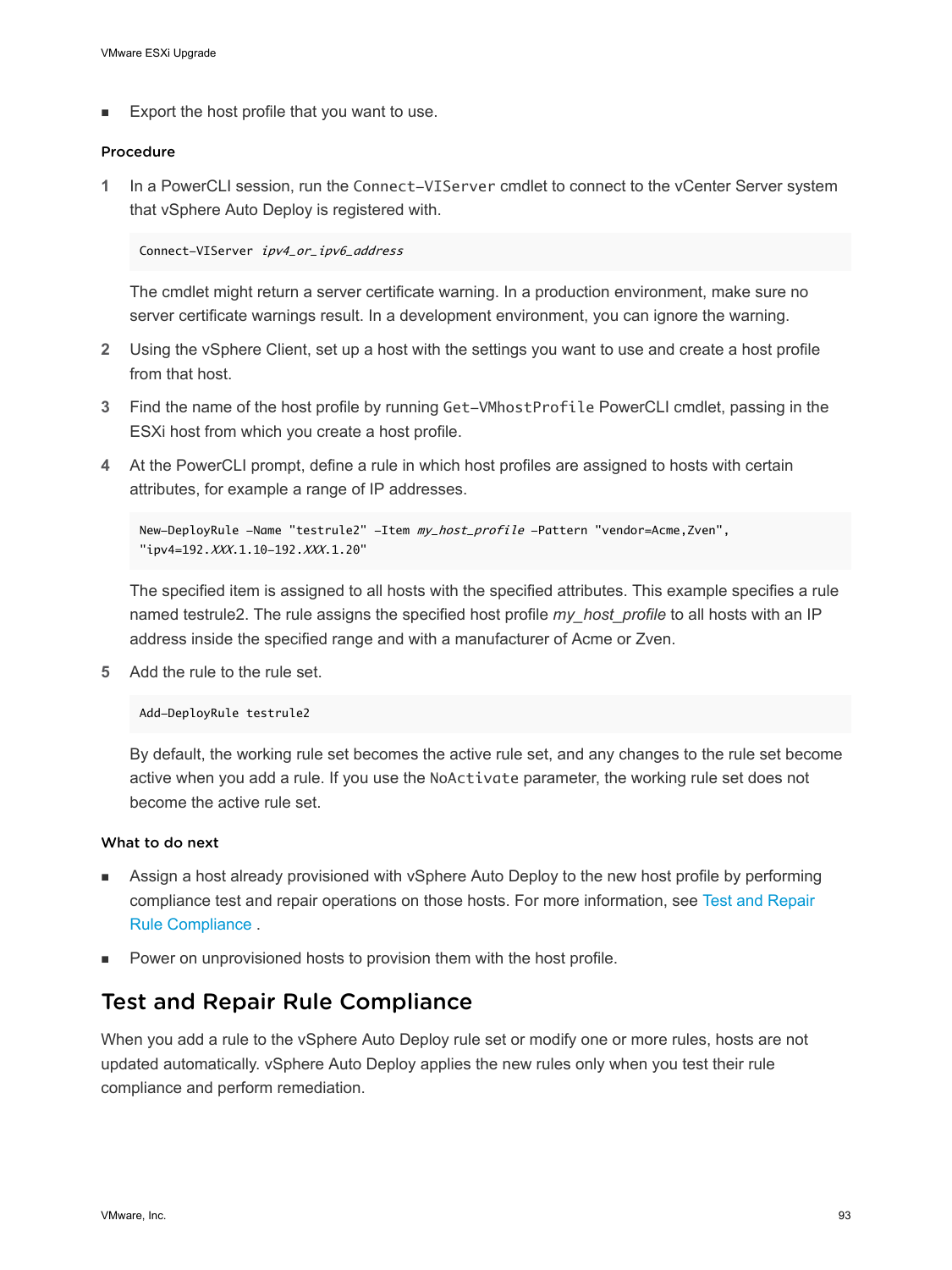#### Prerequisites

- Prepare your system and install the Auto Deploy Server. For more information, see #unique 79.
- **•** Verify that your infrastructure includes one or more ESXi hosts provisioned with vSphere Auto Deploy, and that the host on which you installed PowerCLI can access those ESXi hosts.

#### Procedure

**1** In a PowerCLI session, run the Connect-VIServer cmdlet to connect to the vCenter Server system that vSphere Auto Deploy is registered with.

Connect-VIServer ipv4\_or\_ipv6\_address

The cmdlet might return a server certificate warning. In a production environment, make sure no server certificate warnings result. In a development environment, you can ignore the warning.

**2** Use PowerCLI to check which vSphere Auto Deploy rules are currently available.

```
Get-DeployRule
```
The system returns the rules and the associated items and patterns.

**3** Modify one of the available rules.

For example, you can change the image profile and the name of the rule.

Copy-DeployRule -DeployRule testrule -ReplaceItem MyNewProfile

You cannot edit a rule already added to the active rule set. Instead, you can copy the rule and replace the item or pattern you want to change.

**4** Verify that you can access the host for which you want to test rule set compliance.

Get-VMHost -Name MyEsxi42

**5** Run the cmdlet that tests rule set compliance for the host, and bind the return value to a variable for later use.

\$tr = Test-DeployRuleSetCompliance MyEsxi42

**6** Examine the differences between the contents of the rule set and configuration of the host.

\$tr.itemlist

If the host for which you want to test the new rule set compliance is compliant with the active rule set, the system returns a table of current and expected items.

| CurrentItem          | ExpectedItem        |
|----------------------|---------------------|
|                      |                     |
| <i>My Profile 25</i> | <i>MyNewProfile</i> |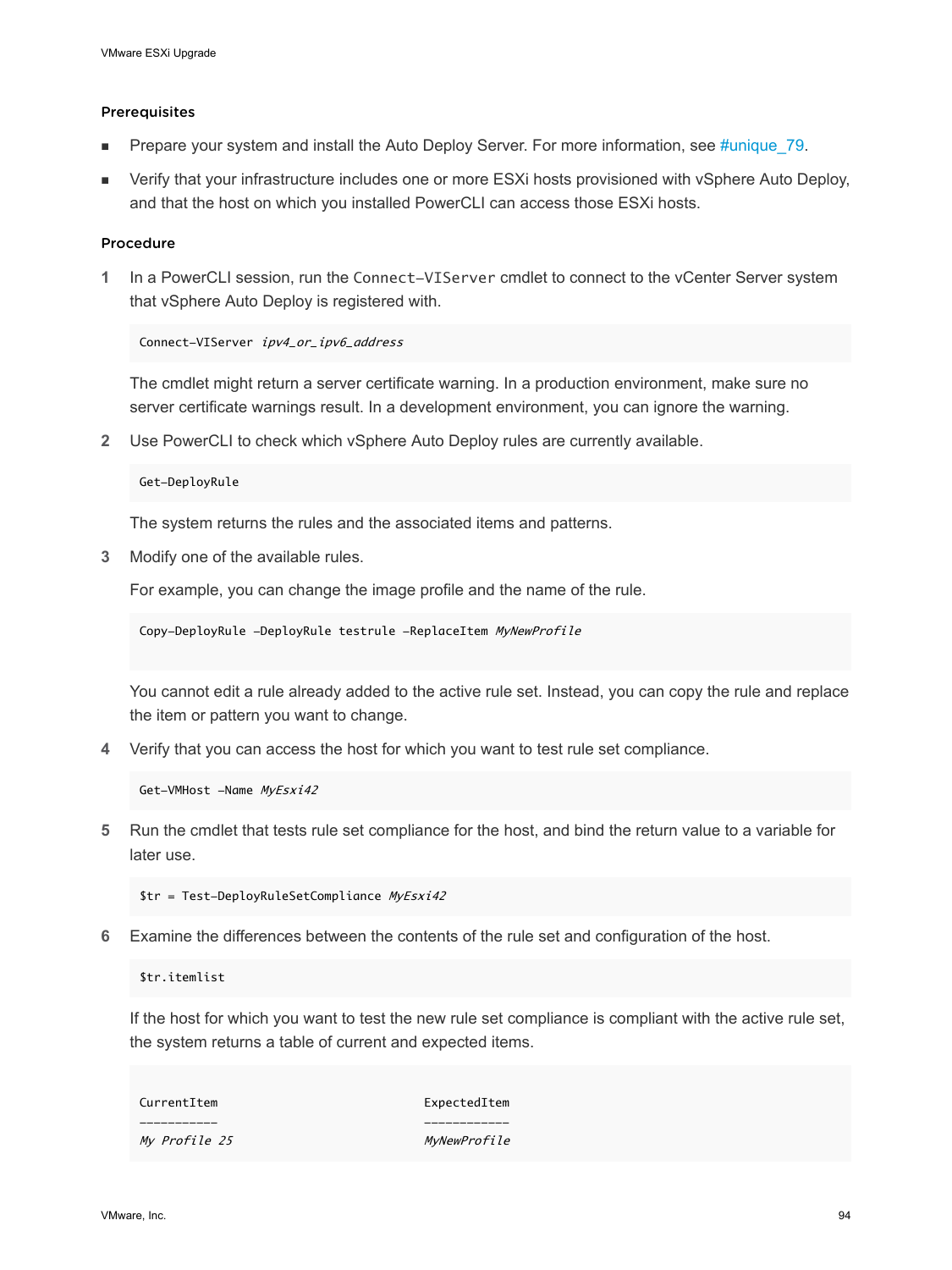**7** Remediate the host to use the revised rule set the next time you boot the host.

Repair-DeployRuleSetCompliance \$tr

#### What to do next

If the rule you changed specified the inventory location, the change takes effect when you repair compliance. For all other changes, reboot your host to have vSphere Auto Deploy apply the new rule and to achieve compliance between the rule set and the host.